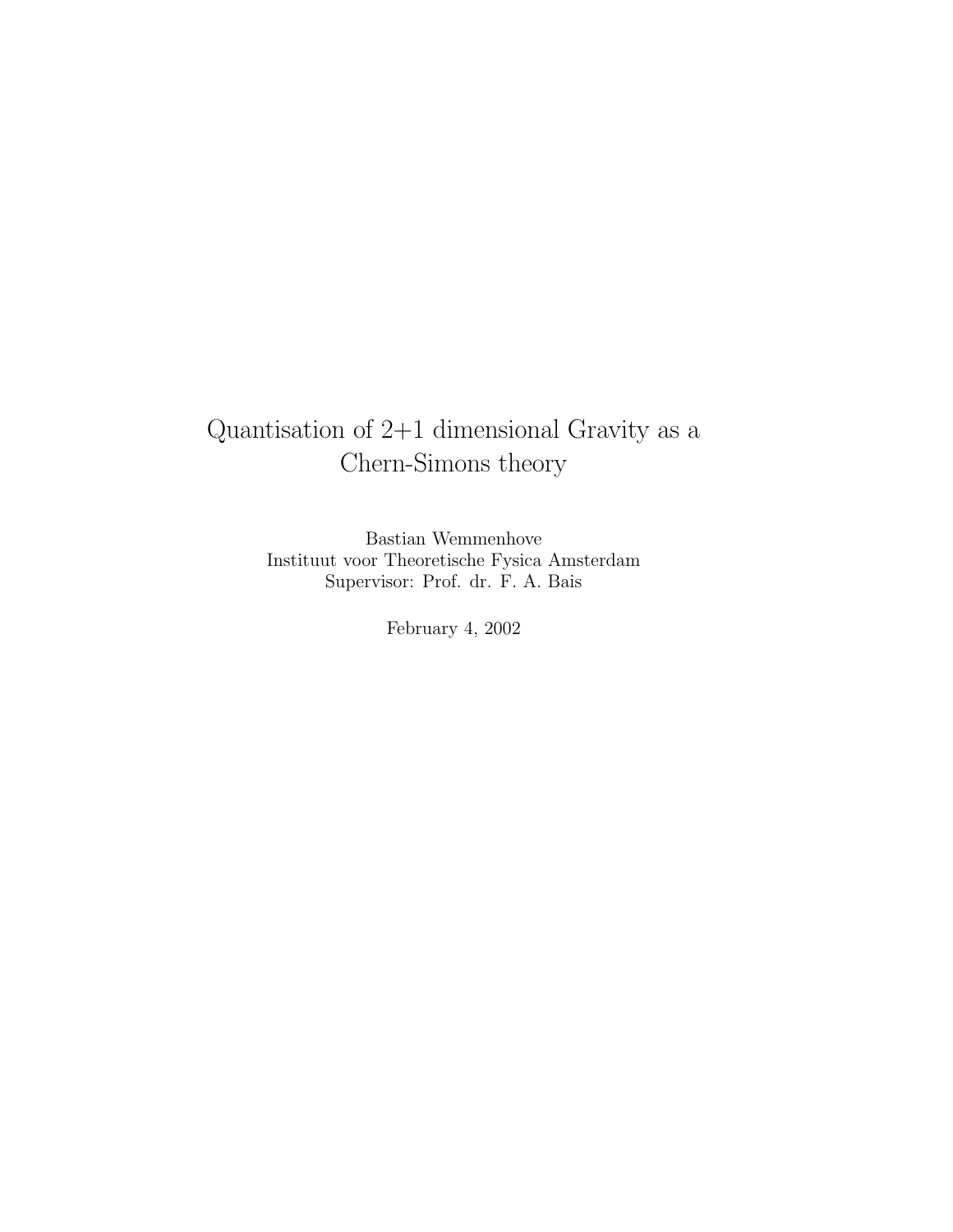# Abstract

In this thesis we consider the quantisation of Chern Simons theories.

The interpretation of Chern Simons theory as a theory of gravity, if we consider gauge groups  $ISO(3-p, p), ISO(4-p, p)$ , provides an extra motivation for studying quantisations, so we investigate the theory of gravity in 2+1 dimensions as a topological Chern Simons theory.

The nature of phase space is that of functions on multiple copies of the group, which implies the need of a description in terms of Hopf algebra's.

Through the dual picture of the Hopf algebra of functions on the group, the Hopf algebra called the universal enveloping algebra, a mathematical structure is described which allows for a deformation quantisation scheme. Crucial, already on a classical level on which it directly describes a Poisson bracket, is the existence of an element of the tensor product of two copies of the gauge algebra, called the r-matrix. This Lie bialgebra structure defining object is the main object of study in a formalised discussion of different deformation quantisations of a theory.

A deformation quantisation of the originally commuting algebra of functions on a group (or multiple copies of it), turning it into a noncommuting algebra, is characterised by the universal  $\mathcal{R}$ -element. This  $\mathcal{R}$ -element can be expanded in powers of a quantum parameter h, which is 0 in the classical limit, where the first order part in h is the classical r-matrix.

The quantisation of Chern Simons theory with gauge group  $ISO(3)$ , equivalent to Euclidean gravity without cosmological constant, as argued from different reasoning than the deformation quantisation point of view, leads to the quantum group symmetry of  $D(SU(2))$ , the quantum double.

At the end of this thesis, we show that this result agrees with a quantisation from the deformation quantisation point of view. In particular, it is shown that the universal  $R$ -element can be expanded in a quantum parameter, where the first order part is a 'canonical' r-element for the algebra  $iso(3)$ .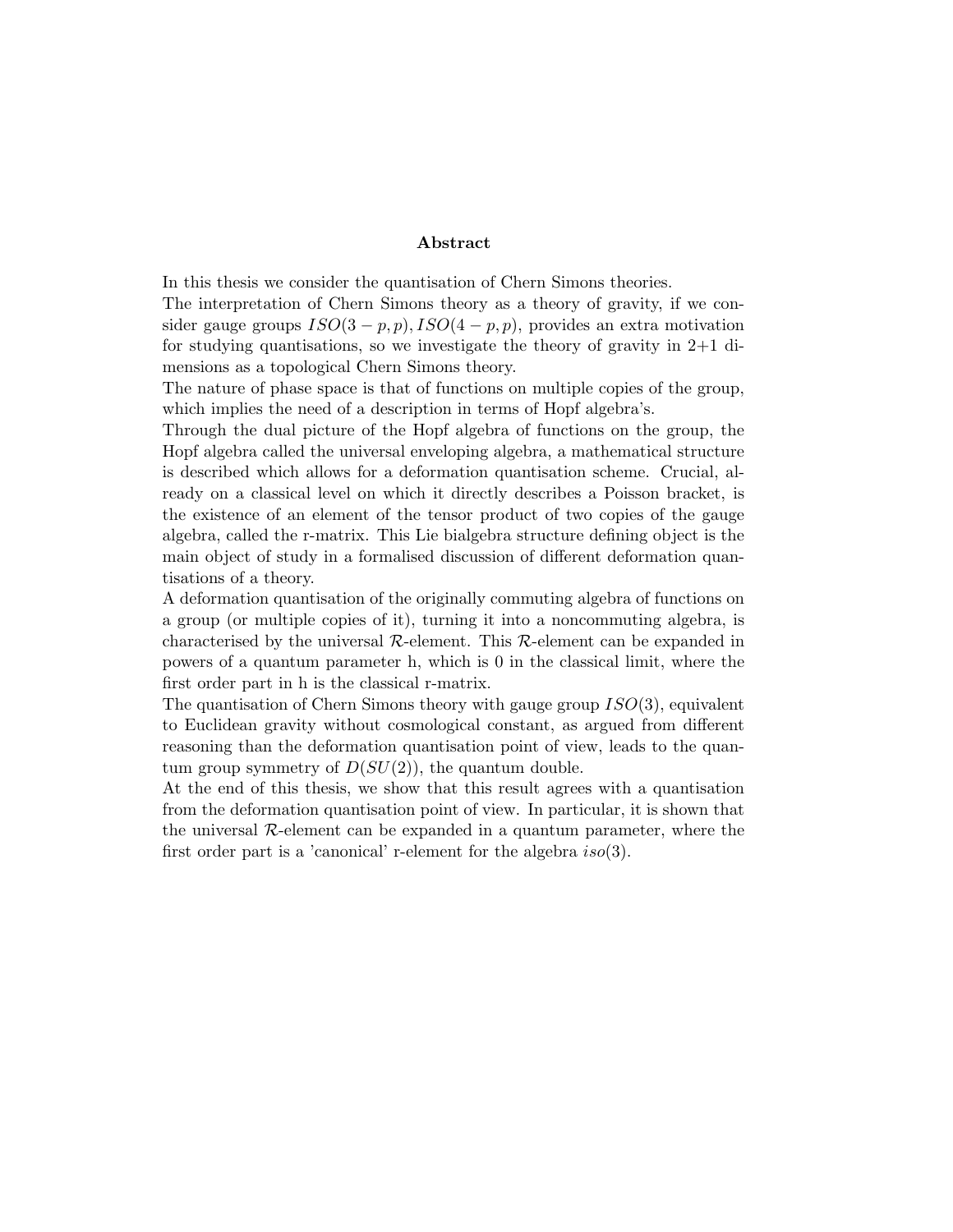# Contents

| $6\phantom{1}6$<br>$\bf{2}$<br><b>Chern Simons Theory</b><br>$6\phantom{.}6$<br>The action and gauge invariance $\ldots \ldots \ldots \ldots \ldots$<br>2.1<br>$\,6\,$<br>2.1.1<br>Large gauge transformations $\ldots \ldots \ldots \ldots \ldots$<br>$\,6\,$<br>2.1.2<br>$\overline{7}$<br>The action written in components $\ldots \ldots \ldots \ldots$<br>2.1.3<br>8<br>Hamiltonian formulation and phase space<br>2.2<br>8<br>2.2.1<br>8<br>2.2.2<br>2.2.3<br>10<br>2.2.4<br>10<br>$2+1$ Gravity as a Chern Simons theory<br>12<br>3<br>12<br>3.1<br>The Chern-Simons action for gauge group $ISO(2,1) \dots \dots$<br>13<br>3.2<br>$13\,$<br>$ISO(2,1)$ and its algebra $\ldots \ldots \ldots \ldots \ldots$<br>3.2.1<br>Further identification with $2+1$ gravity $\ldots \ldots \ldots \ldots$<br>15<br>3.2.2<br>The case of a nonzero cosmological constant $\ldots \ldots \ldots \ldots$<br>16<br>$3.3\,$<br>3.4<br>Wigner contraction of the gauge algebra and the role of the cou-<br>pling constant $\ldots \ldots \ldots \ldots \ldots \ldots \ldots \ldots \ldots$<br>17<br>17<br>3.4.1<br>A new basis for the algebra<br>17<br>3.4.2<br>The coupling constant $\dots \dots \dots \dots \dots \dots \dots \dots$<br>19<br>3.4.3<br>Phase space and poisson structures<br>21<br>4<br>Poisson brackets<br>4.1<br>21<br>Phase space and symplectic manifolds<br>22<br>4.2<br>Adding a particle: Coadjoint orbits<br>4.3<br>24<br>Poisson algebra of functions on $\mathfrak{g}^*$<br>24<br>4.3.1<br>4.3.2<br>25<br>4.3.3<br>26<br>27<br>4.3.4<br>Poisson-Lie groups, Hopf algebra's and bialgebra structures<br>28<br>4.4<br>4.4.1<br>28<br>Hopf algebras, the general definition $\ldots \ldots \ldots \ldots$<br>4.4.2<br>29<br>The Hopf algebra of functions on a group $F(G)$ and the<br>4.4.3<br>group Hopf algebra $\mathbb{C}(G)$<br>30<br>Another relevant Hopf algebra: The universal enveloping<br>4.4.4<br>algebra<br>31<br>General picture of Poisson-Hopf algebras and co-Poisson-<br>4.4.5<br>32<br>Hopf algebra dualities and $F(G)$ versus $U(\mathfrak{g}) \dots \dots$<br>33<br>4.4.6<br>Lie bialgebra structures and r-matrices $\ldots \ldots \ldots$<br>$34\,$<br>4.4.7<br>Application to Chern Simons theory<br>$35\,$<br>4.5 | 1 |  | Introduction<br>$\bf{3}$ |  |  |  |  |  |  |
|------------------------------------------------------------------------------------------------------------------------------------------------------------------------------------------------------------------------------------------------------------------------------------------------------------------------------------------------------------------------------------------------------------------------------------------------------------------------------------------------------------------------------------------------------------------------------------------------------------------------------------------------------------------------------------------------------------------------------------------------------------------------------------------------------------------------------------------------------------------------------------------------------------------------------------------------------------------------------------------------------------------------------------------------------------------------------------------------------------------------------------------------------------------------------------------------------------------------------------------------------------------------------------------------------------------------------------------------------------------------------------------------------------------------------------------------------------------------------------------------------------------------------------------------------------------------------------------------------------------------------------------------------------------------------------------------------------------------------------------------------------------------------------------------------------------------------------------------------------------------------------------------------------------------------------------------------------------------------------------------------------------------------------------------------------------------------------------------------------------------------------------------------------------------------------------------------------------------------------------------------------------|---|--|--------------------------|--|--|--|--|--|--|
|                                                                                                                                                                                                                                                                                                                                                                                                                                                                                                                                                                                                                                                                                                                                                                                                                                                                                                                                                                                                                                                                                                                                                                                                                                                                                                                                                                                                                                                                                                                                                                                                                                                                                                                                                                                                                                                                                                                                                                                                                                                                                                                                                                                                                                                                  |   |  |                          |  |  |  |  |  |  |
|                                                                                                                                                                                                                                                                                                                                                                                                                                                                                                                                                                                                                                                                                                                                                                                                                                                                                                                                                                                                                                                                                                                                                                                                                                                                                                                                                                                                                                                                                                                                                                                                                                                                                                                                                                                                                                                                                                                                                                                                                                                                                                                                                                                                                                                                  |   |  |                          |  |  |  |  |  |  |
|                                                                                                                                                                                                                                                                                                                                                                                                                                                                                                                                                                                                                                                                                                                                                                                                                                                                                                                                                                                                                                                                                                                                                                                                                                                                                                                                                                                                                                                                                                                                                                                                                                                                                                                                                                                                                                                                                                                                                                                                                                                                                                                                                                                                                                                                  |   |  |                          |  |  |  |  |  |  |
|                                                                                                                                                                                                                                                                                                                                                                                                                                                                                                                                                                                                                                                                                                                                                                                                                                                                                                                                                                                                                                                                                                                                                                                                                                                                                                                                                                                                                                                                                                                                                                                                                                                                                                                                                                                                                                                                                                                                                                                                                                                                                                                                                                                                                                                                  |   |  |                          |  |  |  |  |  |  |
|                                                                                                                                                                                                                                                                                                                                                                                                                                                                                                                                                                                                                                                                                                                                                                                                                                                                                                                                                                                                                                                                                                                                                                                                                                                                                                                                                                                                                                                                                                                                                                                                                                                                                                                                                                                                                                                                                                                                                                                                                                                                                                                                                                                                                                                                  |   |  |                          |  |  |  |  |  |  |
|                                                                                                                                                                                                                                                                                                                                                                                                                                                                                                                                                                                                                                                                                                                                                                                                                                                                                                                                                                                                                                                                                                                                                                                                                                                                                                                                                                                                                                                                                                                                                                                                                                                                                                                                                                                                                                                                                                                                                                                                                                                                                                                                                                                                                                                                  |   |  |                          |  |  |  |  |  |  |
|                                                                                                                                                                                                                                                                                                                                                                                                                                                                                                                                                                                                                                                                                                                                                                                                                                                                                                                                                                                                                                                                                                                                                                                                                                                                                                                                                                                                                                                                                                                                                                                                                                                                                                                                                                                                                                                                                                                                                                                                                                                                                                                                                                                                                                                                  |   |  |                          |  |  |  |  |  |  |
|                                                                                                                                                                                                                                                                                                                                                                                                                                                                                                                                                                                                                                                                                                                                                                                                                                                                                                                                                                                                                                                                                                                                                                                                                                                                                                                                                                                                                                                                                                                                                                                                                                                                                                                                                                                                                                                                                                                                                                                                                                                                                                                                                                                                                                                                  |   |  |                          |  |  |  |  |  |  |
|                                                                                                                                                                                                                                                                                                                                                                                                                                                                                                                                                                                                                                                                                                                                                                                                                                                                                                                                                                                                                                                                                                                                                                                                                                                                                                                                                                                                                                                                                                                                                                                                                                                                                                                                                                                                                                                                                                                                                                                                                                                                                                                                                                                                                                                                  |   |  |                          |  |  |  |  |  |  |
|                                                                                                                                                                                                                                                                                                                                                                                                                                                                                                                                                                                                                                                                                                                                                                                                                                                                                                                                                                                                                                                                                                                                                                                                                                                                                                                                                                                                                                                                                                                                                                                                                                                                                                                                                                                                                                                                                                                                                                                                                                                                                                                                                                                                                                                                  |   |  |                          |  |  |  |  |  |  |
|                                                                                                                                                                                                                                                                                                                                                                                                                                                                                                                                                                                                                                                                                                                                                                                                                                                                                                                                                                                                                                                                                                                                                                                                                                                                                                                                                                                                                                                                                                                                                                                                                                                                                                                                                                                                                                                                                                                                                                                                                                                                                                                                                                                                                                                                  |   |  |                          |  |  |  |  |  |  |
|                                                                                                                                                                                                                                                                                                                                                                                                                                                                                                                                                                                                                                                                                                                                                                                                                                                                                                                                                                                                                                                                                                                                                                                                                                                                                                                                                                                                                                                                                                                                                                                                                                                                                                                                                                                                                                                                                                                                                                                                                                                                                                                                                                                                                                                                  |   |  |                          |  |  |  |  |  |  |
|                                                                                                                                                                                                                                                                                                                                                                                                                                                                                                                                                                                                                                                                                                                                                                                                                                                                                                                                                                                                                                                                                                                                                                                                                                                                                                                                                                                                                                                                                                                                                                                                                                                                                                                                                                                                                                                                                                                                                                                                                                                                                                                                                                                                                                                                  |   |  |                          |  |  |  |  |  |  |
|                                                                                                                                                                                                                                                                                                                                                                                                                                                                                                                                                                                                                                                                                                                                                                                                                                                                                                                                                                                                                                                                                                                                                                                                                                                                                                                                                                                                                                                                                                                                                                                                                                                                                                                                                                                                                                                                                                                                                                                                                                                                                                                                                                                                                                                                  |   |  |                          |  |  |  |  |  |  |
|                                                                                                                                                                                                                                                                                                                                                                                                                                                                                                                                                                                                                                                                                                                                                                                                                                                                                                                                                                                                                                                                                                                                                                                                                                                                                                                                                                                                                                                                                                                                                                                                                                                                                                                                                                                                                                                                                                                                                                                                                                                                                                                                                                                                                                                                  |   |  |                          |  |  |  |  |  |  |
|                                                                                                                                                                                                                                                                                                                                                                                                                                                                                                                                                                                                                                                                                                                                                                                                                                                                                                                                                                                                                                                                                                                                                                                                                                                                                                                                                                                                                                                                                                                                                                                                                                                                                                                                                                                                                                                                                                                                                                                                                                                                                                                                                                                                                                                                  |   |  |                          |  |  |  |  |  |  |
|                                                                                                                                                                                                                                                                                                                                                                                                                                                                                                                                                                                                                                                                                                                                                                                                                                                                                                                                                                                                                                                                                                                                                                                                                                                                                                                                                                                                                                                                                                                                                                                                                                                                                                                                                                                                                                                                                                                                                                                                                                                                                                                                                                                                                                                                  |   |  |                          |  |  |  |  |  |  |
|                                                                                                                                                                                                                                                                                                                                                                                                                                                                                                                                                                                                                                                                                                                                                                                                                                                                                                                                                                                                                                                                                                                                                                                                                                                                                                                                                                                                                                                                                                                                                                                                                                                                                                                                                                                                                                                                                                                                                                                                                                                                                                                                                                                                                                                                  |   |  |                          |  |  |  |  |  |  |
|                                                                                                                                                                                                                                                                                                                                                                                                                                                                                                                                                                                                                                                                                                                                                                                                                                                                                                                                                                                                                                                                                                                                                                                                                                                                                                                                                                                                                                                                                                                                                                                                                                                                                                                                                                                                                                                                                                                                                                                                                                                                                                                                                                                                                                                                  |   |  |                          |  |  |  |  |  |  |
|                                                                                                                                                                                                                                                                                                                                                                                                                                                                                                                                                                                                                                                                                                                                                                                                                                                                                                                                                                                                                                                                                                                                                                                                                                                                                                                                                                                                                                                                                                                                                                                                                                                                                                                                                                                                                                                                                                                                                                                                                                                                                                                                                                                                                                                                  |   |  |                          |  |  |  |  |  |  |
|                                                                                                                                                                                                                                                                                                                                                                                                                                                                                                                                                                                                                                                                                                                                                                                                                                                                                                                                                                                                                                                                                                                                                                                                                                                                                                                                                                                                                                                                                                                                                                                                                                                                                                                                                                                                                                                                                                                                                                                                                                                                                                                                                                                                                                                                  |   |  |                          |  |  |  |  |  |  |
|                                                                                                                                                                                                                                                                                                                                                                                                                                                                                                                                                                                                                                                                                                                                                                                                                                                                                                                                                                                                                                                                                                                                                                                                                                                                                                                                                                                                                                                                                                                                                                                                                                                                                                                                                                                                                                                                                                                                                                                                                                                                                                                                                                                                                                                                  |   |  |                          |  |  |  |  |  |  |
|                                                                                                                                                                                                                                                                                                                                                                                                                                                                                                                                                                                                                                                                                                                                                                                                                                                                                                                                                                                                                                                                                                                                                                                                                                                                                                                                                                                                                                                                                                                                                                                                                                                                                                                                                                                                                                                                                                                                                                                                                                                                                                                                                                                                                                                                  |   |  |                          |  |  |  |  |  |  |
|                                                                                                                                                                                                                                                                                                                                                                                                                                                                                                                                                                                                                                                                                                                                                                                                                                                                                                                                                                                                                                                                                                                                                                                                                                                                                                                                                                                                                                                                                                                                                                                                                                                                                                                                                                                                                                                                                                                                                                                                                                                                                                                                                                                                                                                                  |   |  |                          |  |  |  |  |  |  |
|                                                                                                                                                                                                                                                                                                                                                                                                                                                                                                                                                                                                                                                                                                                                                                                                                                                                                                                                                                                                                                                                                                                                                                                                                                                                                                                                                                                                                                                                                                                                                                                                                                                                                                                                                                                                                                                                                                                                                                                                                                                                                                                                                                                                                                                                  |   |  |                          |  |  |  |  |  |  |
|                                                                                                                                                                                                                                                                                                                                                                                                                                                                                                                                                                                                                                                                                                                                                                                                                                                                                                                                                                                                                                                                                                                                                                                                                                                                                                                                                                                                                                                                                                                                                                                                                                                                                                                                                                                                                                                                                                                                                                                                                                                                                                                                                                                                                                                                  |   |  |                          |  |  |  |  |  |  |
|                                                                                                                                                                                                                                                                                                                                                                                                                                                                                                                                                                                                                                                                                                                                                                                                                                                                                                                                                                                                                                                                                                                                                                                                                                                                                                                                                                                                                                                                                                                                                                                                                                                                                                                                                                                                                                                                                                                                                                                                                                                                                                                                                                                                                                                                  |   |  |                          |  |  |  |  |  |  |
|                                                                                                                                                                                                                                                                                                                                                                                                                                                                                                                                                                                                                                                                                                                                                                                                                                                                                                                                                                                                                                                                                                                                                                                                                                                                                                                                                                                                                                                                                                                                                                                                                                                                                                                                                                                                                                                                                                                                                                                                                                                                                                                                                                                                                                                                  |   |  |                          |  |  |  |  |  |  |
|                                                                                                                                                                                                                                                                                                                                                                                                                                                                                                                                                                                                                                                                                                                                                                                                                                                                                                                                                                                                                                                                                                                                                                                                                                                                                                                                                                                                                                                                                                                                                                                                                                                                                                                                                                                                                                                                                                                                                                                                                                                                                                                                                                                                                                                                  |   |  |                          |  |  |  |  |  |  |
|                                                                                                                                                                                                                                                                                                                                                                                                                                                                                                                                                                                                                                                                                                                                                                                                                                                                                                                                                                                                                                                                                                                                                                                                                                                                                                                                                                                                                                                                                                                                                                                                                                                                                                                                                                                                                                                                                                                                                                                                                                                                                                                                                                                                                                                                  |   |  |                          |  |  |  |  |  |  |
|                                                                                                                                                                                                                                                                                                                                                                                                                                                                                                                                                                                                                                                                                                                                                                                                                                                                                                                                                                                                                                                                                                                                                                                                                                                                                                                                                                                                                                                                                                                                                                                                                                                                                                                                                                                                                                                                                                                                                                                                                                                                                                                                                                                                                                                                  |   |  |                          |  |  |  |  |  |  |
|                                                                                                                                                                                                                                                                                                                                                                                                                                                                                                                                                                                                                                                                                                                                                                                                                                                                                                                                                                                                                                                                                                                                                                                                                                                                                                                                                                                                                                                                                                                                                                                                                                                                                                                                                                                                                                                                                                                                                                                                                                                                                                                                                                                                                                                                  |   |  |                          |  |  |  |  |  |  |
|                                                                                                                                                                                                                                                                                                                                                                                                                                                                                                                                                                                                                                                                                                                                                                                                                                                                                                                                                                                                                                                                                                                                                                                                                                                                                                                                                                                                                                                                                                                                                                                                                                                                                                                                                                                                                                                                                                                                                                                                                                                                                                                                                                                                                                                                  |   |  |                          |  |  |  |  |  |  |
|                                                                                                                                                                                                                                                                                                                                                                                                                                                                                                                                                                                                                                                                                                                                                                                                                                                                                                                                                                                                                                                                                                                                                                                                                                                                                                                                                                                                                                                                                                                                                                                                                                                                                                                                                                                                                                                                                                                                                                                                                                                                                                                                                                                                                                                                  |   |  |                          |  |  |  |  |  |  |
|                                                                                                                                                                                                                                                                                                                                                                                                                                                                                                                                                                                                                                                                                                                                                                                                                                                                                                                                                                                                                                                                                                                                                                                                                                                                                                                                                                                                                                                                                                                                                                                                                                                                                                                                                                                                                                                                                                                                                                                                                                                                                                                                                                                                                                                                  |   |  |                          |  |  |  |  |  |  |
|                                                                                                                                                                                                                                                                                                                                                                                                                                                                                                                                                                                                                                                                                                                                                                                                                                                                                                                                                                                                                                                                                                                                                                                                                                                                                                                                                                                                                                                                                                                                                                                                                                                                                                                                                                                                                                                                                                                                                                                                                                                                                                                                                                                                                                                                  |   |  |                          |  |  |  |  |  |  |
|                                                                                                                                                                                                                                                                                                                                                                                                                                                                                                                                                                                                                                                                                                                                                                                                                                                                                                                                                                                                                                                                                                                                                                                                                                                                                                                                                                                                                                                                                                                                                                                                                                                                                                                                                                                                                                                                                                                                                                                                                                                                                                                                                                                                                                                                  |   |  |                          |  |  |  |  |  |  |
|                                                                                                                                                                                                                                                                                                                                                                                                                                                                                                                                                                                                                                                                                                                                                                                                                                                                                                                                                                                                                                                                                                                                                                                                                                                                                                                                                                                                                                                                                                                                                                                                                                                                                                                                                                                                                                                                                                                                                                                                                                                                                                                                                                                                                                                                  |   |  |                          |  |  |  |  |  |  |
|                                                                                                                                                                                                                                                                                                                                                                                                                                                                                                                                                                                                                                                                                                                                                                                                                                                                                                                                                                                                                                                                                                                                                                                                                                                                                                                                                                                                                                                                                                                                                                                                                                                                                                                                                                                                                                                                                                                                                                                                                                                                                                                                                                                                                                                                  |   |  |                          |  |  |  |  |  |  |
|                                                                                                                                                                                                                                                                                                                                                                                                                                                                                                                                                                                                                                                                                                                                                                                                                                                                                                                                                                                                                                                                                                                                                                                                                                                                                                                                                                                                                                                                                                                                                                                                                                                                                                                                                                                                                                                                                                                                                                                                                                                                                                                                                                                                                                                                  |   |  |                          |  |  |  |  |  |  |
|                                                                                                                                                                                                                                                                                                                                                                                                                                                                                                                                                                                                                                                                                                                                                                                                                                                                                                                                                                                                                                                                                                                                                                                                                                                                                                                                                                                                                                                                                                                                                                                                                                                                                                                                                                                                                                                                                                                                                                                                                                                                                                                                                                                                                                                                  |   |  |                          |  |  |  |  |  |  |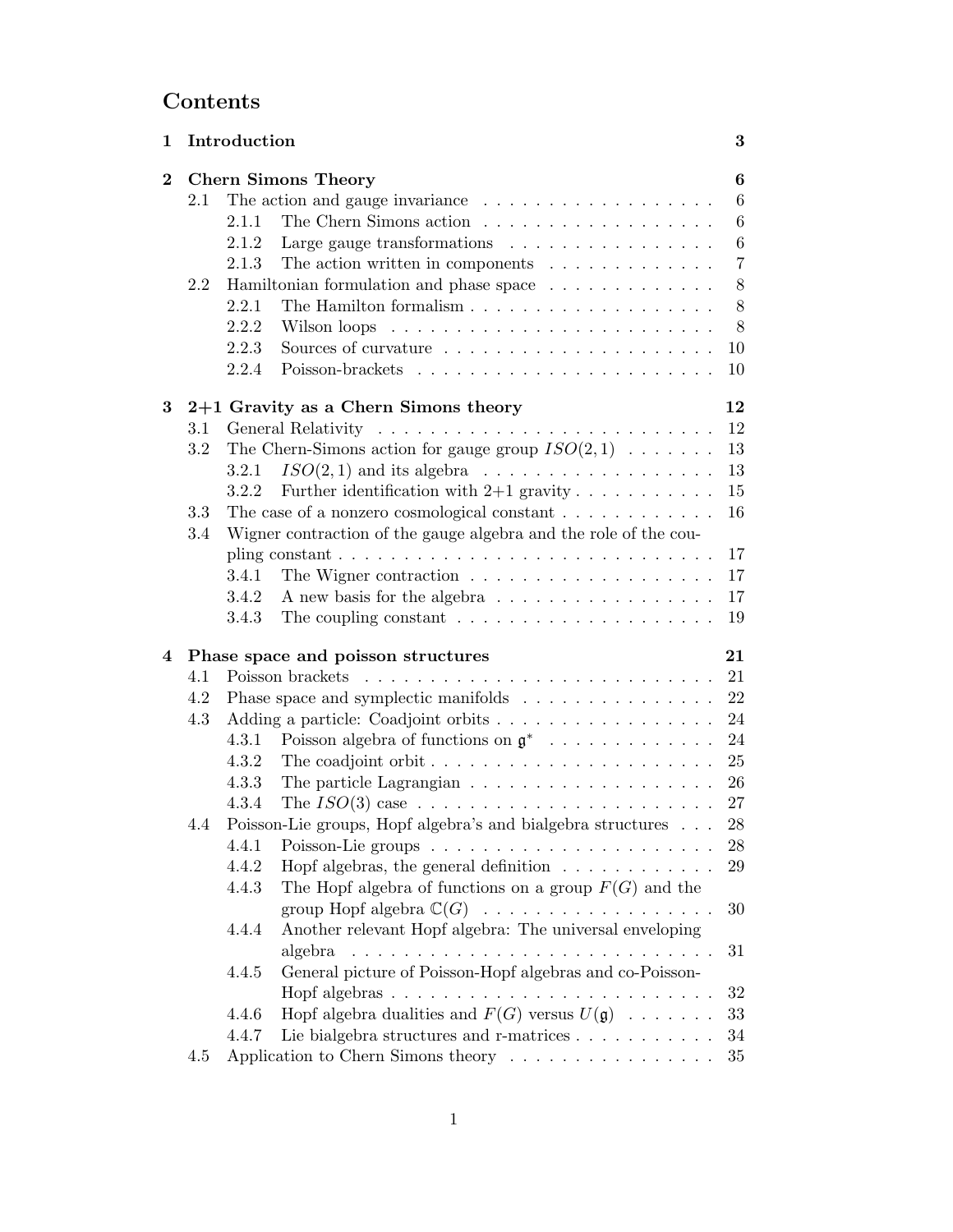|   |     | 4.5.1                               | Graph connections $\ldots \ldots \ldots \ldots \ldots \ldots \ldots$            | 35 |  |  |  |  |
|---|-----|-------------------------------------|---------------------------------------------------------------------------------|----|--|--|--|--|
|   |     | 4.5.2                               | Lie bialgebra structure and the Fock-Rosley bracket                             | 36 |  |  |  |  |
|   |     | 4.5.3                               | The Fock-Rosley bracket                                                         | 37 |  |  |  |  |
|   |     | 4.5.4                               | Some more remarks on the classical r-matrix                                     | 38 |  |  |  |  |
| 5 |     | 40<br>Quantisation                  |                                                                                 |    |  |  |  |  |
|   | 5.1 |                                     | Quantisation and the quantum condition $\ldots \ldots \ldots \ldots$            | 40 |  |  |  |  |
|   | 5.2 |                                     |                                                                                 | 41 |  |  |  |  |
|   |     | 5.2.1                               | The example of $ISO(3)$ Chern Simons theory                                     | 42 |  |  |  |  |
|   |     | 5.2.2                               | Hilbert space representations obtained by coadjoint orbit                       |    |  |  |  |  |
|   |     |                                     | quantisation of $ISO(3) \dots \dots \dots \dots \dots \dots \dots$              | 43 |  |  |  |  |
|   | 5.3 |                                     | Quantum groups $\ldots \ldots \ldots \ldots \ldots \ldots \ldots \ldots \ldots$ | 44 |  |  |  |  |
|   |     | 5.3.1                               | Deformation quantisation $\ldots \ldots \ldots \ldots \ldots$                   | 44 |  |  |  |  |
|   |     | 5.3.2                               | Deforming Poisson-Hopf algebras                                                 | 45 |  |  |  |  |
|   |     | 5.3.3                               | The universal $\mathcal{R}$ -matrix and quasitriangularity                      | 45 |  |  |  |  |
|   |     | 5.3.4                               | The example of the combinatorial quantisation of Chern                          |    |  |  |  |  |
|   |     |                                     | Simons theory $\dots \dots \dots \dots \dots \dots \dots \dots \dots$           | 47 |  |  |  |  |
|   |     | 5.3.5                               |                                                                                 | 48 |  |  |  |  |
| 6 |     | 49<br>Quantum double quantisation   |                                                                                 |    |  |  |  |  |
|   | 6.1 | The quantum double of $SU(2)$<br>49 |                                                                                 |    |  |  |  |  |
|   |     | 6.1.1                               | Quasi-triangular Hopf* structure on $F(G \times G)$ inherited                   |    |  |  |  |  |
|   |     |                                     | from $D(G)$                                                                     | 49 |  |  |  |  |
|   |     | 6.1.2                               | Representations of $D(SU(2))$                                                   | 50 |  |  |  |  |
|   | 6.2 |                                     | Functions on the group $ISO(3)$ and the Hopf algebra $A_0 \ldots$ .             | 51 |  |  |  |  |
|   | 6.3 |                                     |                                                                                 | 53 |  |  |  |  |
|   |     | 6.3.1                               | Conclusions on $D(SU(2))$                                                       | 54 |  |  |  |  |
| 7 |     | 55<br>Discussion and outlook        |                                                                                 |    |  |  |  |  |
|   | 7.1 |                                     | Different bialgebra structures and $r$ -matrices $\ldots \ldots \ldots$         | 55 |  |  |  |  |
|   |     | 7.1.1                               | The classical double                                                            | 55 |  |  |  |  |
|   |     | 7.1.2                               | Bialgebra structure of $U(sl_2) \dots \dots \dots \dots \dots$                  | 56 |  |  |  |  |
|   |     | 7.1.3                               |                                                                                 |    |  |  |  |  |
|   |     | 7.1.4                               | Different $*$ -structures and other considerations $\dots \dots$ 56             |    |  |  |  |  |
|   | 7.2 |                                     | Remarks on the deformation parameter and the coupling constant                  | 58 |  |  |  |  |
|   |     | 7.2.1                               | Deformation parameters for compact gauge group                                  | 58 |  |  |  |  |
|   | 7.3 |                                     |                                                                                 | 59 |  |  |  |  |
|   | 7.4 |                                     | Diagram of mathematical framework for quantising phase spaces                   |    |  |  |  |  |
|   |     |                                     |                                                                                 | 62 |  |  |  |  |
| 8 |     | Appendix                            |                                                                                 | 63 |  |  |  |  |
|   | 8.1 |                                     |                                                                                 | 63 |  |  |  |  |
|   | 8.2 |                                     |                                                                                 | 64 |  |  |  |  |
|   | 8.3 |                                     |                                                                                 | 66 |  |  |  |  |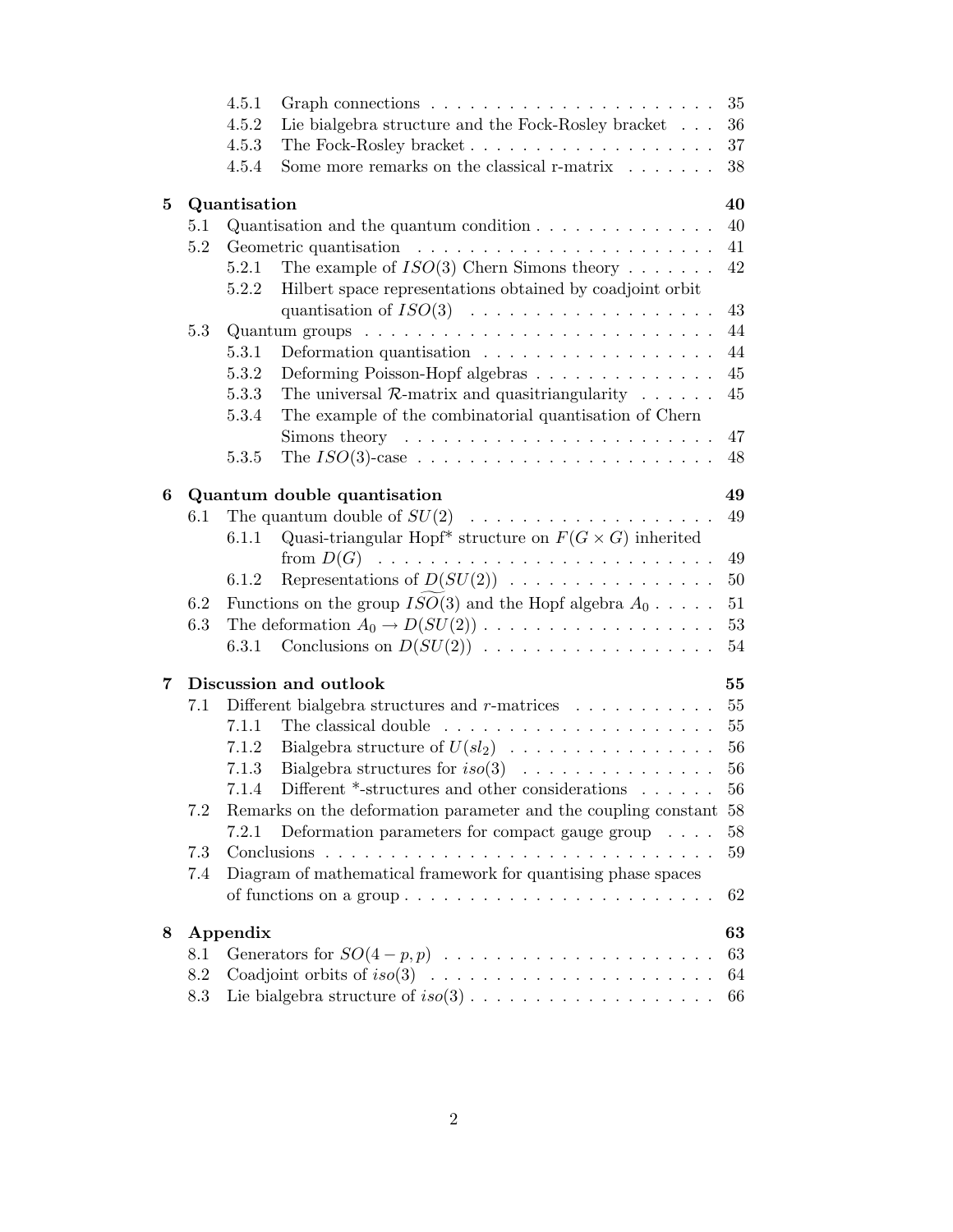# 1 Introduction

How can a trivial theory be interesting? 2+1-dimensional gravity seems to be a trivial theory if we look at it (not too) carefully. Einstein equations in this low-dimensional space imply curvature is zero, and regarding the theory of general relativity in  $2+1$  dimensions as a gauge theory means the ingredients of the theory are flat gauge connections (i.e. gauge fields for which the curvature is zero). Different configurations of such gauge fields are the only distinguishable properties of the theory. That is, since we are dealing with gauge theory, we must distinguish between different gauge field configurations that are not related by a gauge transformation, since physical aspects of the theory may not depend on the choice of gauge. Since all flat gauge connections can be transformed into each other by a gauge transformation, there is only one equivalence class of gauge connections, an observation which trivialises the theory. One would think.

But of course we would not be physicists if we would think a bit further and find a way to detrivialise the theory. A flat gauge field configuration is not uniquely defined up to gauge transformations if the manifold to which this configuration is associated has holes in it. The gauge field along a closed loop around such a hole can take different values along the loop, as long it returns to the same value at the starting point. This single-valuedness allows for twistings of the gauge field along this loop, and the associated configuration can not just be gauge transformed into each different twisted configuration of the gauge field.

This actually rather simple thought gives an opening to a whole subject of physics, the topological field theory. The topology of our base manifold determines the observable physical part of the theory, the phase space.

Canonical procedures in physics give properties of phase spaces that follow directly from the action one starts off with. However, the observation that we are dealing with flat connections gives an enormous reduction of the infinite dimensional phase space one would think of from a field theoretical point of view.

In this thesis I have described phase space reductions and quantisation aspects of the theory of 2+1 dimensional gravity as a Chern Simons theory.

In particular the quantisation of this theory is described from a certain point of view, that of deformation quantisation.

This is of course interesting, because the words gravity and quantisation in ordinary  $3 + 1$  dimensional physics always appear to be in conflict with each other. Deleting one dimension is, in contrast to what one might think, not as meaningless as just a reduction of the degrees of freedom. In fact it turns out that this changes the nature of this theory into a topological one, as we explained above.

This implies that the concept of distance is of no significance, whereas the only feature that does have influence on observables of the theory is the topology of the manifold we are considering. We will regard the 2+1 dimensional manifold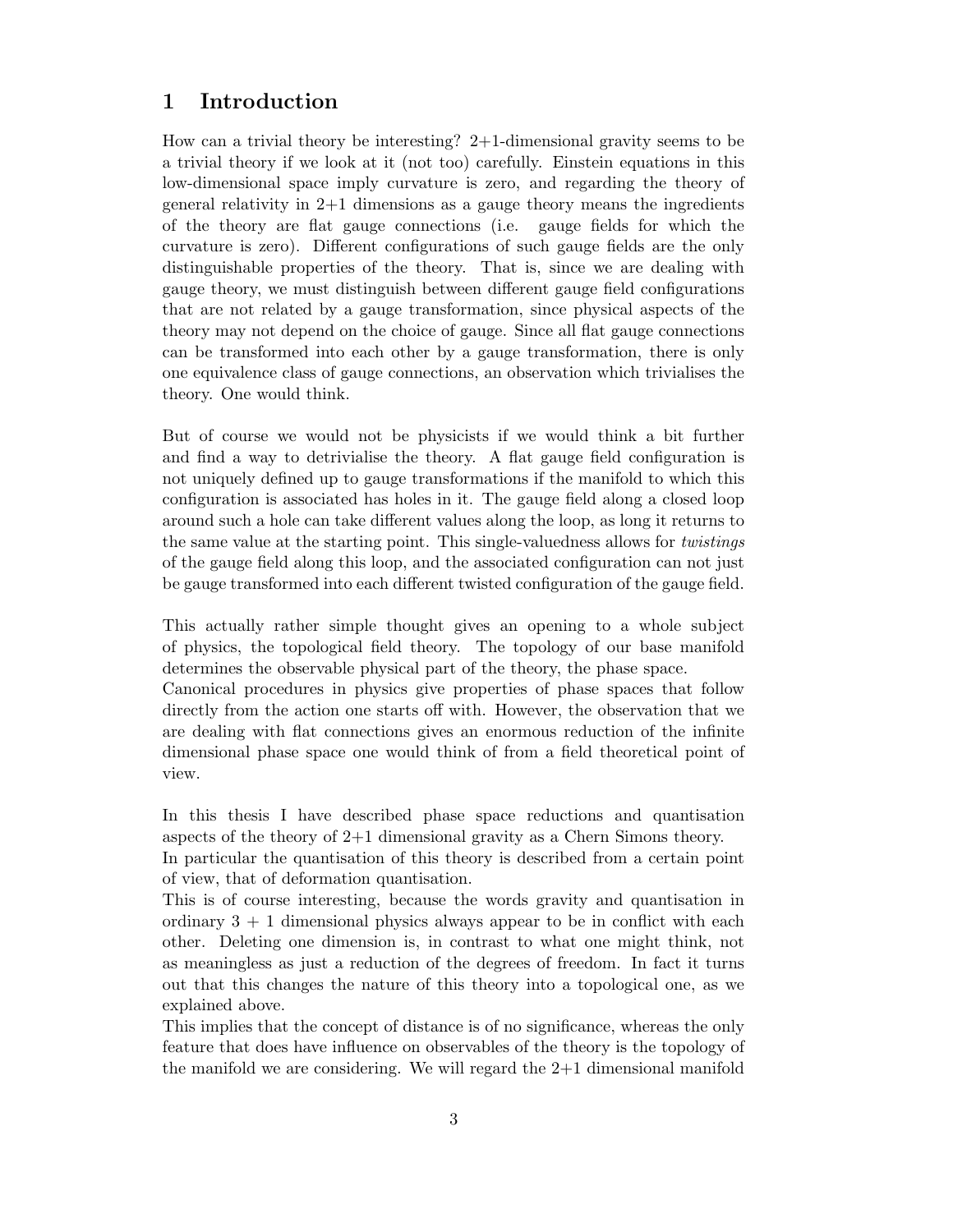as a 2-surface with time throughout this thesis.

The topological nature of the theory of gravity in  $2+1$  dimensions is supported by the observation made by Witten in 1988 [1], that it can be regarded as a Chern Simons gauge theory of the gauge group  $ISO(2, 1)$  in the Minkowskian case.

The equations of motion imply that the gauge connection is flat everywhere on the manifold, so that the theory is trivial if the surface  $\Sigma$  we are considering is simply connected.

Nontrivial solutions arise when we allow for twisting of the gauge field, which is only possible if the fundamental group of the surface,  $\pi_1(\Sigma)$ , is nontrivial, thus if we allow handles or punctures in the surface.

Particles can be added to this theory by inserting them in the punctures, where they act as delta-type sources of curvature.

For the Euclidean theory of gravity, which is shown to be equivalent to Chern Simons theory with gauge group  $ISO(3)$ , a quantum theory has been developed in [2], mainly from arguments based on the topological nature of the theory. In particular this topological nature implies particles have to interact in a topological way, described by braiding and fusion relations.

The result of this procedure was that the quantum theory for  $ISO(3)$  gauge group is described by a *quantum double* symmetry, of the group  $D(SU(2))$ . This identification of a quantum group symmetry is a natural result for a quantised Chern Simons theory as we shall see in this thesis. This illustrates the importance of Chern Simons theory as a physical model to which one can indeed apply the mathematical structures of quantum group theory.

At the starting point of my research the goal was to clarify the relations between the different Chern Simons theories of gravity and their quantisations. As pointed out by Witten [1], one can add a cosmological constant to the theory, for which case in stead of the Euclidean group and the Poincare group in 3 dimensions one observes the relevant gauge group is  $SO(4), SO(3, 1)$  or  $SO(2, 2)$ , depending on the sign of the cosmological constant and on the space-time signature.

In the end I have given an overview of quantisation of Chern Simons theory from the deformation quantisation point of view, describing an important part of the mathematical framework needed, and which gives insight in the structure of the theory, also on a classical level. While I was doing my research, Schroers [3] showed that the quantum double quantisation, which was claimed to be the correct result for the zero cosmological constant case from reasoning based on topological arguments as mentioned above, can be interpreted as a deformation quantisation. This result is given as a beautiful example at the end of this thesis.

The outline of the thesis will be the following:

The second section (following the introduction) is in fact an introduction to Chern Simons theory. The action is given, the phase space and observables are identified.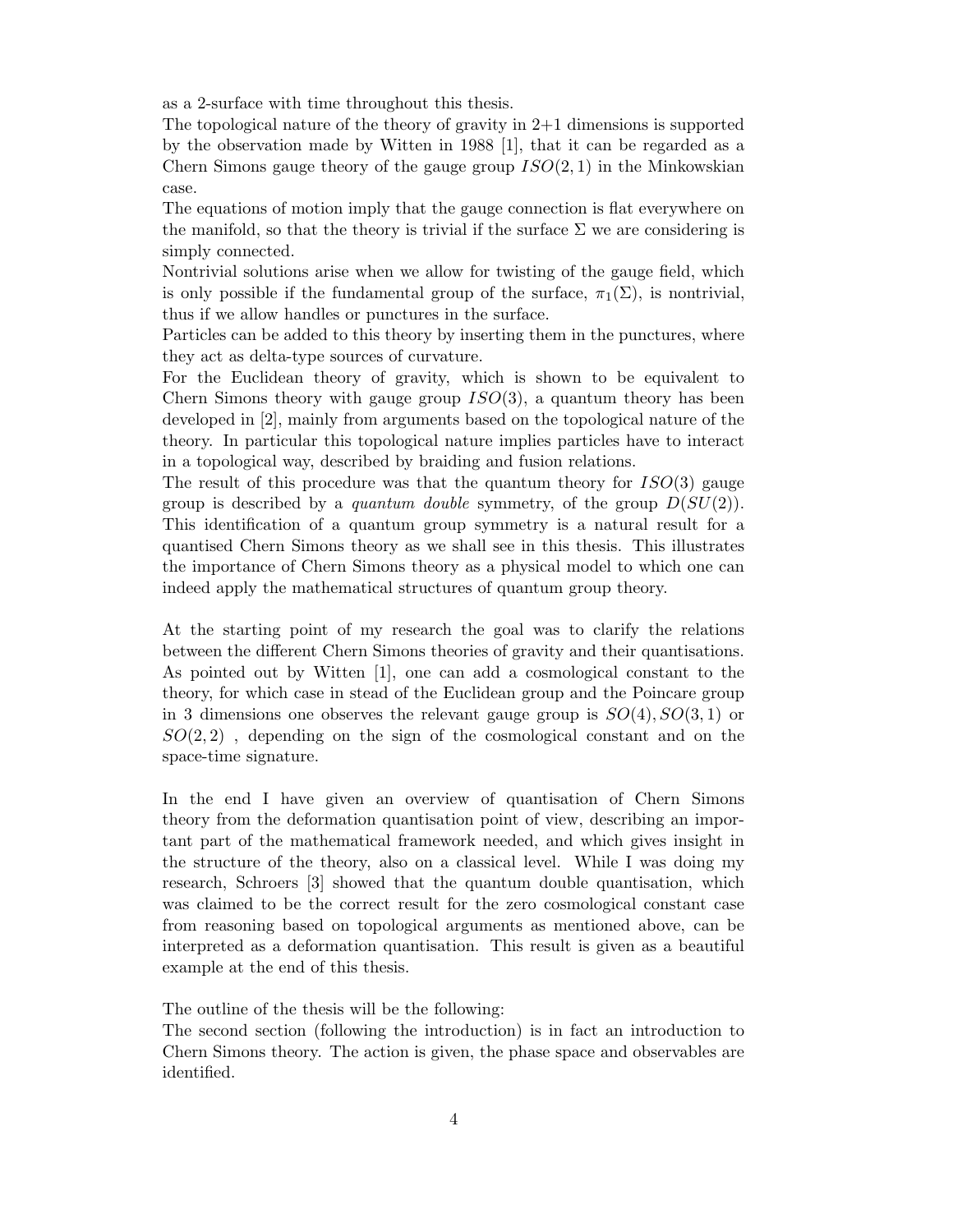In the third section we show the equivalence of  $2+1$  dimensional gravity and Chern Simons theories, where we include the description of the Euclidean and Minkowskian cases with nonzero cosmological constant.

The fourth section is a description of classical phases space, its reductions, and Poisson brackets. The mathematical framework of Hopf algebras and bialgebra structures is introduced from a general point of view as well as the application to Chern Simons theories.

In the fifth section the matter of quantisation is discussed, where we focus on deformation quantisation and quantum groups.

The sixth section describes the above mentioned deformation of  $ISO(3)$  theory resulting in  $D(SU(2))$  identified by Schroers [3].

The seventh section is a concluding section, in which we make some final remarks, and formulate some interesting questions left open.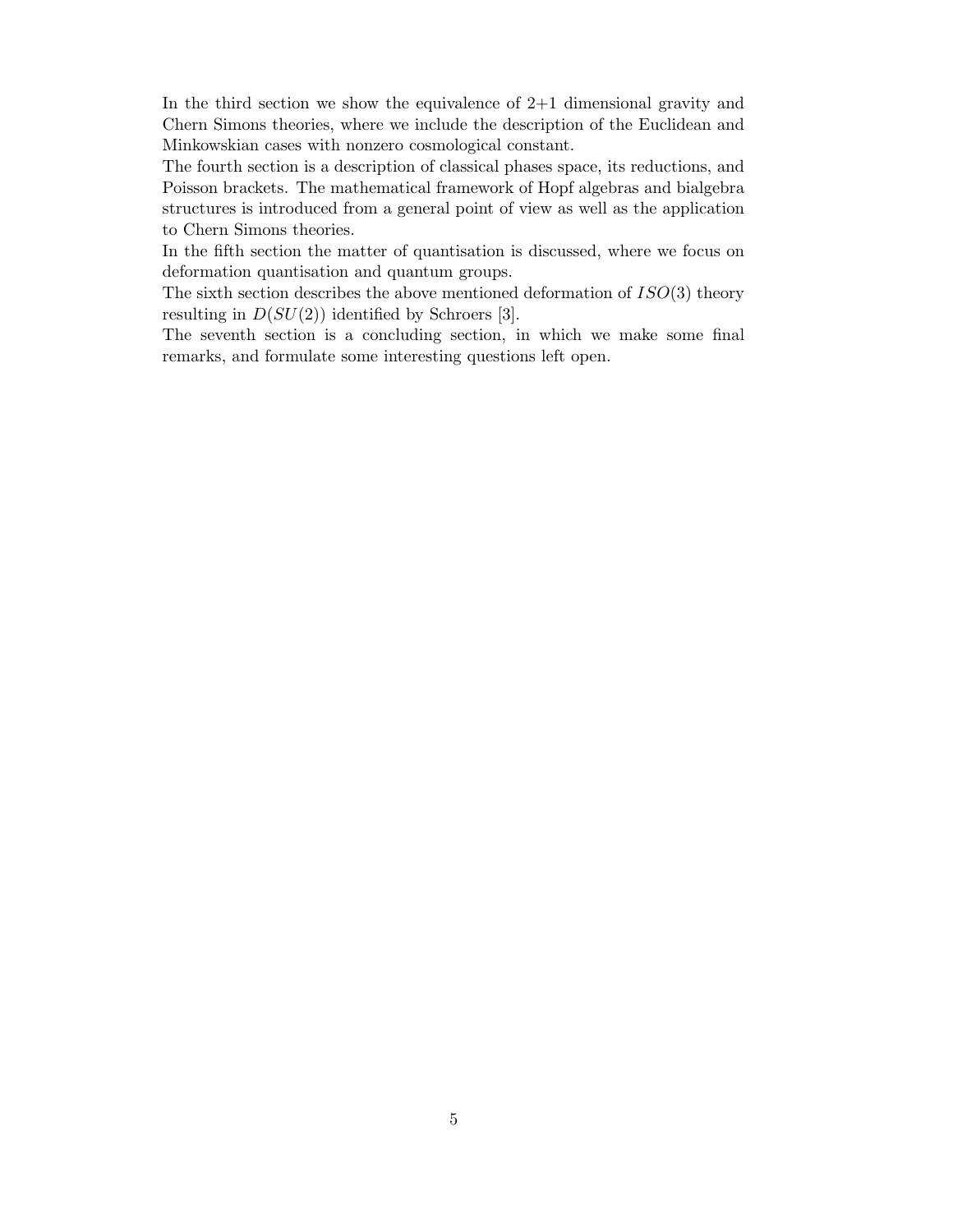# 2 Chern Simons Theory

#### 2.1 The action and gauge invariance

#### 2.1.1 The Chern Simons action

Chern Simons theory is a so called topological gauge theory on a 3-manifold, described by the Chern-Simons action, defined by

$$
S_{CS} = \frac{k}{4\pi} \oint_M tr(A \wedge dA + \frac{2}{3} A \wedge A \wedge A) \tag{1}
$$

Here  $A = A^a T_a$  is a Lie algebra valued connection corresponding to a gauge group  $G$ , in fact it is a connection on a principal  $G$ -bundle over  $M$ .  $M$  is the 3-manifold and by the trace we actually mean a nondegenerate invariant inner product for the representation  $T_a$  of the Lie algebra. For  $G = SU(n)$ one can for instance take the Casimir invariant  $T_aT_a$ , which indeed yields taking the trace over algebra elements in the fundamental representation for which  $\frac{1}{2}$  $\frac{1}{2}Tr(T_aT_b) = \delta_{ab}$ . As we shall see, in stead of the trace, in some cases we will be able to define different inner products, corresponding to different invariants on algebras such as the algebra of  $SO(4)$ . The bilinear form must be nondegenerate if we require that the action contains kinetic terms for all components of the gauge field, relative to the algebra basis  $T_a$ . The quantity k is a coupling constant. As we shall see, the relevance of the value of  $k$  depends on the topology of the group G.

The Chern-Simons theory is called a topological theory because of the absence of space time metric dependence. The action  $M$  does not depend on a specific space time metric, which means the notion of distance is not required. The only property of the manifold that can be significant is therefore its topology.

The Chern-Simons action is invariant under infinitesimal gauge transformations

$$
\delta A_{\mu}(x) = D_{\mu}\varepsilon(x) = \partial_{\mu}\varepsilon(x) + [A_{\mu}, \varepsilon](x)
$$

where  $\epsilon$  is an infinitesimal Lie algebra valued parameter.

#### 2.1.2 Large gauge transformations

Finite gauge transformations, not connected to the identity, do not leave the action totally invariant, which we show by gauge-transforming the different components of the Lagrangian:

The connection A transforms in the adjoint representation:

$$
A \rightarrow g(A+d)g^{-1},
$$

which yields

$$
dA \ \to \ g dA g^{-1} \ + \ (dg) \wedge A g^{-1} \ - \ gA \wedge dg^{-1} \ + \ dg \wedge dg^{-1}
$$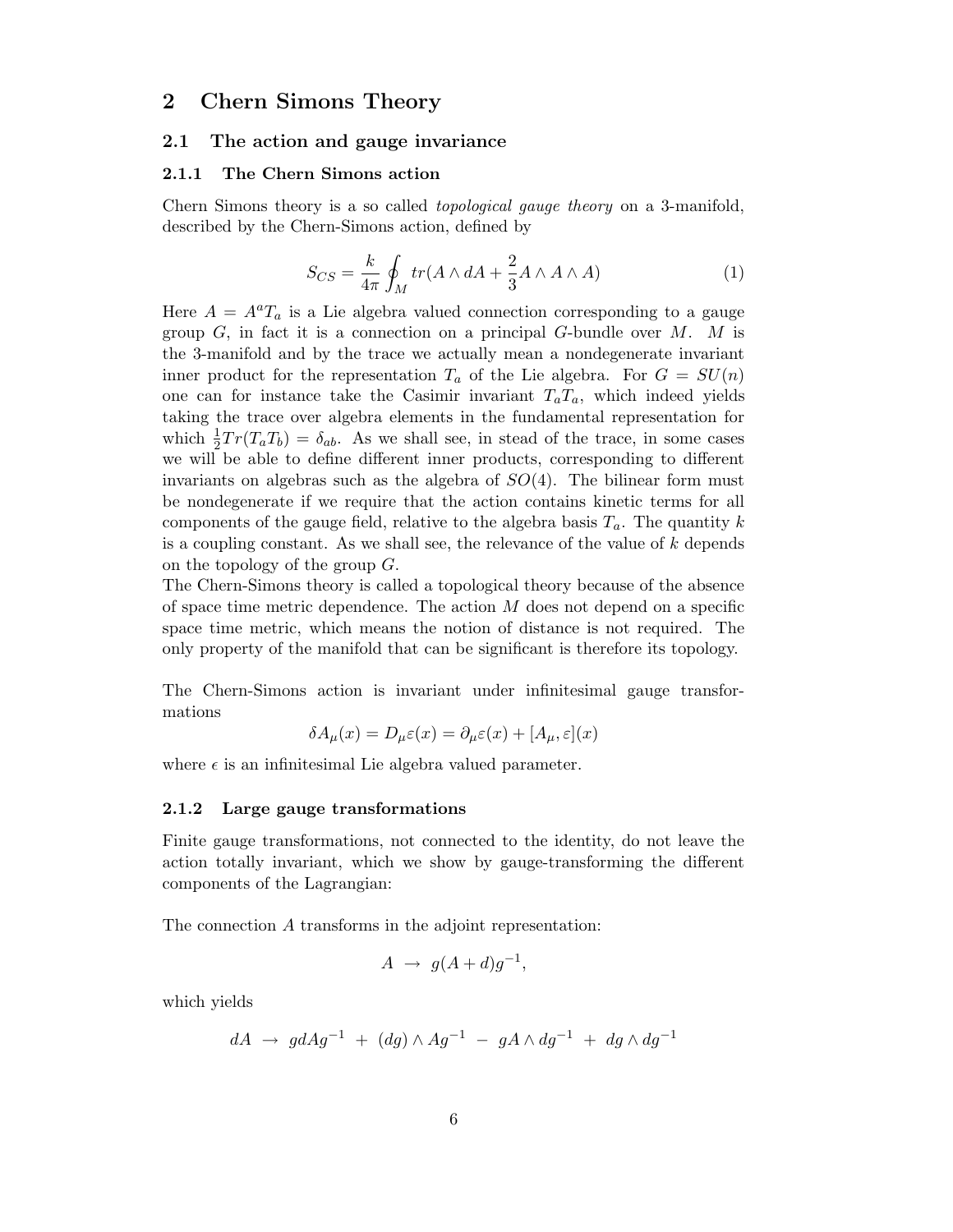and

$$
A \wedge A \rightarrow gA \wedge Ag^{-1} - dg \wedge Ag^{-1} + gA \wedge dg^{-1} - dg \wedge dg^{-1}.
$$

The invariant inner product will allow cyclic permutations of group and algebra valued elements. Together with the property

$$
g dg^{-1} = -(dg)g^{-1}
$$

we arrive at:

$$
Tr{A \wedge dA + \frac{2}{3}A \wedge A \wedge A} \rightarrow Tr{A \wedge dA + \frac{2}{3}A \wedge A \wedge A
$$
  
-  $d(A \wedge g^{-1}dg)$   
-  $\frac{1}{3}gdg^{-1} \wedge gdg^{-1} \wedge gdg^{-1}$  (2)

Thus after a gauge-transformation we are left with two extra terms in the action, one which is a total derivative and vanishes if we state that the gauge transformation is the identity at the boundary of the three-manifold. The second term however is only a priori zero if the topology of the manifold is trivial, which would mean all gauge transformations are continuously connected to the identity.

To see this, consider the gauge transformation as a  $C^{\infty}$  mapping from the manifold M to the group manifold. Requiring it to be  $C^{\infty}$  means that in a trivial topology of the manifold  $M$  the mapping can always be retrieved by iterated infinitesimal gauge transformations if the gauge group is connected.

We will be interested in cases for which the topology of the manifold  $M$  is not trivial. The extra term in (2) is a topological invariant when integrated over. It depends on the topology of the group manifold, in fact, it must be an element of the group  $\pi_3(G)$ , which in most cases if the group is compact, is equal to Z. The integer we are thus left with is called the winding number, see Birmingham et al. [4].

Requiring physical invariance under twisted gauge transformations restricts the coupling constant  $k$  to be an integer if we choose the right normalisation of the inner product on the algebra. The addition of the winding number term to the action will then not be manifest in physical sectors of the theory if we consider the role of the action in the Feynman path integral formulation. The expression  $e^{iS}$  will be invariant if the extra term is an integer multiple of  $2\pi$ , which is exactly what the restriction implies.

## 2.1.3 The action written in components

Using the explicit algebra basis, the commutation relations

$$
[T_a, T_b] = f_{ab}^{\ \ c} T_c
$$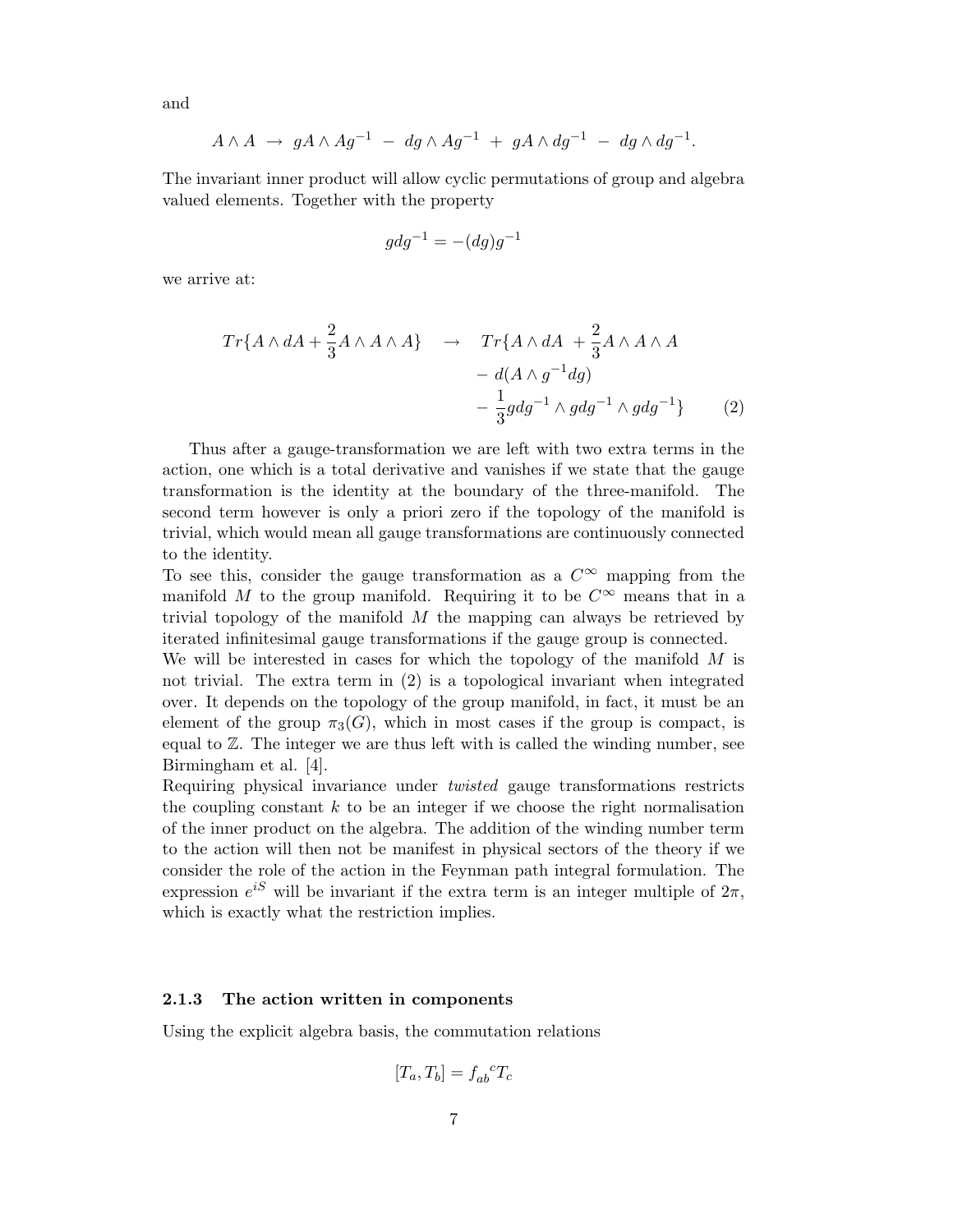and the inner product  $\langle T_a, T_b \rangle$ , we can give a more explicit version of (1):

$$
S_{CS} = k \int_M dx^3 \Big( \langle T_a, T_b \rangle \epsilon^{ijk} A_i{}^a (\partial_j A_k{}^b - \partial_k A_j{}^b) + \frac{2}{3} \langle \frac{1}{2} [T_a, T_b], T_c \rangle \epsilon^{ijk} A_i{}^a A_j{}^b A_k{}^c \Big)
$$
  
=  $\langle T_c, T_d \rangle k \int_M dx^3 \epsilon^{ijk} \Big( A_i{}^c (\partial_j A_k{}^d - \partial_k A_j{}^d) + \frac{1}{3} f_{ab}{}^c A_i{}^a A_j{}^b A_k{}^d \Big). \tag{3}$ 

## 2.2 Hamiltonian formulation and phase space

#### 2.2.1 The Hamilton formalism

If we specify our manifold M to be of the form  $\Sigma \times \mathbb{R}$ , we can identify it with a space-time manifold in which R represents time and at each time  $t, \Sigma$  is a time slice, a space 2-manifold. The theory now admits a Hamiltonian formulation, in which one can derive equations of motion through variation of the action and identify Poisson-brackets, which describe the 'classical mechanics' of the system.

We identify the 0-coordinate with time and are left with two space dimensions i and *j*. Our Chern-Simons action now reads

$$
S_{CS} = -\frac{k}{2} \int dt \int_{\Sigma} dz^2 \epsilon^{ij} Tr \left( A_i \partial_t A_j - A_t F_{ij} \right) \tag{4}
$$

From this action we can derive equations of motion by demanding the variation of the action induced by variation of the fields to be zero. The variation of  $A_t$ in particular leads to the equation:

$$
F_{ij} = \partial_i A_j - \partial_j A_i + [A_i, A_j] = 0
$$
\n<sup>(5)</sup>

In fact  $A_t$  is nothing but a Lagrange multiplier implementing the zero curvature (or fieldstrength) constraint on the phase space.

The above ingredients tell us a lot about the phase space of the theory. It consists of all flat connections on the Riemann surface  $\Sigma$ , which for the physical sectors should be divided out by the gauge symmetry. What phase space will look like, again depends on the topology of the surface  $\Sigma$  as we will argue next.

# 2.2.2 Wilson loops

Similar to the case of the gauge transformations, the gauge field configuration can be viewed as a map from the space of all gauge fields to the manifold. The topological nature of the theory is reflected in the classification of the different configurations of the gauge field. The way to distinguish between physically different configurations is by considering a path ordered exponential of the line integral over the gauge field along a path  $\gamma$  on the surface  $\Sigma$ :

$$
W(\gamma_1) = P e^{\int_{\gamma_1} A} \tag{6}
$$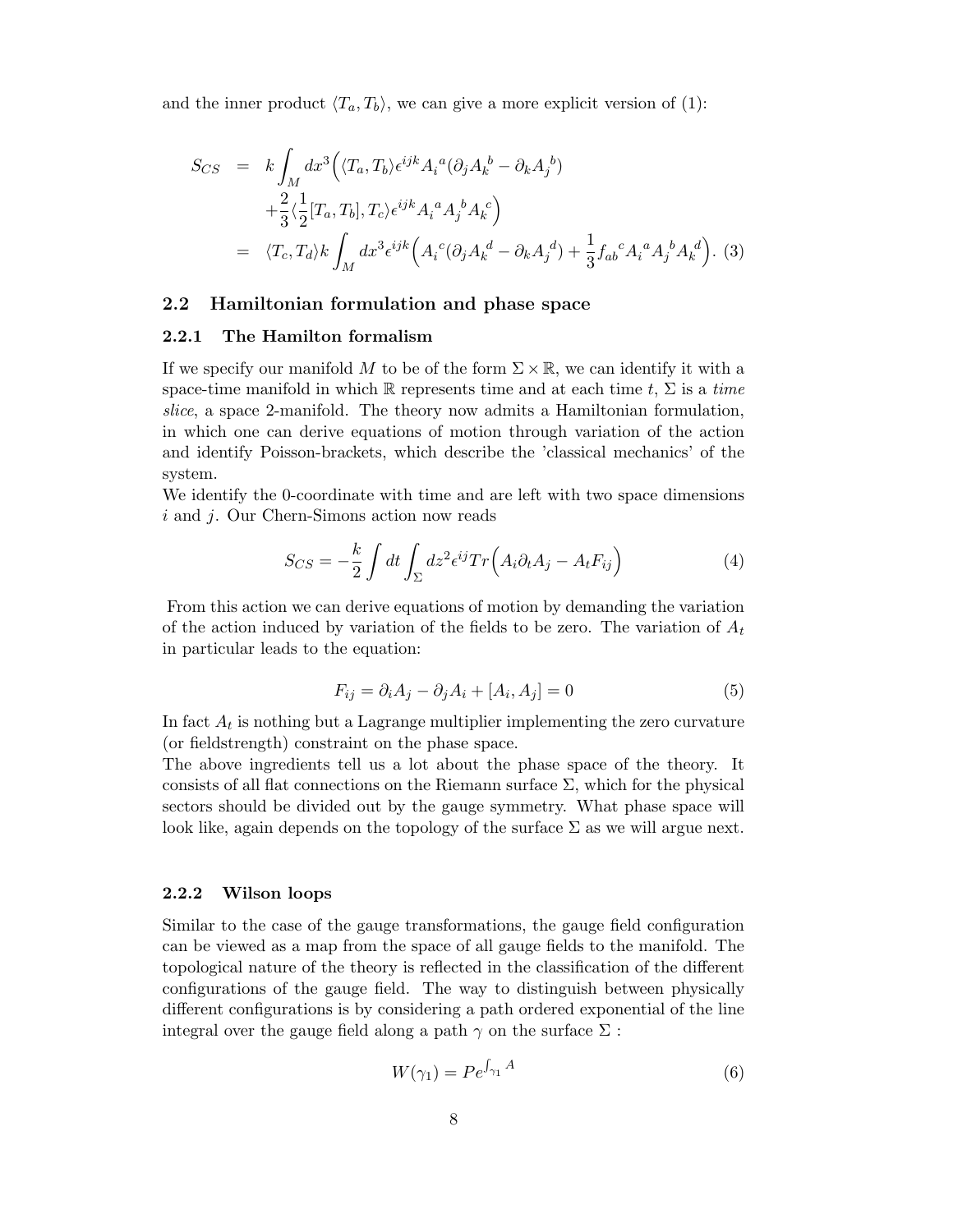This expression gives a representing group element for the configuration of the gauge field along the path  $\gamma_1$  and is called a Wilson line.

As the connection gauge field A transforms in the adjoint representation, gauge transformations act through conjugation with the value of the gauge group element at the endpoints of the path. If we consider closed loops we find that the expression

$$
W(C) = Tr(Pe^{\oint_C A})
$$
\n(7)

is an invariant of the theory and therefore a physical observable. The observables W(C) are called Wilson loops, see again [4]

Expression (6) is certainly not a gauge invariant quantity. A gauge transformation can take it to another group element, which corresponds to the result of evaluating the expression (6) along a path  $\gamma_2$ , found by continuously deforming  $\gamma_1$ .

In the case of (7) one can identify the gauge transformation with deforming the loop C, which in this case does not change the value of  $W(C)$  as long as (5) is imposed.

Thus we can conclude that the only way in which two loops  $C_1$  and  $C_2$  can lead to physically different gauge field configurations is when the surface has a nontrivial topology and at least one of the loops is noncontractible. Different inequivalent gauge field configurations can be represented by different embeddings of closed loops into the surface  $\Sigma$ , which corresponds to the definition of the fundamental group  $\pi_1(\Sigma)$ .

If we do not yet take gauge equivalence into account and thus do not yet take the trace in expression (7), every inequivalent noncontractible loop can be mapped into the group with help of the path ordered exponential in (6). Different noncontractible loops can be combined to give one new loop. This defines a multiplication of loops, which must be consistent with the group multiplication. Gauge transformations act consistently, in the sense that they respect this multiplication rule, as we can see from

$$
W(\gamma_1) = h_1, \quad W(\gamma_2) = h_2
$$
  
\n
$$
W(\gamma_1) * W(\gamma_2) = h_1 h_2
$$
  
\n
$$
g : h_i \to g h_i g^{-1}
$$
  
\n
$$
g : h_1 h_2 \to g h_1 g^{-1} g h_2 g^{-1} = g h_1 h_2 g^{-1}.
$$
\n(8)

The physical phase space of the theory is now the space of all homomorphisms from the fundamental group of the surface  $\Sigma$  to the gauge group  $G$ , which has to be divided out by conjugation with the gauge group:

$$
\Gamma = \text{Hom}(\pi_1(\Sigma); G) / \sim,
$$
\n(9)

where ∼ stands for the conjugation equivalence. This space will obviously not be very interesting if the surface  $\Sigma$  is simply connected, because it then consist of only one point. Noncontractible loops arise when we assign punctures to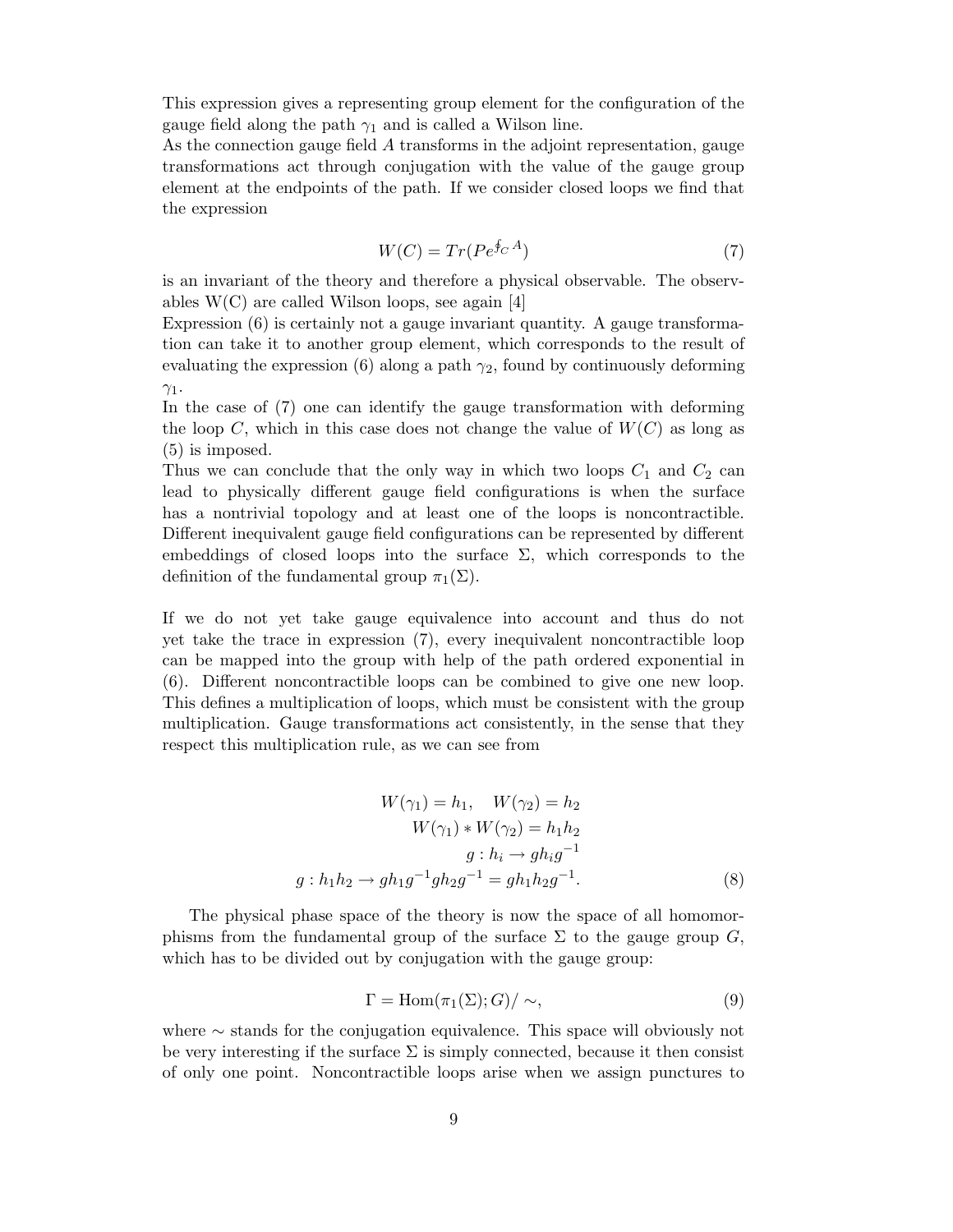the surface (points that do not allow loops to be pulled through) or when its genus is not zero. A Wilson loop observable (7 will physically correspond to a conjugacy class rather than to a group element, due to the gauge equivalence.

## 2.2.3 Sources of curvature

The observable can be restricted to a certain conjugacy class if the loop encloses a source of curvature. This can be shown by using a nonabelian version of Stokes' theorem:

$$
\oint_C A = \int_S DA = \int_S F \tag{10}
$$

Here S is the surface area with boundary  $C$ . Thus for the Wilson loop we get

$$
W(C) = \text{Tr}(\exp(\int_{S} F)).\tag{11}
$$

For contractible loops we have that the total interior of C belongs to  $\Sigma$ , for which we have the constraint equation  $F = 0$ , and so the Wilson loop will correspond to the trivial conjugacy class, the identity. For noncontractible loops this no longer holds necessarily. A way of inserting particles in the theory is by putting them in points which do not belong to  $\Sigma$ , i.e. loops cannot be pulled through these so called punctures. These particles then carry charges of the gauge group and act as delta-sources for curvature:

$$
F^{a} = \sum_{i} Q^{a}_{i} \delta^{(2)}(z - z_{i}).
$$
\n(12)

Here  $Q^a_{\ i}$ , the charges of the i'th particle, are again components relative to the Lie algebra. They restrict the representative group element corresponding to the Wilson loop which encloses them to lie in a certain conjugacy class (due to the gauge transformations which correspond to conjugations).

#### 2.2.4 Poisson-brackets

The identification of the time-coordinates and space-coordinates of the manifold as in (2.2.1) also admits the identification of poisson brackets for the gauge fields, which will become important in particular at the point of quantising the theory. We will not discuss quantisation yet, but we will just give the poisson brackets, which can actually be identified before discussing the phase space as we did above. They are usually read off by distinguishing between fields which do appear in the action with their time derivatives and fields which don't. One defines them only for the first category. The result is:

$$
\{A_i^a(z_1), A_j^b(z_2)\} = \frac{2}{k} \langle T_a, T_b \rangle \epsilon_{ij} \delta^{(2)}(z_1 - z_2). \tag{13}
$$

The reader who is familiar with gauge theories will be surprised to find that the  $i$ and j components of the same gauge field are each others conjugates, whereas, for instance in Maxwell theory, the electric field is conjugate to the A-field. With these brackets one identifies the constraint algebra which is another way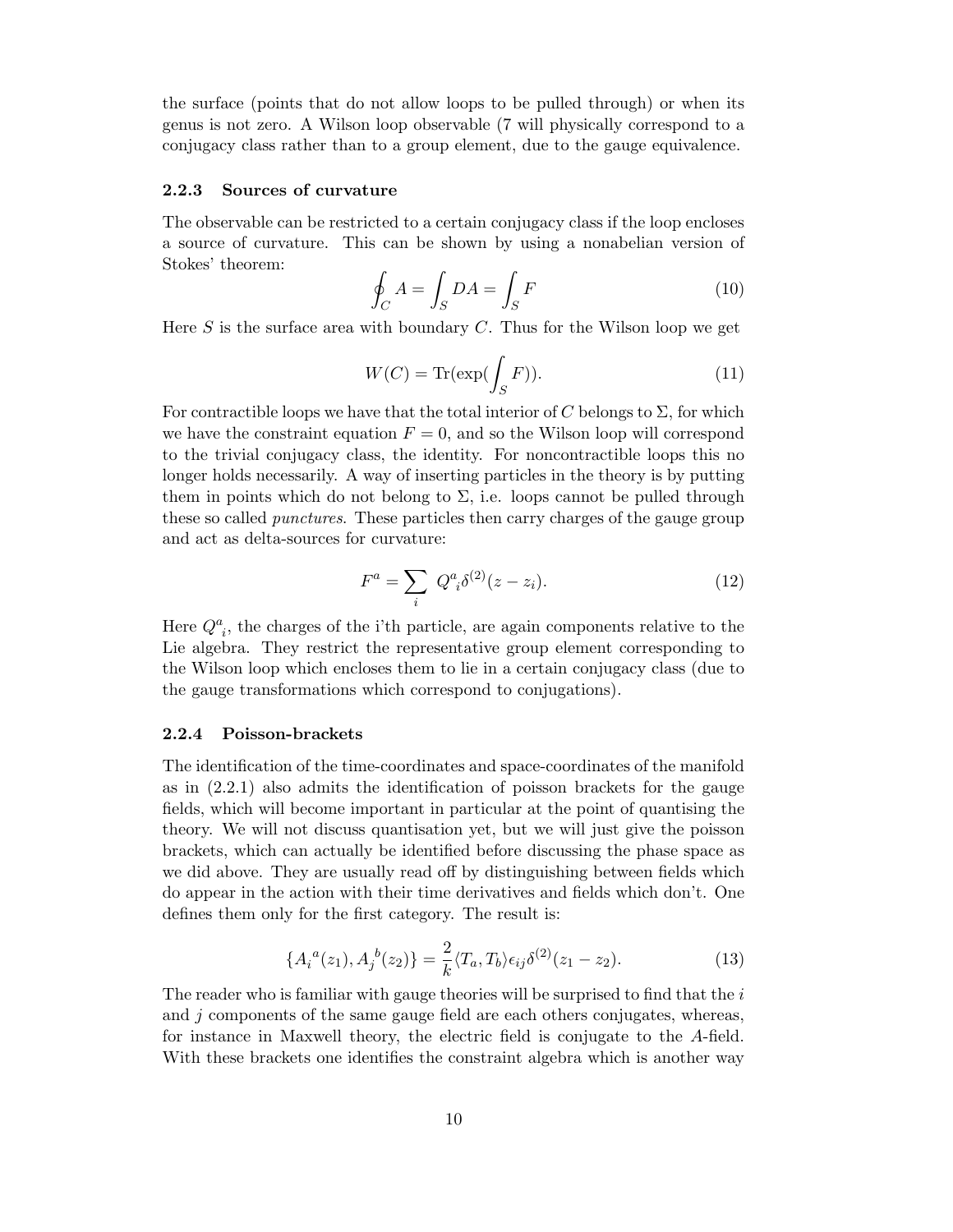to finally arriving at the physical sector of the theory. The constraint algebra is simply found by evaluating the brackets of the different components of the field strength:

$$
\{F^{a}(z_1), F^{b}(z_2)\} = f^{ab}_{\ \ c} F^{c} \delta^{(2)}(z_1 - z_2) \tag{14}
$$

One finds that this reproduces the algebra of the gauge group. Another consequence of this observation is that the inclusion of particles in the theory as suggested in (12) yields these particles carry charges obeying the same poissonalgebra, which should follow from the matter term added to the action describing these particles. Again these are matters of particular interest when discussing quantisation, and we will give a more explicit description of the construction of the particle phase space, which is a *coadjoint orbit*, for the case of  $ISO(3)$  gauge group in section 4.

An important final remark on this matter is that one can distinguish between two different approaches towards discussing the physically interesting parts of the theory and finally quantisation.

The first approach is to use the canonically defined poisson brackets (13) to define an operator algebra acting on a Hilbert space, which is obviously far too large, because of the gauge equivalence and remaining constraints. The constraint algebra will be interpreted as an operator algebra selecting out the physical sector of the theory.

The second approach is to first divide out the gauge equivalence and constraints, identifying what is left of phase space and after this quantising the theory. It might then be difficult to find Poisson brackets on this reduced phase space that are consistent with the constraints and the gauge equivalence. The advantage however is that one can perform a dramatical reduction of the degrees of freedom by this procedure. We will in fact see that in our case the phase space reduces from an infinite dimensional one to a finite dimensional space (the description in terms of Wilson loop observables actually illustrates this).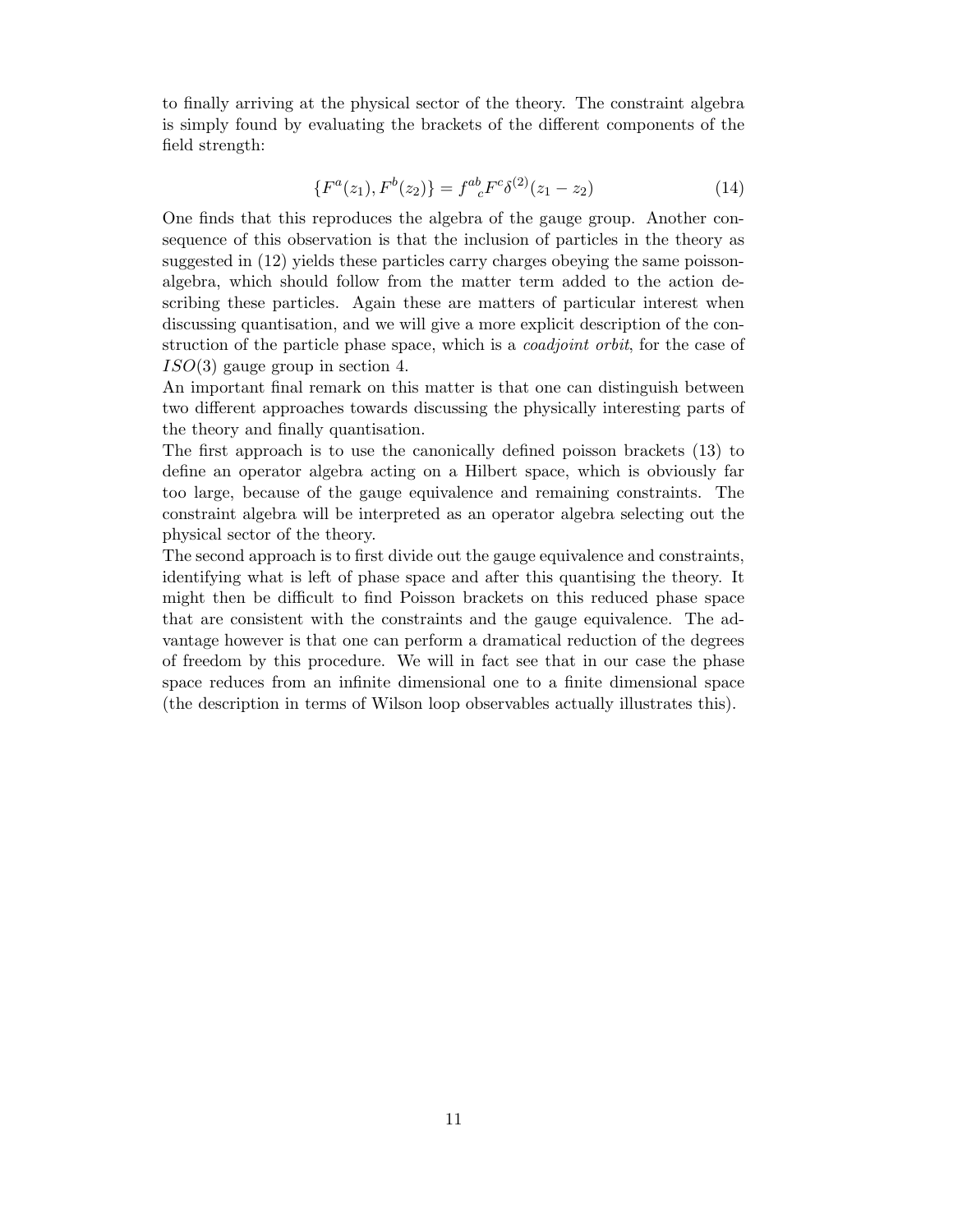# 3 2+1 Gravity as a Chern Simons theory

In this section we will give the relation between general relativity in 2+1 dimensions and Chern Simons theory, as pointed out by Witten in a quite famous article in 1988 [1]. Most of the important results will be repeated here..

## 3.1 General Relativity

Einsteins theory of general relativity starts with the equivalence principle, which states that in any point x in space-time one can choose a locally orthonormal basis of coordinates with Minkowskian metric  $\eta_{ab} = (-1, 1, 1)$ . If we denote the orthonormal coordinates by  $\xi^a(x)$  this means we can write down the metric relative to arbitrary coordinates  $x^{\mu}$ 

$$
dx^{\mu}dx_{\mu} = g_{\mu\nu}dx^{\mu}dx^{\nu} = g_{\mu\nu}\frac{\partial x^{\mu}}{\partial \xi^{a}}\frac{\partial x^{\nu}}{\partial \xi^{b}}d\xi^{a}d\xi^{b} = \eta_{ab}d\xi^{a}d\xi^{b}
$$

and so

$$
g_{\mu\nu} = \frac{\partial \xi^a}{\partial x^\mu} \frac{\partial \xi^b}{\partial x^\nu} \eta_{ab}.
$$
 (15)

We define the triad field  $e_a^{\mu}(x) = \frac{\partial \xi^a}{\partial x^{\mu}}$ . This is the field which transforms vector fields written in arbitrary coordinates into vector fields relative to the locally orthonormal basis:

$$
X^{a}(x) = e_{\mu}^{a} X^{\mu}(x).
$$

In fact  $g_{\mu\nu}$  is a tensor that also transforms according to

$$
g_{\mu\nu} = e_{\mu}^{\ \ a} e_{\nu}^{\ \ b} \eta_{ab}.
$$

We require the physical world to be independent of the choice of coordinate system, which means it should be invariant under the local change of frame, which can be identified whith local Lorentz transformations. For a local Lorentz invariance we need to introduce a covariant derivative, and with it a gauge field called the spin connection. Thus we can compare derivatives of vectors in different coordinate systems. The covariant derivative reads:

$$
D_{\mu}X^{a} = \partial_{\mu}X^{a} + \omega_{\mu}^{a}{}_{b}X^{b}.
$$

Where  $\omega_{\mu b}^{\ a}$  is the spin connection. With respect to general coordinate transformations (where we now use indices  $\mu, \nu$  in stead of a, b.) the connection  $\omega_{\mu \, b}^{\ a}$ is replaced by the Christoffel symbols  $\Gamma^{\nu}_{\mu\rho}$ .

$$
D_{\mu}X^{\nu} = \partial_{\mu}X^{\nu} + \Gamma^{\nu}_{\mu\rho}X^{\rho}.
$$
 (16)

We can explicitly relate  $\Gamma^{\nu}_{\mu\rho}$  to  $\omega^{\ b}_{\mu\ a}$  and  $e^{\ a}_{\mu}$  by demanding

$$
D_{\mu}X^{a} = e_{\nu}^{a}D_{\mu}X^{\nu}
$$
\n<sup>(17)</sup>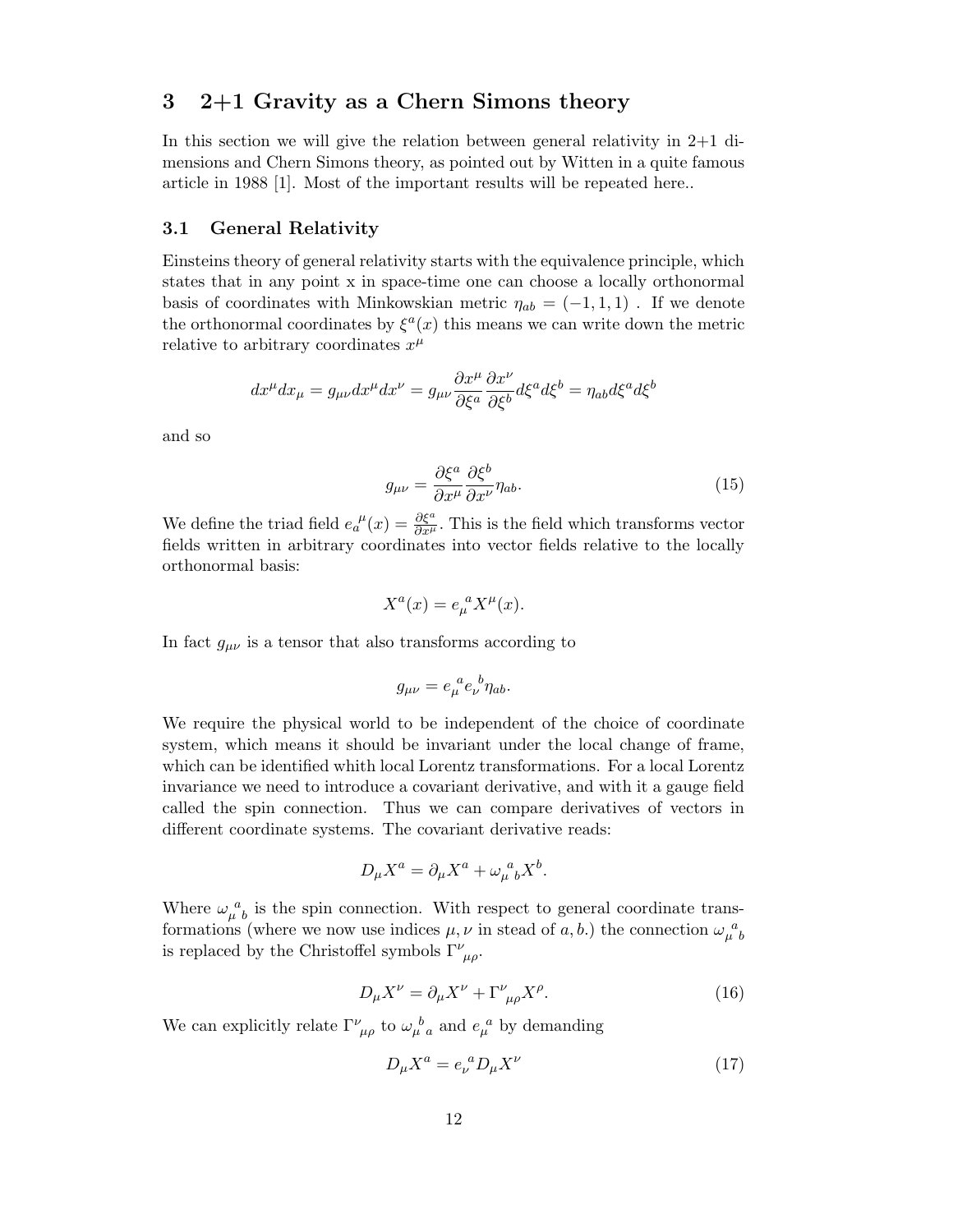which leads to

$$
\Gamma^{\nu}_{\ \mu\rho} = e_{\nu}^{\ a} (\partial_{\mu} e_{\rho}^{\ a} + \omega_{\mu}^{\ b}{}_{a} e_{\rho}^{\ b}). \tag{18}
$$

In general relativity the connection  $\Gamma^{\nu}_{\ \mu\rho}$  is assumed to be metric compatible and therefore symmetric. The connection we obtain in this way is referred to as the Levi-Civita connection and the fact that it should be symmetric gives the zero torsion condition:

$$
T^{a}_{\ \mu\nu} = \partial_{\mu}e_{\nu}^{a} - \partial_{\nu}e_{\mu}^{a} + \omega_{\mu}^{a}{}_{b}e_{\nu}^{b} - \omega_{\nu}^{a}{}_{b}e_{\mu}^{b} = 0. \tag{19}
$$

This is in fact a constraint equation, implying that the  $\omega$ -connections depend on the e's. From now on we switch to the vector notation of the Lorentz group  $SO(2,1)$ , where, in stead of the generators  $J^{ab}$ , we use  $J_a = \frac{1}{2}$  $\frac{1}{2} \epsilon_{abc} J^{bc}$ . The spin connection now reads

$$
\omega_{\mu}^{\ a}{}_{b} = \epsilon^{a}{}_{bc} \omega_{\mu}^{\ c}.\tag{20}
$$

The Riemann curvature tensor for the  $SO(2,1)$  gauge field is given by:

$$
R^{a}_{\ \mu\nu} = \partial_{\mu}\omega_{\nu}^{a} - \partial_{\nu}\omega_{\mu}^{a} + \epsilon^{a}_{\ bc}\omega_{\mu}^{b}\omega_{\nu}^{c}
$$
 (21)

With help of the Riemann curvature tensor we construct the Einstein-Hilbert action:

$$
S_{EH} = \int d^3x \epsilon^{\mu\nu\rho} e_{\rho a} R^a_{\ \mu\nu} \tag{22}
$$

Variation of this action with respect to the gauge fields should yield the Einstein equations.

# 3.2 The Chern-Simons action for gauge group  $ISO(2,1)$

#### 3.2.1  $ISO(2,1)$  and its algebra

In this subsection we will be comparing the previous discussion to the Chern-Simons theory with gauge group  $ISO(2,1)$ . To write down the Chern-Simons action with  $ISO(2,1)$  gauge group we need to know the algebra with its commutation relations and an invariant bilinear form as we discussed in section 1. The group  $ISO(2,1)$ , the poincare group in 2+1 dimensions, is the semidirect product of the group of Lorentz transformations and the group of translations in 3 dimensions:

$$
ISO(2,1) = SO(2,1) \ltimes T(3) \tag{23}
$$

The generators of the group form an algebra with the following commutation relations:

$$
[J_a, J_b] = \epsilon_{ab}^c J_c
$$
  
\n
$$
[J_a, P_b] = \epsilon_{ab}^c P_c
$$
  
\n
$$
[P_a, P_b] = 0
$$
\n(24)

Here the  $J_a$  are generators of the 3-dimensional Lorentz group in vector representation. The elements  $P_a$  are the generators of translations. The algebra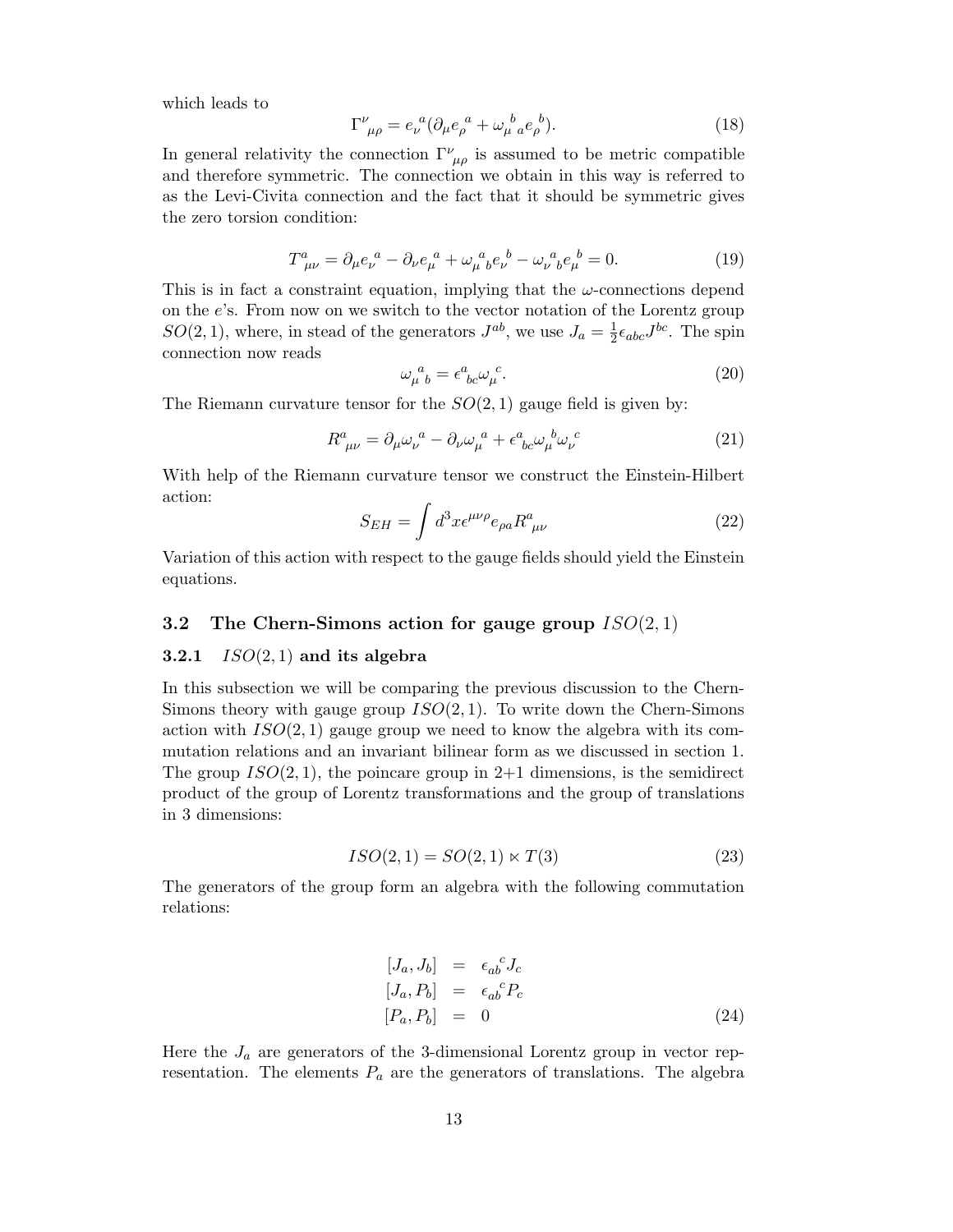indices are raised and lowered with the Minkowski metric  $\eta_{ab} = (-1, 1, 1)$  to make sure we are dealing with  $ISO(2, 1)$  in stead of  $ISO(3)$ .

Fortunately the group does have a nondegenerate invariant bilinear form, a form that commutes with all algebra elements. The expression  $J^a P_a$  satisfies these conditions as we can check:

$$
[J^{a}P_{a}, J_{b}] = J^{a}[P_{a}, J_{b}] + [J^{a}, J_{b}]P_{a} = \epsilon_{ab}{}^{c}(J^{a}P_{c} + \eta^{ad}J_{c}P_{d}) = 0
$$
  

$$
[J^{a}P_{a}, P_{b}] = J^{a}[P_{a}, P_{b}] + [J^{a}, P_{b}]P_{a} = \epsilon_{ab}{}^{c}\eta^{ad}P_{c}P_{d} = \epsilon^{ca}_{\ b}P_{c}P_{a} = 0
$$
 (25)

The inner product on the algebra can now be identified:

$$
\langle J_a, P_b \rangle = \eta_{ab} \langle J_a, J_b \rangle = 0 \langle P_a, P_b \rangle = 0
$$
\n(26)

We can now write down the gauge field A in this algebra basis:

$$
A_{\mu}(x) = \omega_{\mu}^{a}(x)J_{a} + e_{\mu}^{a}(x)P_{a}
$$
\n(27)

The choice of notation is not arbitrary as we will see when we explicitly calculate what the action looks like. We substitute this expression for the gauge field in the general action as given in (3):

$$
S_{CS} = \frac{k}{2} \int_M \left[ \langle J_a, P_b \rangle \omega^a \wedge de^b + \langle P_a, J_b \rangle e^a \wedge d\omega^b \right. \left. + \frac{2}{3} \left( \frac{1}{2} \langle [P_a, J_b], J_c \rangle e^a \wedge \omega^b \wedge \omega^c \right. \left. + \frac{1}{2} \langle [J_a, P_b], J_c \rangle \omega^a \wedge e^b \wedge \omega^c + \frac{1}{2} \langle [J_a, J_b], P_c \rangle \omega^a \wedge \omega^b \wedge e^c \right) \right] \left. = \frac{k}{2} \int_M \left( \omega^a \wedge de_a + e^a \wedge d\omega_a + \epsilon_{abc} e^a \wedge \omega^b \wedge \omega^c \right) \left. = \frac{k}{2} \int_M \epsilon^{\mu\nu\rho} \left( e_{\mu a} (\partial_\nu \omega_\rho^a - \partial_\rho \omega_\nu^a + \epsilon^a_{bc} \omega_\nu^b \omega_\rho^c) \right) \left. = \int d^3x \epsilon^{\mu\nu\rho} e_{\rho a} R^a_{\mu\nu} \right. \tag{28}
$$

Here we have made use of partial integration in the first term, and assumed that the gauge field is zero at the boundary of the manifold  $M$ .

What we thus arrive at is nothing but the Einstein-Hilbert action on a 3-manifold. Making this identification, we find that the gauge field of local Lorentz transformations is indeed the spin-connection  $\omega_{\mu}^{\ a}$  and the triad  $e_{\mu}^{\ a}$ must be interpreted as the gauge field of translations!

This observation is of crucial importance and turns the theory of  $2+1$  dimensional gravity into a topological one. In gauge theory the field  $e_{\mu}^{a}$  can take the value zero, whereas on the other hand, we required the triad to be invertible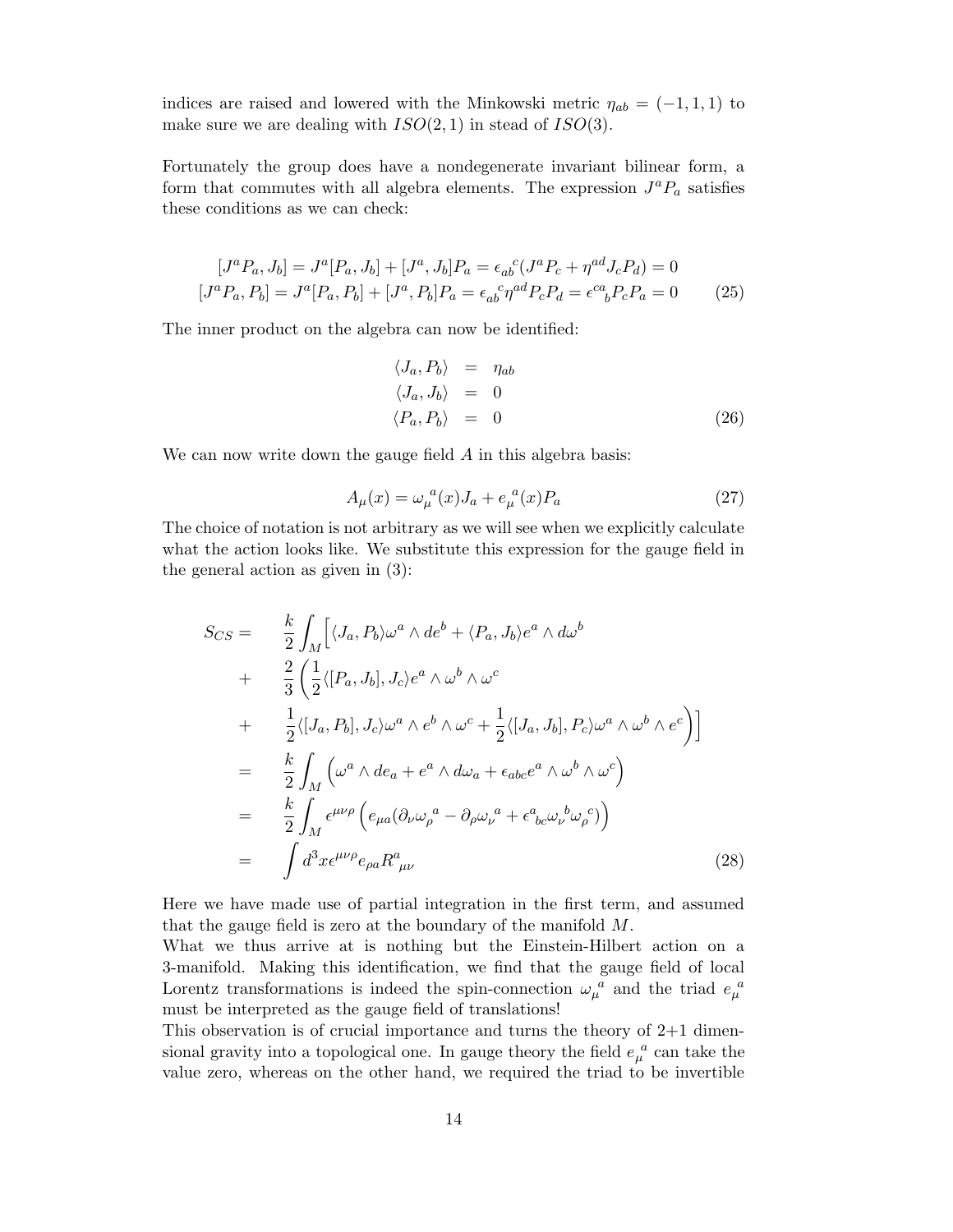in equation (15). This implies that in the gauge theory formulation, the base manifold  $M$  for general relativity cannot be a metric space. See Witten  $[1]$  for a more thorough discussion.

#### 3.2.2 Further identification with 2+1 gravity

Let us point out what the equations of motion look like for the case of  $ISO(2, 1)$ gauge group.

Varying the action (28) with respect to the gauge fields  $e_{\mu}^{a}$  and  $\omega_{\mu}^{a}$  gives us the equations of motion:

$$
R_{\mu\nu}^{\ \ a} = \partial_{\mu}\omega_{\nu}^{\ a} - \partial_{\nu}\omega_{\mu}^{\ a} + \epsilon^{a}_{\ bc}\omega_{\mu}^{\ b}\omega_{\nu}^{\ c} = 0,
$$
  

$$
T_{\mu\nu}^{\ \ a} = \partial_{\mu}e_{\nu}^{\ a} - \partial_{\nu}e_{\mu}^{\ a} + \epsilon^{a}_{\ bc}(\omega_{\mu}^{\ b}e_{\nu}^{\ c} + \omega_{\nu}^{\ b}e_{\mu}^{\ c}) = 0.
$$
 (29)

These equations exactly correspond to Einsteins' equations in vacuum,  $R_{\mu\nu} = 0$ and the zero torsion condition  $T_{\mu\nu} = 0$ , which turns  $\Gamma^{\mu}_{\nu\rho}$  into the levi-civita connection and thus gives a relation between  $e_{\mu}^{a}$  and  $\omega_{\mu}^{a}$ .

Finally we show that the role of infinitesimal gauge transformations in the Chern-Simons gauge formulation is related to that of the diffeomorphisms together with local Lorentz transformations in the geometrical Einstein formulation: An infinitesimal gauge transformation is generated by a Lie-algebra valued parameter  $\varepsilon = \rho^a P_a + \tau^a J_a$ , where  $\rho^a$  and  $\tau^a$  are infinitesimally small. We compute:

$$
\delta A_{\mu} = -D_{\mu}\varepsilon = -\partial_{\mu}\varepsilon - [A_{\mu}, \varepsilon]
$$
  
= 
$$
-(\partial_{\mu}\rho^{a} + \epsilon^{a}_{\ bc}\omega^{b}_{\mu}\rho^{c} + \epsilon^{a}_{\ bc}e^{b}_{\mu}\tau^{c})P_{a} - (\partial_{\mu}\tau^{a} + \epsilon^{a}_{\ bc}\omega^{b}_{\mu}\tau^{c})J_{a}
$$

which yields

$$
\delta\omega_{\mu}^{a} = -(\partial_{\mu}\tau^{a} + \epsilon^{a}_{\ bc}\omega_{\mu}^{b}\tau^{c})
$$
\n(30)

$$
\delta e_{\mu}^{a} = -(\partial_{\mu}\rho^{a} + \epsilon^{a}_{\ bc}\omega_{\mu}^{b}\rho^{c} + \epsilon^{a}_{\ bc}e_{\mu}^{b}\tau^{c})
$$
\n(31)

The action is indeed invariant under these transformations as one is invited to verify.

The question is if these transformations coincide with the local Lorentz transformations and diffeomorphisms allowed in general relativity.

Let us compare the transformation laws to those of the diffeomorphism generated by a vector field  $-v^{\mu}$ :

$$
\tilde{\delta}\omega_{\mu}^{a} = -v^{\nu}(\partial_{\nu}\omega_{\mu}^{a} - \partial_{\mu}\omega_{\nu}^{a}) - \partial_{\mu}(v^{\nu}\omega_{\nu}^{a})
$$
\n(32)

$$
\tilde{\delta}e_{\mu}^{a} = -v^{\nu}(\partial_{\nu}e_{\mu}^{a} - \partial_{\mu}e_{\nu}^{a}) - \partial_{\mu}(v^{\nu}e_{\nu}^{a})
$$
\n(33)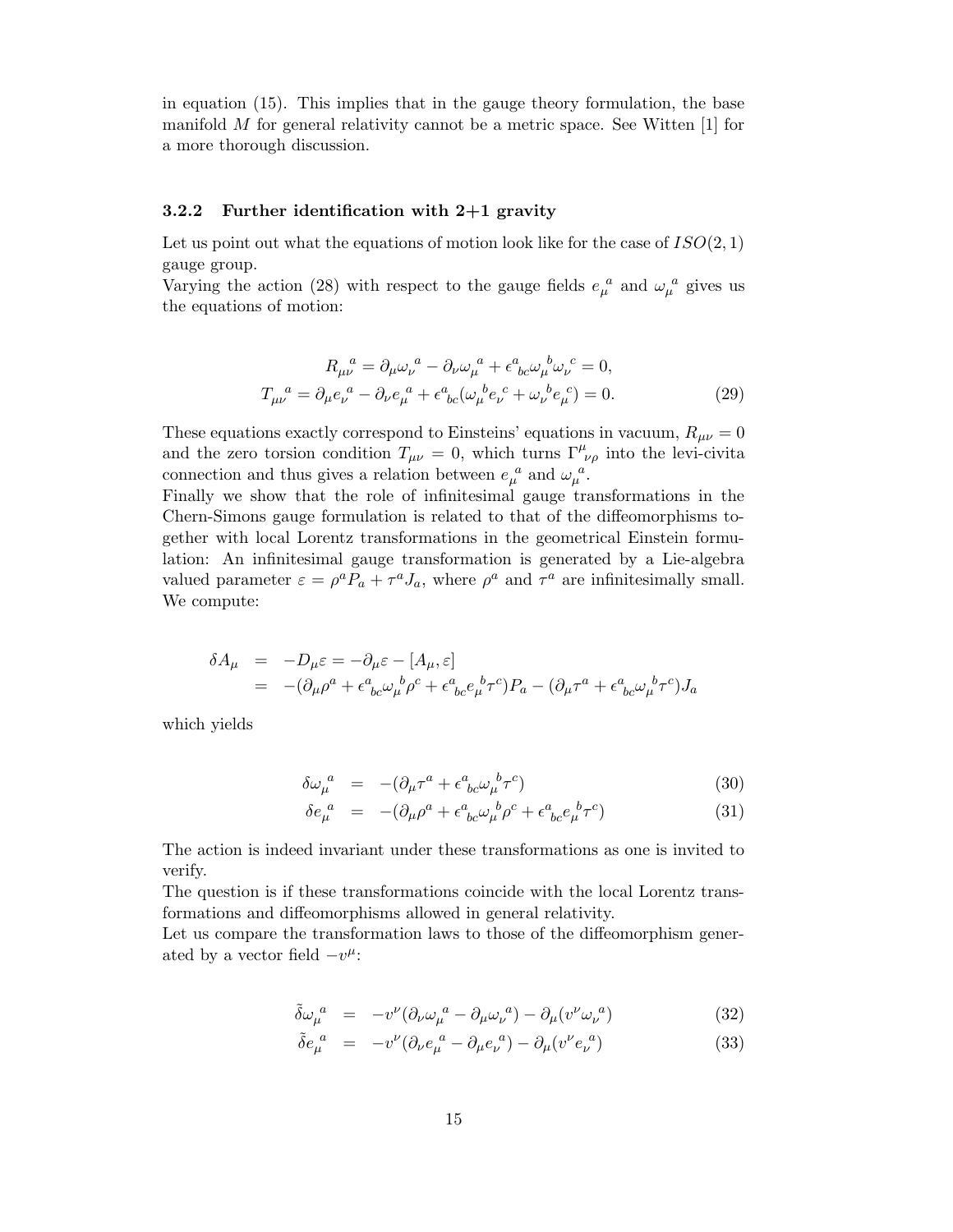If we take the vector field to agree with  $\rho^a = v^{\mu} e_{\mu}^{\ \ a}$ , and compare the terms in (31) which are proportional to  $\rho^a$ , the diffeomorphism, there is still a difference between the transformations (31) and (33):

$$
\tilde{\delta}e_{\mu}^{a} - \delta e_{\mu}^{a} = -v^{\nu}(D_{\nu}e_{\mu}^{a} - D_{\mu}e_{\nu}^{a}) + \epsilon^{abc}v^{\nu}\omega_{\nu b}e_{\mu c}.
$$
\n(34)

The expression

$$
D_{\nu}e_{\mu}^{a}-D_{\mu}e_{\nu}^{a}
$$

is nothing but the torsion, which should vanish as the equations of motion tell us. What remains then is the term  $\epsilon^{abc}v^{\nu}\omega_{\nu b}e_{\mu c}$ , which corresponds to a local Lorentz transformation with parameter  $\tau^a = v^\mu \omega_\mu^{\ \ a}$ .

Similarly, the difference between the transformations of  $\omega_{\mu}^{\ a}$  is

$$
\tilde{\delta}\omega_{\mu}^{a} - \delta\omega_{\mu}^{a} = -v^{\nu}(D_{\nu}\omega_{\mu}^{a} - D_{\mu}\omega_{\nu}^{a}) + \epsilon^{abc}v^{\nu}\omega_{\nu b}\omega_{\mu c}.
$$
\n(35)

Here the we have again chosen  $\tau^a = v^\mu \omega_\mu^a$ . Now part of the difference is given by the curvature  $R^a = D_\nu \omega_\mu^{\ \ a} - D_\mu \omega_\nu^{\ \ a}$ , becoming zero after imposing the equations of motion, and the other part again a local Lorentz transformation.

Our conclusion is that the Lorentz transformations and diffeomorphisms agree with the gauge transformations of  $ISO(2,1)$  as long as we impose the equations of motion following from the Chern-Simons action.

#### 3.3 The case of a nonzero cosmological constant

We can generalize the description of  $2+1$  gravity to a picture in which a cosmological constant is added to the theory. The cosmological constant appears in the Einstein Hilbert action as an extra term in the Riemann tensor, quadratic in the triad. The action should therefore contain a third power of this translational part of the gauge field. This would mean that the expression

$$
\frac{1}{2}\langle [P_a, P_b], P_c \rangle (e^a \wedge e^b \wedge e^c) \tag{36}
$$

should be nonzero. If we do not change the inner product on the algebra, this can be accomplished by changing the commutation relations (24) to

$$
[J_a, J_b] = \epsilon_{ab}^{\ \ c} J_c
$$
  
\n
$$
[J_a, P_b] = \epsilon_{ab}^{\ \ c} P_c
$$
  
\n
$$
[P_a, P_b] = -\lambda \epsilon_{ab}^{\ \ c} J_c
$$
\n(37)

Here  $-\lambda$  is the cosmological constant, as we recognize after writing down the new Chern-Simons action:

$$
S_{CS} = \frac{1}{2} \int_M \epsilon^{\mu\nu\rho} \left( e_{\mu a} (\partial_\nu \omega_\rho^{\ a} - \partial_\rho \omega_\nu^{\ a}) + \epsilon_{abc} e_\mu^{\ a} (\omega_\nu^{\ b} \omega_\rho^{\ c} - \frac{\lambda}{3} e_\nu^{\ b} e_\rho^{\ c}) \right) \tag{38}
$$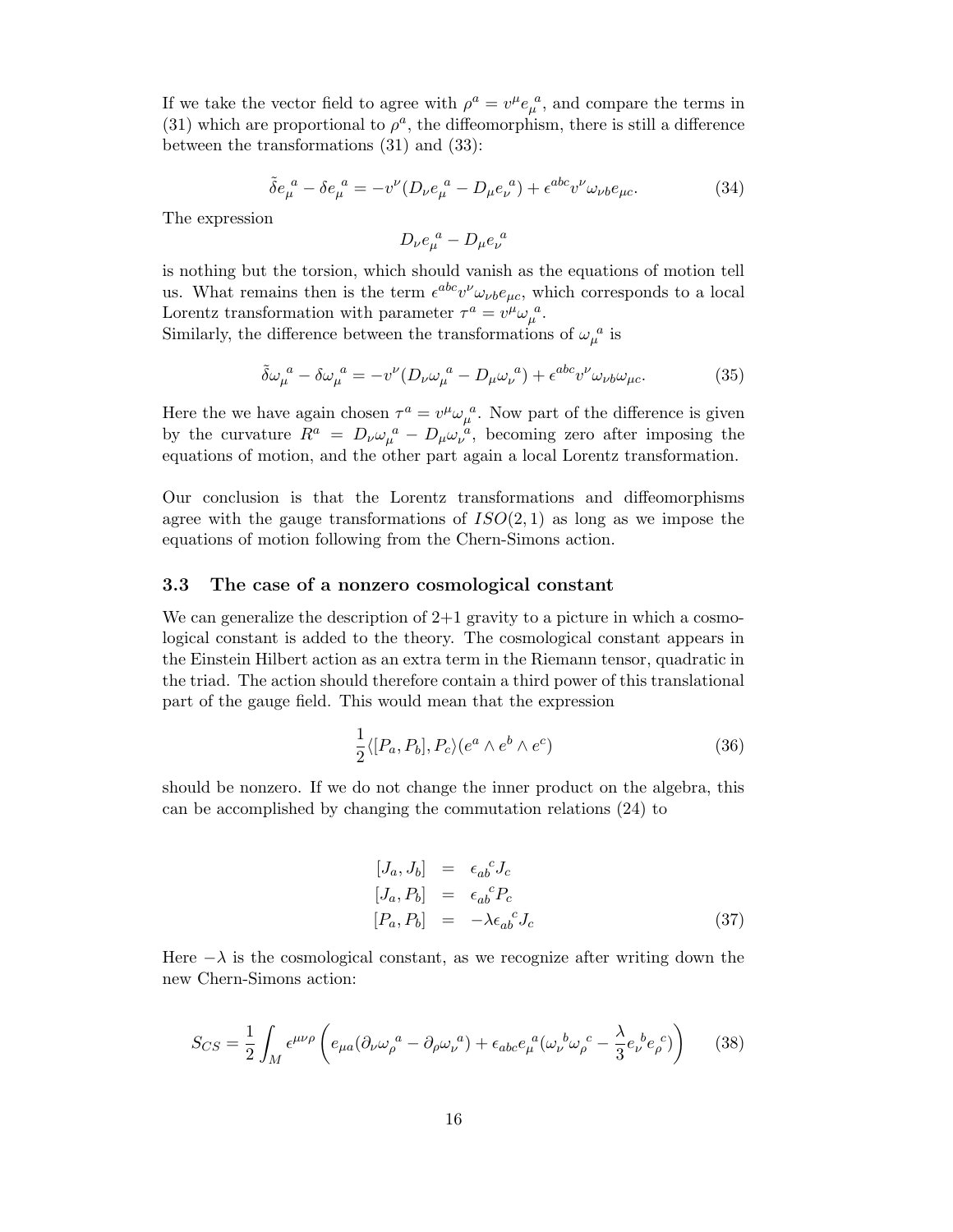The curvature tensor has changed to:

$$
R_{\mu\nu}^{\ \ a} = \partial_{\mu}\omega_{\nu}^{\ \ a} - \partial_{\nu}\omega_{\mu}^{\ \ a} + \epsilon^{a}_{\ bc}\omega_{\mu}^{\ b}\omega_{\nu}^{\ c} - \frac{\lambda}{3}e_{\nu}^{\ b}e_{\rho}^{\ c} \tag{39}
$$

Whereas, the torsion  $T_{\mu\nu}^a$  does not change. Changing the commutation relations like we did above obviously changes the gauge group. In fact, starting off with  $ISO(2,1)$ , the commutation relations (37) can be identified to essentially being the generating algebra of the group  $SO(3, 1)$  or  $SO(2, 2)$ , depending on whether the cosmological constant  $-\lambda$  is positive or negative respectively. See the appendix for a description of the algebras of  $SO(4-p, p)$ 

Thus we can conclude that adding a cosmological constant to the  $ISO(2, 1)$ gauge theory of gravity with Minkowskian signature changes the gauge group to  $SO(3,1)$  in case the cosmological constant is positive, and  $SO(2,2)$  if the cosmological constant is negative.

Besides these different groups for  $2+1$  dimensional gravity with Minkowskian signature, we can consider the case of Euclidean gravity, where we replace the gauge group  $ISO(2,1)$  by the Euclidean group  $ISO(3)$ . Until now, the only thing that changes is the metric used to raise and lower algebra-indices. The commutation relations (24) with all indices down will be different in the two cases.

If in the Euclidean case the cosmological constant is allowed to take nonzero values, we are dealing with  $SO(4)$  gauge theory  $(-\lambda > 0)$  or  $SO(3,1)$   $(-\lambda < 0)$ .

# 3.4 Wigner contraction of the gauge algebra and the role of the coupling constant

#### 3.4.1 The Wigner contraction

We can smoothen the relation between the different gauge-groups for the different values of the cosmological constant by redefining the generators of boosts in the algebra  $SO(3,1)$ : The conventional normalisation of these algebra-elements is such that:

$$
[P_a, P_b] = \epsilon_{ab}^{\ \ c} J_c
$$

where the Lorentz metric is used to raise and lower indices. To arrive at (37) we define:

$$
\tilde{P}_a = \sqrt{-\lambda} P_a. \tag{40}
$$

The commutation relations are now correct for both the  $\lambda < 0$  and the  $\lambda > 0$ case and one can interpret the  $ISO(2,1)$  theory as the  $\lambda \rightarrow 0$  limit. This contraction is called a Wigner contraction, see Gilmore [5].

#### 3.4.2 A new basis for the algebra

An important observation is that the algebras of  $SO(4-p,p)$  admit another nondegenerate invariant bilinear form than the one chosen in (26). As we shall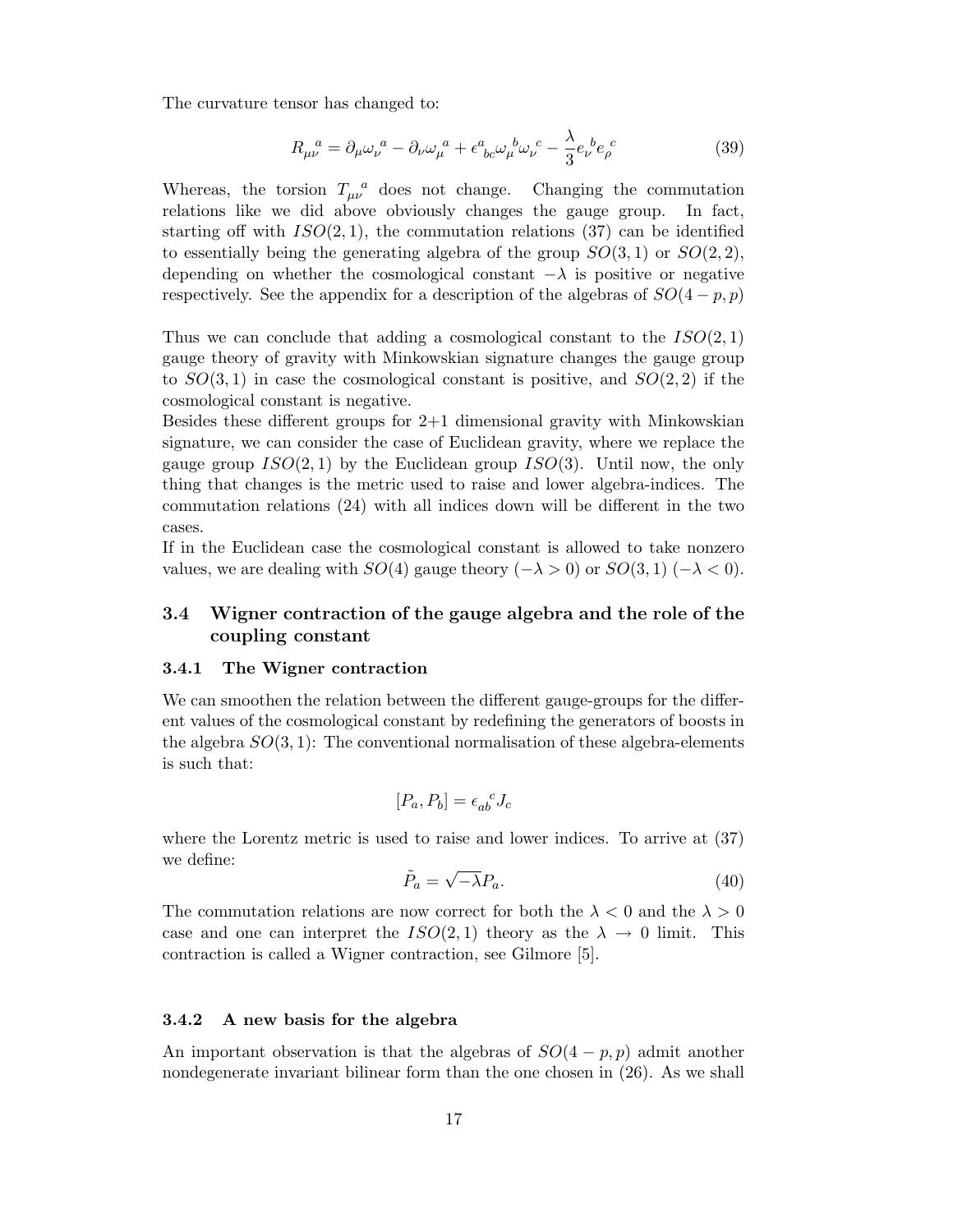see, this leads to a Chern Simons action which is no longer equivalent to the Einstein-Hilbert action, but does yield the same equations of motion. The invariant is the operator  $J^a J_a + P^a P_a$ , leading to an inner product:

$$
\langle J_a, J_b \rangle = \delta_{ab} \langle P_a, P_b \rangle = \delta_{ab} \langle J_a, P_b \rangle = 0.
$$
\n(41)

One can calculate that the action becomes:

$$
S = \int_M d^3 z \epsilon^{\mu\nu\rho} \Big( \omega_{\mu a} (\partial_\nu \omega_\rho^{\ a} - \partial_\rho \omega_\nu^{\ a} + \frac{2}{3} \epsilon_{abc} \omega_\nu^{\ b} \omega_\rho^{\ c)} + \lambda e_{\mu a} (\partial_\nu e_\rho^{\ a} - \partial_\rho e_\nu^{\ a}) + 2\lambda \epsilon_{abc} \omega_\mu^{\ a} e_\nu^{\ b} e_\rho^{\ c} \Big)
$$
  

$$
= \int_M d^3 z \epsilon^{\mu\nu\rho} (\omega_{\mu a} R^a_{\ \nu \rho} + \lambda e_{\mu a} T^a_{\ \nu \rho}) \tag{42}
$$

Surprisingly, variation of this different action leads again to the familiar equations of motion:

$$
R^a = 0
$$
  
\n
$$
T^a = 0
$$
\n(43)

We can clarify the role of the second bilinear form by changing to another algebra basis:

$$
J_a^+ = \frac{1}{2}(J_a + \frac{\tilde{P}_a}{\sqrt{-\lambda}}), \quad J_a^- = \frac{1}{2}(J_a - \frac{\tilde{P}_a}{\sqrt{-\lambda}})
$$
(44)

satisfying commutation relations:

$$
\begin{array}{rcl}\n[J_a^+, J_b^+] &=& \epsilon_{ab}{}^c J_c^+ \\
[J_a^-, J_b^-] &=& \epsilon_{ab}{}^c J_c^- \\
[J_a^+, J_b^-] &=& 0.\n\end{array} \tag{45}
$$

One can recognize two mutually commuting  $SO(3)$  algebras when starting off with  $SO(4)$ , two  $SO(2,1)$  algebras when starting off with  $SO(2,2)$  and a the complexification of  $SO(3)$  in the  $SO(3, 1)$  case. The two different inner products on the algebra correspond to the bilinear forms

$$
J^{+a}J^+_a - J^{-a}J^-_a \tag{46}
$$

for the inner product that leads to the Einstein-Hilbert action, and

$$
J^{+a}J^+_a + J^{-a}J^-_a \tag{47}
$$

for the second action. Thus the inner products are:

$$
\langle J_a^+, J_b^+ \rangle = \frac{1}{2} \delta_{ab}
$$
  

$$
\langle J_a^-, J_b^- \rangle = -\frac{1}{2} \delta_{ab}
$$
  

$$
\langle J_a^+, J_b^- \rangle = 0
$$
 (48)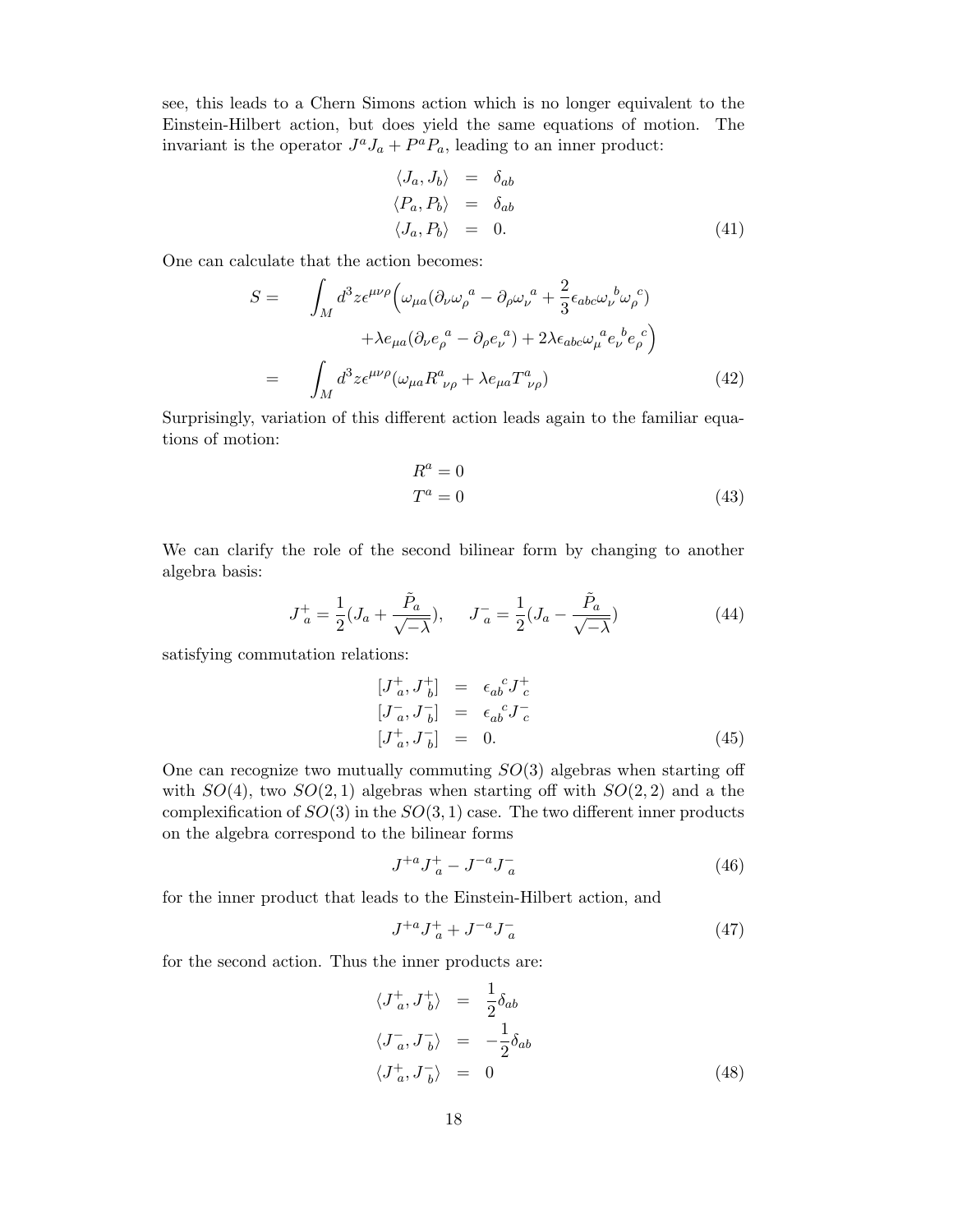and

$$
\langle J_a^+, J_b^+ \rangle = \frac{1}{2} \delta_{ab}
$$
  

$$
\langle J_a^-, J_b^- \rangle = \frac{1}{2} \delta_{ab}
$$
  

$$
\langle J_a^+, J_b^- \rangle = 0
$$
 (49)

respectively.

One can write down the action in this new basis, where we introduce the new components of the gauge field:

$$
A^+_{\mu}{}^a = \omega_{\mu}{}^a + \sqrt{-\lambda} e_{\mu}{}^a
$$
  

$$
A^-_{\mu}{}^a = \omega_{\mu}{}^a - \sqrt{-\lambda} e_{\mu}{}^a
$$
 (50)

Writing down the action in this algebra basis leads us to:

$$
S_{EH} = \frac{k}{4\sqrt{-\lambda}} \int_{M} \epsilon^{\mu\nu\rho} \left[ \left( 2A^{+}_{\mu a} \partial_{\nu} A^{+}_{\rho}{}^{a} + \frac{2}{3} \epsilon_{abc} A^{+}_{\mu}{}^{a} A^{+}_{\nu}{}^{b} A^{+}_{\rho}{}^{c} \right) - \left( 2A^{-}_{\mu a} \partial_{\nu} A^{-}_{\rho}{}^{a} + \frac{2}{3} \epsilon_{abc} A^{-}_{\mu}{}^{a} A^{-}_{\nu}{}^{b} A^{-}_{\rho}{}^{c} \right) \right]
$$
(51)

where one can see that the action has to be divided by a factor  $\sqrt{-\lambda}$  to get the right correspondence with the Einstein-Hilbert action. The second inner product gives:

$$
S = \frac{k}{4} \int_{M} \epsilon^{\mu\nu\rho} \Big[ \Big( 2A^{+}_{\mu a} \partial_{\nu} A^{+}_{\rho}{}^{a} + \frac{2}{3} \epsilon_{abc} A^{+}_{\mu}{}^{a} A^{+}_{\nu}{}^{b} A^{+}_{\rho}{}^{c} \Big) + \Big( 2A^{-}_{\mu a} \partial_{\nu} A^{-}_{\rho}{}^{a} + \frac{2}{3} \epsilon_{abc} A^{-}_{\mu}{}^{a} A^{-}_{\nu}{}^{b} A^{-}_{\rho}{}^{c} \Big) \Big]. \tag{52}
$$

Both actions are thus invariant under the  $SO(4-p,p)$  gauge group, which we can now rewrite:

$$
SO(4) = SO(3) \times SO(3)
$$
  
\n
$$
SO(3,1) = SO(3,\mathbb{C})
$$
  
\n
$$
SO(2,2) = SO(2,1) \times SO(2,1)
$$
 (53)

Notice however that the physically interesting limit  $-\lambda \to 0$  is not yet very clear in this picture.

#### 3.4.3 The coupling constant

The coupling constant k plays different roles for these different gauge groups. As we stated in section 2, this constant is in some cases restricted to certain values if we demand invariance under large gauge transformations. This depended on the homotopy group  $\pi_3(G)$ . For most compact semisimple groups,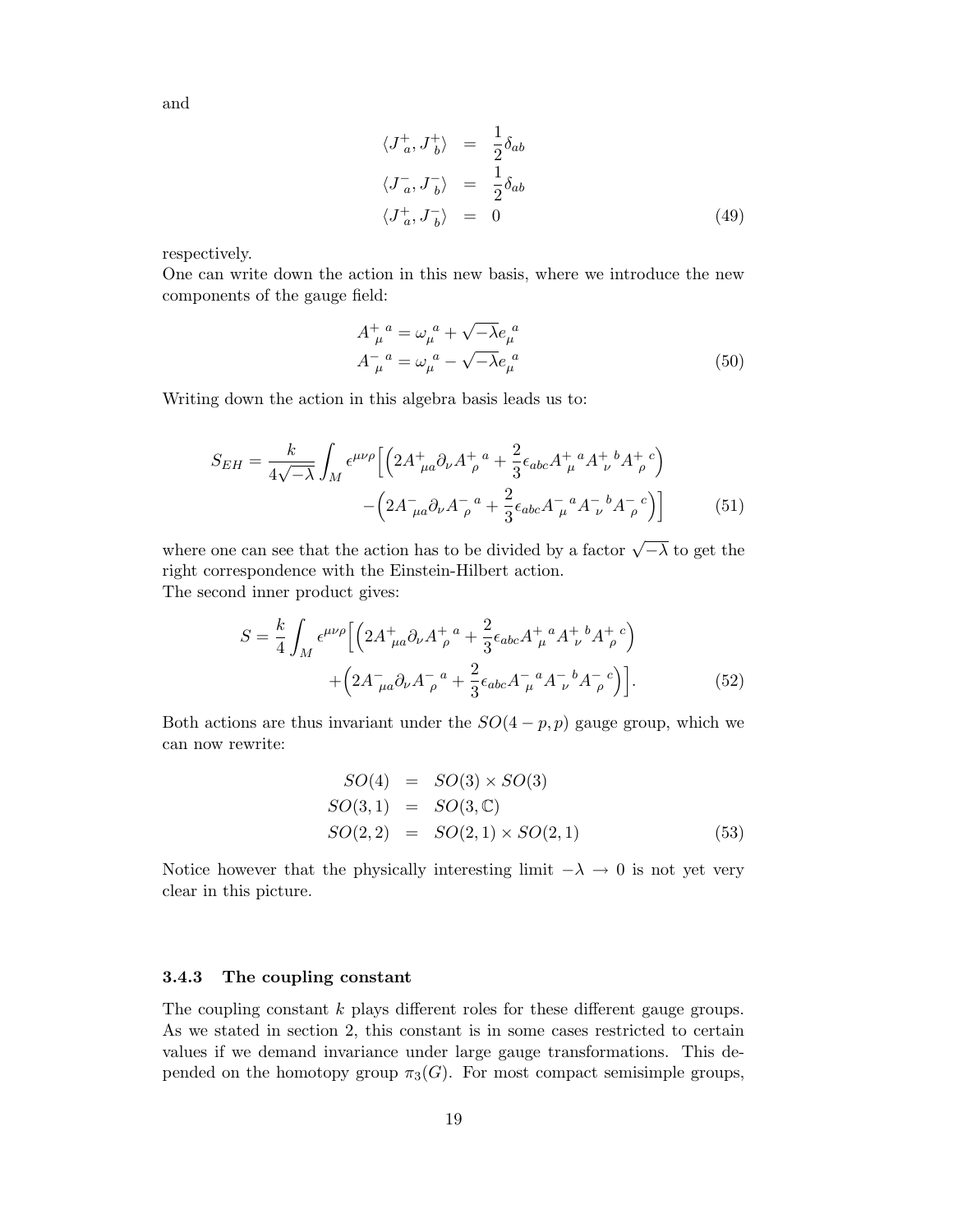$\pi_3(G) = \mathbb{Z}$  and k was restricted to integer multiples of  $\frac{1}{4\pi}$ . For the gauge groups, we are considering, we have different results. For instance, the gauge group  $SO(2, 2)$  is not compact and  $\pi_3(SO(2, 2)) = 0$ . Thus k can take any value.

An interesting case is the case of  $SO(4)$ . We now find that

$$
\pi_3(SO(3) \times SO(3)) = \mathbb{Z} \times \mathbb{Z} \tag{54}
$$

We can conclude from this that the two terms in the action  $(51)$ , which transform independently, can have different coupling constant coefficients, whereas the two independent  $SO(3)$  gauge transformations can have independent winding numbers. However, to recover the Euclidean Einstein-Hilbert action with positive cosmological constant, the two couplings must coincide. Distinct couplings would lead to a mix of the two actions (51) and (52). One could argue that the theory admits this mix, because the two actions do lead to the same equations of motion and should therefore give equivalent theories. This question will be shortly referred to in section 7.

We did not yet until now discuss the role of the coupling constant in the case of zero cosmological constant. In the  $ISO(3)$  and the  $ISO(2, 1)$  case we are again dealing with noncompact groups. The Minkowskian case is similar to  $SO(2, 2)$ , because

$$
\pi_3(SO(2,1)) = 0 \tag{55}
$$

so that the winding number will be 0 too and the coupling constant can take any value.

For  $ISO(3)$  we can always scale away any coupling constant by absorbing it in the triad  $e_{\mu}^{a}$ , because it appears in the action as a first power in every term. Thus for  $ISO(3)$ , it can again take any value. A same argument holds for  $SO(3,1)$ . Although it has a compact part  $SO(3)$ , the coupling constant can be scaled away by a normalisation of the 'boost' part of the gauge field,  $e_{\mu}^{a}$ . In the remaining part of this thesis, we will be focussing our attention mainly on the gauge group  $ISO(3)$ , for which a beautiful quantisation theory has been developed.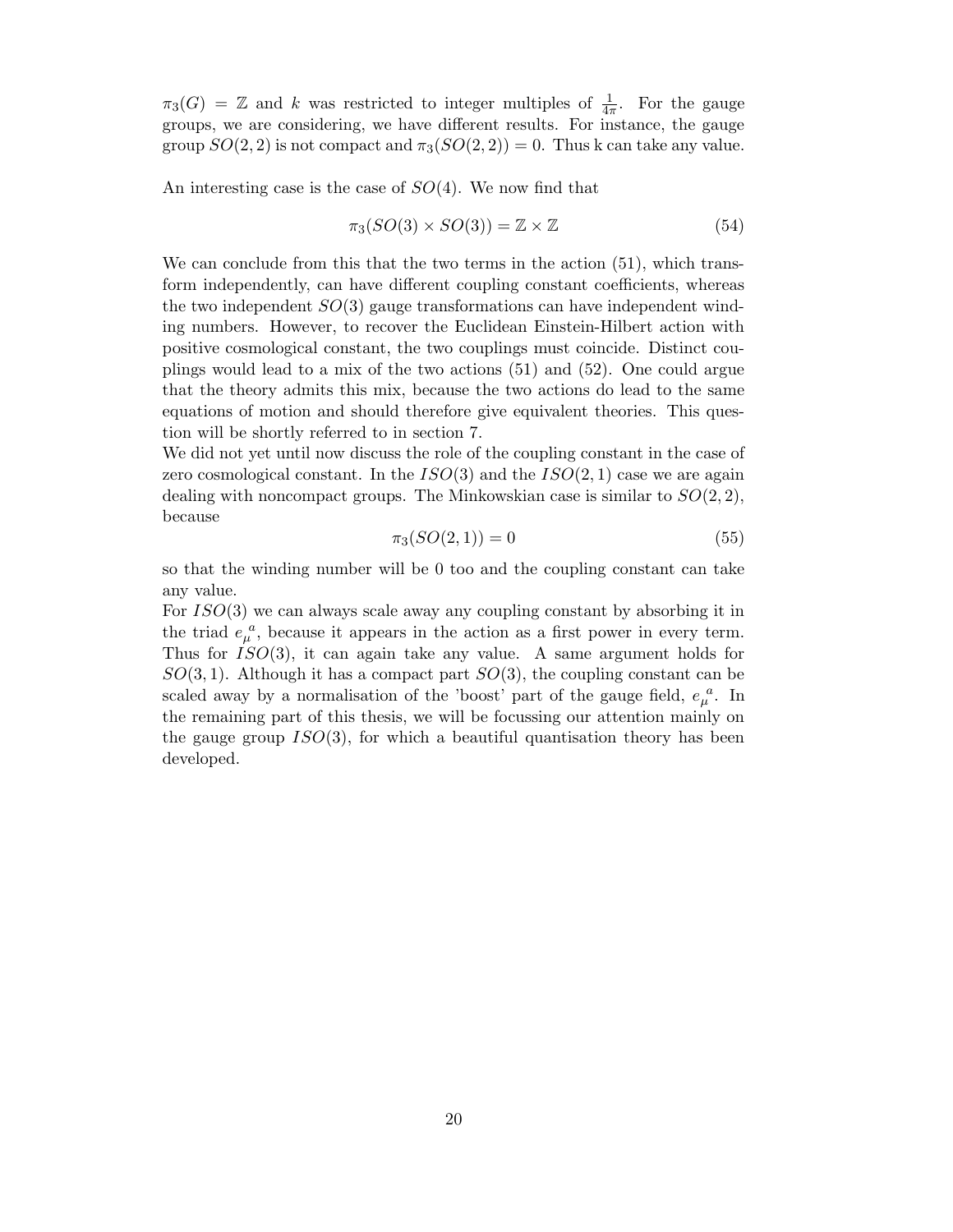# 4 Phase space and poisson structures

As we already emphasized at the end of section 2, there are two ways of proceeding the investigation of the Chern Simons theories and developing quantum theories. The first was to directly quantise the canonical Poisson brackets following from the action and the second was to first impose constraints and divide out gauge symmetry, reducing the phase space to a relatively simple one.

In this section we will first describe the canonical Poisson structures of  $ISO(3)$ without imposing constraints and dividing out gauge symmetries. After that we will discuss phase space identification and reduction from different points of view. A general description of the concepts of phase space as a symplectic manifold and the relation with Poisson structures is given first.

We introduce a single particle in the case of  $ISO(3)$  gauge group, and discuss its phase space, the coadjoint orbit.

We will discuss Poisson structures and finally give a general discription of the Poisson structure for Chern Simons theory on a manifold  $\Sigma \times \mathbb{R}$ , where  $\Sigma$  has arbitrary genus and curvature sources are inserted in N punctures of this manifold. The Poisson structure will be determined by a classical r-matrix, related to a bialgebra structure of the gauge group algebra. The meaning of these words will become clear later on.

One should bear in mind that the descriptions given here have their own advantages when it comes to quantisation of the theory, that they are in fact preparations for different quantisation schemes, which we will describe in the section following the present section. In many books on quantisation only part of the theory concerns the actual quantisation. Many considerations are valid on a classical level, which one is often bound to forget when focussing on quantisation theory. To make a clear distinction between the classical part of the theory and the quantum-description, we stick to describing phase space in a classical way as long as possible, where now and then we might refer to arguments that come from theories of quantisation.

We will already mention that the description in terms of symplectic manifolds is a 'preparation' to the method of geometric quantisation, whereas the formalism in terms of classical r-matrices and bialgebra structures is useful when performing deformation quantisation, both methods will be explained in section 5.

#### 4.1 Poisson brackets

For the purpose of describing phase space we first turn to the Hamiltonian formulation as we did in section 2. The manifold  $M$  is again specified to be of the form  $\Sigma \times \mathbb{R}$  and we will restrict our attention to the case of  $ISO(3)$  gauge group. The action (2.2.1) now becomes

$$
S = \frac{k}{2} \int dt \int_{\Sigma} d^2 z \epsilon^{ij} (-2e_i{}^a \partial_t \omega_j{}^a + e_0{}^a R_{ij}{}^a + \omega_0{}^a T_{ij}{}^a)
$$
 (56)

where we have used the notations: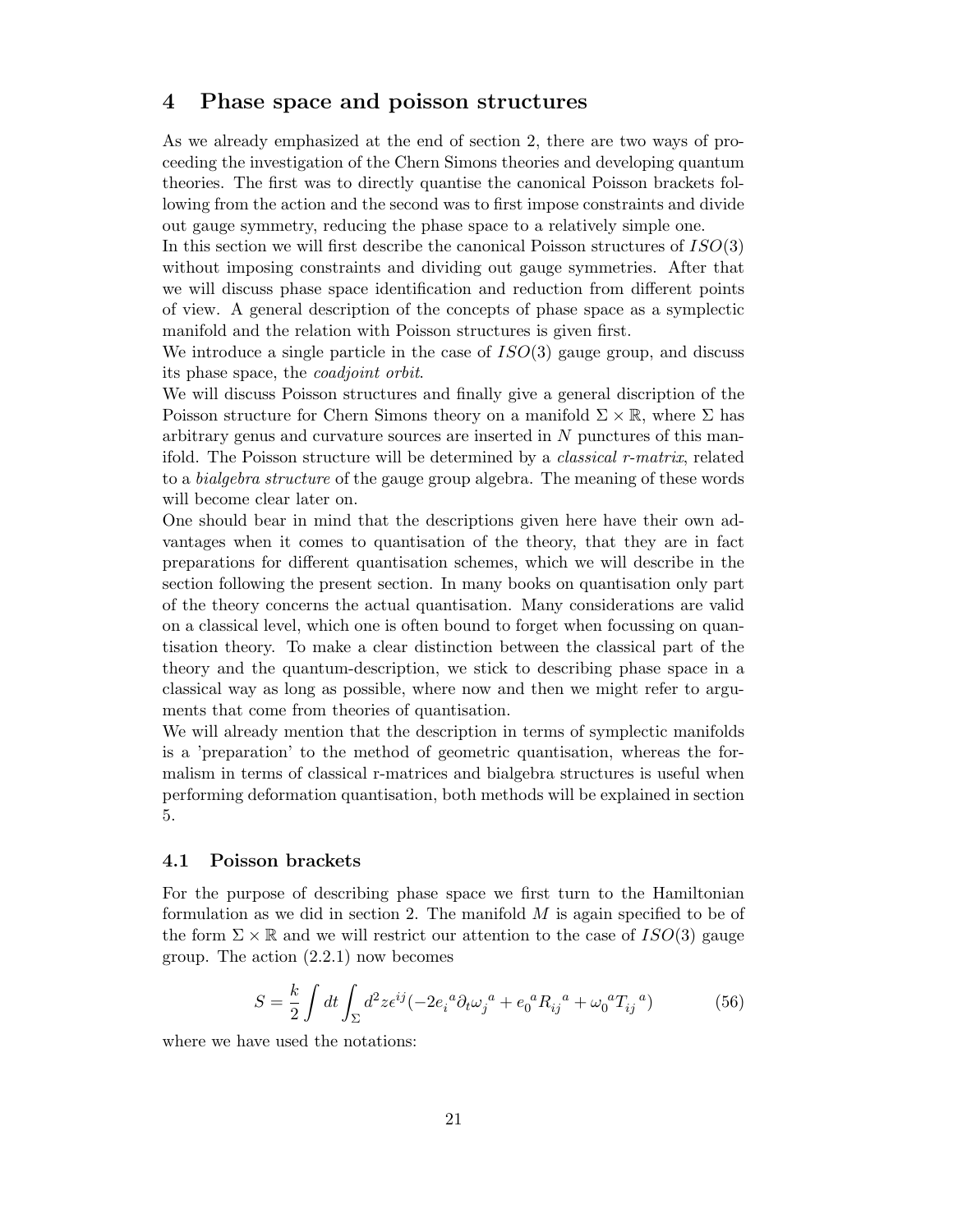$$
R_{ij}^a = (\partial_i \omega_j^a - \partial_j \omega_i^a + \epsilon^a_{bc} \omega_i^b \omega_j^c),
$$
  
\n
$$
T_{ij}^a = (\partial_i e_j^a - \partial_j e_i^a + \epsilon^a_{bc} (\omega_i^b e_j^c + \omega_j^b e_i^c)).
$$
\n(57)

The spatial curvature can now be written as

$$
F_{ij} = R_{ij}{}^{a} J_a + T_{ij}{}^{a} P_a \tag{58}
$$

The constraints arising from the variation of the fields  $e_0^a$  and  $\omega_0^a$  are that all components of the curvature should vanish,

$$
\epsilon^{ij} R_{ij}{}^a = 0, \quad \epsilon^{ij} T_{ij}{}^a = 0. \tag{59}
$$

Besides this, we can investigate the constraint algebra after deriving the Poisson brackets.

The Poisson brackets turn out to be

$$
\{\omega_i{}^a(z_1), e_j{}^b(z_2)\} = \frac{2}{k} \epsilon^{ij} \eta^{ab} \delta^{(2)}(z_1 - z_2)
$$
  

$$
\{\omega_i{}^a(z_1), \omega_j{}^b(z_2)\} = 0
$$
  

$$
\{e_i{}^a(z_1), e_j{}^b(z_2)\} = 0
$$
 (60)

in analogy with the general case (13) And calculating the constraint algebra we arrive at:

$$
\begin{aligned}\n\{T_a(z_1), T_b(z_2)\} &= \epsilon_{ab}{}^c T_c(z_1) \delta^{(2)}(z_1 - z_2) \\
\{T_a(z_1), R_b(z_2)\} &= \epsilon_{ab}{}^c R_c(z_1) \delta^{(2)}(z_1 - z_2) \\
\{R_a(z_1), R_b(z_2)\} &= 0\n\end{aligned} \tag{61}
$$

in which we recognize the algebra of the gauge group, which is no surprise [1]. Notice that the role of the rotation generators is taken over by the Torsion components, and the Riemann tensor components behave as the translation generators in this isomorphism. Again this is in analogy with the section 2 case (14), where we also mentioned that when coupling particles to the gauge field, we find that the charges should equivalently obey the same Poisson algebra. We thus already know that the charges acting as sources of torsion should obey an algebra isomorphic to that of the rotation generators, whereas the sources of curvature act as translation generators.

## 4.2 Phase space and symplectic manifolds

In many cases, where one can develop a suitable Hamiltonian formulation, a useful, more geometric way of describing phase space is in terms of symplectic spaces. The ingredients needed to develop the description in this manner are: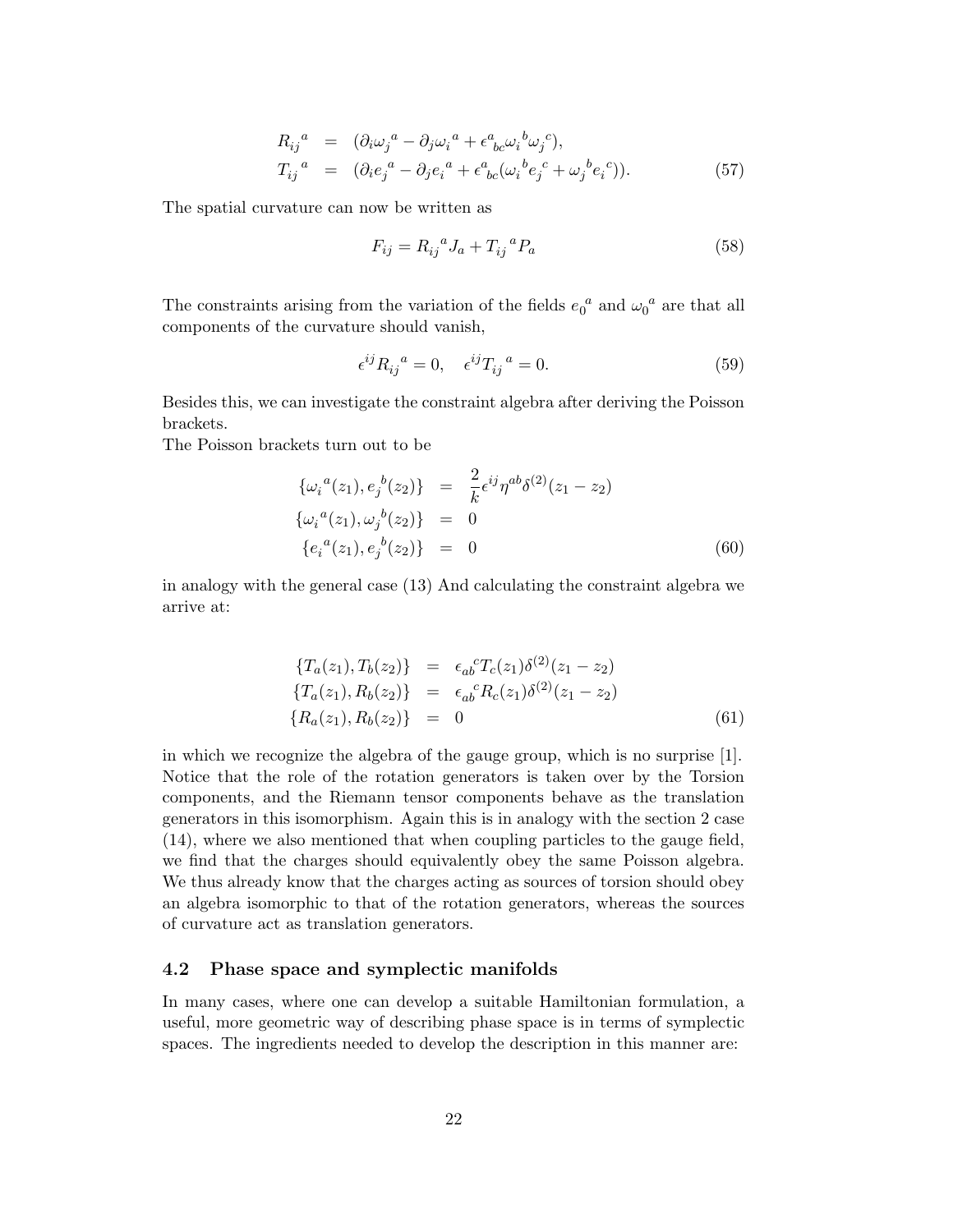1) A phase space, found by identifying the degrees of freedom in a theory, possibly subject to constraints.

$$
\Gamma(x,p) = \mathcal{M}
$$

In general, on phase space we will not yet have identified coordinates and momenta, this is why we will denote it as a manifold M rather than  $\Gamma(x, p)$ , although thinking of it as the space of coordinates and momenta is what we finally want to do. On this phase space one has functions which represent observables of the theory:

 $f \in F(\mathcal{M})$ 

2) Another ingredient that can be very useful to give a Hamiltonian description of phase space is a symplectic form: A closed, nondegenerate, antisymmetric 2-form  $\omega^{-1}$  that is defined everywhere on the phase space and provides a linear isomorphism

$$
T_x \mathcal{M} \to T_x^* \mathcal{M} : X \mapsto X \sqcup \omega \tag{62}
$$

where  $\Box$  denotes the contraction of the vector field with the first entry of the 2-form. With help of the symplectic form, one can assign vector fields to every observable f. The Hamiltonian vector field  $X_f$  associated to f is defined by the equation:

$$
X_f \lrcorner \omega - df = 0. \tag{63}
$$

One can derive from this equation that a Hamiltonian vector field generates a symplectic action, i.e. an action that leaves the symplectic form invariant. This definition allows one to find the poisson brackets, which should satisfy:

$$
\{g, f\} = X_f(g). \tag{64}
$$

3) An important step in the procedure is the choice of a polarisation. This is essentially a choice of coordinates versus momenta. There is a canonical choice if the total phase space can be identified to be a cotangent bundle  $T^{\ast}\mathcal{M}$ . The base space  $\mathcal M$  of this manifold can then be parametrised by the coordinates, whereas the basis coordinates of the cotangent vectors are identified with momenta. There is then a natural symplectic form, which will lead to commuting coordinates.

In many cases one will be able to find this local coordinate system  $(p_i, x^j)$ , relative to which the symplectic form  $\omega$  looks like:

$$
\omega = dp_i \wedge dx^i. \tag{65}
$$

Using this we can make the above equations more explicit and more recognisable:

$$
X_f = X_f^{p_i} \frac{\partial}{\partial p_i} + X_f^{x^j} \frac{\partial}{\partial x^j} \tag{66}
$$

$$
X_f \lrcorner \omega - df = X_f^{p_i} dx^i - X_f^{x^j} dp_j - \frac{\partial f}{\partial p_i} dp_i - \frac{\partial f}{\partial x^j} dx^j = 0 \tag{67}
$$

<sup>&</sup>lt;sup>1</sup>This introduction of another  $\omega$  variable should not lead to confusion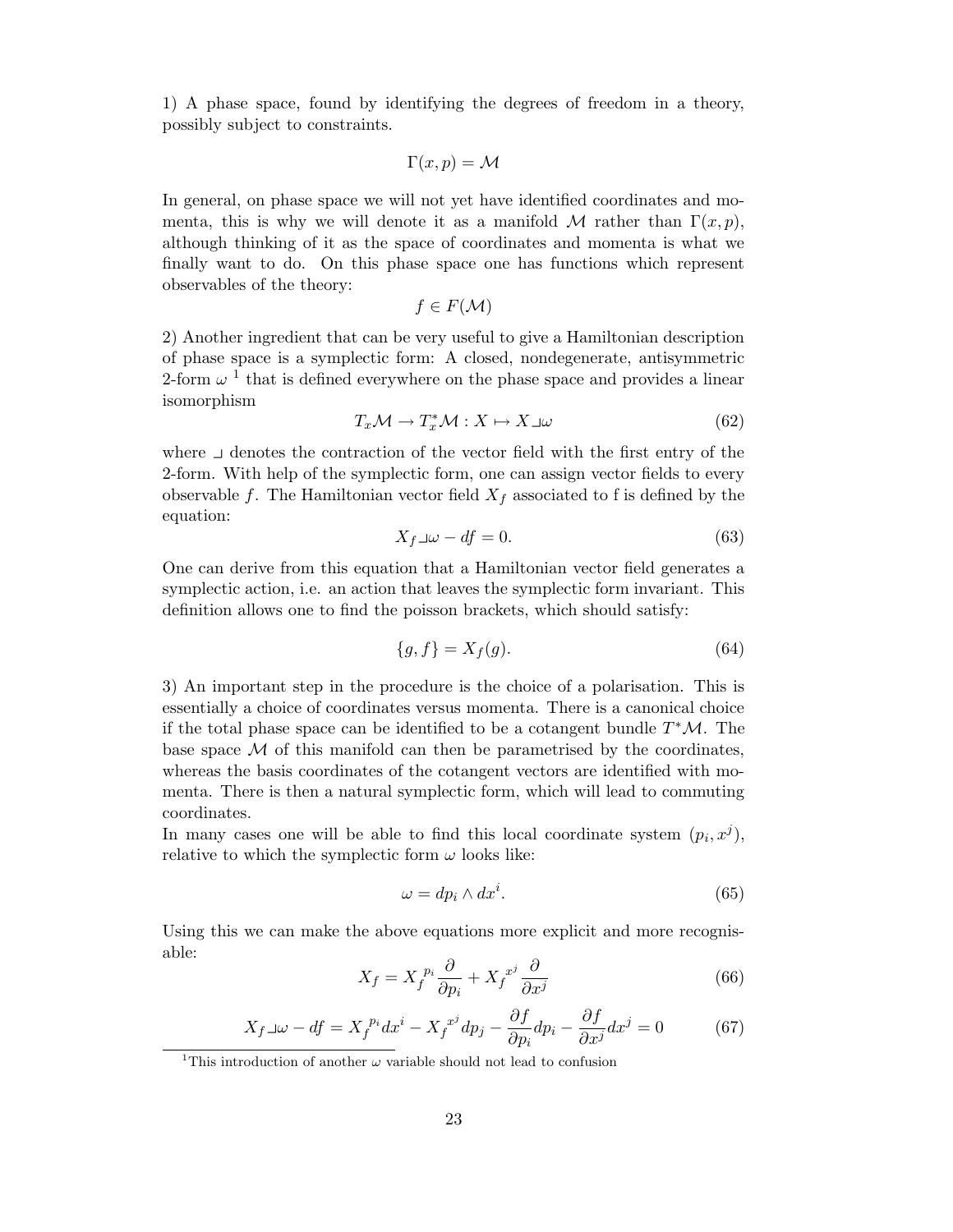Thus we identify:

$$
X_f^{p_i} = \frac{\partial f}{\partial x^i}
$$
  

$$
X_f^{x^j} = -\frac{\partial f}{\partial p_j}
$$
 (68)

And thus (64) leads to the familiar Poisson brackets

$$
\{f,g\} = \frac{\partial f}{\partial x^i} \frac{\partial g}{\partial p_i} - \frac{\partial f}{\partial p_i} \frac{\partial g}{\partial x^i} \tag{69}
$$

The advantage of this formalism is that one immediately has a mapping from the Poisson algebra to the Lie algebra of Hamiltonian vector fields on which one can perform a canonical quantisation, by making use of the symplectic form. In the end one would like to map the Hamiltonian vector fields to operators which satisfy the quantum condition, which we will describe later on (133). We refer to [6] for a detailed discussion.

# 4.3 Adding a particle: Coadjoint orbits

We will now describe how a particle can be added to the theory. Particles will, as described at the end of section 2, be introduced by inserting them at the punctures of the Riemann surface  $\Sigma$ , where they act as delta sources for curvature. Their internal phase space is coupled to the phase space of the gauge field through minimal coupling, which in the particle Lagrangian can be achieved by letting

$$
d_t \to D_t = d_t + e_t + \omega_t. \tag{70}
$$

An internal phase space of this particle must be described by gauge charges that under Poisson brackets generate the algebra isomorphic to the Lie algebra. This is a consequence of the equation (12) and the above Poisson relations (61), as already remarked at the end of section 2.2.4.

An elegant way of constructing such a particle Lagrangian, which results in an explicit parametrisation of internal phase space is the coadjoint orbit method of Kirrilov and Kostant. It is a rather geometrical procedure, that in general works for any semi-simple group, but it can also be applied to some semi-direct product groups, such as  $ISO(3)$ , see [7] and [8].

A great advantage of the procedure is the fact that it identifies a symplectic structure on the internal particle phase space. Here we again use an argument from geometric quantisation theory. As we mentioned before, the method of geometric quantisation, which we will describe further on, is actually applicable in particular to problems in which phase space turns out to have a symplectic structure.

# 4.3.1 Poisson algebra of functions on  $\mathfrak{g}^*$

In general, a coalgebra  $\mathfrak{g}^*$  being a vector space, its tangent space  $T(\mathfrak{g}^*)$  can be identified with the base space itself,  $\mathfrak{g}^*$ , so that the cotangent space  $T^*(\mathfrak{g}^*)$  can be identified with the dual of  $\mathfrak{g}^*$ , the algebra  $\mathfrak{g}$ . We will make this more explicit: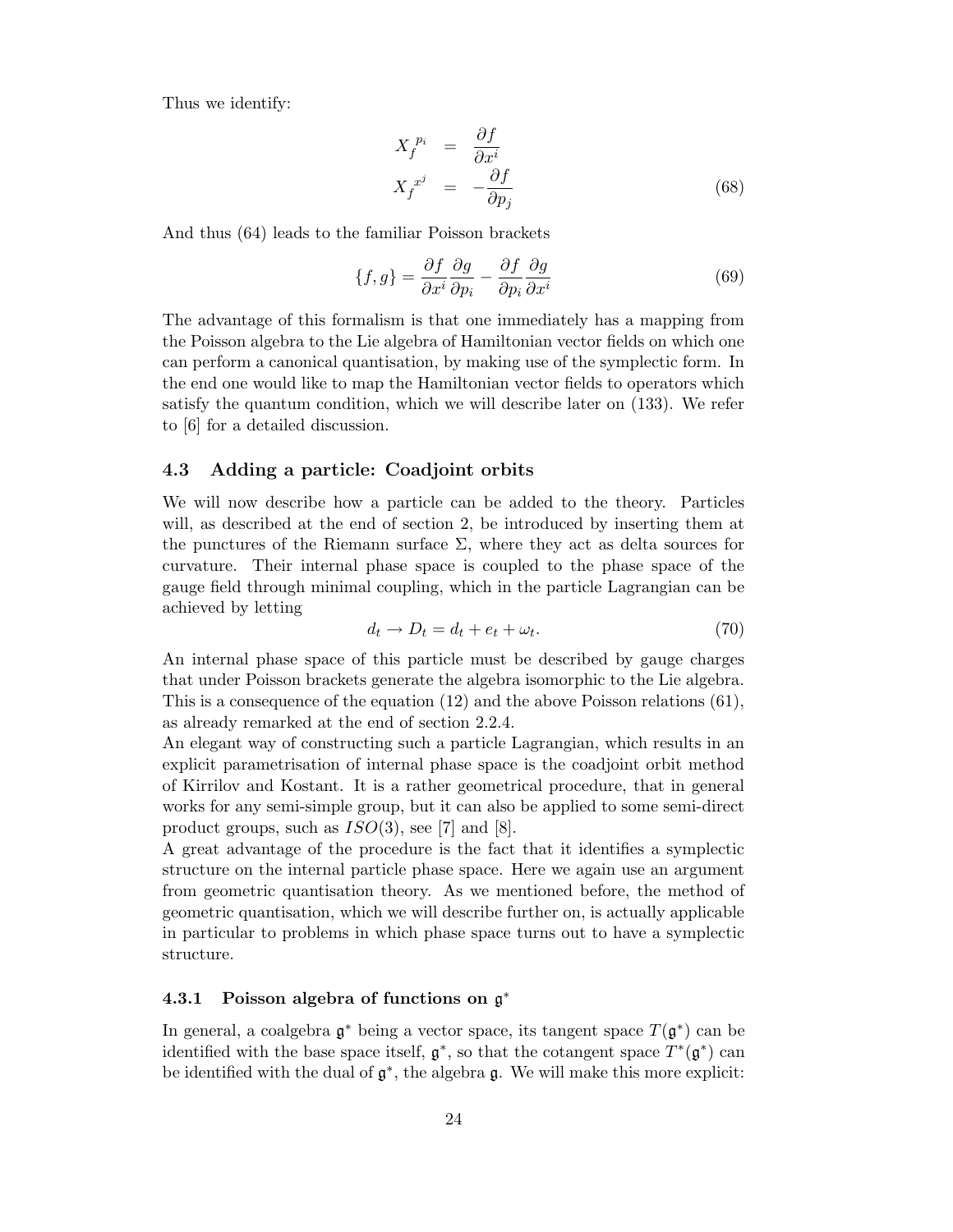For  $\xi, \eta \in \mathfrak{g}^*$  and  $f \in F(\mathfrak{g}^*)$  we define the linear bijection  $\xi : \mathfrak{g}^* \to T_{\xi}(\mathfrak{g}^*)$ denoted by  $\eta \mapsto \eta_{\xi}$  where:

$$
\eta_{\xi}(f) = \frac{d}{dt} f(\xi + t\eta)|_{t=0} \tag{71}
$$

A cotangent element  $df_{\xi}$  is now identified with an algebra element by demanding:

$$
\langle \eta, df_{\xi} \rangle = \eta_{\xi}(f) = \frac{d}{dt} f(\xi + t\eta)|_{t=0}
$$
\n(72)

Conversely,  $x \in \mathfrak{g}$  can be viewed as an element of  $F(\mathfrak{g}^*)$  by the identification

$$
x(\xi) = \langle \xi, x \rangle. \tag{73}
$$

This means for the element  $dx \in T^*(\mathfrak{g}^*)$ , it is again an algebra element:

$$
\langle (dx)\xi, \eta \rangle = \frac{d}{dt} \langle x, \xi + t\eta \rangle |_{t=0} = \langle x, \eta \rangle. \tag{74}
$$

One can show that the function  $\{f, g\}$  given by

$$
\{f,g\}(\xi) = \langle [(df)_{\xi}, (dg)_{\xi}], \xi \rangle \tag{75}
$$

defines a poisson structure on  $\mathfrak{g}^*$ . For elements x, y, regarded as functions on g ∗ , we thus find

$$
\{x, y\}(\xi) = \langle [x, y], \xi \rangle \tag{76}
$$

so

$$
\{x, y\} = [x, y].
$$
\n(77)

This bracket is referred to as the Kirillov-Kostant bracket. We can regard basis elements  $x_i$  of  $\mathfrak g$  as coordinate functions on  $\mathfrak g^*$  by writing  $\xi$  relative to the cobasis  $t^j$ , where  $\langle t^j, x_i \rangle = \delta^j$ i :

$$
\xi = \xi_j t^j, \quad \langle x_i, \xi \rangle = \xi_i \tag{78}
$$

With this identification the Poisson algebra of the coordinate functions on the coalgebra is isomorphic to the Lie algebra with its Lie bracket.

#### 4.3.2 The coadjoint orbit

Now that we have discovered that the vector space of the coalgebra is equipped with a poisson bracket, we can ask ourselves the question what symplectic manifold can be associated with it, which could be suitable for quantisation. A way in which we can construct a symplectic manifold is by picking an element of g <sup>∗</sup> and acting on it with a symplectic transformation. The submanifold of g ∗ thus found is consequently a symplectic manifold. Symplectic acions are generated by Hamiltonian vector fields, as described by (63). Specifying this for the vector space g <sup>∗</sup> as described above, we find the action of Hamiltonian vector fields is:

$$
(X_f)_{\xi}(g)_{\xi} = \{g, f\}(\xi)
$$
\n<sup>(79)</sup>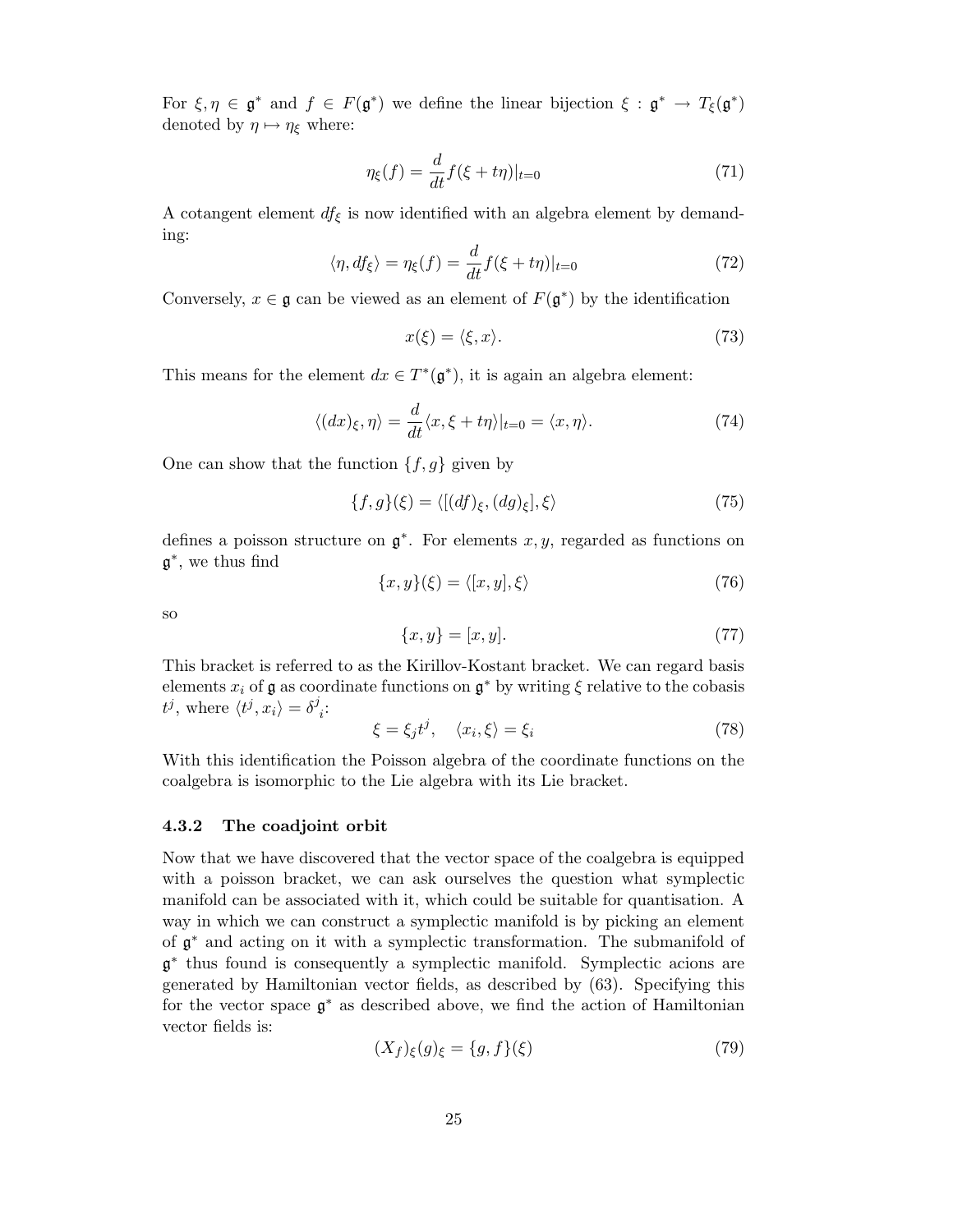and for functions  $x, y \in \mathfrak{g}$  we find:

$$
(X_x)_{\xi}(y)_{\xi} = \{y, x\}(\xi) = \langle [y, x], \xi \rangle \tag{80}
$$

This corresponds to the definition of the coadjoint action of algebra elements on ξ:

$$
-\langle [x, y], \xi \rangle = -\langle ad_x(y), \xi \rangle = -\langle y, ad_x^*(\xi) \rangle \tag{81}
$$

Thus the generating action is the coadjoint action of elements in the algebra  $\mathfrak g$ . This means the subspace of  $\mathfrak g^*$  which is a symplectic space is found by the coadjoint action of the group element  $g^{-1}$  if g is a group element generated by  $x \in \mathfrak{g}$ . Of course all algebra elements generate symplectic actions, so that we can identify the *symplectic leaf* corresponding to a chosen element  $\xi \in \mathfrak{g}^*$  to be its *coadjoint orbit* of  $\xi$  under the group action.

#### 4.3.3 The particle Lagrangian

The construction of the corresponding Lagrangian which yields the correct Poisson brackets requires the existence of a locally defined *canonical one-form*  $\theta_{\xi}$  on phase space (which is the coadjoint orbit), for which we have that  $-d\theta_{\xi} = \omega_{\xi}$ . This relation will in general not be valid globally. In fact a condition for a symplectic space to be quantizable is the integrability condition, which means that the symplectic form should be an integral element of the second cohomology group. We will not go into this matter here, but refer to Woodhouse [6]. If a one-form  $\theta_Y$  is found, one can define a first order Lagrangian by

$$
Ldt = \theta(\zeta) - H(\zeta)dt\tag{82}
$$

where  $\zeta$  are coordinates parametrising phase space, so that the action becomes

$$
S = \int \left(\theta_{\xi}, \frac{d}{dt}\right) dt \tag{83}
$$

where we have ignored the Hamiltonian  $H(\zeta)$  which does not contribute to the definition of poisson brackets. The large brackets in the action denote the pairing between the vector fields (in this case  $\frac{d}{dt}$ ) and one-forms. We can clarify the picture by giving the example of the canonical one-form for a cotangent space with coordinates  $x^i$  and momenta  $p_i$ . In this case one can check that the canonical one-form

$$
\theta = p_i dx^i \tag{84}
$$

defines the familiar kinetical part of the Lagrangian.

A well studied manifold related to this problem is the phase space of a particle moving on the group  $G$ . It has a canonical symplectic structure  $\omega$ , because it can be identified with the cotangent bundle  $T^*G$ , and has a canonical one-form  $\theta$ . The reduction of this manifold by dividing out by symmetries of the group action turns out to be isomorphic to a coadjoint orbit of the covector one started off with, which is still a symplectic manifold. On the orbit the canonical one-form is given by:

$$
\theta_{\xi}(g,\xi) = \langle \xi, (g^{-1}dg) \rangle \tag{85}
$$

where the element  $g^{-1}dg$  is a one-form with values in  $g$ .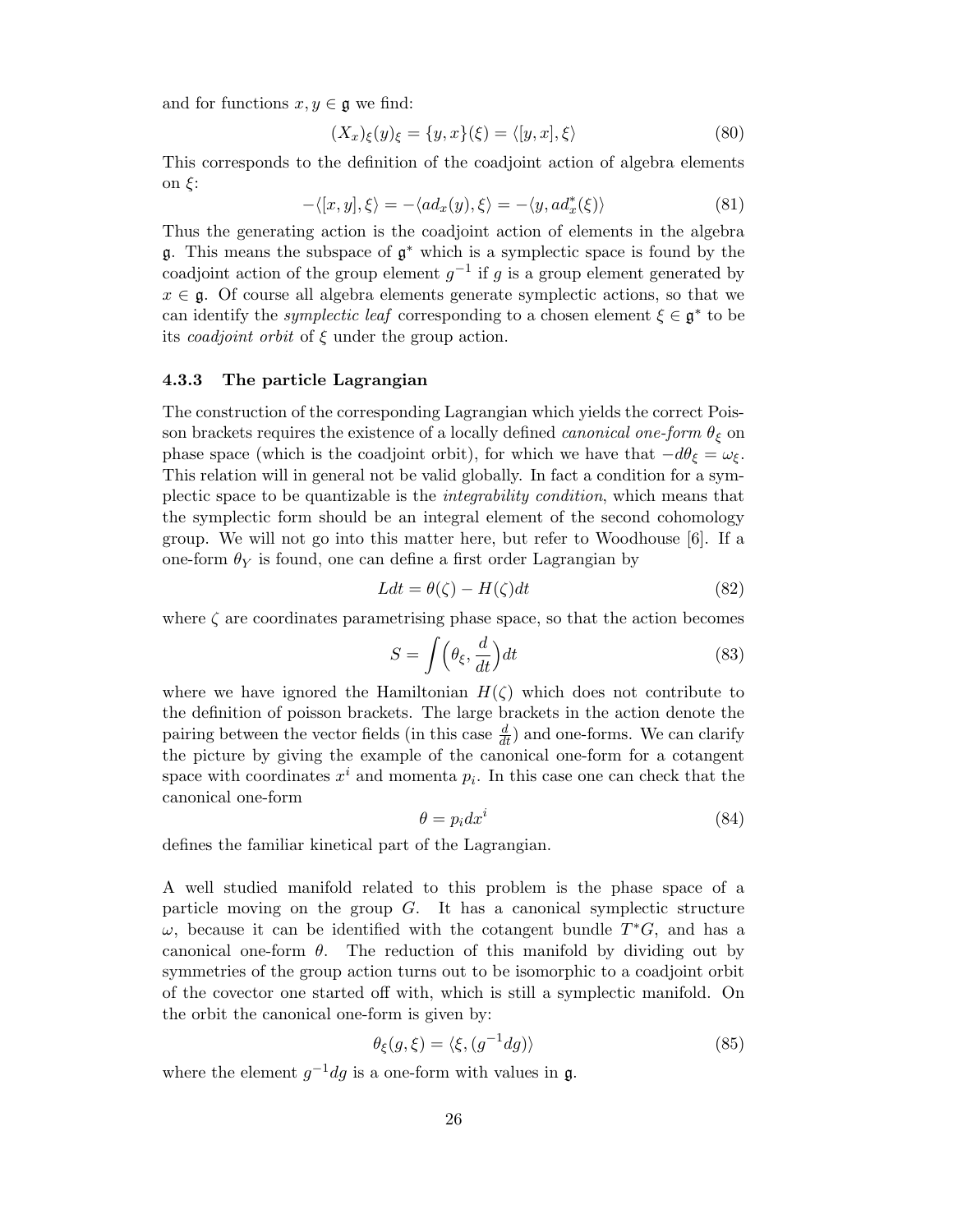## 4.3.4 The  $ISO(3)$  case

The internal phase space of the particle is now parametrised by coordinates  $\xi^a$ , components of the coalgebra vector. In the  $ISO(3)$  case we specify an internal state in this way by  $\xi^* = j^a J_a^* + p^a P_a^*$ , where the  $j^a$  and  $p^a$  are now the coordinates on the coadjoint orbit. This corresponds to the algebra element

$$
\xi = p^a J_a + j^a P_a,\tag{86}
$$

which identifies the curvature sources. Invariants of the coadjoint orbits are the length of the vector  $p^a p_a = \mu^2$  and the inner product  $p^a j_a = \mu s$ . We can identify the first relation with a mass-shell condition, which means  $\mu$  corresponds to a Euclidean mass. We identify s with spin.

For  $\mu > 0$ , on the coadjoint orbit, which we shall denote by  $\mathcal{O}_{\mu s}$ , the  $p^a$  describe a 2-sphere and in each point the relation  $p^a j_a = \mu s$  leaves 2 degrees of freedom for the  $j^a$ , so geometrically the orbit looks like a cotangent bundle of a 2-sphere with radius  $\mu$ .

On the  $\mathcal{O}_{\mu s}$  the Kirillov-Kostant bracket in fact by construction reproduces the algebra isomorphic to the Lie algebra.

$$
\begin{aligned}\n\{j_a, j_b\} &= \epsilon_{ab}^c j_c \\
\{j_a, p_b\} &= \epsilon_{ab}^c p_c \\
\{p_a, p_b\} &= 0\n\end{aligned}
$$
\n(87)

Indeed there is a correct correspondence between the poisson algebra of the  $j_a, p_a$  and the poisson algebra with the curvature components  $T^a, R^a$ , as we see by reconsidering equations (12), (58) and (61).

The total phase space of the theory is normally given by the tensor product of the phase space of the particles and the phase space of the gauge fields. With the above construction we can make an identification.

The phase space of the gauge fields in the absence of handles of the surface is a conjugacy class determined by the holonomy around a puncture in which the curvature is nonzero, as described in section 2. The phase space of the particle is the coadjoint orbit  $\mathcal{O}_{\mu s}$ , which is closely related to a conjugacy class. The orbit of  $j^a$  and  $p^a$  is in fact determined by the action:

$$
g: \exp(j^{a}P_{a} + p^{a}J_{a}) \mapsto \exp(Co_{g^{-1}}(j^{a}P_{a} + p^{a}J_{a}))
$$
  
= 
$$
\exp(Ad_{g}(j^{a}P_{a} + p^{a}J_{a}))
$$
  
= 
$$
g \exp(j^{a}P_{a} + p^{a}J_{a})g^{-1}
$$
(88)

which is the same as conjugation of the element  $\exp(\int_{\sigma} F d\sigma)$ , if we identify orbits  $\mu$  modulo  $2\pi$ .

On a classical level, we thus have a description for the case of a single particle. However, phase space is not well-described by the coadjoint orbits when we consider multiparticle systems.

The largest problem arises when taking into account the multiplication rule (8) for combining different noncontractible loops into one loop. We remind the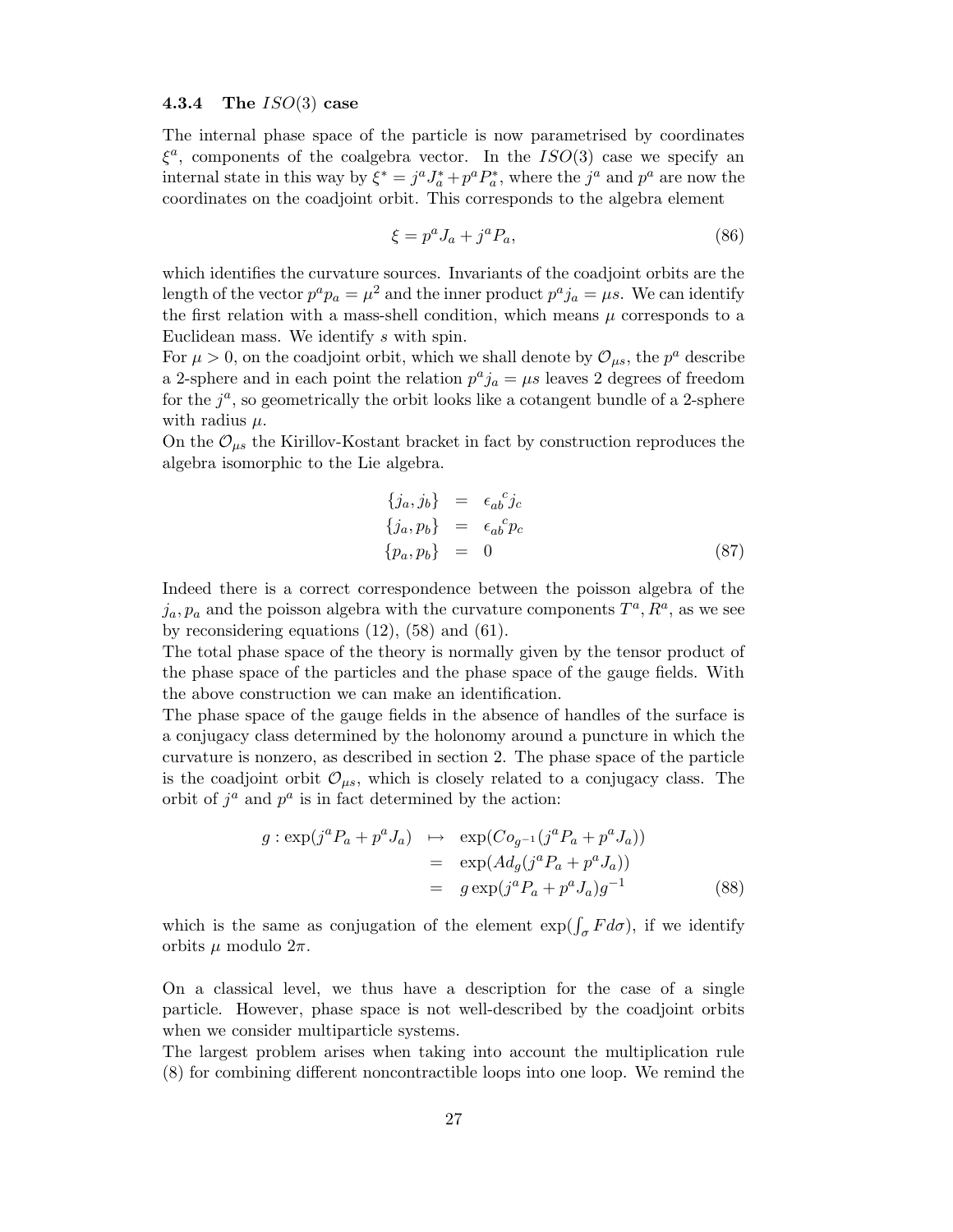reader that this multiplication rule was grouplike, i.e. the group structure of phase space is a natural feature.

On a two-particles level this would for instance mean that combining two noncontractible loops around the two different particles into a single noncontractible loop would be an operation, usually referred to as fusion that maps the phase space of functions on two copies of the group to a space of functions on one copy of the group, this single group element being obtained by the usual group multiplication of the two one started off with. A crucial point here is the compatibility with this action one demands from the Poisson bracket. Unfortunately the Kirillov-Kostant construction of the Poisson bracket for a coadjoint orbit does not obey this compatibility relation, in which one recognises the difference between a coadjoint orbit and the conjugacy class structure of the phase space, the latter being the more correct point of view for considering multi-particle sectors.

#### 4.4 Poisson-Lie groups, Hopf algebra's and bialgebra structures

We have seen that the underlying group structure of the reduced phase space is a natural feature of Chern Simons theory. To tackle this problem, in this subsection we introduce a few concepts of a formalism in which one is finally able to define Poisson brackets on the reduced phase space. The beginning of this subsection to some extent will be a sequence of definitions and introductions of concepts, necessary to formalise our discussion. For more details, we refer to Chari and Pressley [9].

#### 4.4.1 Poisson-Lie groups

As we argued above, we must focus our attention on the properties of phase spaces that are grouplike, that is, the phase space is a Lie group  $G$  and so the space of functions on phase space is:

$$
F(\mathcal{M}) = F(G) \tag{89}
$$

If this algebra is equipped with a Poisson bracket, the main difference with respect to a more trivial phase space is the restriction that this Poisson bracket must be compatible with the group action. This is the case if the group action is a poisson map, of which we will give the definition now:

A smooth map  $F : M \to N$  between the two manifolds M and N, both equipped with a Poisson structure, is called a Poisson map if:

$$
\{f_1, f_2\}_N \circ F = \{f_1 \circ F, f_2 \circ F\}_N \tag{90}
$$

If we translate this to the case in which the map is the usual group action which we denote by,

$$
m : G \otimes G \to G : (g_1, g_2) \mapsto g_1 g_2 \tag{91}
$$

we need the definition of the tensor product space Poisson bracket: If M and N are Poisson manifolds (i.e. they are equipped with a Poisson structure), the natural Poisson bracket on  $M \times N$  is defined as

$$
\{f_1, f_2\}_{M \times N}(x, y) = \{f_1(., y), f_2(., y)\}_M(x) + \{f_1(x, .), f_2(x, .)\}_N(y) \tag{92}
$$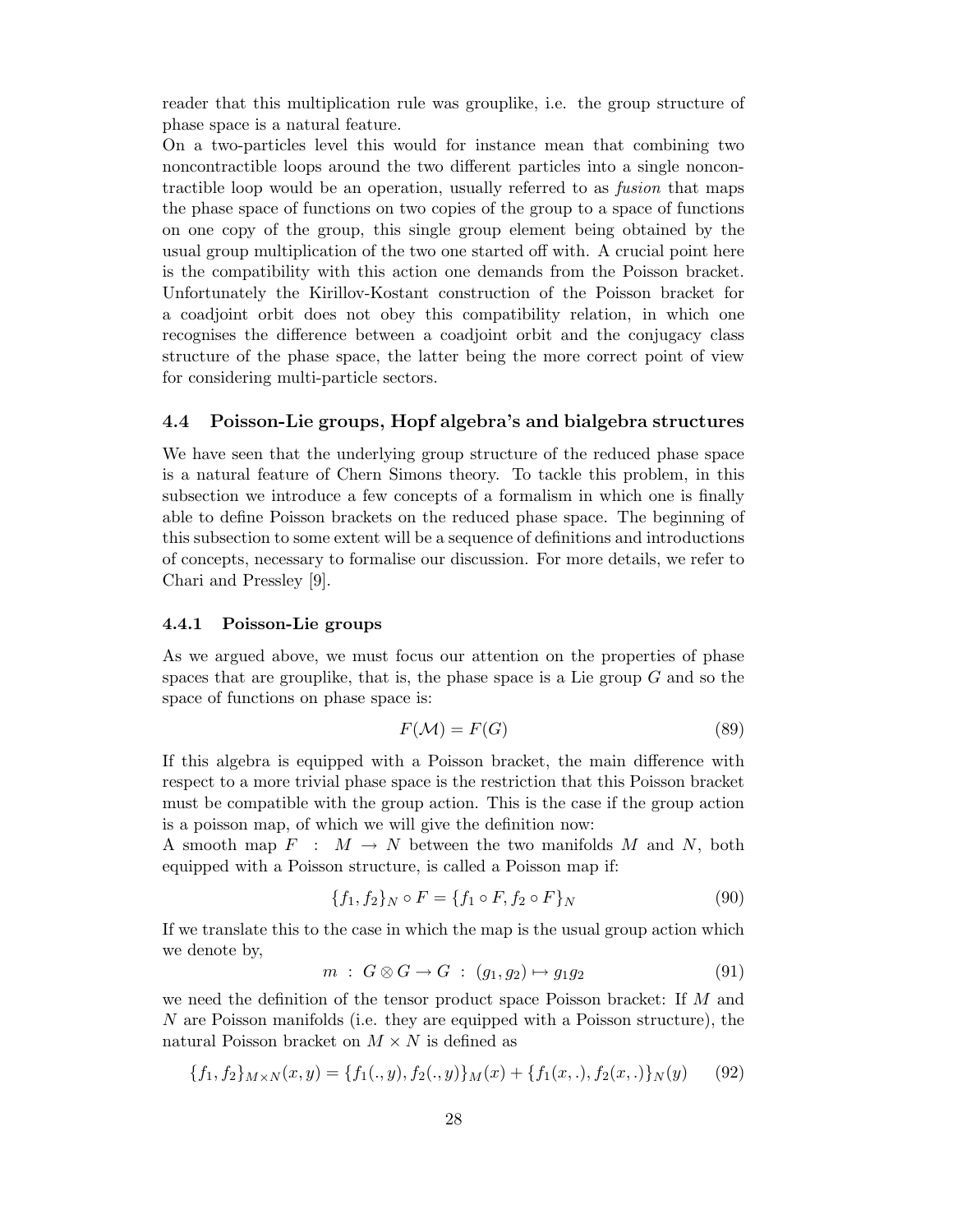for  $x \in M$  and  $y \in N$ .

Applying this to the case where  $M \times N = G \times G$  we can now explicitly write down the condition following from demanding the group action to be a Poisson map:

$$
\{f_1, f_2\}(g_1g_2) = \{f_1 \circ L_{g_1}, f_2 \circ L_{g_1}\}(g_2) + \{f_1 \circ R_{g_2}, f_2 \circ R_{g_2}\}(g_1)
$$
(93)

By  $L_q$  and  $R_q$  we mean the left and right actions of the group element g respectively. If this condition is satisfied for a Poisson bracket on the algebra of functions on the group  $F(G)$ , G is called a Poisson-Lie group.

#### 4.4.2 Hopf algebras, the general definition

The algebra of functions on a group, which must satisfy certain relations due to the underlying group structure is a natural example of an object called a Hopf algebra, if it is equipped with some additional features. We will first give the general definition of a Hopf algebra and then show how the algebra of functions on a group  $G$  can be identified to be one:

A Hopf algebra over a commutative ring k is a k-module  $A$  such that:

i)  $A$  is a bialgebra, i.e. it is both an algebra and a coalgebra over  $k$ .

Here we will give a short explanation on the terms algebra and coalgebra:

By an algebra we mean that the k-module  $A$  is equipped with a multiplication map, that is a map  $\mu : \mathcal{A} \otimes \mathcal{A} \to \mathcal{A}$ , together with a unit map,  $\eta : k \to \mathcal{A}$ , such that the order in the mappings expressed by the following diagrams is of no significance, i.e. these diagrams 'commute':

$$
\mathcal{A} \otimes k \xrightarrow{\mathbb{1} \otimes \eta} \mathcal{A} \otimes \mathcal{A} \qquad k \otimes \mathcal{A} \xrightarrow{\eta \otimes 1} \mathcal{A} \otimes \mathcal{A} \qquad (94)
$$
\n
$$
\simeq \downarrow \qquad \downarrow \qquad \searrow \downarrow \qquad \downarrow \qquad \downarrow \qquad \downarrow \qquad (94)
$$
\n
$$
\mathcal{A} \xrightarrow{\eta} \mathcal{A} \qquad \mathcal{A} \xrightarrow{\eta} \mathcal{A} \qquad \downarrow \qquad \downarrow \qquad \downarrow \qquad \downarrow \qquad (95)
$$
\n
$$
\mathcal{A} \otimes \mathcal{A} \otimes \mathcal{A} \xrightarrow{\mathbb{1} \otimes \mu} \downarrow \qquad \downarrow \qquad \downarrow \qquad (95)
$$

For the k-module to be a coalgebra, it must be equipped with the comultiplication map  $\Delta : \mathcal{A} \to \mathcal{A} \otimes \mathcal{A}$  and the counit  $\epsilon : \mathcal{A} \to k$ , for which the following diagrams commute:

$$
\mathcal{A} \otimes k \xleftarrow{\mathbb{1} \otimes \epsilon} \mathcal{A} \otimes \mathcal{A} \qquad k \otimes \mathcal{A} \xleftarrow{\epsilon \otimes \mathbb{1}} \mathcal{A} \otimes \mathcal{A} \qquad (96)
$$
\n
$$
\simeq \int_{\mathcal{A}}^{\Delta} \int_{\Delta}^{\Delta} \simeq \int_{\mathcal{A}}^{\Delta} \int_{\Delta}^{\Delta}
$$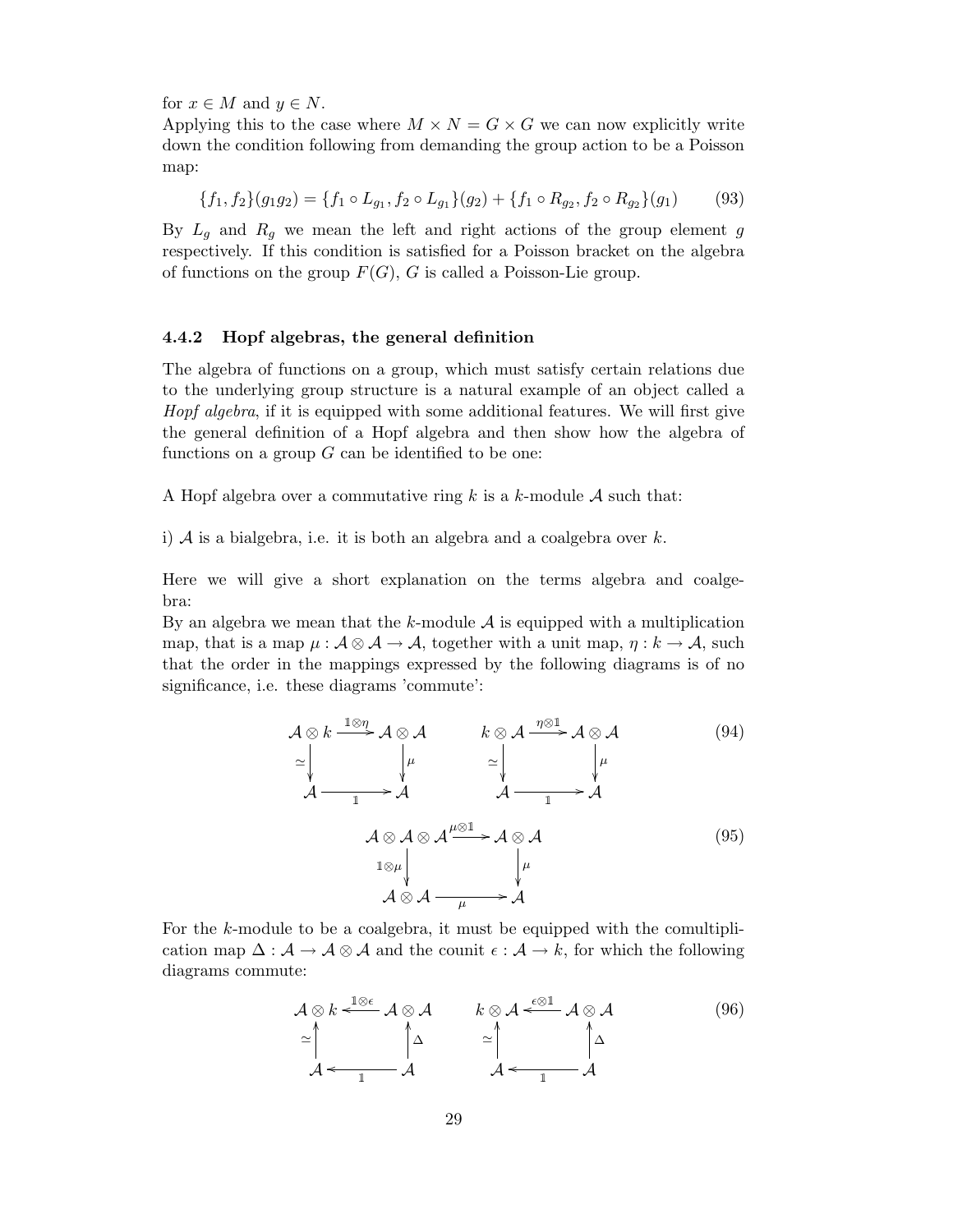$$
\mathcal{A} \otimes \mathcal{A} \otimes \mathcal{A} \stackrel{\triangle \otimes 1}{\longrightarrow} \mathcal{A} \otimes \mathcal{A}
$$
\n
$$
\downarrow{1 \otimes \Delta} \qquad \qquad \downarrow{1 \otimes \Delta} \qquad \qquad (97)
$$
\n
$$
\mathcal{A} \otimes \mathcal{A} \leftarrow \qquad \qquad \mathcal{A}
$$

A bialgebra is thus equipped with all these maps  $(\mu, \Delta, \eta, \epsilon)$ . ii) The comultiplication  $\Delta$  :  $\mathcal{A} \to \mathcal{A} \otimes \mathcal{A}$  and the counit  $\epsilon : \mathcal{A} \to k$  are homomorphisms of algebras

iii) The multiplication  $\mu : A \otimes A \rightarrow A$  and the unit  $\eta : k \rightarrow A$  are homomorphisms of coalgebras.

iv) There is a bijective k-module map  $S^{\mathcal{A}}$  :  $\mathcal{A} \rightarrow \mathcal{A}$  such that the now following diagrams commute:

$$
\mathcal{A} \otimes \mathcal{A} \xrightarrow{\mathcal{S} \otimes \mathbb{I}} \mathcal{A} \otimes \mathcal{A} \qquad \mathcal{A} \otimes \mathcal{A} \xrightarrow{\mathbb{I} \otimes S} \mathcal{A} \otimes \mathcal{A} \qquad (98)
$$
\n
$$
\Delta \Big|_{\mathcal{A} \xrightarrow{\eta \circ \epsilon}} \mathcal{A} \qquad \Delta \Big|_{\mathcal{A} \xrightarrow{\eta \circ \epsilon}} \Delta \Big|_{\mathcal{A} \xrightarrow{\eta \circ \epsilon}} \mathcal{A} \qquad (98)
$$

S is called the antipode.

With all these structures, a Hopf algebra can be characterised by a set  $(\mathcal{A}, \mu, \Delta, \eta, \epsilon, S).$ 

# 4.4.3 The Hopf algebra of functions on a group  $F(G)$  and the group Hopf algebra  $\mathbb{C}(G)$

Now that we know the general definition of a Hopf algebra, we can proceed by showing how  $F(G)$  can be regarded as a Hopf algebra. The algebra of functions on a finite group inherits a natural Hopf algebra structure  $(F(G), m, \Delta, \eta, \epsilon, S)$ from the group structure, given by:

i) The pointwise multiplication:

$$
m(f_1 \otimes f_2)(g) = f_1(g)f_2(g)
$$

ii) The comultiplication induced by group multiplication:

$$
\Delta f(g_1 \otimes g_2) = f(g_1 g_2)
$$

iii) The unit:

 $\eta(\lambda)(q) = \lambda$ 

iv) The co-unit:

$$
\epsilon f = f(e)
$$

v) The antipode:

$$
S(f(g)) = f(g^{-1})
$$

An important property of a Hopf algebra which we will use further on, is that its dual  $\mathcal{A}^*$  is again a Hopf algebra. There is a natural dual for the algebra of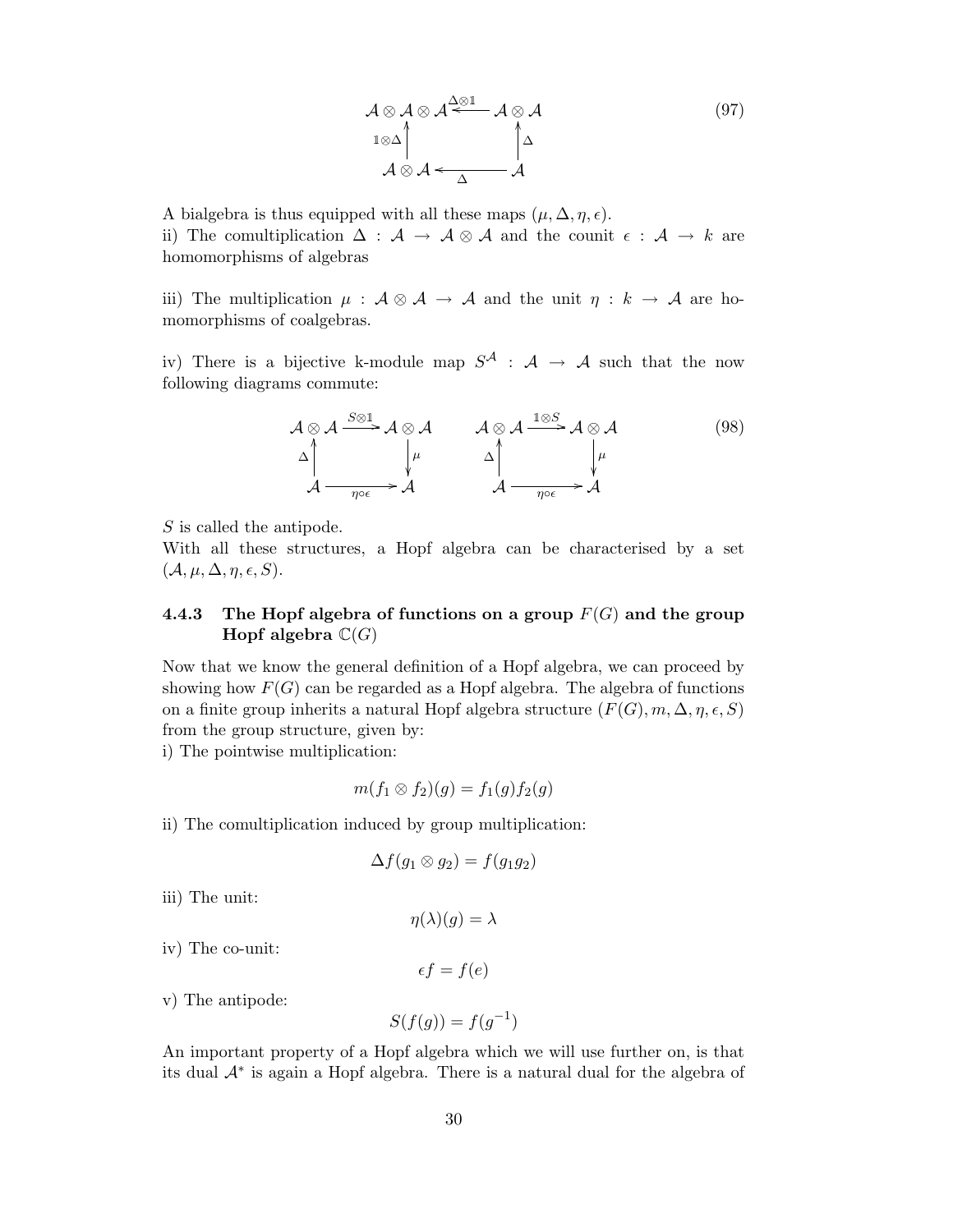functions on the group, consisting of the *group Hopf algebra*  $\mathbb{C}(G)$ , the algebra of polynomials of group elements. The pairing  $\langle, \rangle : A \otimes A^* \to k$  is obviously given by

$$
\langle f, g \rangle = f(g) \tag{99}
$$

where  $f \in F(G)$ ,  $g \in \mathbb{C}(G)$ . For a dual algebra  $\mathcal{A}^*$ , one demands that the dual of the multiplication map on A is the same as comultiplication on  $\mathcal{A}^*$ with respect to this pairing and vice-versa. Bearing this in mind, it is now not difficult to determine the Hopf algebra structure on  $F(G)^* \simeq \mathbb{C}(G)$ :

i) Usual group multiplication:

$$
m(g_1\otimes g_2)=g_1g_2
$$

 $\Delta g = g \otimes g$ 

ii) The comultiplication:

iii) The unit:

$$
\eta(\lambda) = \lambda e
$$

iv) The co-unit:

 $\epsilon q = 1$ 

v) The antipode:

$$
S(g) = g^{-1}
$$

# 4.4.4 Another relevant Hopf algebra: The universal enveloping algebra

We will now define a Hopf algebra that will be important in the rest of our story about dualities and Poisson structures, the universal enveloping algebra (UEA): The universal enveloping algebra is denoted by  $U(\mathfrak{g})$  and its definition is that it consists of all tensor product spaces of the algebra  $\bigoplus_{n\in\mathbb{Z}}\mathfrak{g}\otimes^n$  divided out by the equivalence relation  $XY - YX = [X, Y]$ , identifying the commutator. The Universal enveloping algebra is again a Hopf algebra, which means it is, besides the above properties, equipped with a unit  $\mathbbm{1}$  and with the following defining maps:

i) The multiplication:

$$
m(X\otimes Y)=XY
$$

ii) The comultiplication:

$$
\Delta(X)=X\otimes\mathbb{1}+\mathbb{1}\otimes X
$$

iii) The unit:

 $\eta(\lambda) = \lambda \mathbb{1}$ 

iv) The counit:

$$
\epsilon(X)=0
$$

v) The antipode:

 $S(X) = -X$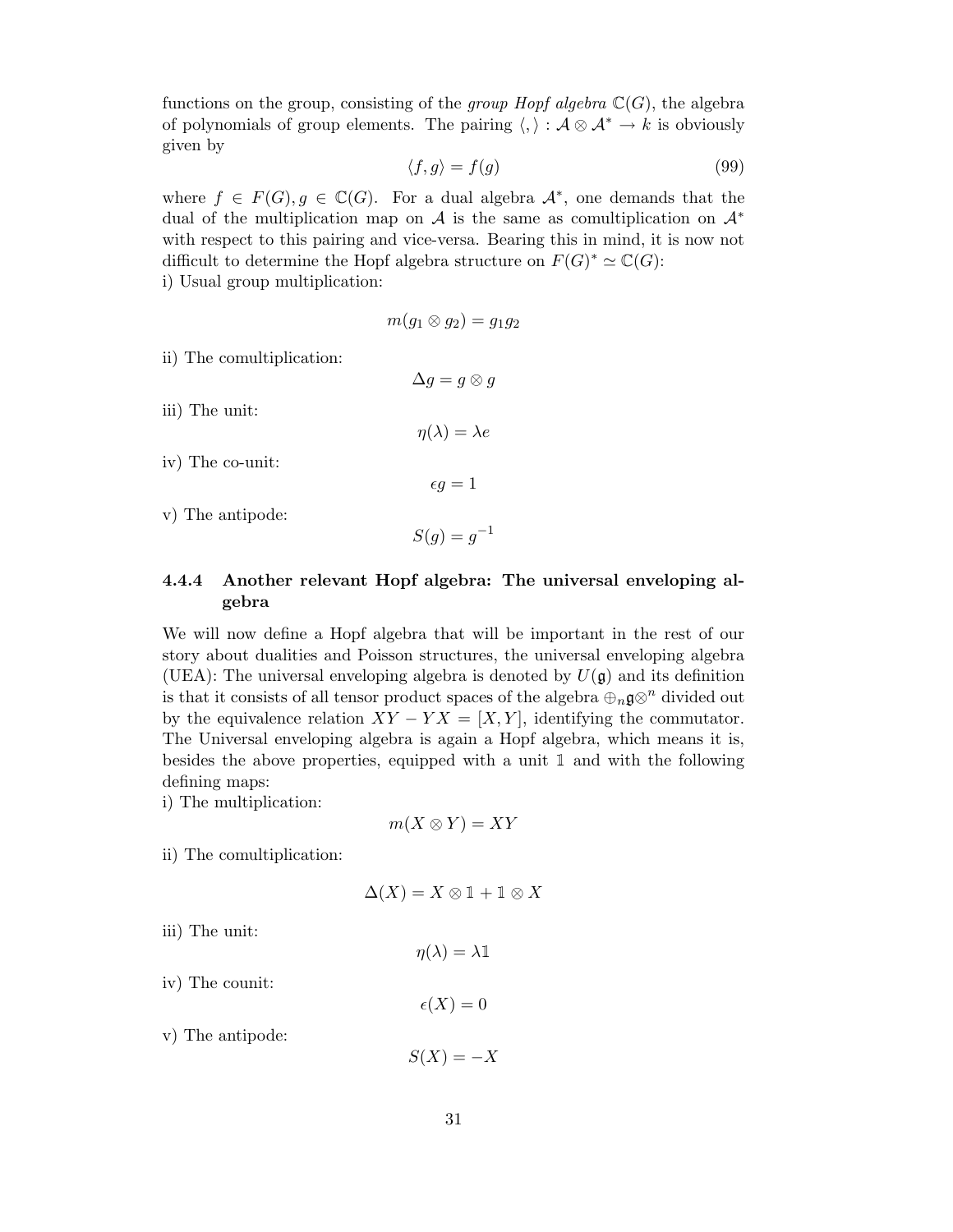In addition to this definition we prove that the coproduct satisfies the condition  $\Delta(XY - YX) = \Delta([X, Y])$ :

$$
\Delta(XY - YX) = \Delta(X)\Delta(Y) - \Delta(Y)\Delta(X)
$$
  
\n
$$
= (X \otimes 1 + 1 \otimes X)(Y \otimes 1 + 1 \otimes Y)
$$
  
\n
$$
-(Y \otimes 1 + 1 \otimes Y)(X \otimes 1 + 1 \otimes X)
$$
  
\n
$$
= [X, Y] \otimes 1 + 1 \otimes [X, Y]
$$
  
\n
$$
= \Delta([X, Y]) \qquad (100)
$$

# 4.4.5 General picture of Poisson-Hopf algebras and co-Poisson-Hopf algebras

The above definition of Hopf algebra structures can be extended to the case which is of interest for us: The case in which in addition to the usual structure, a Poisson structure is added to the Hopf algebra. We will again first give a general definition of a Poisson-Hopf algebra and its dual, the co-Poisson-Hopf algebra, without specifying to the case of functions on a group.

The general definition for a Poisson-Hopf algebra is:

A is a Hopf algebra  $(A, \eta, \mu, \epsilon, \Delta, S)$  equipped with a skew-symmetric map  $\{ , \}$ <sub>A</sub> :  $A \otimes A \rightarrow A$  satisfying two identities:

The Jacobi identity:

$$
\{a_1, \{a_2, a_3\}\mathcal{A}\}\mathcal{A} + \{a_3, \{a_1, a_2\}\mathcal{A}\}\mathcal{A} + \{a_2, \{a_3, a_1\}\mathcal{A}\}\mathcal{A} = 0 \tag{101}
$$

and the Leibniz identity:

$$
\{a_1 a_2, a_3\}_{\mathcal{A}} = \{a_1, a_3\}_{\mathcal{A}} a_2 + a_1 \{a_2, a_3\}_{\mathcal{A}}
$$
(102)

for all  $a_1, a_2, a_3 \in \mathcal{A}$ , together with the compatibility condition:

$$
\{\Delta(a_1), \Delta(a_2)\}_{\mathcal{A}\otimes\mathcal{A}} = \Delta(\{a_1, a_2\}_{\mathcal{A}})
$$
\n(103)

where

$$
\{a_1 \otimes a_1', a_2 \otimes a_2'\}\mathcal{A} \otimes \mathcal{A} = \{a_1, a_2\}\mathcal{A} \otimes \mu(a_1', a_2') + \mu(a_1, a_2) \otimes \{a_1', a_2'\}\mathcal{A} \quad (104)
$$

We can again turn to the dual picture now. Where we regarded the comultiplication in the dual Hopf algebra  $A^*$  as the mapping dual to the multiplication on the Hopf algebra  $A$ , we can now introduce a mapping dual to the Poisson bracket, which is called the Poisson co-bracket. One can indeed think of it as a structure on the dual Hopf algebra  $\mathcal{A}^*$ , but to emphasize that one can apply a co-Poisson structure to an arbitrary Hopf algebra, we will define it on an arbitrary Hopf algebra B.

The dual picture of a Poisson bracket on a Hopf algebra is a Poisson co-bracket on a Hopf algebra  $\mathcal{B}$ , which is a map  $\delta : \mathcal{B} \to \mathcal{B} \otimes \mathcal{B}$  satisfying the co-Jacobi identity:

$$
\sum_{cycl} (\delta \otimes 1)(\delta b) = 0 \quad \forall b \in \mathcal{B}.
$$
 (105)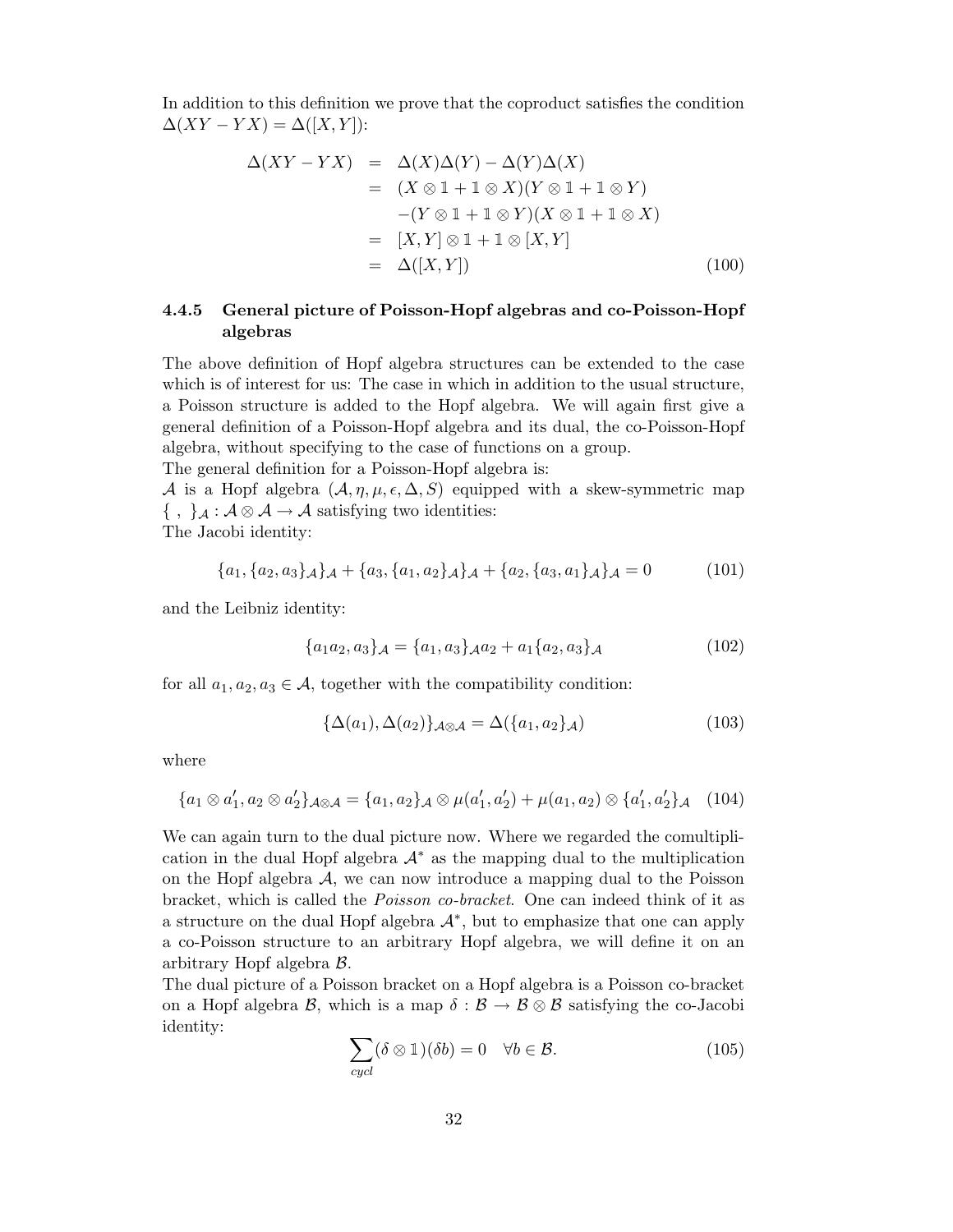Here by the cyclic sum we mean the sum over the three cyclic permutations of the factors in  $\mathcal{B} \otimes \mathcal{B} \otimes \mathcal{B}$  resulting from the operator  $(\delta \otimes \mathbb{1})\delta$ . The second identity that must be satisfied is the co-Leibniz identity:

$$
(\Delta \otimes 1)\delta = (1 \otimes \delta)\Delta + \sigma_{23}(\delta \otimes 1)\Delta \tag{106}
$$

Where  $\sigma_{23}(b_1 \otimes b_2 \otimes b_3) = b_1 \otimes b_3 \otimes b_2$  for  $b_1, b_2, b_3 \in \mathcal{B}$ . The compatibility condition in the dual picture becomes:

$$
\delta(b_1b_2) = \delta(b_1)\Delta(b_2) + \Delta(b_1)\delta(b_2) \qquad \forall b_1, b_2 \in \mathcal{B}.\tag{107}
$$

## 4.4.6 Hopf algebra dualities and  $F(G)$  versus  $U(\mathfrak{g})$

All properties of dual Hopf algebra's  $A^*$  are in the finite dimensional case defined by the Hopf algebra  $A$  itself as one can show. As we mentioned before, the coproduct on the dual Hopf algebra  $\mathcal{A}^*$  is in that case determined by the action on the Hopf algebra  $A$  through:

$$
\langle \Delta(b), a_1 \otimes a_2 \rangle = \langle b, m(a_1 \otimes a_2) \rangle \quad \forall b \in \mathcal{A}^*, \text{and} a_1, a_2 \in \mathcal{A} \tag{108}
$$

where  $\langle,\rangle$  denotes the pairing between the Hopf algebra  ${\mathcal A}$  and its dual  ${\mathcal A}^*$  so essentially,  $\Delta$  on  $\mathcal{A}^*$  could be denoted by  $m^*$ . The dual of the Hopf algebra of functions on a Lie group  $G$  is often identified to be the universal enveloping algebra associated with the Lie algebra  $\mathfrak g$  corresponding to the group  $G$  (see Chari and Pressley [9]), in contrast with the previous discussion in which we used the duality between  $F(G)$  and  $\mathbb{C}(G)$ . The difference of course lies in a different choice of pairing  $\langle , \rangle$ . We can make this duality more explicit by giving the pairing between two dual elements, found by assigning left invariant differential operators to every element of  $U(\mathfrak{g})$ : Let  $X \in U(\mathfrak{g})$ ,  $f \in F(G)$  and  $g \in G$ .

$$
\langle X, f \rangle(g) = \frac{d}{dt} f(e^{Xt}g)|_{t=0} \tag{109}
$$

This pairing induces injective maps from  $F(G)$  and  $U(\mathfrak{g})$  to the duals  $U(\mathfrak{g})^*$ and  $F(G)^*$  respectively. The images of these maps are at least subspaces of the complete duals. The pointwise multiplication on  $F(G)$  and the coproduct on  $U(\mathfrak{g})$  are consistently dual to each other, as shown below:

$$
\langle \Delta(X), f \otimes h \rangle (\Delta(g)) = \langle (X \otimes 1 + 1 \otimes X), f \otimes h \rangle (g \otimes g)
$$
  
=  $\langle 1, f \rangle (g) \langle X, h \rangle (g) + \langle X, f \rangle (g) \langle 1, h \rangle (g)$   
=  $f(g) \Big( \frac{d}{dt} h(e^{tX}g)|_{t=0} \Big) + \Big( \frac{d}{dt} f(e^{tX}g)|_{t=0} \Big) h(g)$  (110)

whereas

$$
\langle X, m(f \otimes h) \rangle(g) = \frac{d}{dt} \Big( f(e^{Xt}g) h(e^{Xt}g) \Big) |_{t=0}
$$
  
=  $f(g) \Big( \frac{d}{dt} h(e^{tX}g) |_{t=0} \Big) + \Big( \frac{d}{dt} f(e^{tX}g) |_{t=0} \Big) h(g)$  (111)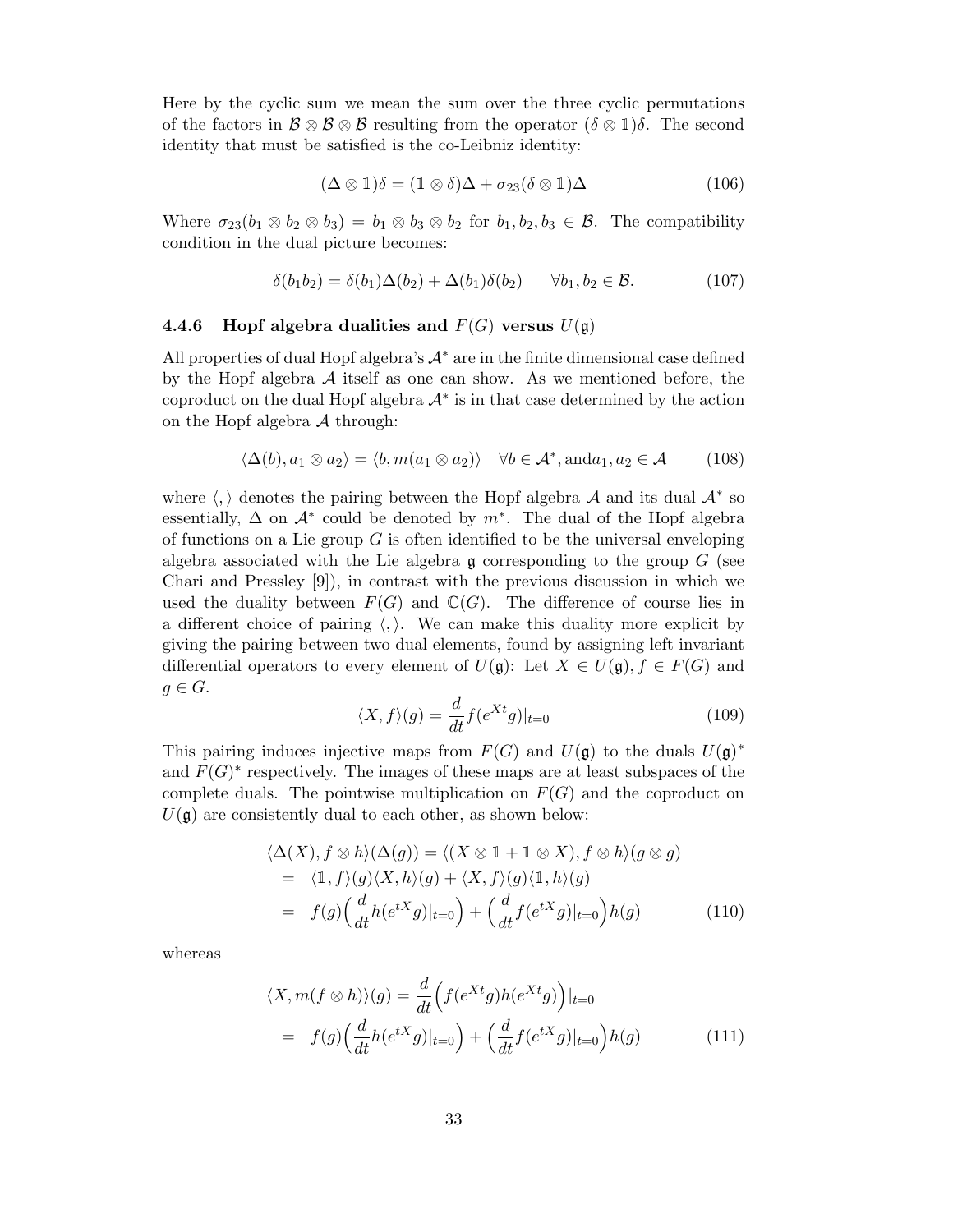#### 4.4.7 Lie bialgebra structures and r-matrices

Untill now we have mainly introduced new concepts, without actually making any direct progress in our problem of finding a Poisson structure for the phase space of functions on a group. However, our new concepts do provide a promising way of approaching this problem in an abstract manner.

The key point is the observation that the universal enveloping algebra can be equipped with an object that can be interpreted as a co-Poisson structure. On the space of functions on a group, this would, with the above duality, give a natural Poisson structure.

For this observation, we need the additional concepts of a Lie bialgebra structure, which can be described in terms of a *classical r-matrix*.

A Lie bialgebra structure is a skew symmetric linear map

$$
\delta: \mathfrak{g} \to \mathfrak{g} \otimes \mathfrak{g}
$$

called the cocommutator, which is a 1-cocycle. On the dual algebra  $\mathfrak{g}^*$  it defines the map

$$
\delta^*:\mathfrak{g}^*\otimes\mathfrak{g}^*\to\mathfrak{g}^*
$$

which must be the commutator in  $\mathfrak{g}^*$ . The cocommutator is coboundary if it can be written

$$
\delta(X) = [X, r] = (1 \otimes ad_X + ad_X \otimes 1)(r) \quad \forall X \in \mathfrak{g} \tag{112}
$$

where r is an element in  $\mathfrak{g} \otimes \mathfrak{g}$  of which the symmetric part is an invariant in  $\mathfrak{g} \otimes \mathfrak{g}$  and which satisfies the *classical Yang-Baxter equation*:

$$
[[r,r]] = [r_{12}, r_{13}] + [r_{12}, r_{23}] + [r_{13}, r_{23}] = 0.
$$
 (113)

Here the notation can be clarified by writing down  $r$  in components:

$$
r = \sum_{i} a_i \otimes b_i. \tag{114}
$$

The meaning of  $[r_{12}, r_{13}]$  is now:

$$
[r_{12}, r_{13}] = \sum_{i} [a_i, a_i] \otimes b_i \otimes b_i.
$$
 (115)

One can show (Chari and Pressley [9]) that a Lie group  $G$  is Poisson-Lie if its algebra  $\mathfrak g$  admits a Lie bialgebra structure. If the corresponding r-element is skew symmetric, it defines a Poisson-Lie bracket for functions on the group given by the following abstract notations which we will explain below:

$$
\{f_1, f_2\} = \sum_{s,t} r^{st} (\langle \nabla_L f_1, X_s \rangle \langle \nabla_L f_2, X_t \rangle - \langle \nabla_R f_1, X_s \rangle \langle \nabla_R f_2, X_t \rangle) \tag{116}
$$

if the symmetrised part of r corresponds to the invariant bilinear product on the algebra. In the above equation we have written the  $r$ -element in the algebra basis as

$$
r = r^{st} X_s \otimes X_t
$$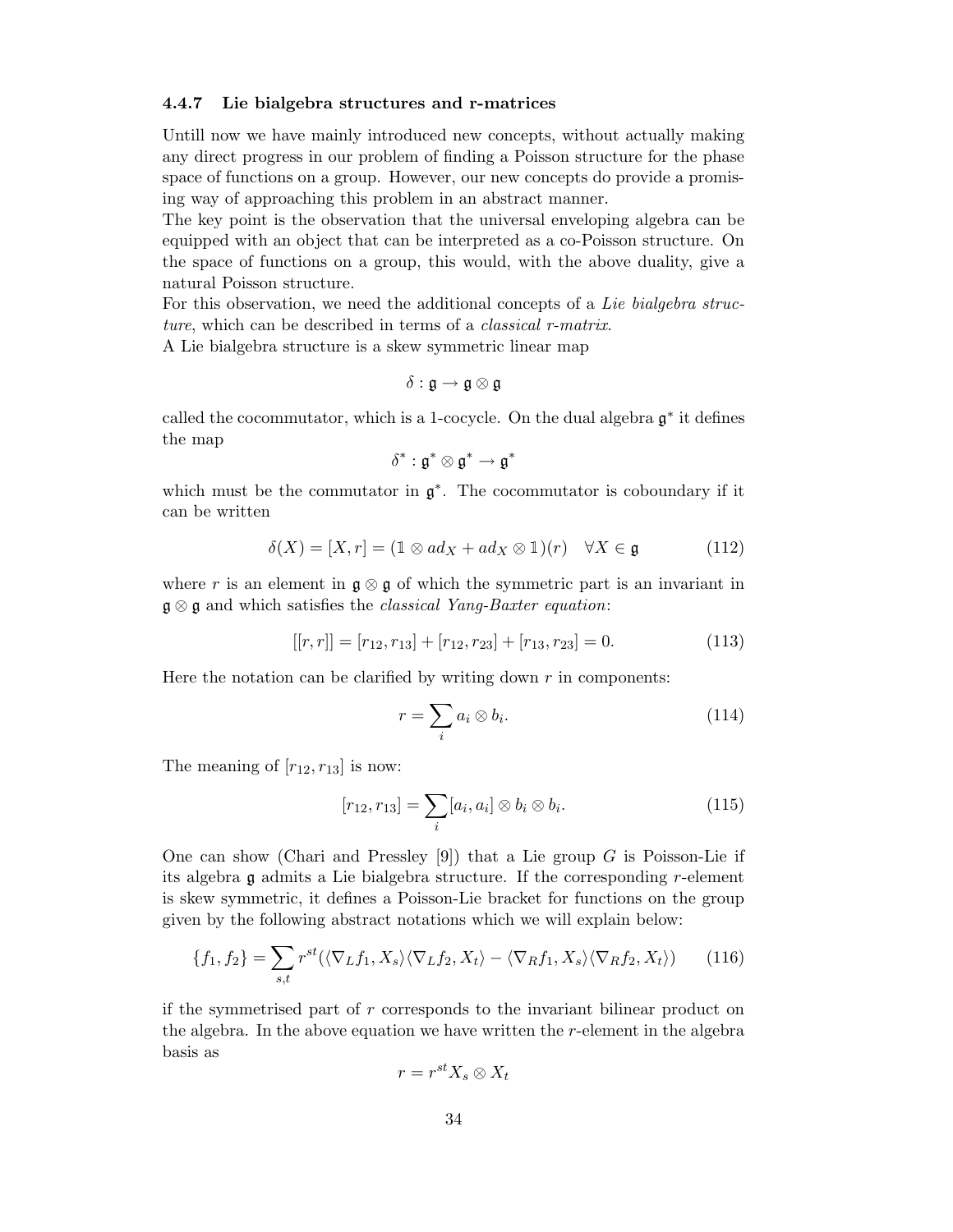The action of an algebra element on the functions in this notation is similar to the previously described pairing, where now we distinguish between the action of left invariant and right invariant differential operators corresponding to the algebra elements. Explicitly:

$$
\langle \nabla_L f, X \rangle(g) = \frac{d}{dt} f(e^{-Xt}g)|_{t=0}, \qquad \langle \nabla_R f, X \rangle(g) = \frac{d}{dt} f(ge^{Xt})|_{t=0} \qquad (117)
$$

This Poisson bracket is called a Sklyannin bracket. The classical Yang-Baxter equation, and the invariance of the symmetrised part are restrictions that guarantee the correct properties of Poisson-Lie groups. For a detailed discussion of these relations we again refer to Chari and Pressley [[9]].

# 4.5 Application to Chern Simons theory

In this subsection we will finally give a Poisson bracket for Chern Simons theory on a manifold  $\Sigma \times \mathbb{R}$  where  $\Sigma$  has arbitrary genus and in addition N punctures with particles and thus sources of curvature inserted in them. The approach taken was described by Fock and Rosly [10] and later further investigated for the use of quantisation by Alekseev and Schomerus [11], [12] and [13]. Again in this approach, most of the observations are valid on a classical level, and we will give a description here:

#### 4.5.1 Graph connections

On the full unreduced phase space, a canonical symplectic form is the one for Chern Simons theory often referred to as the Atiyah-Bott symplectic structure [11]. In a symbolic notation it reads:

$$
\omega = \int \delta A \wedge \delta A \tag{118}
$$

and coincides with the poisson structure (13) defined in section 2. A problem with this symplectic form is that it is defined for an unreduced phase space which is infinite dimensional and results in problems due to the singular nature of the bracket (see Alekseev and Schomerus [11], Fock and Rosly [10]). The advantage of dividing out the gauge symmetry before quantising the theory is that one doesn't have this problem, because phase space reduces to a relatively simple, finite dimensional space.

The approach taken by Fock and Rosly, inspired by lattice gauge theory, is to define poisson brackets on a lattice covering the manifold  $\Sigma$ , a triangulation of  $\Sigma$ , a finite dimensional space related to the reduced phase space as in (9), which, in a suitable limit that connects the finite dimensional with the infinite dimensional case, corresponds to the Atiyah-Bott symplectic structure. In particular, it should give the same answer for functions on reduced phase space, which in our case are conjugation invariant functions.

The route taken is to cover the manifold  $\Sigma$  by a lattice of links and vertices. To each link one can assign a group valued 'lattice gauge field' , defined by

$$
L_I = P \exp(\int_{t_i}^{s_j} A_I) \tag{119}
$$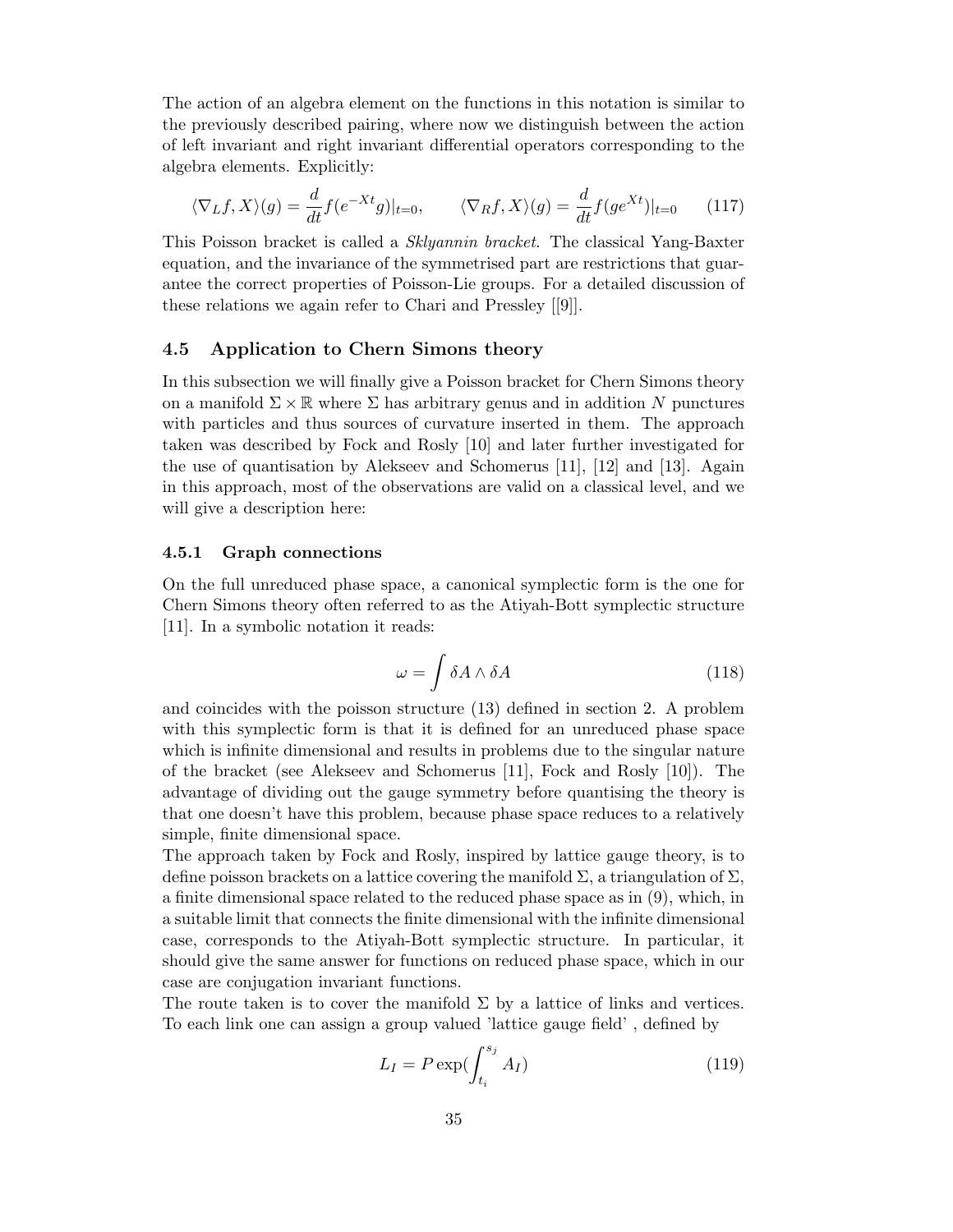where the gauge field  $A_I$  is taken in a certain representation I and  $t_i$  and  $s_j$ are endpoints of the link. Of course one will have to give an ordering of links to arrive at single-valued link variables. The reduced phase space of the theory, the moduli space of flat connections modulo gauge transformations (see the general discussion of Chern Simons theory in section 2), is obviously a subset of the space of all functions on the space of lattice gauge fields, as one can see by combining lattice gauge fields to closed (Wilson) loops. On the other hand, in the limit of infinitely small links, a Poisson bracket should correspond to the singular Atiyah-Bott symplectic structure.

## 4.5.2 Lie bialgebra structure and the Fock-Rosley bracket

In their article, Fock and Rosley show that there is a natural poisson bracket for functions on the moduli space of flat connections, corresponding to the Atiyah - Bott symplectic structure in the limit, where a suitable regularisation of the singular poisson bracket is chosen. The moduli space is the space of all flat connections on the Riemann surface, which was represented by homomorphisms of the fundamental group  $\pi_1(\Sigma)$  into the gauge group as described in section 2 (9).

Noncontractible loops will arise due to handles of the surface and punctures with particles inserted in them. The fundamental group of the surface  $\pi_1(\Sigma)$ thus depends on the genus  $g$  of the surface plus the number of punctures with particles N, and consists of  $2g + N$  generators  $a_i, b_i, l_j$ , where  $i = 1...g, j =$  $1...N$  (for example think of a torus on which one can define two homotopically inequivalent noncontractible loops to understand why there are 2g generators of  $\pi_1(\Sigma)$  due to its genus).

These generators satisfy the relation:

$$
a_1b_1a_1^{-1}b_1^{-1}\dots a_g b_g a_g^{-1}b_g^{-1}l_1\dots l_N = \mathbb{1}
$$
\n(120)

Before dividing out gauge equivalence, each generator is represented by a gauge group element, a Wilson loop observable (remember that dividing out the gauge equivalence means considering the conjugacy class in stead of the group element, which can be distinghuished by its trace) and thus we denote the representations:

$$
\rho(a_i) = U_i \n\rho(b_i) = V_i \n\rho(l_j) = M_j
$$
\n(121)

The homomorphism property of the representation implies the constraint

$$
U_1 V_1 U_1^{-1} V_1^{-1} \dots U_g V_g U_g^{-1} V_g^{-1} M_1 \dots M_N = e \tag{122}
$$

The group element  $M_j$  is forced to lie in a certain conjugacy class by assigning sources of curvature to the particle  $j$  inside the puncture. Thus we find an elegant way of describing the moduli space by introducing the momentum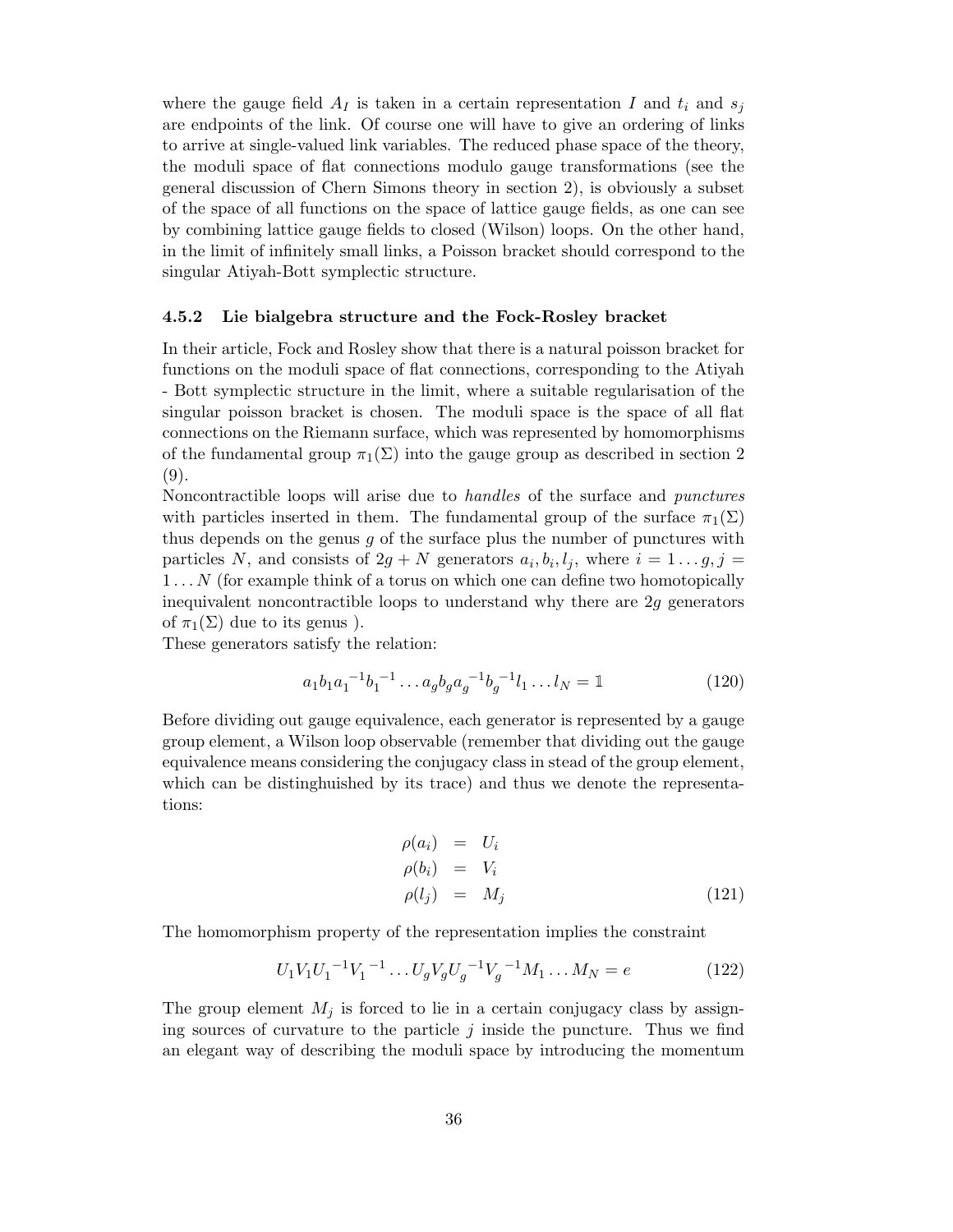mapping

$$
\mu(U_1, V_1, \dots U_g, V_g, M_1 \dots M_N)
$$
  
=  $U_1 V_1 U_1^{-1} V_1^{-1} \dots U_g V_g U_g^{-1} V_g^{-1} M_1 \dots M_N$  (123)

and stating that phase space can be represented by

$$
\mathcal{M}(G, g, \mathcal{C}_1, \dots \mathcal{C}_N) = \mu^{-1}(e) / \sim.
$$
 (124)

where the ∼ quotient means dividing out by simultaneous conjugation.

The Fock-Rosley bracket now defines a Poisson structure such that it corresponds to the Atiyah-Bott symplectic structure and which reduces to the space of functions on the moduli space invariant under simultanious conjugation of all holonomies. This Poisson-bracket is expressed in terms of an r-matrix that defines a bialgebra structure.

## 4.5.3 The Fock-Rosley bracket

Before introducing the Fock-Rosley bracket, we need some notations which will be very useful: Like before, left and right invariant differential operators that act on functions on the group and take values in the Lie algebra's dual are defined by:

$$
\langle \nabla_L f(g), X \rangle = \frac{d}{dt} f(e^{-tX}g)|_{t=0}
$$
  

$$
\langle \nabla_R f(g), X \rangle = \frac{d}{dt} f(g e^{tX})|_{t=0}
$$
 (125)

In addition to this, as we will be dealing with functions of many grouplike arguments, it will now be necessary to introduce an ordering of the differential operators:

$$
\nabla_{2j-1} = \nabla_{R}^{M_j} \nabla_{2j} = \nabla_{L}^{M_j} \quad \text{for } j = 1, ... N; \n\nabla_{N+4i-3} = \nabla_{R}^{U_i} \nabla_{N+4i-1} = \nabla_{L}^{U_i} \quad \text{for } i = 1, ... g; \n\nabla_{N+4i-2} = \nabla_{R}^{V_i} \nabla_{N+4i} = \nabla_{L}^{V_i} \quad \text{for } i = 1, ... g.
$$
\n(126)

As an example, the expression

$$
\langle \nabla_{2j-1} f(M_1,\ldots,M_N,U_1,\ldots,U_g,V_1,\ldots,V_g),X\rangle
$$

can be written as

$$
\frac{d}{dt}f(M_1,\ldots,M_j e^{tX},\ldots,M_N,U_1,\ldots,U_g,V_1,\ldots,V_g)|_{t=0}
$$

With these notations we can finally define the Poisson bracket, introduced in this form in [13]:

$$
\{f, h\} = \frac{1}{2} \sum_{i} \langle r, \nabla_i f \wedge \nabla_i h \rangle + \sum_{i < j} \langle r, \nabla_i f \wedge \nabla_j h \rangle. \tag{127}
$$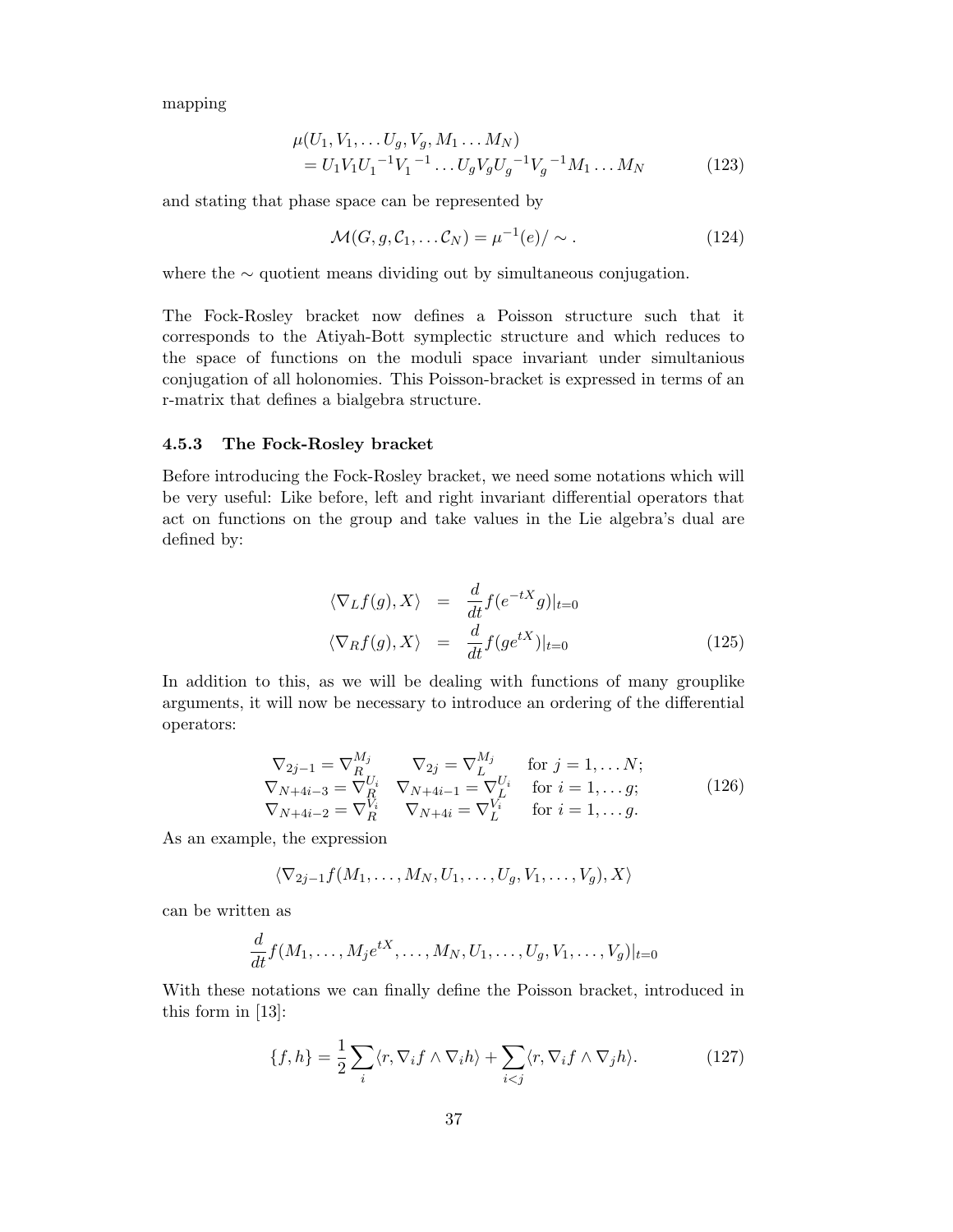where  $r \in \mathfrak{g} \otimes \mathfrak{g}$  is a solution of the classical Yang-Baxter equation, defining a bialgebra structure. If the symmetrised part  $r_s = \frac{1}{2}$  $\frac{1}{2}(r + \sigma r)$  corresponds to the bilinear invariant form used to define the Chern-Simons action, this Poisson bracket will correspond to the Atiyah-Bott symplectic structure, for a certain regularisation.

The functions we are considering here are functions on reduced phase space, i.e. functions of the representatives for Wilson loops,  $M, U, V$ , invariant under simultaneous conjugation. Regarding matrix elements of group elements  $M, U$ and  $V$  in a certain representation as functions on the moduli space, one has the possibility to explicitly calculate poisson brackets between different matrix elements. Choosing representations  $\tau^I$  and  $\tau^J$  one denotes an element  $W \in G$ in the representation  $\tau^I$  by  $W^I$  and the r-element in the representation  $\tau^I \otimes \tau^J$ by  $(\tau^I \otimes \tau^J)(r) = r^{IJ}$ . Using the tensor notation  $W^1 = W \otimes \mathbb{1}, W^2 = \mathbb{1} \otimes W$  we can clarify this abstract story by giving an explicit calculation of the Poisson brackets for one of the possible combinations of matrix elements:

$$
\begin{aligned}\n\{\stackrel{1}{M}_{i}, \stackrel{1}{M}_{j}\} \\
&= \frac{1}{2} \sum_{k} \left( \langle r^{IJ}, \nabla_{k} \stackrel{1}{M}_{i}^{I} \otimes \nabla_{k} \stackrel{2}{M}_{j}^{J} \rangle - \langle r^{IJ}, \nabla_{k} \stackrel{2}{M}_{j}^{J} \otimes \nabla_{k} \stackrel{1}{M}_{i}^{I} \rangle \right) \\
&+ \sum_{k < l} \left( \langle r^{IJ}, \nabla_{k} \stackrel{1}{M}_{i}^{I} \otimes \nabla_{l} \stackrel{2}{M}_{j}^{J} \rangle - \langle r^{IJ}, \nabla_{k} \stackrel{2}{M}_{j}^{J} \otimes \nabla_{l} \stackrel{1}{M}_{i}^{I} \rangle \right)\n\end{aligned} \tag{128}
$$

Here  $\nabla_k M_i$  only gives nonzero values for  $k = 2i-1$  or  $k = 2i$  as the above differential operator ordering tells us. In fact  $M_i^I$  is the function in  $F(G, g, \mathcal{C}_1, \dots \mathcal{C}_N)$ that gives the value of the i-th conjugacy class argument in the representation I Proceeding with the above calculation we find that only the first part of the sum for  $k < l$  contributes to the answer:

$$
\{M_i, M_j\} = \langle r^{IJ}, (\nabla_L^{M_i} \mathbf{M}_i^I \otimes \nabla_L^{M_j} \mathbf{M}_j^I + \nabla_R^{M_i} \mathbf{M}_i^I \otimes \nabla_R^{M_j} \mathbf{M}_j^I) \rangle + \langle r^{IJ}, (\nabla_R^{M_i} \mathbf{M}_i^I \otimes \nabla_L^{M_j} \mathbf{M}_j^I + \nabla_R^{M_i} \mathbf{M}_i^I \otimes \nabla_L^{M_j} \mathbf{M}_j^I) \rangle.
$$
 (129)

From equations (125) we see that the evaluation of the pairing gives minus signs for every pairing with left invariant differential operators. The result in the representation  $I, J$  is:

$$
\{M_i, M_j\} = r^{IJ} M_i M_j - M_i r^{IJ} M_j^2
$$
  

$$
-M_j r^{IJ} M_i + M_i M_j r^{IJ} G_j
$$
 for  $i < j.$  (130)

#### 4.5.4 Some more remarks on the classical r-matrix

We have seen that in this formalism, the problem for finding a poisson structure on the phase space of Chern Simons theory can be reduced to the problem of finding a bialgebra structure for the corresponding gauge algebra, and with it a classical r-matrix, satisfying the Classical Yang Baxter Equation, and of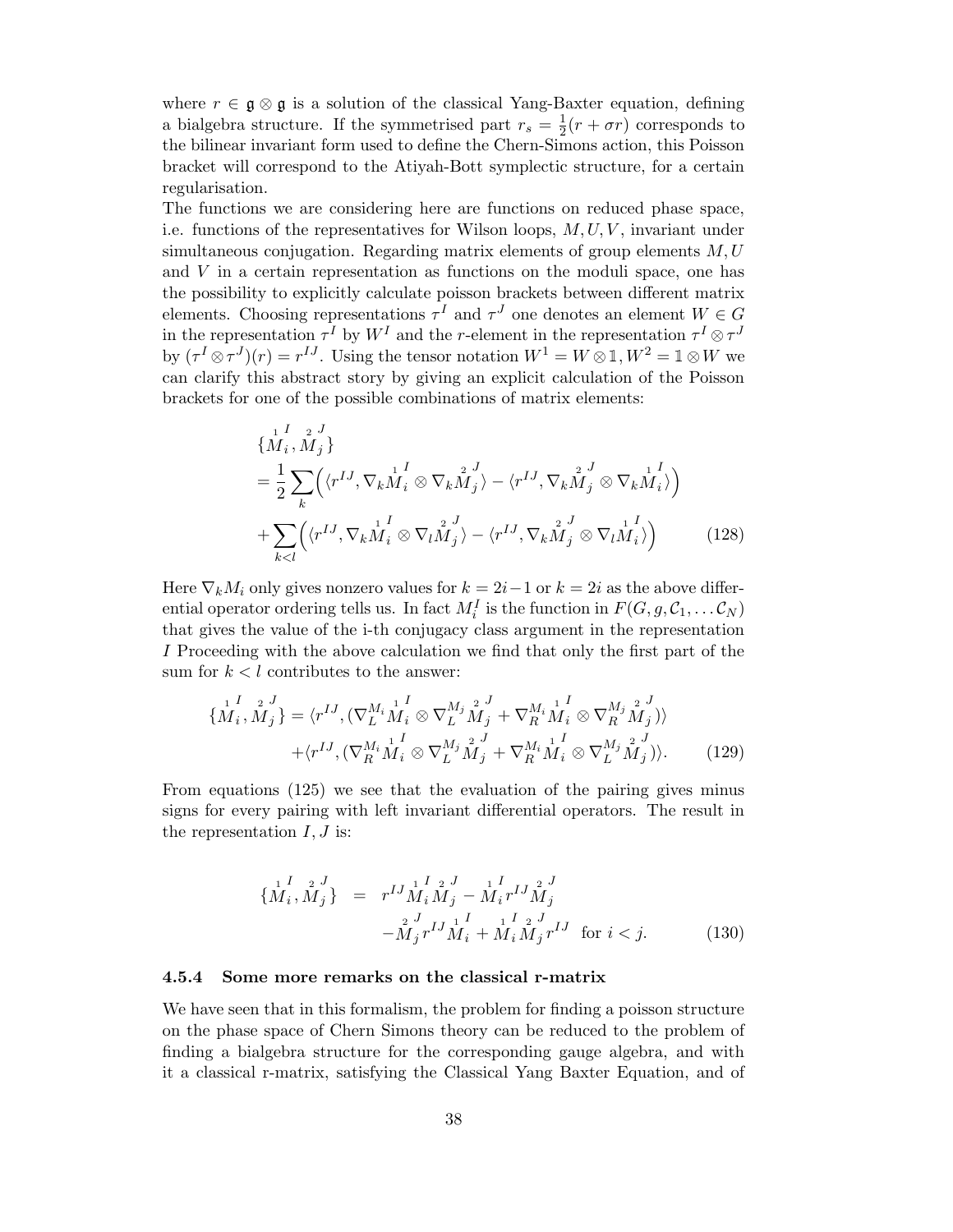which the symmetrised part coincides with the bilinear invariant form used to define the inner product on the algebra that becomes manifest in the Chern Simons action. For simple gauge groups a standard r-structure is available as described in books like [9] and [14], though it is not uniquely defined. The restriction that the symmetrised part of r coincides with the invariant bilinear form leaves open degrees of freedom form the antisymmetric part, as described in [11]. Nevertheless, we can imagine the r-matrix being uniquely determined if it must in addition satisfy the Classical Yang Baxter Equation, though this is not a priori clear.

In section 7 we return to the issue of finding solutions to the Classical Yang Baxter Equation and give a general description of classical double bialgebras, of which the  $iso(3)$  bialgebra structure we will be considering and which is presented in the appendix is an example.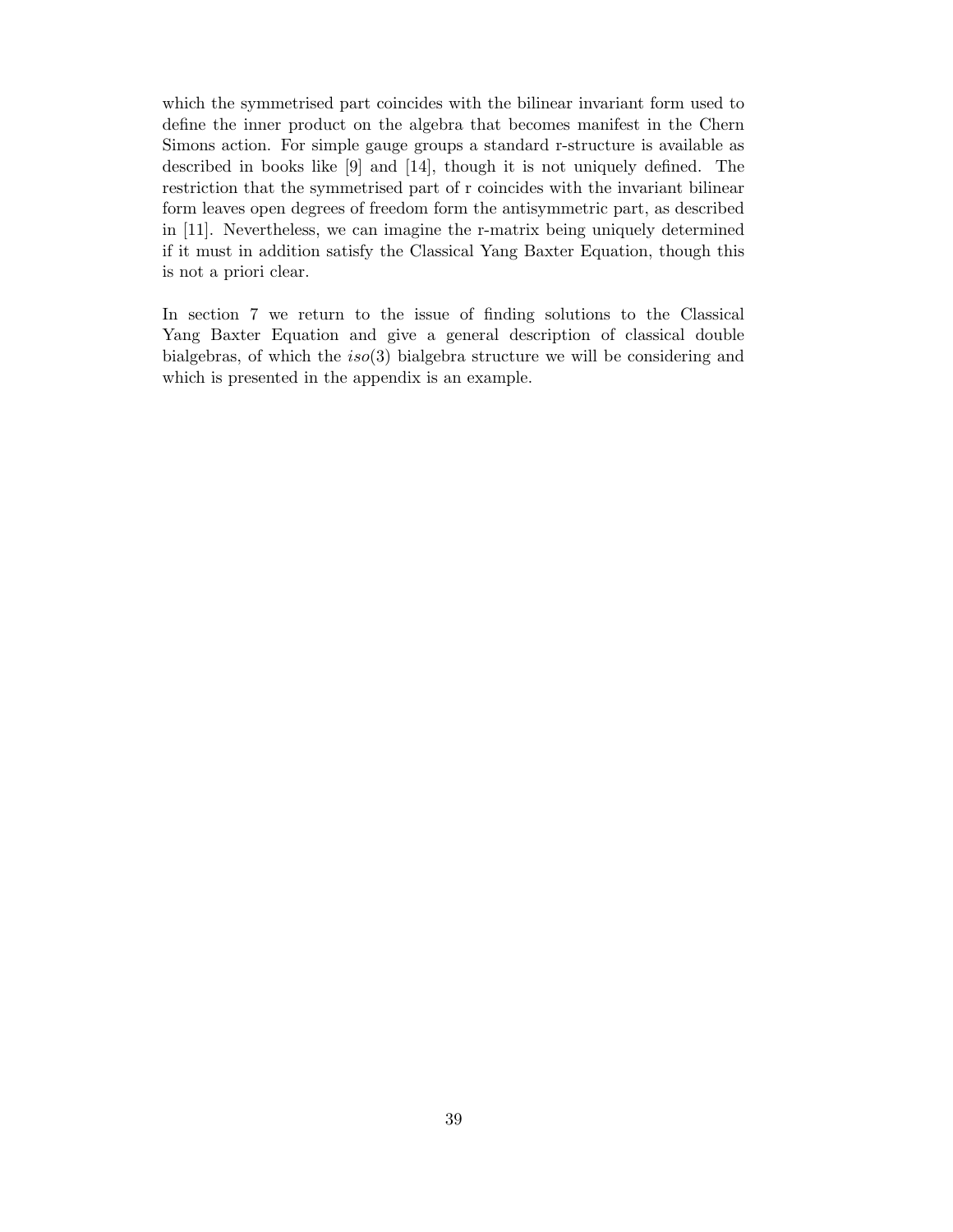# 5 Quantisation

In this section we will at last make an attempt on describing quantisation theory. First we give a description of the missing parts to arrive at a quantum theory, where two approaches will be explained in more detail. The two approaches have already been mentioned in the previous section:

An approach taken by Witten [1] for the case of Chern Simons theory with  $ISO(3)$  gauge group without particles is described as an example of geometric quantisation. In addition to this we have a description of a quantisation procedure for internal phase space of a single particle, the coadjoint orbit. This is in fact another example of geometric quantisation, but we will just give the result in this section.

The approach taken by Alekseev and Schomerus is in fact an example of deformation quantisation leading to quantum groups (although they call it combinatorial quantisation, which we will explain further on).

The advantage of the deformation quantisation approach is that it seems to provide a way to describe the quantisation of Chern Simons theory with particles.

In a way, the considerations in this section will be a setup to discuss the quantisation procedure found by Bais and Muller [2]. The results of the coadjoint orbit quantisation together with arguments related to the topological nature of the theory, fusion and braiding properties, were reason to propose the quantum symmetry of the *quantum double of*  $SU(2)$  to be result of quantisation of ISO(3) Chern Simons theory with particles. Very recently, this result has been shown to be correct according to the Alekseev and Schomerus procedure of combinatorial quantisation by Schroers [3]. We will describe this correspondence in the following section.

# 5.1 Quantisation and the quantum condition

Unfortunately, quantisation is not as straightforward as one may wish, and there is no evident canonical procedure which works for every classical theory or case one wants to describe. In fact, since Schrödinger, many different approaches have been developed and no one stands out in an absolute sense Of course all the approaches should at least have many results in common, first of all, that they agree with the postulates of quantum mechanics. Here we give a summary of them:

In quantum mechanics every observable, in classical mechanics represented by a function on the phase space, is replaced by a hermitian operator. The operator does not act on phase space itself, but on a Hilbert space, which is usually a space of functions on part of the phase space in a certain representation.

In the Hamiltonian formalism, the observables, the functions on phase space form a Poisson algebra under poisson brackets: Upon quantisation this algebra is replaced by an operator algebra and the Poisson bracket is replaced by the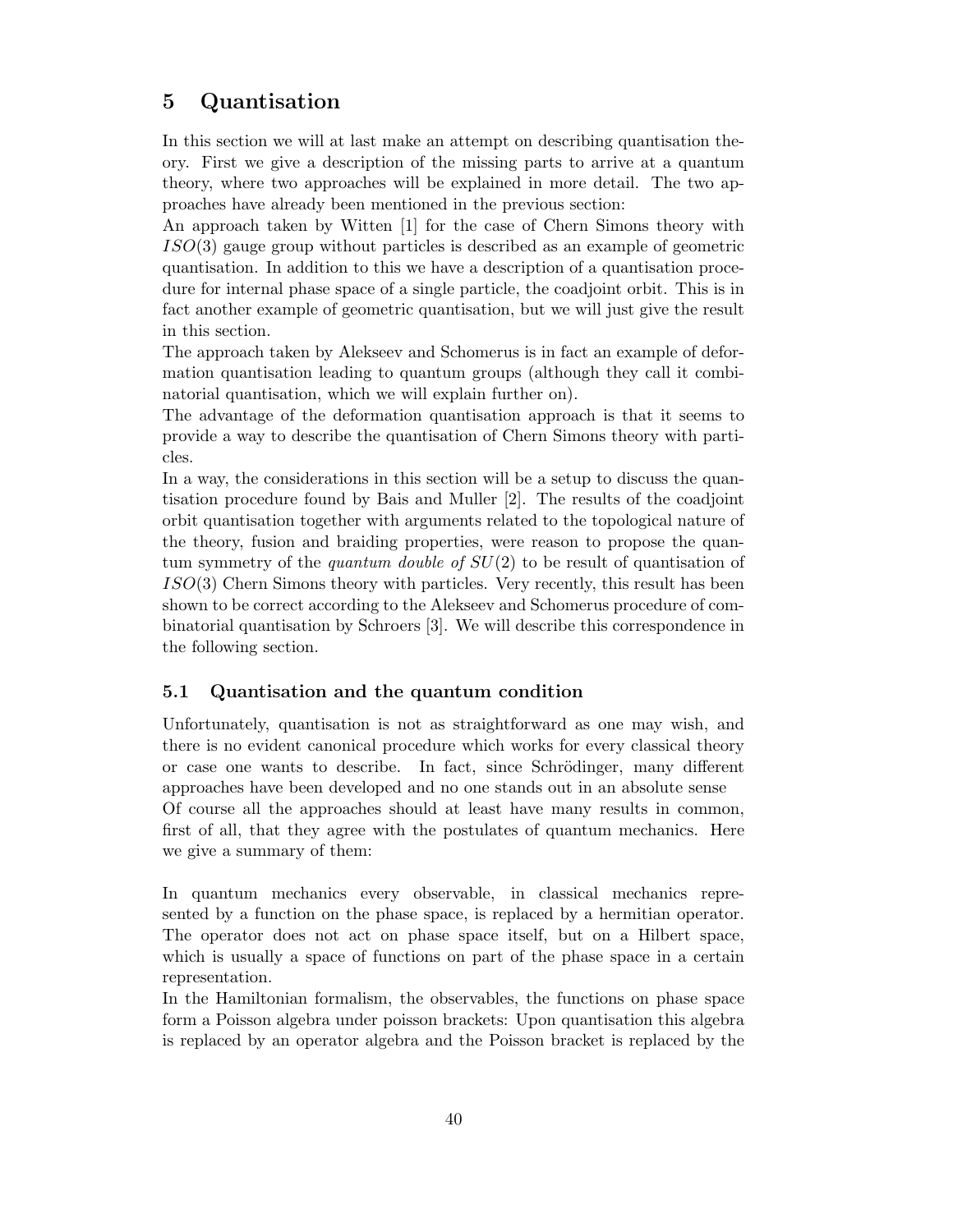operator commutator. The famous example is that of the Heisenberg algebra:

$$
\{x_i, p_j\} = \delta_{ij} \tag{131}
$$

which is being replaced by:

$$
[\mathcal{O}_{x_i}, \mathcal{O}_{p_j}] = -i\hbar \delta_{ij} \tag{132}
$$

The general picture of which this is an example is:

$$
[\mathcal{O}_f, \mathcal{O}_g] = -i\hbar \mathcal{O}_k \tag{133}
$$

where

$$
k = \{f, g\}.\tag{134}
$$

This is often referred to as the quantum condition. Here we recognise the introduction of  $\hbar$ , Planck's constant as a quantum parameter. Conceivable inequivalent quantisations should in the limit  $\hbar \to 0$  reproduce classical mechanics.

In general identifying phase space is an important preparation for the actual quantisation procedure.

The phase space one starts of with, is possibly still subject to constraints, or perhaps some symmetry still has to be divided out. One can choose to first quantise a system and afterwards restrict the Hilbert space to functions that obey these constraints (which will then be imposed by constraint operators) and are invariant under the residual symmetry. Poisson brackets must be compatible with these symmetry transformations.

# 5.2 Geometric quantisation

The whole subject of geometric quantisation is based on the possibility of defining symplectic structures on the initial phase space and possibly, if there are constraints or gauge equivalences, the reduced phase space. In particular, reduction to a subspace of the initial phase space should leave the symplectic structure intact. One now would like to define a Hilbert space: A space of square integrable functions on part of the phase space on which Hermitian operators, representing the observable functions on phase space, will act.

The wave functions are defined on half of the parameters of phase space: The coordinates parametrising configuration space, as opposed to the momenta. The symplectic structure provides a natural choice for this identification. Finding a representation of the Hilbert space is still then a challenging problem in most cases.

A symplectic space on which one has a locally defined one-form  $\theta$  such that  $d\theta = \omega$  allows the definition of prequantum bundles, which satisfy the  $U(1)$ invariance for the expectation values of operaters. We will not go into the details here, but refer to [6] and proceed with the example of  $ISO(3)$  Chern Simons theory without particles.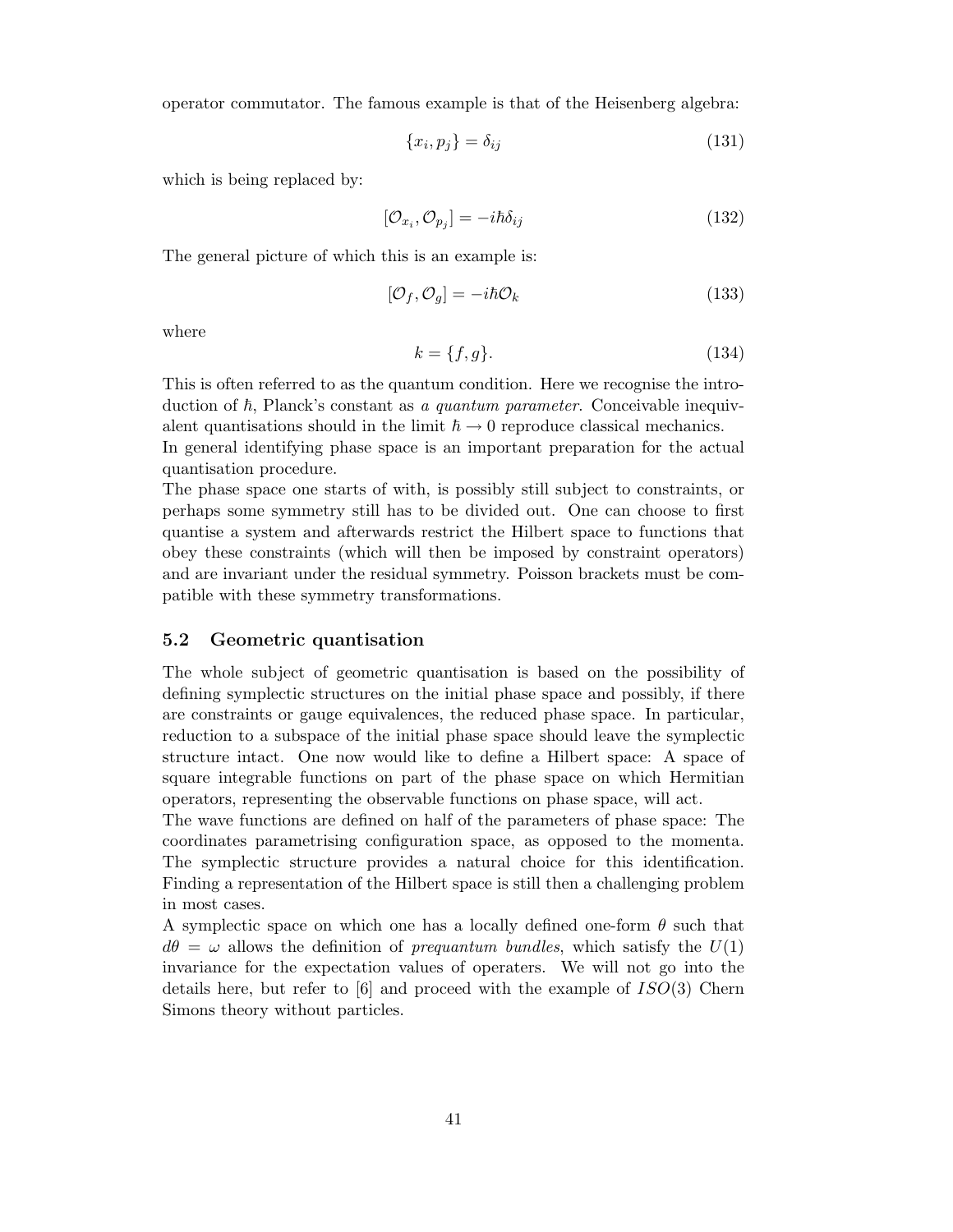## 5.2.1 The example of  $ISO(3)$  Chern Simons theory

We will now apply the method to  $ISO(3)$  Chern Simons theory: We will first discuss the quantisation of the pure gauge theory, where there is no presence of matter terms in the action, following the remarks made by Witten [1]. After this we give the result of the coadjoint orbit quantisation.

Our first goal in quantising  $ISO(3)$  Chern Simons theory would again be to identify a phase space, possibly with constraints.

The unreduced phase space (before imposing constraints) is the space of all gauge connections  $\omega_{\mu}^{\ a}$ ,  $e_{\mu}^{\ a}$ . Through the Chern Simons action in the Hamiltonian formulation, we are already supplied with Poisson brackets, which were given for  $ISO(3)$  in equation (60). These Poisson brackets seem suitable for identifying either the  $\omega_{\mu}^{\ a}$  or the  $e_{\mu}^{\ a}$  with coordinates on which wave functions can be defined. But here the phase space reduction becomes important: The constraint equations without curvature sources yield the curvature is zero everywhere and thus  $\omega_{\mu}^{a}$  and  $e_{\mu}^{a}$  must be flat connections. Besides this, we still have the gauge equivalence of the theory to be divided out.

Physical sectors of the theory should be gauge invariant. Our wavefunctions, which depend on the variables which we have chosen to be the coordinates, therefore after a gauge transformation still depend on coordinates only. The gauge transformations on the gauge fields acted as:

$$
\delta\omega_{\mu}^{a} = -\partial_{\mu}\tau^{a} - \epsilon^{a}_{\ bc}\omega_{\mu}^{b}\tau^{c}
$$
\n
$$
\delta e_{\mu}^{a} = -\partial_{\mu}\rho^{a} - \epsilon^{a}_{\ bc}\omega_{\mu}^{b}\rho^{c} - \epsilon^{a}_{\ bc}e_{\mu}^{b}\tau^{c}
$$
\n(135)

We see that the transformation of the  $\omega_{\mu}^{\ a}$  contains only a term proportional to itself, while the  $e_{\mu}^{a}$  after transformation contain a term proportional to  $\omega_{\mu}^{a}$ . This means the only suitable candidates for the coordinates are the  $\omega_{\mu}^{\ a}$ , the flat  $SO(3)$ -connections, forming a *configuration space* M

All coordinates  $\omega_{\mu}^{\ a}$  that are connected through gauge transformations are equivalent, which reduces the configuration space to  $(\mathcal{M}/\sim) = \mathcal{N}$ , where  $\sim$ stands for gauge equivalence.

We can now identify the phase space  $\Gamma$  of flat  $ISO(3)$ -connections modulo gauge transformations with the total space of the cotangent bundle of  $\mathcal{N}$ , which means a canonical symplectic structure corresponds to the Poisson brackets (60).

The reader might notice that the argumentation in this line of reasoning has come in in a different order than was the case while giving the description of phase space in terms of symplectic structures. Here we already used the fact that we had identified coordinates to define the symplectic structure, whereas in the formal discussion a symplectic structure is used to distinguish between configuration space and momentum space. This could be interpreted as a typical example of the disadvantage of formalised mathematical descriptions. It emphasizes that generalising a procedure does not allways make it easier.

If we do not consider particles, we will assume the Riemann surface  $\Sigma$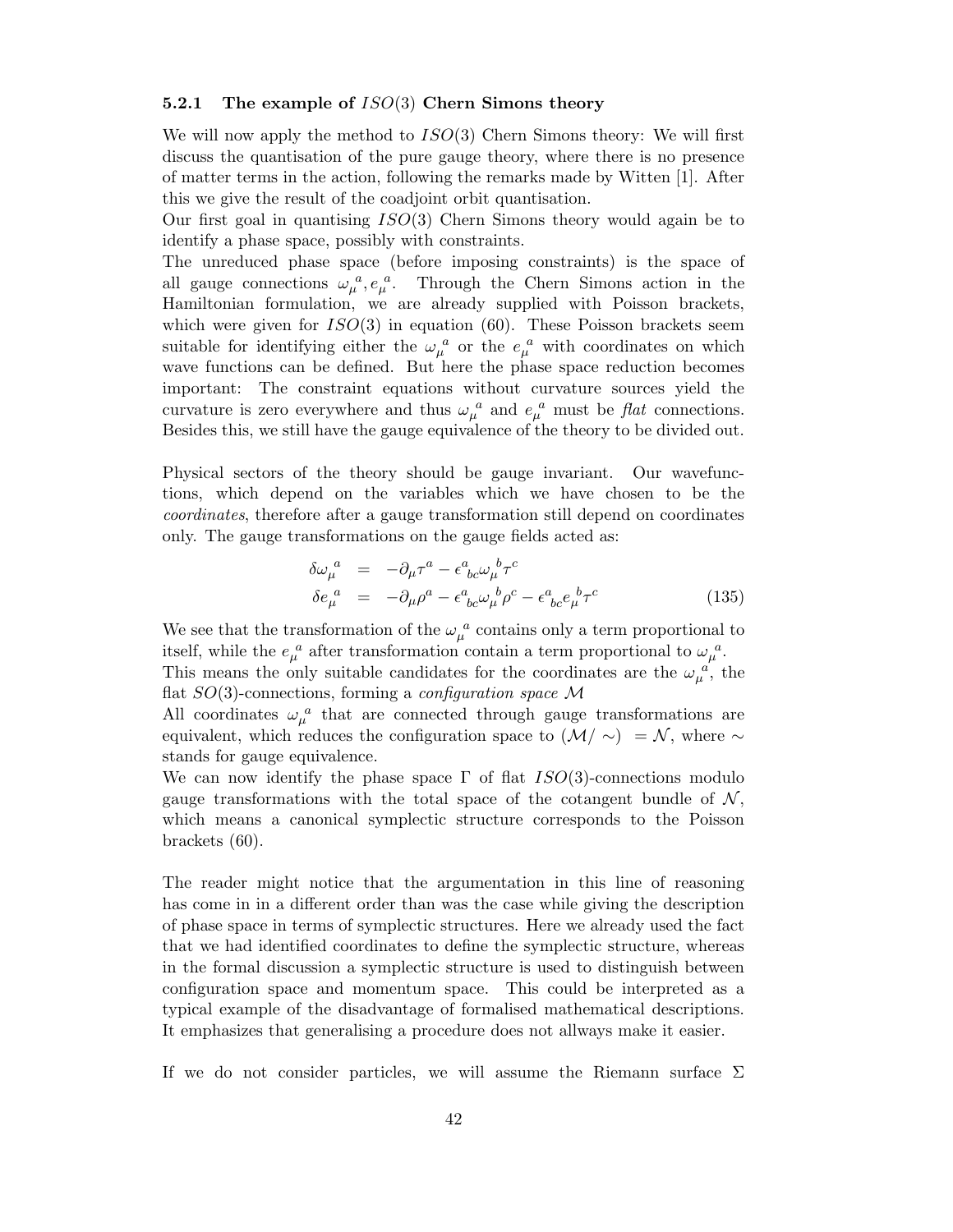will not be punctured, and noncontractible loops will only arise due to handles of the surface. The fundamental group of the surface  $\pi_1(\Sigma)$  thus only depends on the genus  $g$  of the surface and consists of 2 $g$  generators  $a_i, b_j$ , where  $i, j = 1 \ldots q$  Very much like the case described at the end of section 4 these generators satisfy the relation:

$$
a_1b_1a_1^{-1}b_1^{-1}\dots a_gb_ga_g^{-1}b_g^{-1} = \mathbb{1}
$$
 (136)

By the above identification of phase space with  $T^*\mathcal{N}$  we can now identify our moduli space with the cotangent space of homomorphisms of  $\pi_1(\Sigma)$  into  $SO(3)$ . The space on which wave functions will be defined, our configuration space paramatrised by coordinates, is the space of group elements  $S_i, T_j \in SO(3)$ which represent elements  $a_i, b_j \in \pi_1(\Sigma)$  and thus satisfy

$$
S_1 T_1 S_1^{-1} T_1^{-1} \dots S_g T_g S_g^{-1} T_g^{-1} = \mathbb{1}
$$
\n(137)

Along with this condition two representations are equivalent if they differ by a global gauge transformation by a fixed element  $\Lambda \in SO(3)$ :

$$
S_i \to \Lambda^{-1} S_i \Lambda
$$
  
\n
$$
T_j \to \Lambda^{-1} T_j \Lambda
$$
\n(138)

The Hilbert space consists of square integrable functions  $\Psi(S_i, T_j)$ , which are invariant under these transformations.

# 5.2.2 Hilbert space representations obtained by coadjoint orbit quantisation of  $ISO(3)$

The quantisation of the coadjoint orbit is described in [8] and [15]. Here we just give some crucial results: The representations of  $ISO(3)$  can be labeled by the invariants  $\mu$ , s of the orbit, where  $\mu$  is interpreted as the Euclidean mass, and s is restricted to certain values as a result of the integrability condition mentioned above. For  $\mu > 0$ , s has to be an element of  $\frac{1}{2}\mathbb{Z}$  and if  $\mu = 0$  in addition we have the restriction  $s > 0$ . The Hilbert space is now the tensor product of square integrable functions on the orbit of  $p_0$  under  $SU(2)$ , denoted by  $\mathcal{O}_{\mu}$  and the Hilbert space of representations of the centraliser group  $N_s$ , labeled by  $s \in \frac{1}{2}$  $\frac{1}{2}\mathbb{Z}$ :

$$
\mathcal{H}^{\mu,s} = L^2(\mathcal{O}_\mu) \otimes \mathcal{H}_s. \tag{139}
$$

The centraliser is the subgroup in  $SU(2)$  that leaves the element  $p_0$  invariant, so it is isomorphic to  $U(1)$ . Clearly one observes that the choice of configuration space on which one has defined the wave functions agrees with the cotangent bundle geometry of the coadjoint orbit as described in section 4 and the appendix\*\*\*. The above space can be shown to be identical to the space:

$$
L_s^2(SU(2), \mathcal{H}_s) = \{ \phi : SU(2) \to \mathcal{H}_s | \phi(xh) = \Pi_s(h^{-1})\phi(x), \forall h \in N_s \} \tag{140}
$$

This is a result we will feature again later on.

These representations could be viewed as correct representations of the single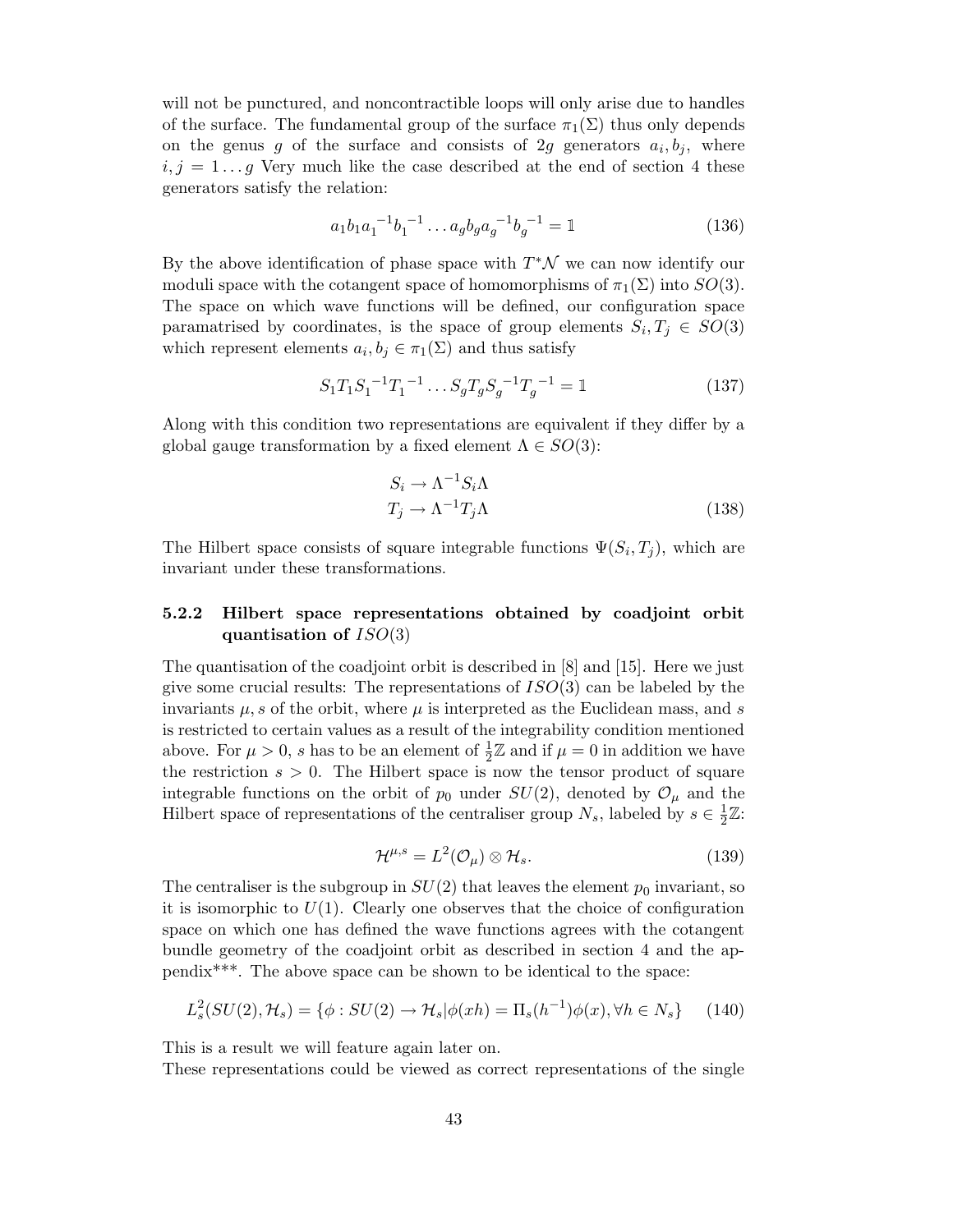particle case of the ISO(3) Chern Simons theory. However, the fact that we have quantised a coadjoint orbit and not a conjugacy class, will become clear in particular when it comes to constructing tensor products and considering multiparticle Hilbert spaces.

The multiplication of two representing Wilson loops for different particles should give a fusion rule for 2 particle representations which is compatible with the group multiplication as discussed in equations (8). One can imagine that these rules are not obeyed by tensor product representations of the quantised coadjoint orbit, so the multi-particle case needs a different approach.

## 5.3 Quantum groups

In this section we will describe a different class of approaches to quantisation. An approach close to this will be used in section 5 to justify a description of quantisation of ISO(3) Chern Simons theory.

The ideas of deformation quantisation lead to the definition of quantum groups. These quantum groups are mathematical objects which can actually be recognized as Hopf algebras rather than groups. The key ideas that lead to these objects will be described next.

#### 5.3.1 Deformation quantisation

From the quantum condition described by (133) we see that the main problem of quantisation is the change of functions on phase space representing observables to operators on a Hilbert space. These operators should be elements of a Lie algebra isomorphic to the poisson algebra under Poisson brackets. Thus the poisson bracket is replaced by the commutator, which is the algebra product on the Lie algebra.

A way to do this is to consider the algebra of functions on phase space  $F(\mathcal{M})$ . It is equipped with the natural product of pointwise multiplication:

$$
m(f_1, f_2)(x) = f_1(x)f_2(x)
$$
\n(141)

This algebra does obviously not coincide with the Lie-algebra we are lookin for, because functions on phase space commute with respect to the product defined by pointwise multiplication. The way one achieves the right commutator is by deforming the product to a new one,  $*_h$  such that

$$
\frac{f_1 *_{h} f_2 - f_2 *_{h} f_1}{h} = \{f_1, f_2\} \mod(h). \tag{142}
$$

Here we have introduced a deformation parameter  $h$ , which will play the role of Planck's constant. The classical limit again should correspond to letting  $h \to 0$ . Representations  $\Phi(f)$  for operators corresponding to f must satisfy

$$
\Phi(f_1 *_h f_2) = \Phi(f_1)\Phi(f_2). \tag{143}
$$

The above deformation is known as *Moyal's deformation* (see [9]).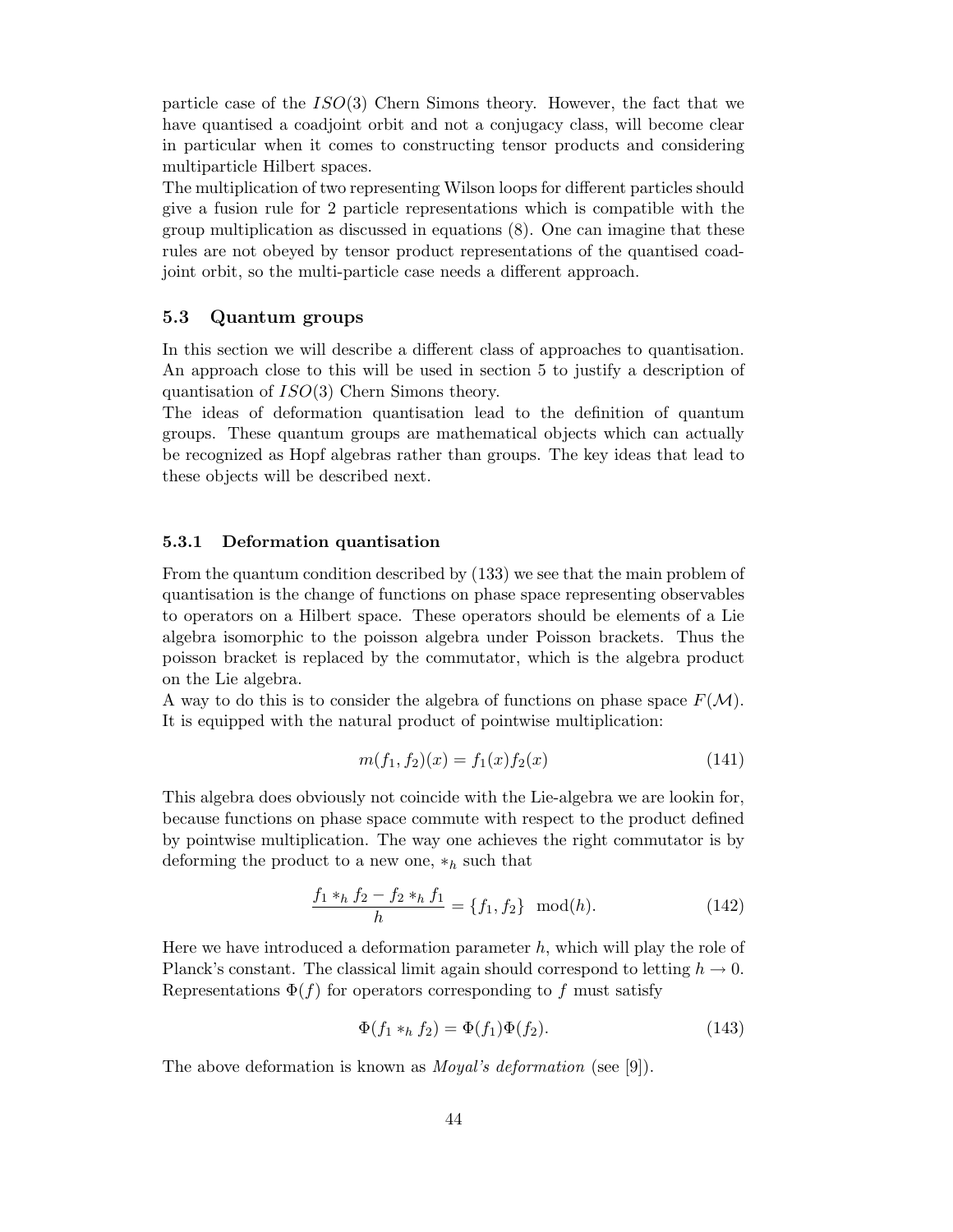#### 5.3.2 Deforming Poisson-Hopf algebras

Similar to the Moyal deformation (142), we can give a quantisation of a Poisson-Hopf algebra  $A$  by deforming the product on it, making it noncommutative (assuming it was commutative before) such that:

$$
\{x_1, x_2\} = \frac{a_1 a_2 - a_2 a_1}{h} \text{(mod } h\text{)}
$$
 (144)

for  $x_1, x_2 \in A$ ,  $a_1, a_2 \in A_h$  where  $A_h$  denotes the deformed Poisson Hopf algebra and  $a_1, a_2$  reduce to  $x_1, x_2$  in the classical limit. If The Poisson-Hopf algebra A corresponds to a Hopf algebra of functions on a Poisson-Lie group  $F(G)$ , its deformation  $F_h(G)$  is called the quantization of the Poisson-Lie group  $(G, \{ , \} ).$ The dual picture that corresponds to this is the following: A quantisation of a Co-Poisson-Hopf algebra  $\beta$  is a deformation of the coproduct, such that

$$
\delta(y) = \frac{\Delta_h(b) - \Delta_h^{op}(b)}{h} \text{(mod } h)
$$
\n(145)

where, as before,  $y \in \mathcal{B}$ ,  $b \in \mathcal{B}_h$  and b reduces to y in the classical limit. By  $\Delta_h^{op}$ h we mean the deformed coproduct followed by a flip operation, i.e.

$$
\Delta_h^{op} = \sigma_{12} \Delta_h. \tag{146}
$$

We now see the Co-Poisson-Hopf algebra is no longer cocommutative. Wellstudied examples of this kind of deformation are quanised universal enveloping algebra's  $U_q(\mathfrak{g})$ . As we have seen in equation (108), a coproduct defines a product on the dual algebra, and vice-versa, which leads us to the suggestion that a deformed coproduct on a universal enveloping algebra defines a deformation of the product on its dual, the algebra of function on the group as we argued before (where actually we should emphasise that this is not true for every Lie group and if we want to be mathematically correct we should discuss some questions of completeness). Thus instead of looking for a deformed product for the algebra of functions on the group, one could as well give a description of the quantised universal enveloping algebra. For the details and explicit example for the case  $F(SL(2,\mathbb{C}))$  versus  $U(sl(2,\mathbb{C}))$  we refer to Chari and Pressley [9].

## 5.3.3 The universal  $R$ -matrix and quasitriangularity

The noncocommutativity of a Hopf algebra as in (145) can be described by an invertible element of  $\mathcal{A} \otimes \mathcal{A}$ , called the universal  $\mathcal{R}$ -matrix. The defining relation is

$$
\Delta^{op}(a)\mathcal{R} = \mathcal{R}\Delta(a) \tag{147}
$$

for all  $a \in \mathcal{A}$ . The algebra  $\mathcal A$  is obviously cocommutative if the universal  $\mathcal R$ element is equal to  $(1 \otimes 1)$ . In our applications it will be close to this, which turns the Hopf algebra  $A$  into an *almost cocommutative* one.

In addition to this, a Hopf algebra is said to be quasitriangular if the  $\mathcal{R}\text{-element}$ satisfies the conditions:

$$
(\Delta \otimes 1)(\mathcal{R}) = \mathcal{R}_{13} \mathcal{R}_{23}, \tag{148}
$$

$$
(\mathbb{1} \otimes \Delta)(\mathcal{R}) = \mathcal{R}_{13} \mathcal{R}_{12}.
$$
 (149)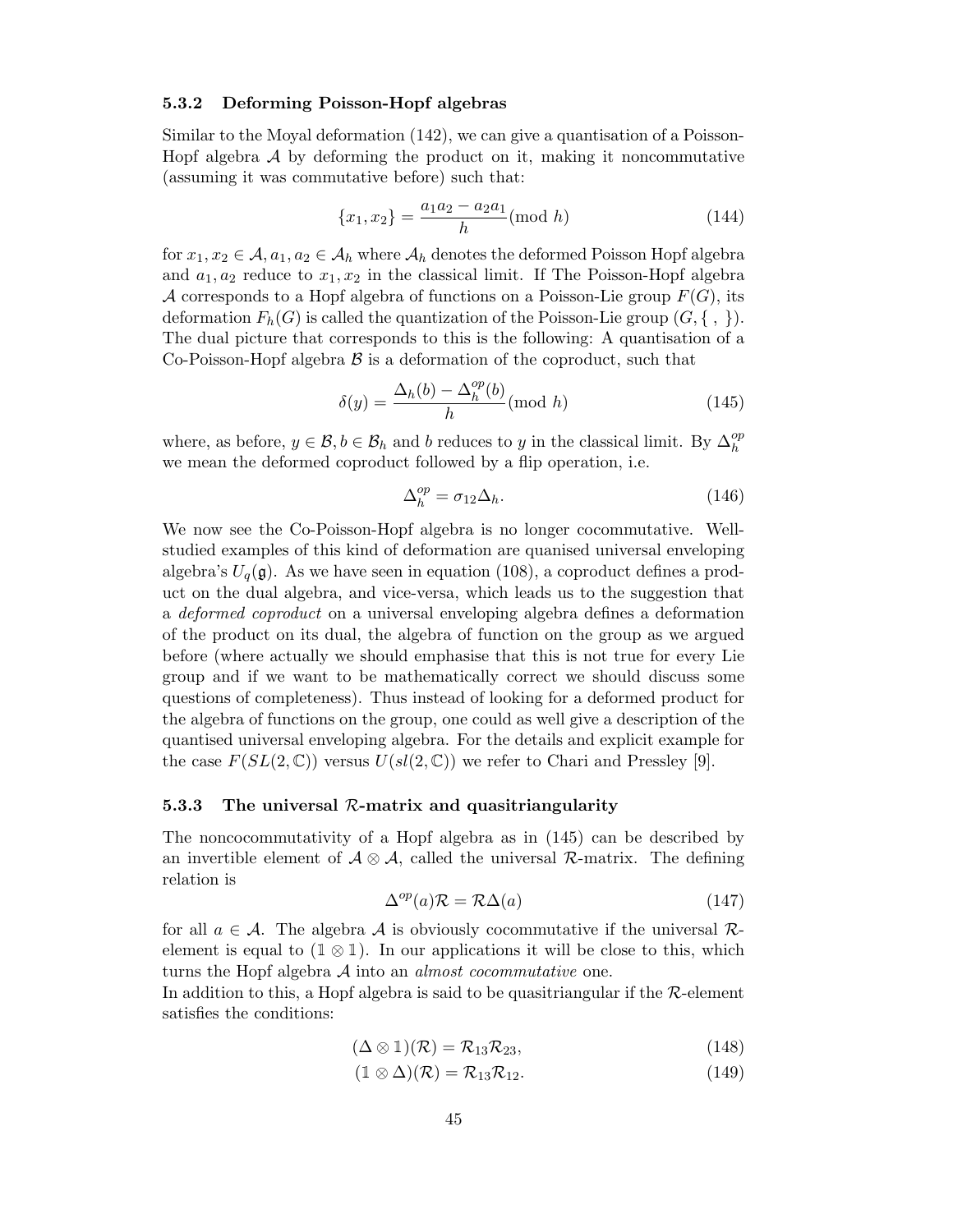Note that in this case the coproduct explicitly acts on the  $\mathcal{R}\text{-element}$ , and makes the left hand side of these equations into an element of  $\mathcal{A} \otimes \mathcal{A} \otimes \mathcal{A}$ , while in equation (147)  $\Delta$  acts on an element a and R then acts through the multiplication rule defined on  $\mathcal{A} \otimes \mathcal{A}$ .

The equations (147) and (148, 149) lead us to another important equation: If we use equation (147) to act on  $\mathcal R$  itself, we find:

$$
\mathcal{R}_{12}.(\Delta \otimes 1)(\mathcal{R}) = (\Delta^{op} \otimes 1)(\mathcal{R}).\mathcal{R}_{12}
$$
\n(150)

where we only used equation  $(147)$  for acting on the first element of R. We now apply  $\sigma_{12}$  to both sides of (148) and find:

$$
(\Delta^{op} \otimes 1)(\mathcal{R}) = \mathcal{R}_{23} \mathcal{R}_{13} \tag{151}
$$

Substituting this in the previous equation, together with equation (148), we find:

$$
\mathcal{R}_{12}\mathcal{R}_{13}\mathcal{R}_{23} = \mathcal{R}_{23}\mathcal{R}_{13}\mathcal{R}_{12} \tag{152}
$$

This relation is referred to as the quantum Yang-Baxter equation (QYBE). We can conclude that quasitriangularity is equivalent to satisfying the QYBE. One can now check that the algebra  $\mathcal{A}^{op}$  is coassociative, which means

$$
\mathcal{R}_{12}(\Delta \otimes 1)(\mathcal{R}) = \mathcal{R}_{23}(1 \otimes \Delta)(\mathcal{R}) \tag{153}
$$

The 'almost cocommutativity' of the quasitriangular Hopf algebra is in our case reflected in the relation between the universal  $R$ -element and the classical  $r$ matrix defined in section 4. In the limit in which the deformation parameter  $h$ goes to 0, our  $R$ -element will become the identity, whereas, the first order part in h will give rise to the Poisson-like structure through the r-element. Quantising universal enveloping algebras can be achieved by finding an appropriate  $\mathcal{R}$ element which in a certain representation can be written

$$
\mathcal{R} = (1 \otimes 1) + hr + O(h^2) \tag{154}
$$

In this equation the noncocommutative part represents the Poisson structure corresponding to the classical r-element (see equation  $(116)$ ).

Quantised universal enveloping algebra's are related to the deformed algebra's of functions on a group by the same equation  $(116)$ , or in the Chern Simons case, (127). In applications one can express this with help of representations. This is done by regarding matrix elements of matrix representations of the group G as functions on the group and writing the bracket in this representation (which also yields writing r in this representation). The deformation of the product on thes matrix elements can now be written in terms of a deformation of the coproduct on  $U(\mathfrak{g})$  and in terms of a universal R-element. This will define a new product on the algebra of matrix elements of the matrix group representation, which now cease to commute.

Instead of labelling the quantised universal enveloping algebra by the parameter h also used in the expansion of  $\mathcal{R}$ , the usual convention to introduce the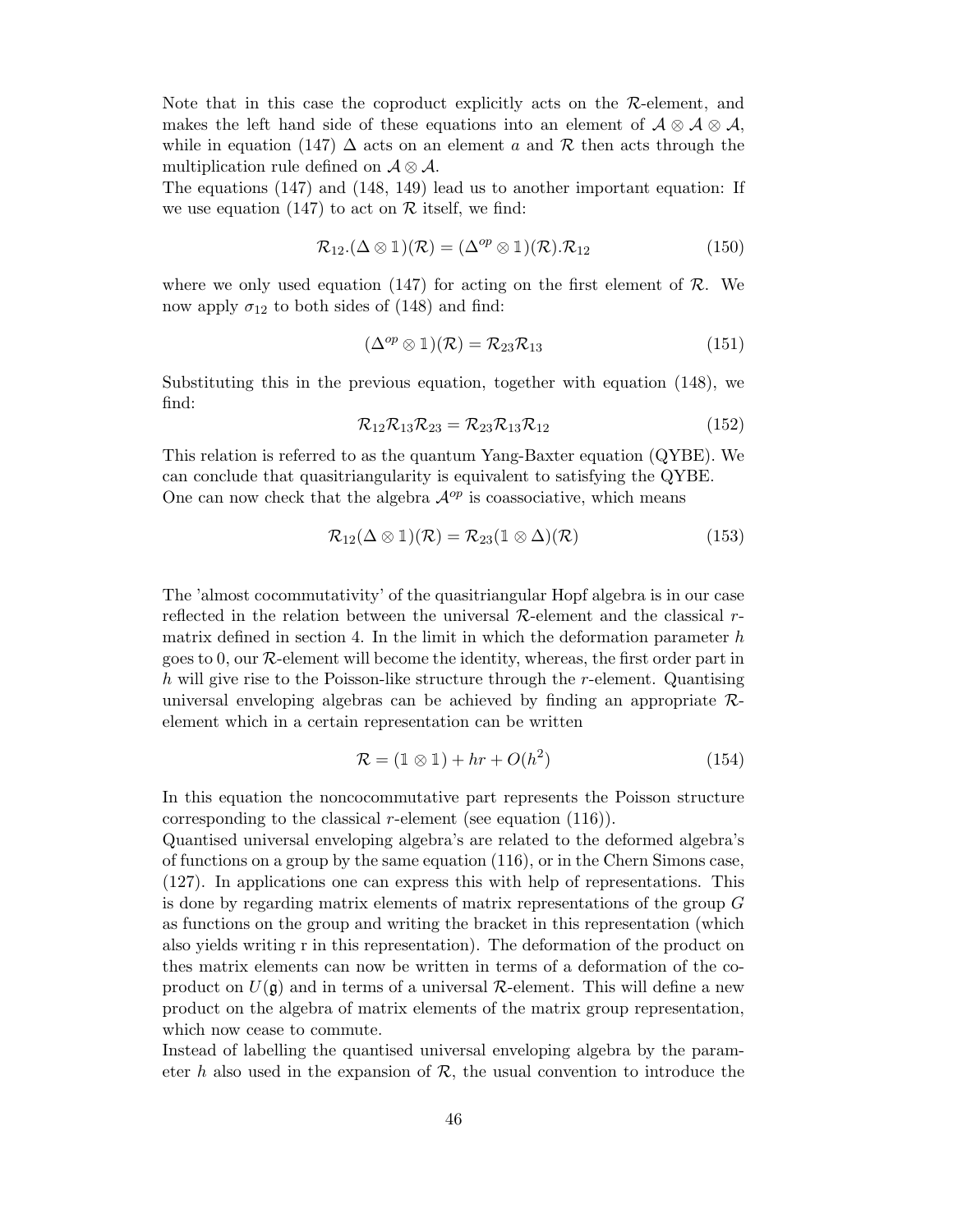parameter  $q = e^h$ . With this convention a coproduct on the quantised universal enveloping algebra can often easily be written down, as is the case for  $U_q(sl_2)$ (see Chari and Pressley [9]), where the coproduct is given by:

$$
\Delta(H) = H \otimes 1 + 1 \otimes H
$$
  
\n
$$
\Delta(X^+) = 1 \otimes X^+ + X^+ \otimes q^H
$$
  
\n
$$
\Delta(X^-) = q^{-H} \otimes X^- + X^- \otimes 1
$$
\n(155)

In this example  $X^+$  and  $X^-$  are deformed basis elements of the positive and negative roots respectively and H is the simple root. The limit  $h \to 0$  obviously corresponds to  $q \to 1$ .

# 5.3.4 The example of the combinatorial quantisation of Chern Simons theory

The nomenclature of combinatorial quantisation of Alekseev and Schomerus is inspired by the concept of combining lattice gauge fields as described in section 4. The Quantisation procedure is actually a deformation quantisation as described above. As the Poisson bracket is already given in terms of the Fock-Rosley bracket, all one searches for is actually a suitable  $\mathcal{R}$ -element, if one has a Lie bialgebra defining classical r-element, as we describe next:

We pick up the classical story of section 4 from the final equation (130): We see that the Poisson brackets of matrix elements are quadratic in these matrix elements and are indeed explicitly determined by the Lie bialgebra structure defining r-element. In the spirit of deformation quantisation, one can deform the product on the algebra of functions on the group, by introducing an  $\mathcal{R}\text{-element}$ that defines the quadratic exchange relations between the matrix elements of  $M_i$ , in a manner such that the first order in the deformation parameter of the commutator of two elements coincides with the Poisson bracket.

This means the  $R$ -element in the representation space of  $r$  can be expanded as:

$$
R^{IJ}|_{h \to 0} = \mathbb{1} \otimes \mathbb{1} + hr^{IJ} + \mathcal{O}(h^2)
$$
 (156)

This R element satisfies the Quantum Yang-Baxter equation (at least up to order  $h^2$ ) as r satisfies the Jacobi-identity. This leads us to the observation that the framework we are dealing with is that of the quasi-triangular Hopf algebra's. Examples of these are the deformed universal enveloping algebra's  $U_q(\mathfrak{g})$ . In \*\*\* representation theory etc.. quadratic exchange relations are given that follow by introducing a suitable  $R$ -element. Those corresponding to the above poisson relation are:

$$
(\mathcal{R}^{-1})^{IJ} \stackrel{1}{M}_i^I \mathcal{R}^{IJ} \stackrel{2}{M}_j^J = \stackrel{2}{M}_j^I (\mathcal{R}^{-1})^{IJ} \stackrel{1}{M}_i^I \mathcal{R}^{IJ} \text{ for } i < j. \tag{157}
$$

One can check that the expansion of  $R$  as above in equation (156), and with  $(\mathcal{R}^{-1})^{IJ} = \mathbb{1} \otimes \mathbb{1} - hr^{IJ} + O(h^2)$ , yields a commutator of  $\stackrel{1}{M}$ I  $\int_{i}^{1}$  and  $\int_{M}^{2}$ J  $_j$  which is equal to the Poisson brackets in the first power of h:

$$
(1 \otimes 1 - hr^{IJ} + O(h^2))\stackrel{1}{M}_i^I (1 \otimes 1 + hr^{IJ} + O(h^2))\stackrel{2}{M}_j^J
$$
  
=  $\stackrel{2}{M}_j^J (1 \otimes 1 - hr^{IJ} + O(h^2))\stackrel{1}{M}_i^I (1 \otimes 1 + hr^{IJ} + O(h^2))$  (158)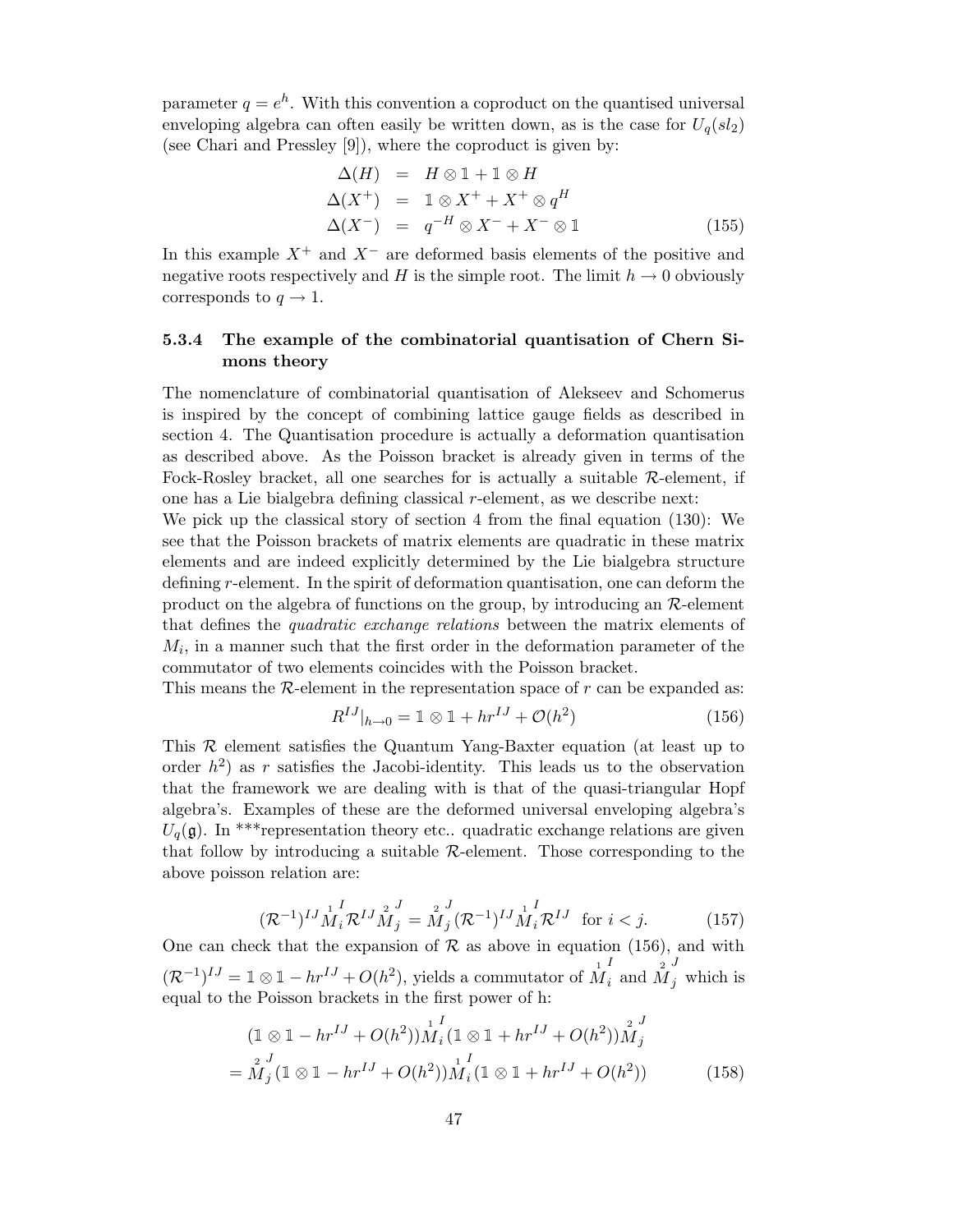$$
M_i M_j - M_j M_i = h(r^{IJ} M_i M_j - M_i r^{IJ} M_j^2
$$
  

$$
-M_j r^{IJ} M_i + M_i M_j r^{IJ} M_j
$$
  

$$
-M_j r^{IJ} M_i + M_i M_j r^{IJ} + O(h^2)
$$
 (159)

Where the Fock-Rosley bracket was defined for conjugation invariant functions, all quadratic exchange relations following from it through this procedure should be invariant under a new quantum algebra symmetry.

## 5.3.5 The  $ISO(3)$ -case

The framework above suggests that in the case of  $ISO(3)$  Chern Simons theory the corresponding quantum symmetry algebra will become the universal enveloping algebra  $U_q(iso(3))$ . The crucial point in arriving at the quantum double symmetry, to be discussed in the next section, is the choice of bialgebra structure and the particular deformation chosen.

In the appendix we show that  $ISO(3)$  has a Lie bialgebra structure, given by the r-element  $P_a \otimes J_a$ . Thus  $ISO(3)$  corresponds to a Poisson Lie group and there is a direct relation between this  $r$ -element and the Poisson bracket defined on the functions on our phase space.

The symmetrised part of the r-element  $P_a \otimes J_a$  obviously corresponds to the invariant bilinear form introduced to define the action for Euclidean gravity with zero cosmological constant. An important observation (Schroers [3]) is that this r-matrix is obtained by regarding the algebra  $iso(3)$  as a classical double of the algebra  $su(2)$ . The action of the R-element of the quantum double  $D(SU(2))$  is found to admit an expansion as in equation  $(156)$ , where the classical r-element is the r-element given above. We will give the procedure for this quantisation in the next section. What we will not show, but only mention here, is that the classical description of a single particle with the help of the Fock-Rosly bracket is identical to the coadjoint orbit description, which means the Kirillov-Kostant bracket on this orbit coincides with the Fock-Rosly bracket determined by the above r-element (see again [3]). We should emphasize that the way of quantising ISO(3) Chern Simons theory might not be uniquely determined. The Lie bialgebra structure leading to the interpretation as a classical double is not the only possible Lie bialgebra structure, as noted in [3]. Besides this, different deformation schemes could be available for one bialgebra structure. We consider these questions beyond the scope of this thesis.

so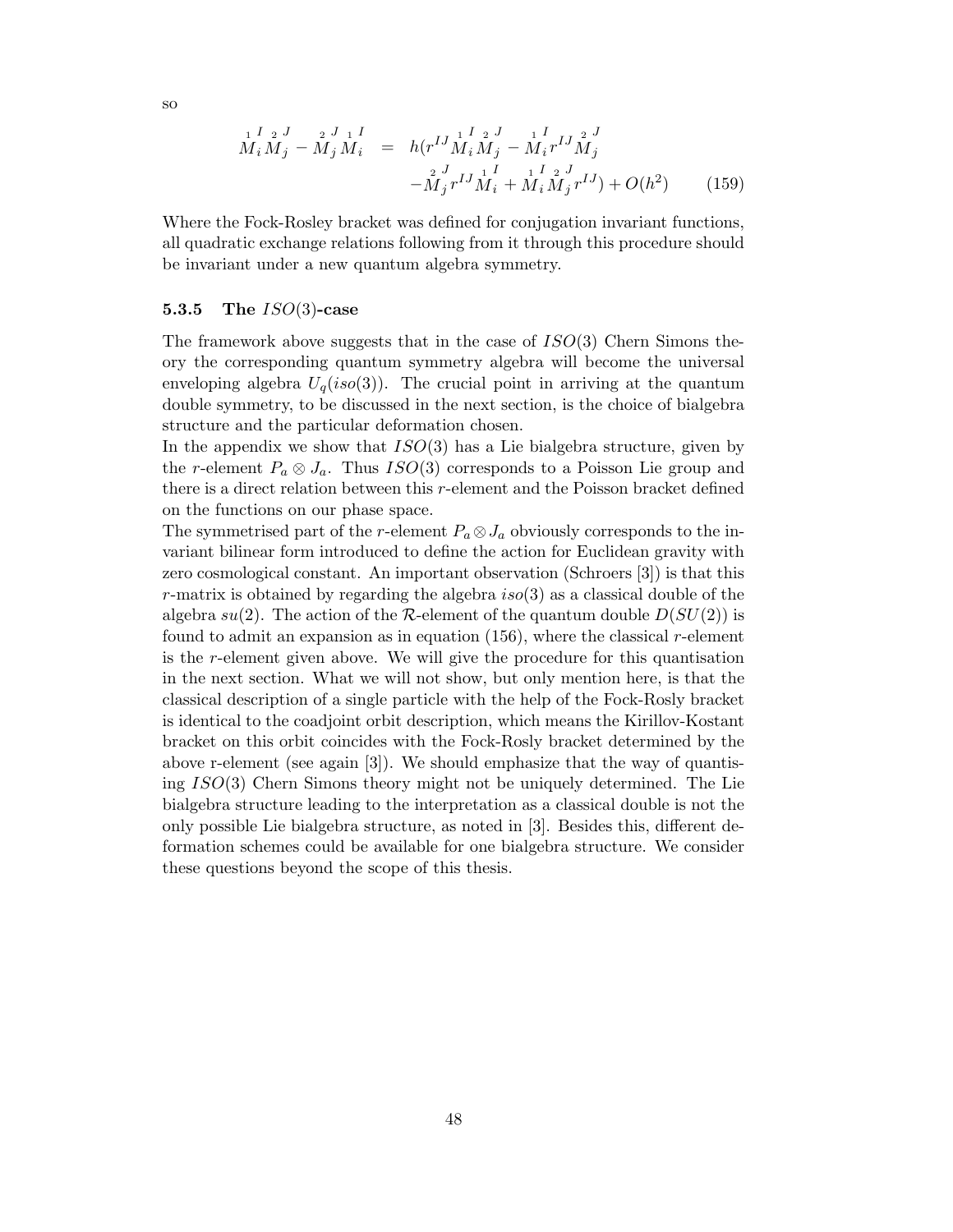# 6 Quantum double quantisation

In this section we return to the main subject of this thesis, i.e. the quantisation of ISO(3) Chern Simons theory with particles. In section 4 and 5 we concluded that the multi-particle sector of the quantum theory could not coincide with tensor products of  $ISO(3)$  representations obtained by coadjoint orbit quantisation, and Bais and Muller [2] have shown that the object  $D(SU(2))$ , i.e. the quantum double of the group  $SU(2)$  is a better candidate for describing Euclidean quantum gravity without cosmological constant in 2+1 dimensions. The argumentation was based on the observation that the single particle representation of  $ISO(3)$  is contained in the representations of  $D(SU(2))$ and the fact that the  $D(SU(2))$  representations obey the correct fusion and braiding properties on the classical level. Most importantly their method of quantisation was suggested by a strict analogy with the discrete group case, as discussed for example in [16].

Very recently, Schroers [3] has shown that the quantum double  $D(SU(2))$  is a deformation of the algebra of functions on the group  $ISO(3)$  and thus indeed corresponds to a correct quantisation of the theory. In this section we will give a description of this correspondence.

## 6.1 The quantum double of  $SU(2)$

The general definition of a quantum double can be found in various books about quantum groups. We refer to Majid [14]. The main features are the following: The quantum double of a finite group  $H$  can be constructed by the tensor product of the Hopf algebra of functions on the group  $F(H)$  and it's canonical dual, the group Hopf algebra  $\mathbb{C}(H)$  (both described in section 4). The quantum double  $D(H)$  is itself a quasi-triangular Hopf algebra, and for detailed descriptions of its representations and constructions in the case which is of particular relevance for us and in which  $H$  is replaced by  $SU(2)$  we refer to Bais, Koornwinder and Muller (BKM) [2], [17] and [18]. We will just use the results and give a summary of the paper in which Schroers describes his deformation of  $ISO(3)$ . The formalism used here will be based on the linear bijection

$$
F(G) \otimes \mathbb{C}(G) \Longleftrightarrow F(G \times G) \tag{160}
$$

described by BKM [2], which endows  $F(G \times G)$  with the Hopf<sup>\*</sup> structure inherited from the quantum double. To proceed, we will first have to give this structure:

# 6.1.1 Quasi-triangular Hopf\* structure on  $F(G \times G)$  inherited from  $D(G)$

i) Multiplication:

$$
m(F_1 \otimes F_2)(x, y) = \int_G dz F_1(x, z) F_2(z^{-1}xz, z^{-1}y) \tag{161}
$$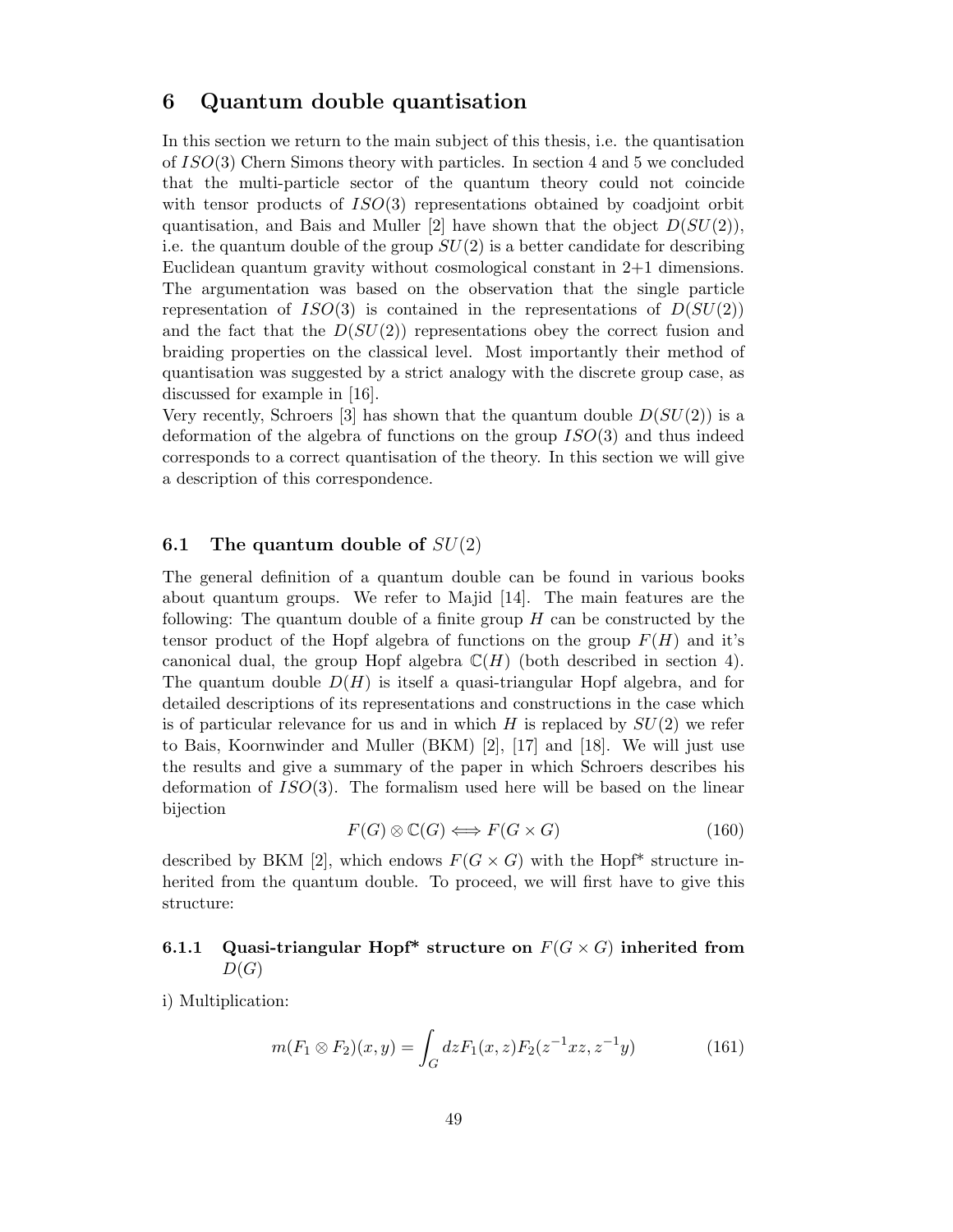ii) Comultiplication:

$$
(\Delta F)(x_1, y_1; x_2, y_2) = F(x_1 x_2, y_1) \delta_e(y_1^{-1} y_2)
$$
\n(162)

iii) The unit:

$$
\eta(x, y) = \delta_e(y) \tag{163}
$$

iv) The co-unit:

$$
\epsilon(F) = \int_{G} F(e, y) dy \tag{164}
$$

v) The antipode:

$$
(S(F))(x, y) = F(y^{-1}x^{-1}y, y^{-1})
$$
\n(165)

Additional structures making it a quasi-triangular Hopf\* algebra:

vi) Universal R-element:

$$
\mathcal{R}(x_1, y_1; x_2, y_2) = \delta_e(x_1 y_2^{-1}) \delta_e(y_1)
$$
\n(166)

vii) \*-operation:

$$
F^*(x,y) = \overline{F(y^{-1}xy, y^{-1})}
$$
\n(167)

#### **6.1.2** Representations of  $D(SU(2))$

In this formalism, BKM describe the irreducible representations of  $D(SU(2))$ . They are labeled by pairs of quantum numbers  $(\mu, s)$ , where  $\mu \in [0, 2\pi]$  is the label of a conjugacy class in  $SU(2)$  and s labels an irreducible representation of the centraliser of an element of this conjugacy class (all centralisers in a conjugacy class are isomorphic, thus one can choose a single element of the conjugacy class). Conjugacy classes in  $SU(2)$  are topologically equivalent to 2-spheres as one can show by choosing the Euler angle parametrisation. The quantum number  $\mu$  corresponds to the radius of these 2-spheres.

For centraliser representations one can distinguish between two different cases: In the generic case, for which  $\mu > 0$ , the centraliser is isomorphic to  $U(1)$ , and thus the label s corresponds to an irreducible  $U(1)$  representation. If  $\mu = 0, 2\pi$ , corresponding to conjugacy classes  $\{\mathbb{1}\}$  or  $\{-\mathbb{1}\},$  the centraliser is the whole  $SU(2)$  group and we can think of s as the ordinary j-quantum number for  $SU(2)$ .

Explicitly we can write an element  $h \in SU(2)$  in axis-angle parametrisation as

$$
h(\mu, \mathbf{n}) = \exp \mu(n_a J_a) \tag{168}
$$

where **n** is a unit vector parametrising the 2-sphere,  $J_a = \frac{i}{2}$  $\frac{i}{2}\sigma_a$  and  $\sigma_a$  are the Pauli matrices. We will restrict ourselves to the generic case in which  $\mu > 0$  for the moment.

The representing element in the conjugacy class can be chosen to be the intersection of the unit sphere and the positive 3-axis. Elements  $h_{\mu} = \exp{\mu J_3}$ , rotations around the 3-axis now form the  $U(1)$  centraliser and representations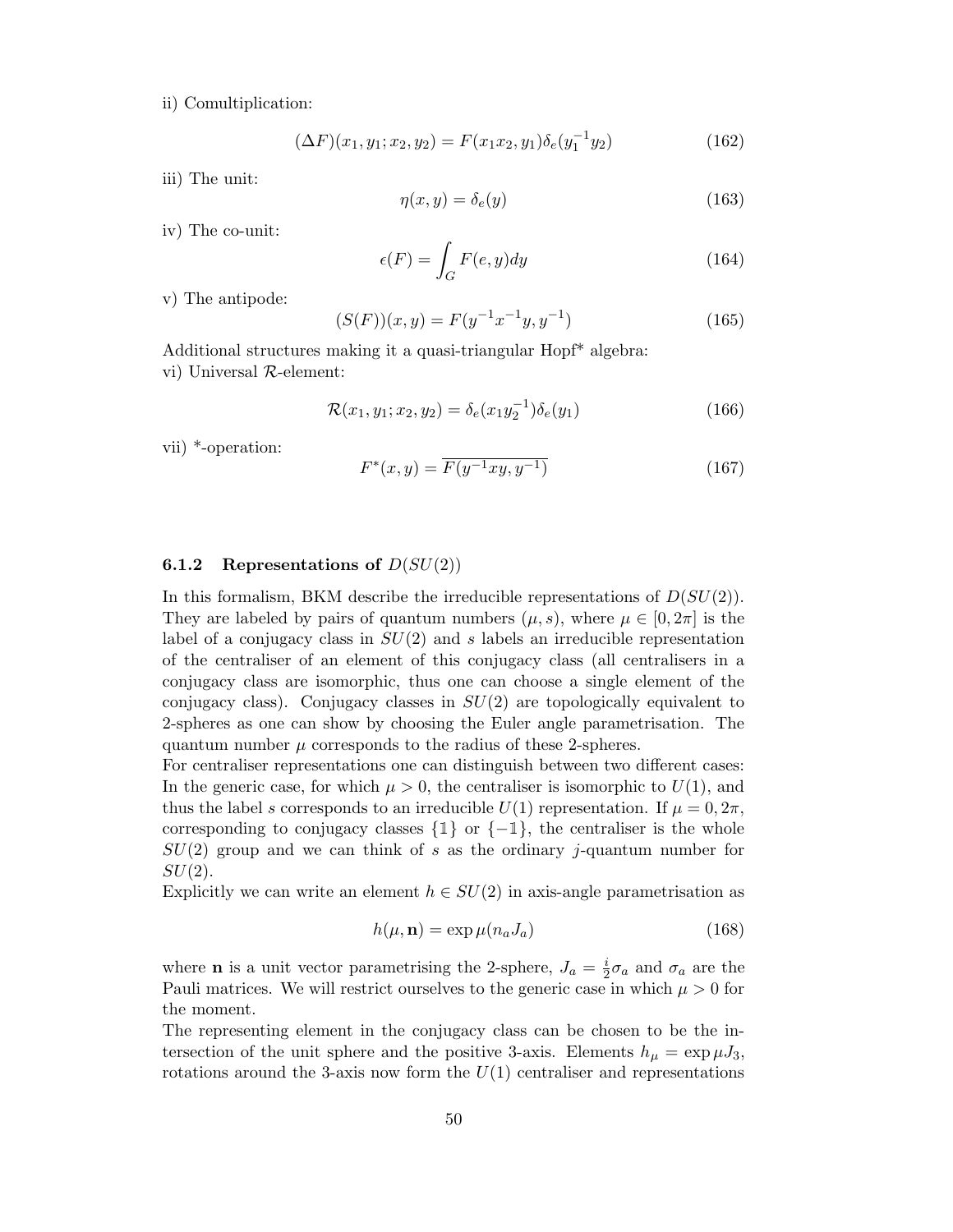$\pi_s$  are labeled by elements  $s \in \mathbb{Z}/2$ .

The carrier space of representations  $\Pi_{\mu s}$  is given by:

$$
H_s = \{ \phi \in L^2(SU(2), \mathbb{C}) | \phi(xh_\mu) = \pi_s(h_\mu^{-1})\phi(x) \}. \tag{169}
$$

Notice the similarity with the single particle representations for coadjoint orbit quantisation of ISO(3) described in section 4.

The action of an element  $F \in D(SU(2))$  in this representation becomes <sup>2</sup>

$$
(\Pi_{\mu s}(F)\phi)(x) = \int_{SU(2)} dw F(xh_{\mu}x^{-1}, w)\phi(w^{-1}x). \tag{170}
$$

With help of these expressions and the defining relations for the product and the  $R$ -element (see appendix), one can derive the action of the  $R$ -element in a representation  $\Pi_{\mu_1,s_1} \otimes \Pi_{\mu_2,s_2}$ :

$$
(\Pi_{\mu_1,s_1} \otimes \Pi_{\mu_2,s_2}(\mathcal{R}) \Phi)(x_1,x_2) = \Phi(x_1,x_1 h_\mu x_1^{-1} x_2).
$$
 (171)

For some state  $\Phi \in H_{s_1} \otimes H_{s_2}$ .

# 6.2 Functions on the group  $ISO(3)$  and the Hopf algebra  $A_0$

A crucial point in the observation of the correspondence between the quantum double  $D(SU(2))$  and the algebra of functions on  $ISO(3)$  by Schroers was the formalism in which he presented the latter (see [3]).

A Hopf algebra  $A_0$  is introduced: The defining relations of the cocommutative Hopf algebra  $A_0$ , which consists of functions on  $((\mathbb{R}^3)^* \times SU(2))$  are: The multiplication:

$$
m(f_1 \otimes f_2)(\mathbf{a}, u) = \int_{SU(2)} dw f_1(\mathbf{a}, w) f_2(\mathrm{Ad}(w^{-1})\mathbf{a}, w^{-1}u). \tag{172}
$$

The comultiplication:

$$
(\Delta f)(\mathbf{a}_1, u_1, \mathbf{a}_2, u_2) = f(\mathbf{a}_1 + \mathbf{a}_2, u_1) \delta_e(u_1^{-1} u_2).
$$
 (173)

The unit:

$$
\eta(\mathbf{a}, u) = \delta_e(u) \tag{174}
$$

The counit:

$$
\epsilon(f) = \int_{SU(2)} f(0, u) \tag{175}
$$

The antipode:

$$
Sf(\mathbf{a}, u) = (-\text{Ad}(u^{-1})\mathbf{a}, u^{-1}).
$$
\n(176)

The functions on  $(\mathbb{R}^3)^* \times SU(2)$  are obtained by Fourier transforming the first argument of a function on  $(\mathbb{R}^3) \times SU(2)$ , which as a manifold is isomorphic to  $ISO(3)$ .

<sup>&</sup>lt;sup>2</sup>An explicit basis is furnished by the Wigner functions  $^{\mu}D_{mn}^{j}$  for the case of  $0 < \mu < 2\pi$ and fixed  $n$ , see [18]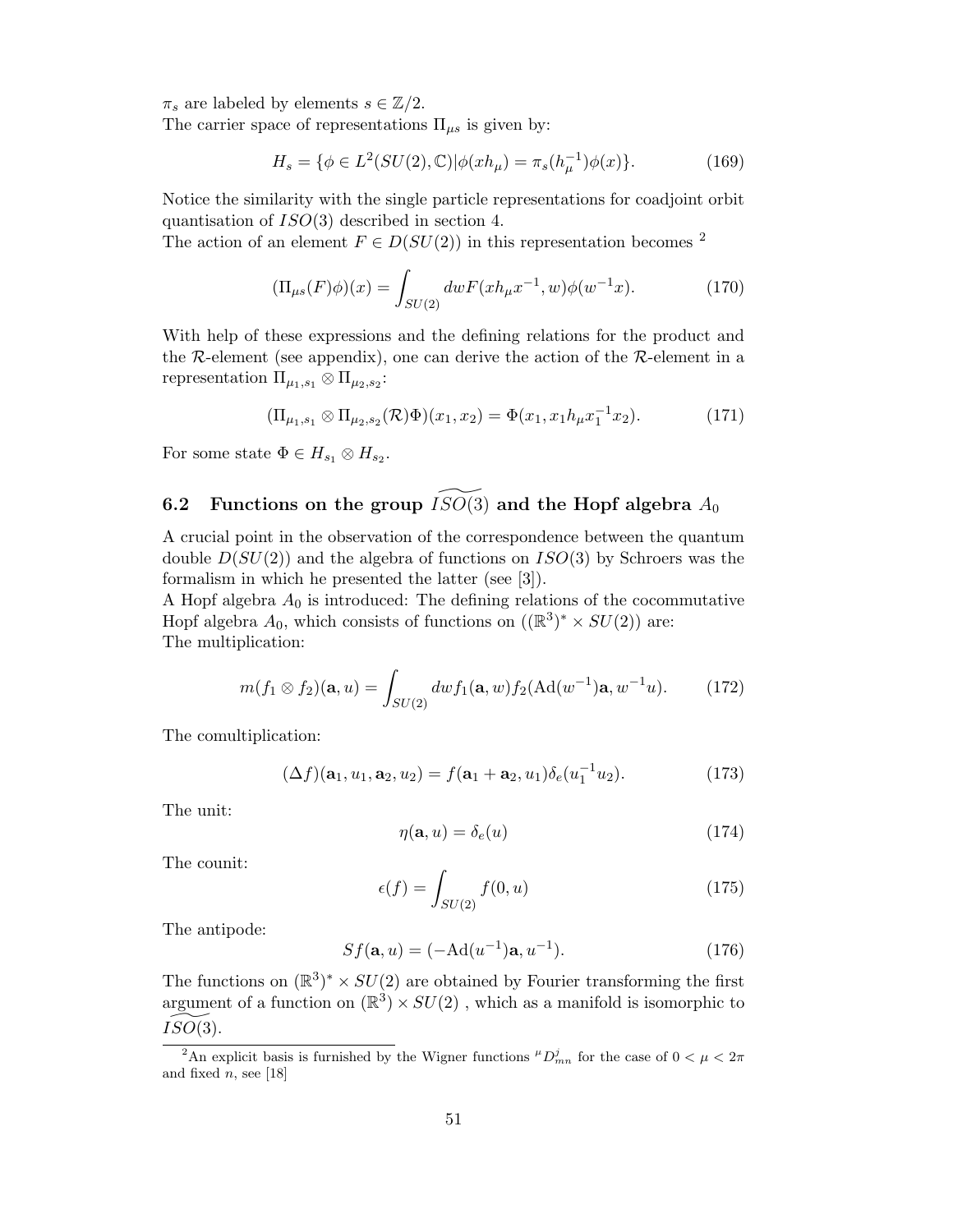Identifying representations of this Hopf algebra with representations of  $ISO(3)$  one can deduce the action of the classical r-element in this representation. Schroers observed that the action of the universal  $\mathcal{R}$ -element in  $D(SU(2))$  is a deformation of this action, in the sense of equation (156).

Irreducible representations of  $ISO(3)$  are indeed very similar to the irreps of  $D(SU(2))$ . The labels again correspond to centraliser representations and orbits under  $SU(2)$ , the latter now being the orbit of an element of  $(\mathbb{R}^23^*$  in stead of a conjugacy class. Again the radius of the orbit, which we will now denote by M for a representing element  $\mathbf{d}_{3}^{M} = (0, 0, M)$ , is it's label, and the centraliser representation is labelled by an element  $s \in \mathbb{Z}/2$ .

The carrier space of these representations is the same  $H_s$  as in (169). The action of an element  $f \in A_0$  is now given by

$$
(\Pi_{Ms}(f)\phi)(x) = \int_{SU(2)} dw f(\text{Ad}(x)\textbf{d}_3^M, w)\phi(w^{-1}x). \tag{177}
$$

To recover the familiar  $ISO(3)$  representations one picks out a function corresponding to an element  $(a, u)$ :

$$
f_{\mathbf{a},u}(\mathbf{k},v) = \exp(i\mathbf{a}\cdot\mathbf{k})\delta_u(v)
$$
 (178)

and defining

$$
\mathbf{k}(x,M) = \mathrm{Ad}(x)\mathbf{d}_3^M\tag{179}
$$

one finds:

$$
(\Pi_{M,s}(\mathbf{a},u)\phi)(x) = \exp(i\mathbf{a}\cdot\mathbf{k}(x,M))\phi(u^{-1}x)
$$
\n(180)

Now that we know how group elements act on this representation, we can use a pairing similar to the one described by equation (109) to find the action of algebra elements. For generators of translations  $P_a$  we find:

$$
(\Pi_{Ms}(P_a)\phi)(x) = \frac{d}{d\epsilon}(\Pi_{Ms}(\epsilon \mathbf{d}_a, 1)\phi)(x)|_{\epsilon=0} = ik_a(x, M)\phi(x). \tag{181}
$$

And the generators of rotations  $J_a$  act as:

$$
(\Pi_{Ms}(J_a)\phi)(x) = \frac{d}{d\epsilon}(\Pi_{Ms}(0, \exp(\epsilon J_a))\phi)(x)|_{\epsilon=0} = -J_a\phi(x). \tag{182}
$$

Where we should emphasize that this is still a shorthand notation for a left invariant differential operator generated by  $J_a$  on the group  $SU(2)$ . We can now write down the action of the r-element on tensor product representations of  $\Phi$  on  $H_{s_1} \otimes H_{s_2}$ :

$$
((\Pi_{M_1s_1} \otimes \Pi_{M_2s_2})(r)\Phi)(x_1, x_2) = -i(k_a(x_1, M_1)J_a^{(2)})\Phi(x_1, x_2). \tag{183}
$$

The generator  $J_a$  of course acts on the second argument of  $\Phi$ , as the superscript  $(2)$  is meant to indicate.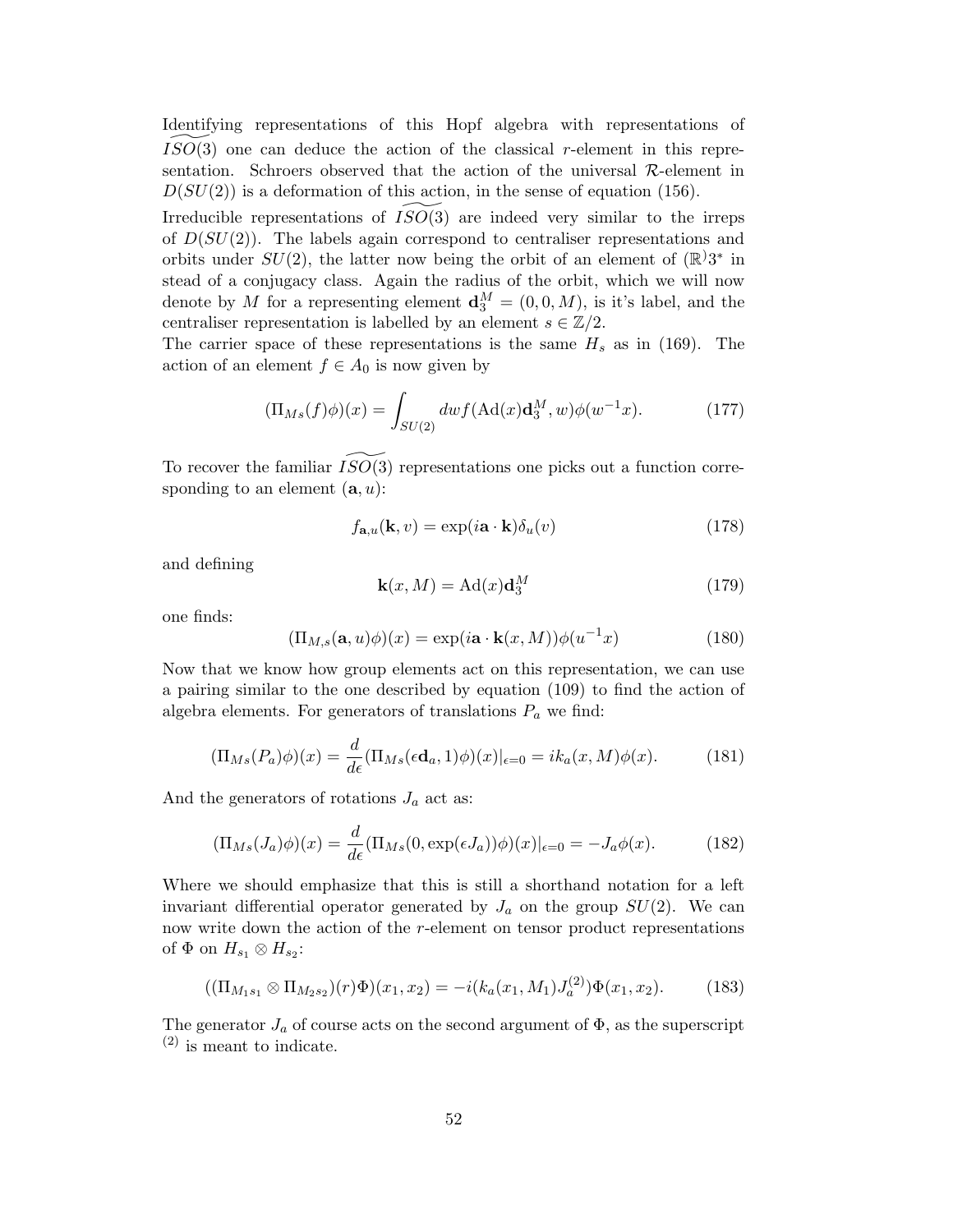# **6.3** The deformation  $A_0 \rightarrow D(SU(2))$

Functions on  $(\mathbb{R}^3)^* \times SU(2)$  can be extended to functions on  $SU(2) \times SU(2)$  if one knows a map from  $(\mathbb{R}^3)^*$  to  $SU(2)$  that preserves underlying Hopf-structures when attached to another  $SU(2)$ -copy (through the Cartesian product). The pull back of such a map should give an action on  $A_0$  corresponding to the action of the R-element on  $D(SU(2))$ . This is exactly the action we are interested in. The map introduced by Schroers is in fact a family of exponential maps, labeled by a parameter  $\kappa$ .  $SU(2)$  generators  $J_a^{\kappa} = \kappa J_a$  obeying the relations

$$
[J_a^{\kappa}, J_b^{\kappa}] = \kappa \epsilon_{abc} J_c^{\kappa} \tag{184}
$$

are introduced, and the family of exponential maps is given by:

$$
\exp_{\kappa} : (\mathbb{R}^3)^* \to SU(2), \quad \exp_{\kappa}(\mathbf{k}) = \exp(k_a J_a^{\kappa}) \tag{185}
$$

For invertibility of the pull-back map, a special subset  $V_{\kappa}$  of functions on  $(\mathbb{R}^3)^*$ is defined:

$$
V_{\kappa} = \{ f \in C((\mathbb{R}^3)^*) | f |_{S^2_{2\pi/\kappa}} = \text{const.}, f(\mathbf{k} - (4\pi/\kappa)\hat{\mathbf{k}}) = f(\mathbf{k}) \forall \mathbf{k} \in \mathbb{R}^3 \setminus \{0\} \}. \tag{186}
$$

Here  $S^2_{2\pi/\kappa}$  denotes the 2-spere in  $(\mathbb{R}^3)^*$  with radius  $2\pi/\kappa$ , and  $\hat{\mathbf{k}} = \mathbf{k}/|\mathbf{k}|$ . We now have the pull-back map:

$$
\exp_{\kappa}^* : C(SU(2)) \to C((\mathbb{R}^3)^*)
$$
\n
$$
(187)
$$

which is invertible when restricted to the subset  $V_{\kappa}$  of  $C((\mathbb{R}^{3})^{*})$ . Thus the inverse map is denoted by:

$$
\log_{\kappa}^* : V_{\kappa} \to C(SU(2)). \tag{188}
$$

We now want to make the connection with functions on  $(\mathbb{R}^3)^* \times SU(2)$ . The subset of these functions for which the functions are in  $V_{\kappa}$  as a function of the first argument is denoted by  $A_{\kappa}$ . As  $A_{\kappa}$  is a subset of  $A_0$ , it can inherit a few properties. In fact it inherits multiplication and unit, but does not inherit the comultiplication in a consistent way. This means the comultiplication  $(\Delta)$ given in (173) does not map  $A_{\kappa}$  into  $A_{\kappa} \otimes A_{\kappa}$ . In order to get a consistent comultiplication, the comultiplication (173) must be deformed to one which is consistent. To achieve this, the complete Hopf algebra structure of  $D(SU(2))$ should be mapped to  $A_{\kappa}$  through extension of the above pull-back maps. The extended maps are defined by:

$$
EXP_{\kappa}^*: D(SU(2)) \to A_{\kappa}
$$
\n(189)

and its inverse:

$$
LOG_{\kappa}^*: A_{\kappa} \to D(SU(2)). \tag{190}
$$

Both maps are obviously obtained through the pull-back on the first argument. The multiplication on  $A_{\kappa}$  now is obtained by mapping the arguments of  $f_1, f_2 \in$  $A_{\kappa}$  to  $SU(2) \times SU(2)$  and applying the multiplication (161):

$$
m(f_1 \otimes f_2)(\mathbf{a}, u) = \text{LOG}_{\kappa}^* \Big( \int_{SU(2)} dz f_1(\exp_{\kappa}(\mathbf{a}), z) f_2(z^{-1} \exp_{\kappa}(\mathbf{a}) z, z^{-1} u) \Big). \tag{191}
$$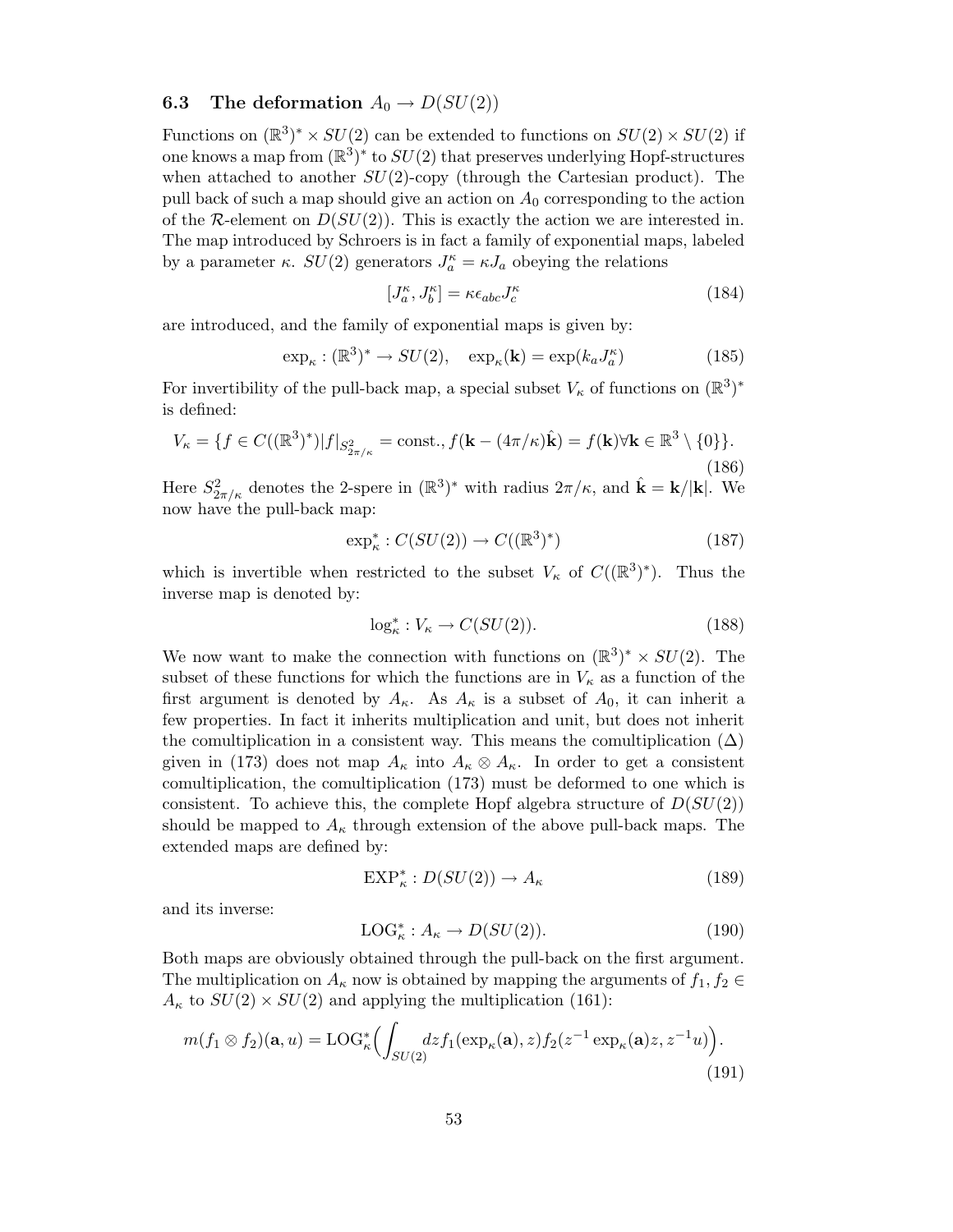This multiplication rule does not depend on  $\kappa$ , in fact it is exactly the multiplication rule already existing on  $A_0$ . The comultiplication is found through the same procedure:

$$
(\Delta_{\kappa} f)(\mathbf{a}_1, u_1, \mathbf{a}_2, u_2) = \text{LOG}_{\kappa}^* \left( f(\exp_{\kappa}(\mathbf{a}_1) \exp_{\kappa}(\mathbf{a}_2), u_1) \right) \delta_e(u_1^{-1} u_2). \tag{192}
$$

This structure does depend on  $\kappa$ , which can be made clear by writing the product  $\exp_{\kappa}(\mathbf{a}_1) \exp_{\kappa}(\mathbf{a}_2)$  as a single exponent with help of the Campbell-Baker-Hausdorff formula:

One arrives at:

$$
\exp_{\kappa}(\mathbf{a}_1)\exp_{\kappa}(\mathbf{a}_2)=\exp_{\kappa}\left(\mathbf{a}_1+\mathbf{a}_2+\frac{\kappa}{2}\mathbf{a}_1\wedge\mathbf{a}_2+O(\kappa^2)\right) \tag{193}
$$

The fact that we have only continued the computation up to order  $\kappa$  already indicates that we are interested in the small  $\kappa$  limit of this deformed coproduct. If one views the new Hopf algebra  $A_{\kappa}$  as the Hopf algebra of functions on the group  $(\mathbb{R}^3)^* \times SU(2)$ , one finds that the deformed coproduct yields a deformed product on  $(\mathbb{R}^3)^*$ , given by the argument of the exponent above. With the deformed coproduct,  $A_{\kappa}$  is turned into a noncocommutative quasitriangular Hopf algebra. In the limit  $\kappa \to 0$  we recover the undeformed coproduct, with usual addition of vectors in  $(\mathbb{R}^3)^*$ , yielding the  $A_0$  Hopf algebra structure. The R-element that describes the quasitriangular Hopf-structure on  $A_{\kappa}$  is again the one inherited from  $D(SU(2))$ . As the R-element acts on the arguments of  $F(SU(2) \times SU(2)) \otimes F(SU(2) \times SU(2))$ , it is mapped to  $A_{\kappa} \otimes A_{\kappa}$  by:

$$
\mathcal{R}_{\kappa} = (\mathbf{EXP}_{\kappa}^* \otimes \mathbf{EXP}_{\kappa}^*)(\mathcal{R})
$$
\n(194)

This yields:

$$
\mathcal{R}_{\kappa}(\mathbf{a}_1, u_1, \mathbf{a}_2, u_2) = \delta_e(\exp_{\kappa}(\mathbf{a}_1)u_2^{-1})\delta_e(u_1).
$$
 (195)

To investigate the action of R-element on  $A_{\kappa} \otimes A_{\kappa}$  it is calculated for the element  $\Phi \in H_{s_1} \otimes H_{s_2}$  in the irreducible representation  $\Pi_{M_1s_1} \otimes \Pi_{M_2s_2}$ , for small  $\kappa$ :

$$
\left(\left(\Pi_{M_1s_1}\otimes\Pi_{M_2s_2}\right)\left(\mathcal{R}_{\kappa}\right)\Phi\right)(x_1,x_2)=\Phi(x_1,\exp_{\kappa}\left(\mathbf{k}(x_1,M_1)\right)x_2),\tag{196}
$$

Keeping in mind the meaning of the expression  $\mathbf{k}(x_1, M_1)$  (see equation (179)), we find in the limit for  $\kappa \to 0$  that

$$
((\Pi_{M_1s_1} \otimes \Pi_{M_2s_2})(\mathcal{R}_{\kappa})\Phi)(x_1, x_2) = (1 \otimes 1 + \kappa k^a(x_1, M_1)J_a^{(2)})\Phi(x_1, x_2) + O(\kappa^2).
$$
 (197)

where it is made explicitly clear that the Hopf algebra  $A_{\kappa}$  is a deformation of the Hopf algebra  $A_0$  and that the noncommutativity of the coproduct is described by the  $\mathcal{R}_{\kappa}$ -element in which we recognise:

$$
\mathcal{R}_{\kappa} = \mathbb{1} \otimes \mathbb{1} + i\kappa r + O(\kappa^2). \tag{198}
$$

#### **6.3.1 Conclusions on**  $D(SU(2))$

This observation shows that the deformation of the algebra  $A_0$  to  $D(SU(2))$ is a deformation quantisation of the type described in section 5. One can as well conclude that the dual picture is a deformation of the algebra  $U(iso_3)$ , regarded as the classical double of  $su_2$ . This matter will be speculated on in the last section.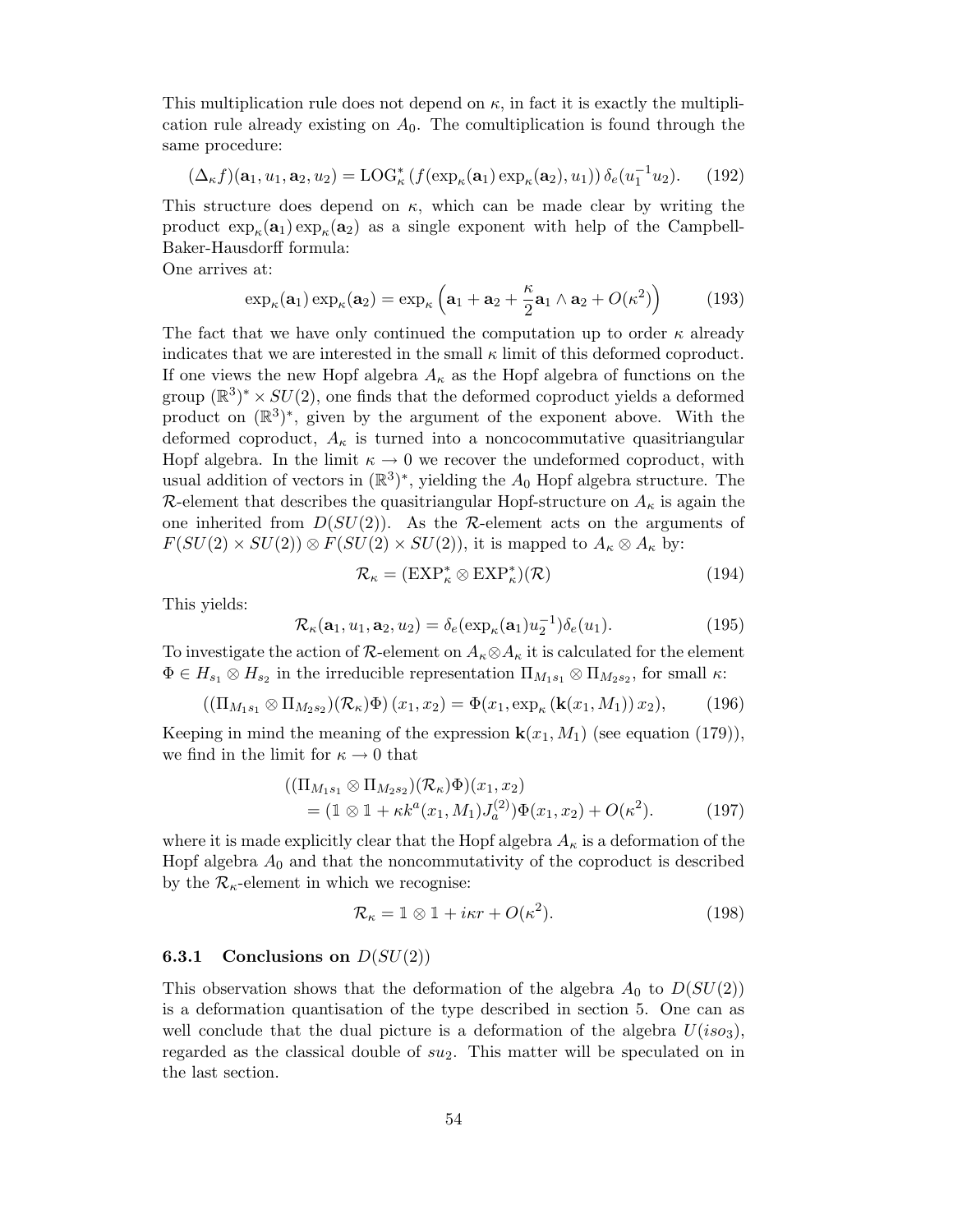# 7 Discussion and outlook

## 7.1 Different bialgebra structures and  $r$ -matrices

The bialgebra structure used in the previous section is one of the structures one can obtain when searching for solutions of the classical Yang Baxter equation. As mentioned at the end of section 5, the r-matrix  $J_a \otimes P_a$  is obtained by regarding iso(3) as the *classical double* of  $su(2)$ . We will give some details here:

### 7.1.1 The classical double

Let  $(\mathfrak{g}, \mathfrak{g}^*)$  be a Lie bialgebra, then the vector space  $\mathfrak{h} = \mathfrak{g} \oplus \mathfrak{g}^*$ , has a natural inner product. The usual pairing  $\langle,\rangle$  between elements  $X \in \mathfrak{g}$  and  $\xi \in \mathfrak{g}^*$  is used:

$$
(X,\xi)_{\mathfrak{h}} = \langle X,\xi \rangle, \quad (X,X)_{\mathfrak{h}} = (\xi,\xi)_{\mathfrak{h}} = 0 \tag{199}
$$

We define the basis  $\{X_i\}$  of  $\mathfrak g$  and the dual basis  $\{\xi^i\}$  of  $\mathfrak g^*$  to give the commutation relations and corresponding structure constants:

$$
[X_i, X_j] = c_{ij}{}^k X_k, \quad [\xi^i, \xi^j] = \gamma^{ij}{}_{k} \xi^k
$$
\n(200)

Demanding the bilinear form  $\binom{n}{k}$  *mathfrakh* to be invariant under the action of g and g <sup>∗</sup> yields:

$$
([\xi^i, X_j], \xi^k) = -(X_j, [\xi^i, \xi^k])
$$
\n(201)

and

$$
([X_i, X_j], \xi^k) = -(X_j, [X_i, \xi^k]).
$$
\n(202)

This uniquely determines the commutator between an element of g and an element of  $\mathfrak{g}^*$ :

$$
[\xi^i, X_j] = c_{jk}{}^i \xi^k - \gamma^{ik}_{\ j} X_k \tag{203}
$$

The proof that this construction only applies to Lie bialgebra's  $(\mathfrak{g}, \mathfrak{g}^*)$  can be found in Chari and Pressley [9].

One can easily verify that the cocommutator for Lie bialgebra's in the above notation must be:

$$
\delta_{\mathfrak{g}}(X_i) = \gamma^{jk}_{\quad i} X_j \otimes X_k \tag{204}
$$

The Lie bialgebra structure can be extended to the full vector space  $\mathfrak{g} \oplus \mathfrak{g}^*$ through a canonical construction. The result is the classical double, denoted by  $\mathcal{D}(\mathfrak{g})$ , which is in fact a self-dual Lie bialgebra. The cocommutator is given by:

$$
\delta_{\mathcal{D}(\mathfrak{g})}(u) = (\text{ad}_u \otimes \mathbb{1} + \mathbb{1} \otimes \text{ad}_u)(r) \tag{205}
$$

where  $r \in \mathfrak{g} \otimes \mathfrak{g}^* \subset \mathcal{D}(\mathfrak{g}) \otimes \mathcal{D}(\mathfrak{g})$  is the identity element  $r : \mathfrak{g} \to \mathfrak{g}$ . In the above notation it is obviously given by:

$$
r = X_i \otimes \xi^i. \tag{206}
$$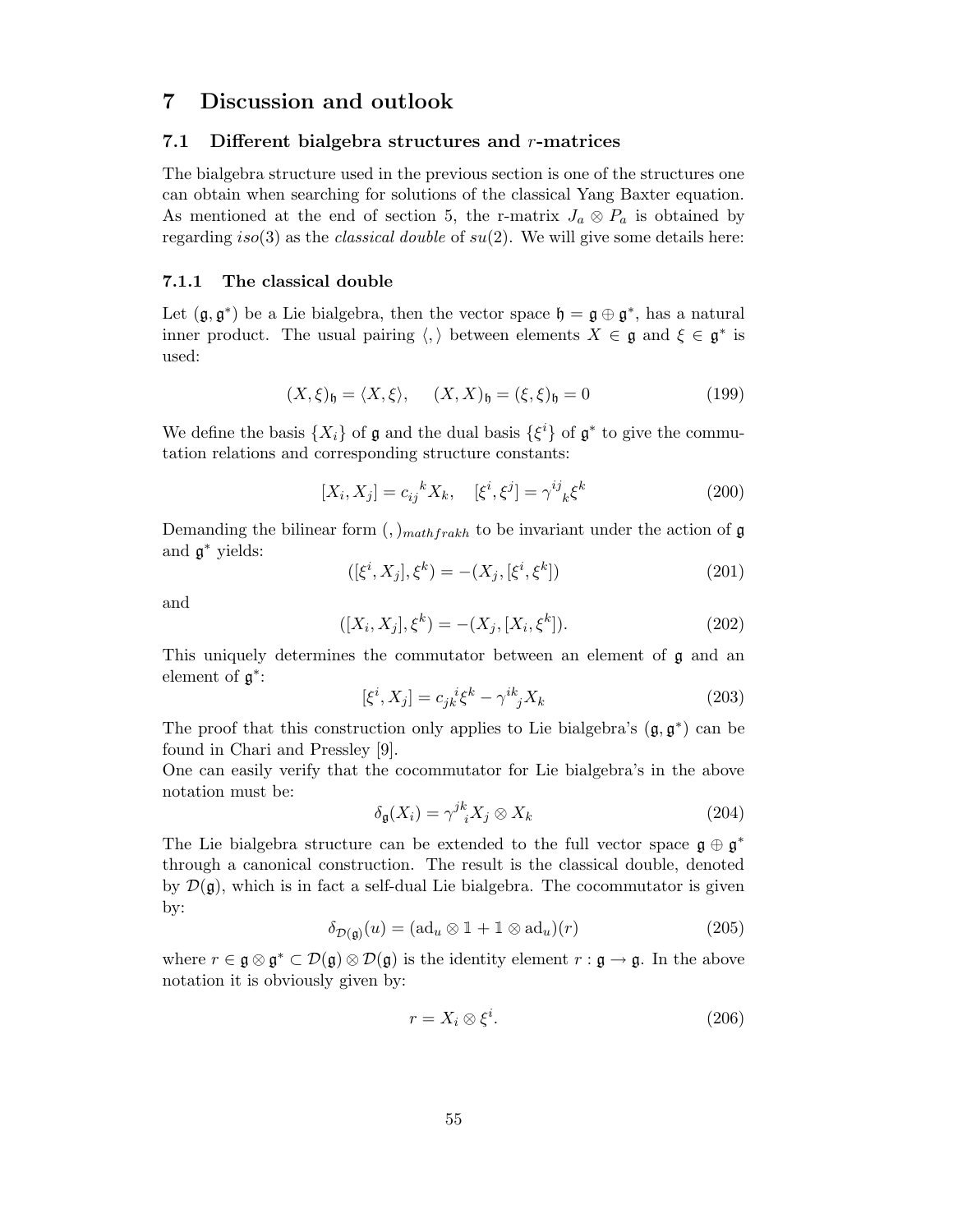We can calculate:

$$
\delta_{\mathcal{D}(\mathfrak{g})}(X_i) = [X_i, X_j] \otimes \xi^j + X_j \otimes [X_i, \xi^j]
$$
  
\n
$$
= c_{ij}^k X_k \otimes \xi^j + \gamma^{kj}_{\quad i} X_j \otimes X_k - c_{ik}^{\ j} X_j \otimes \xi^k
$$
  
\n
$$
= \gamma^{kj}_{\quad i} X_j \otimes X_k, \tag{207}
$$

the same answer as for the cocommutator on  $g$ , which proves that the inclusion  $\mathfrak{g} \hookrightarrow \mathfrak{g} \oplus \mathfrak{g}^*$  is a Lie algebra homomorphism. The same accounts for the inclusion  $\mathfrak{g} \oplus \mathfrak{g}^* \leftarrow (\mathfrak{g}^*)^{\text{op}}.$ 

## 7.1.2 Bialgebra structure of  $U(sl_2)$

One of the advantages of the classical double is the fact that it provides a way to construct bialgebra structures from \*-structures. For example the presumably best studied example of a universal enveloping algebra, the  $U(sl_2)$ , has a standard bialgebra structure which can be derived with help of a classical double construction, the Lie bialgebra  $\mathcal{D}(\mathfrak{q}_+)$ .  $\mathfrak{q}_+$  consists of pairs  $(x, h)$  with x lying in the subspace spanned by simple and positive roots of  $sl_2$ , while h is the simple-root component of x. The inner product on  $\mathcal{D}(\mathfrak{q}_+)$  is given by

$$
((x,h),(x',h'))_{\mathfrak{q}} = (x,x')_{sl_2} - (h,h')_{sl_2}
$$
\n(208)

and projection on the algebra  $sl_2$  of the canonical bialgebra structure on this space gives the bialgebra structure

$$
\delta(X^{\pm}) = \frac{1}{2}X^{\pm} \wedge H, \quad \delta|_{\mathfrak{h}} = 0 \tag{209}
$$

where  $X^{\pm}$  is an element of the positive or negative root space respectively, and  $H \in \mathfrak{h}$  by, which we denote the simple root space. The above bialgebra structure multiplied by 2 is known as the standard bialgebra structure for  $sl_2$ and can equivalently be described by the r-matrix :

$$
r = \frac{1}{4}H \otimes H + X^{-} \otimes X^{+}
$$
 (210)

#### 7.1.3 Bialgebra structures for  $iso(3)$

In the case of iso(3), as we can now conclude, the problem of searching for a bialgebra structure is easily solved by observing the fact that with the inner product used throughout this whole thesis, we can regard  $iso(3)$  as the classical double of su(2). The r-element  $J_a \otimes P_a$  is obviously nothing but the r-element (206).

#### 7.1.4 Different \*-structures and other considerations

However, the classical double of  $su(2)$  is not a uniquely defined object if we do not specify the inner product. One can imagine there being a different \* structure, for which the dual vector space of  $su<sub>2</sub>$  is not spanned by generators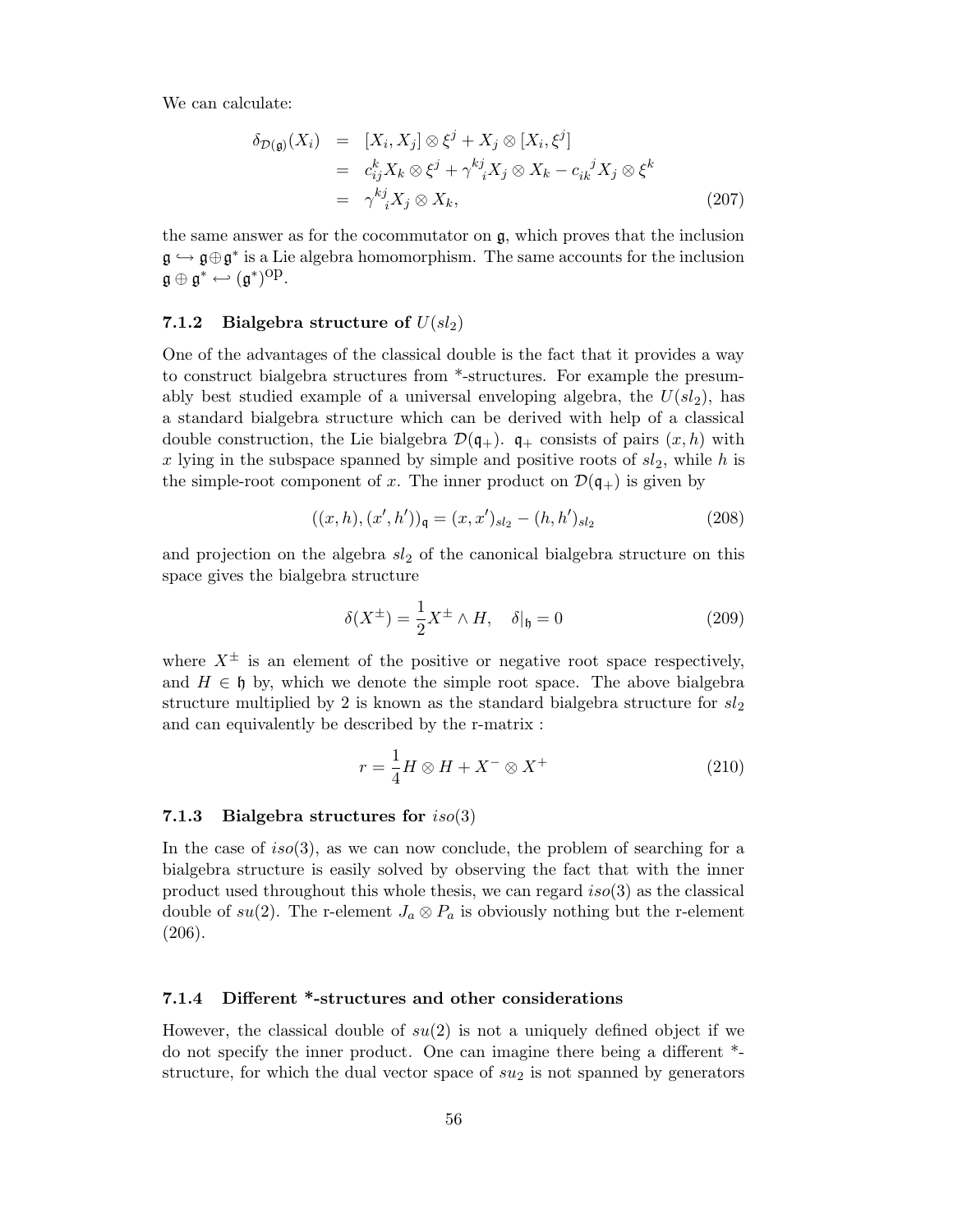of translations as in our case.

A construction of the classical double of  $su(2)$  described by Majid [14] starts by considering the classical double  $\mathcal{D}(sl_2(\mathbb{C}))$ . The standard structure described above determines the dual  $sl_2^*$ . One can show that its commutation relations should read:

$$
[\psi^{\pm}, \phi] = \frac{1}{2} \psi^{\pm}, \quad [\psi^+, \psi^-] = 0 \tag{211}
$$

where the  $*$ -structure is given by the nonzero pairings:

$$
\langle X^+, \psi^+ \rangle = 1, \quad \langle X^-, \psi^- \rangle = 1, \quad \langle H, \phi \rangle = 1. \tag{212}
$$

The algebra  $sl_2(\mathbb{C})$  has 2 real forms,  $sl_2(\mathbb{R})$  and  $su(2)$ , of which  $su(2)$  is the compact one. The restriction of the bialgebra to these real forms gives the real form  $\mathcal{D}(sl_2(\mathbb{R}))$  and the *half real form*  $\mathcal{D}(su_2)$ .  $\mathcal{D}(su_2)$  is called a half real form because one can choose a basis in which the algebra  $su_2$  is real, but its dual has imaginary structure constants unless one allows the inner product to become imaginary.

As described by Majid, there is an isomorphism  $\mathcal{D}(su_2) \simeq su_2 \oplus su_2^* \simeq so(3,1)$ . It would be interesting to investigate what happens to this bialgebra when performing a Wigner contraction as in section 3. Besides this, following the argumentation of [2], where they suggested the procedure later on carried out by Schroers and which we described in section 6, a deformation of the classical double could be regarded as the dual picture of the quantum double construction. This suggests that with the different bialgebra structure for  $D(su_2)$ , the quantum double would correspond to a dual picture of deformation of  $so(3,1)$ . It would be very interesting to investigate if this reasoning makes sense, whereas, it would probably lead to a very different interpretation of  $D(SU(2))$  representations. We must however admit that this idea has so far not been developed beyond this rather speculative stage.

The Wigner contraction of a deformed  $so_4 \simeq so_3 \oplus so_3$  algebra has led Celeghini et al [19] to a quantum group version of  $ISO(3)$ . The remark made by Schroers [3] about this, is that it gives a different result than the quantum double quantisation a priori because here a different r-structure was taken, a double copy of the canonical  $su_2$  r-matrix. Another effort in deforming the theory of Chern Simons gravity was made by Bimonte et al. [20] and it would be interesting to investigate the relation of the quantum double quantisation to this result.

The different gauge groups in section 3 result in different quantum groups as one may expect. For the case of  $ISO(2,1)$  one could expect, through a similar kind of reasoning as in the  $ISO(3)$  case, that the quantum symmetry is that of the quantum double  $D(SU(1, 1))$ , the bialgebra structure of  $iso(2, 1)$  again being regarded as the classical double of  $su(1,1)$ .

For the  $SO(4-p, p)$  we distinguish between the case in which the gauge algebra is a direct sum of 2 real algebra's and the case in which it is not (the latter in fact only occurs for  $SO(3,1)$ .

For  $so(4) \simeq so(3) \oplus so(3)$  one expects a direct sum of 2  $U_q(su_2)$  algebras, and similarly one would find two copies of  $U_q(sl_2(\mathbb{R})$  for  $so(2, 2) \simeq so(2, 1) \oplus$  $so(2, 1) \simeq sl(2, \mathbb{R}) \oplus sl(2, \mathbb{R})$  in this reasoning, both cases which we did not make explicitly clear.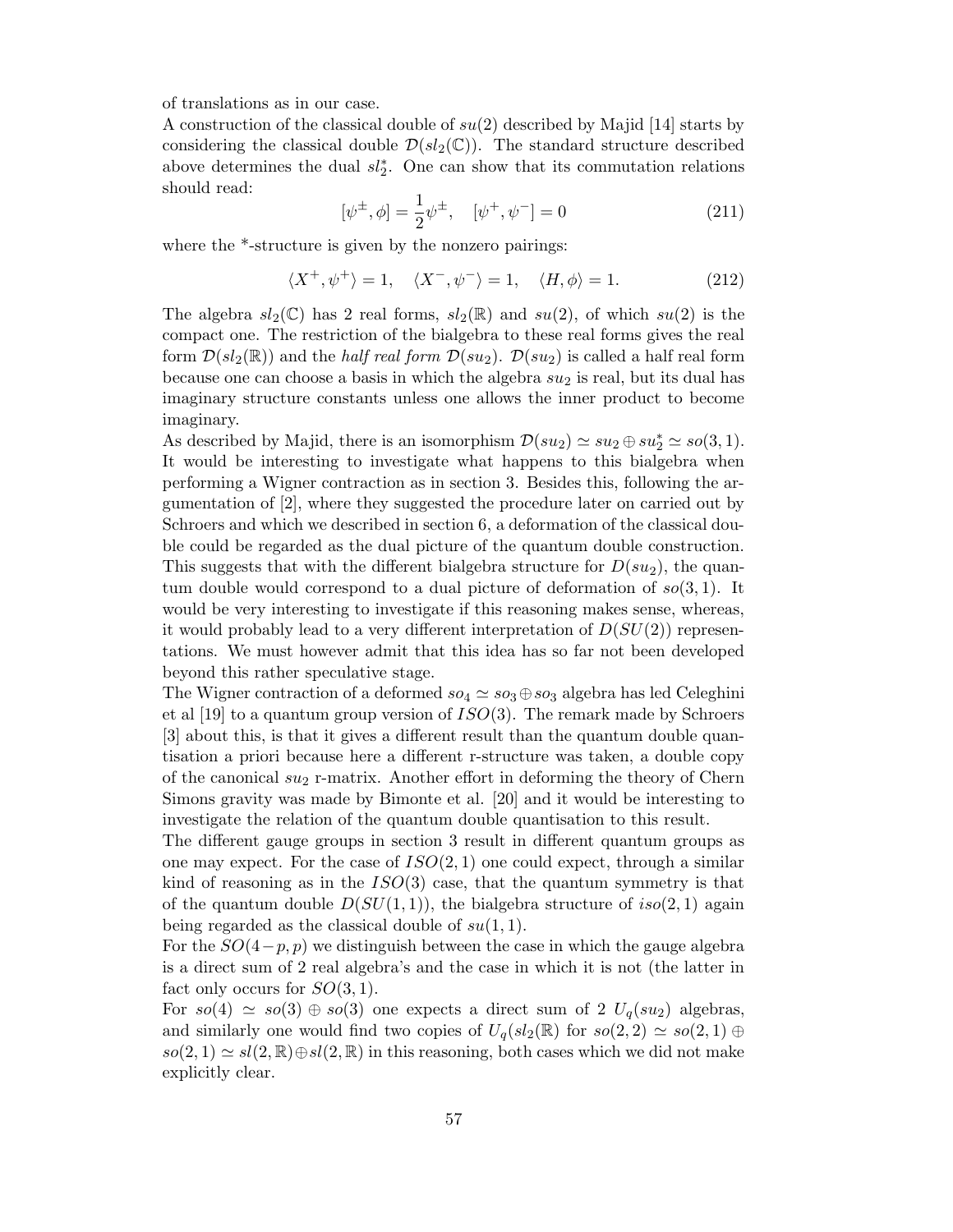The case of  $SO(3,1)$  is somewhat different, and we discussed a possible approach above. For compact gauge group, as is the case for  $SO(4)$ , there is a restriction on the deformation parameter as we will discuss below.

# 7.2 Remarks on the deformation parameter and the coupling constant

In this section we will give a few additional remarks on the deformation parameter. We will be considering cases in which the gauge group of a Chern Simons theory is compact and in which the coupling constant turns out to give a restriction on the possible deformation parameter values when performing combinatorial quantisation.

#### 7.2.1 Deformation parameters for compact gauge group

In the work of Alekseev and Schomerus [11], before introducing the Fock and Rosley Poisson structure for the matrix elements  $U_i, V_i$  and  $M_i$  (see section 5), a Poisson structure for the link variables (lattice gauge fields)  $L<sub>I</sub>$  defined in (119) is introduced, an intermediate step in taking the limit towards the Atiyah-Bott symplectic structure.

For the basic Poisson relations one distinguishes between different cases:

i) The links corresponding to the two different lattice gauge fields have no common endpoints:

$$
\{\stackrel{1}{L}(i),\stackrel{2}{L}(j)\}=0\tag{213}
$$

where  $i$  and  $j$  label the links.

ii) The links corresponding to different lattice gauge fields have one common endpoint, where the ordering is such that  $i < j$ :

$$
\{\stackrel{1}{L}(i),\stackrel{2}{L}(j)\} = \frac{2\pi}{k}\stackrel{1}{L}(i)\stackrel{2}{L}(j)r
$$
\n(214)

iii) The links corresponding to different lattice gauge fields have one common endpoint, where the ordering is such that  $i > j$ :

$$
\{\stackrel{1}{L}(i),\stackrel{2}{L}(j)\} = -\frac{2\pi}{k}\stackrel{1}{L}(i)\stackrel{2}{L}(j)r'
$$
\n(215)

where  $r'$  is the 'flipped' r-element  $\sigma r$ . iv) The links coincide:

$$
\{\stackrel{1}{L}(i),\stackrel{2}{L}(i)\} = \frac{2\pi}{k}(r\stackrel{1}{L}(i)\stackrel{2}{L}(i) - \stackrel{1}{L}(i)\stackrel{2}{L}(i)r')
$$
(216)

These poisson relations are constructed in such a way that they give the Atiyah Bott symplectic structure in the limit for infinitesimally small links, and on the other hand correspond to the poisson structure on the moduli space described in section 5. The factor of  $\frac{2\pi}{k}$  is a consequence of the desired property that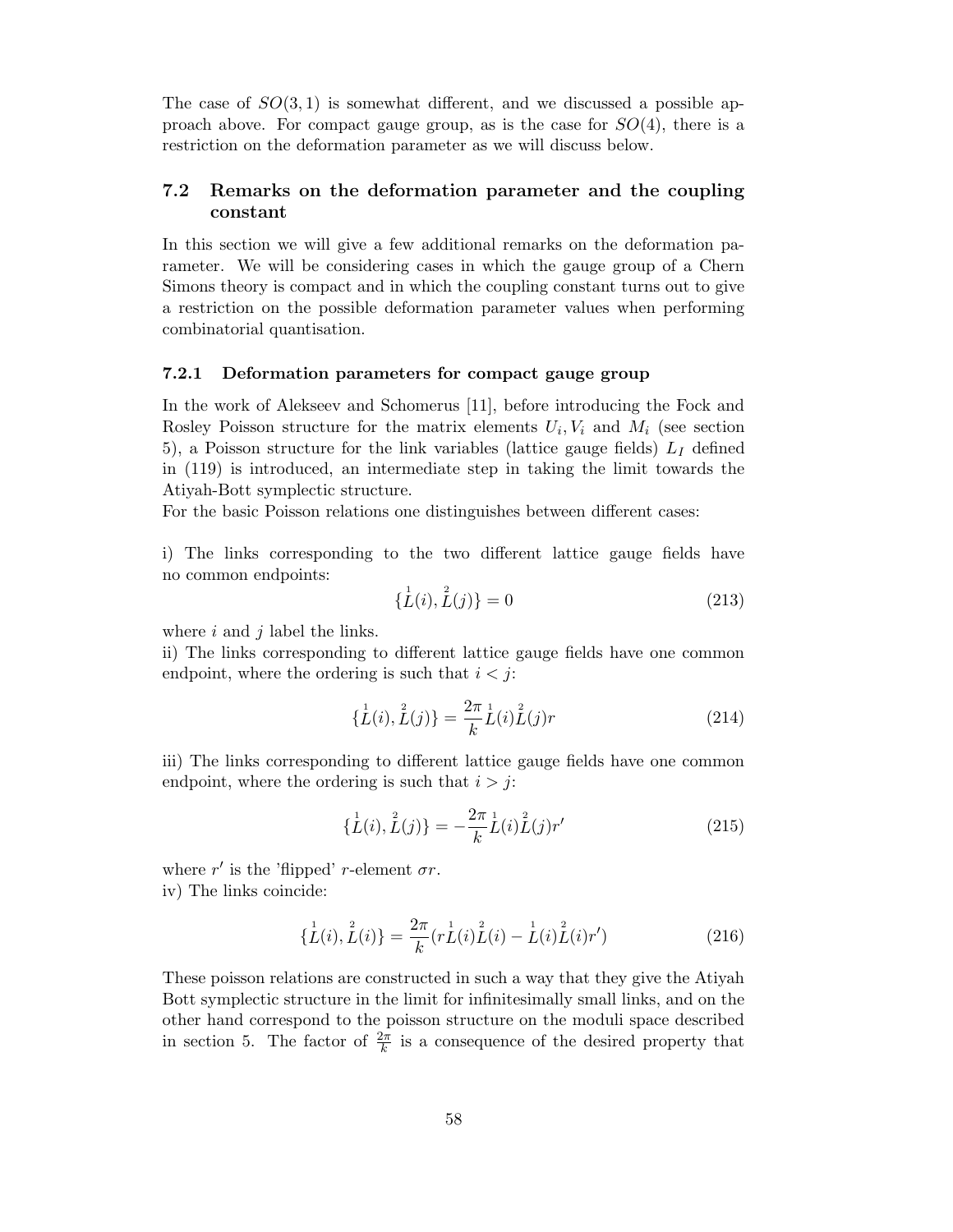in the limit the Atiyah bott structure is recovered. Let us recall the poisson structure in this limit:

$$
\{A_i^a(z_1), A_j^b(z_2)\} = -\frac{2\pi}{k} \delta^{ab} \epsilon_{ij} \delta^{(2)}(z_1 - z_2)
$$
\n(217)

It's straightforward quantisation, that is, replacement by an operator commutation relation, is:

$$
[A_i^a(z_1), A_j^b(z_2)] = -\frac{2\pi}{k} \delta^{ab} \epsilon_{ij} \delta^{(2)}(z_1 - z_2)
$$
 (218)

Writing the quantisation in terms of quadratic exchange relations

$$
LL^{\frac{1}{2}} = LL\mathcal{R}
$$
\n(219)

where  $\mathcal R$  is again expanded as

$$
\mathcal{R} = \mathbb{1} \otimes \mathbb{1} + hr \tag{220}
$$

we identify the deformation parameter

$$
h = \frac{2\pi}{k}.\tag{221}
$$

This result is of course only relevant in the case of compact gauge group, in which we cannot scale away the coupling constant  $k$ . Another remark that should be made is that on renormalisation we should take possible one-loop corrections into account in the coupling constant. This, as remarked in [11], in the standard scheme replaces k by  $k + h^*$ , where  $h^*$  is the 'dual Coxeter number'. The corresponding Hopf algebra symmetry is the  $U_q(\mathfrak{g})$ , where now

$$
q = \exp\left(\frac{2\pi}{k + h^*}\right). \tag{222}
$$

The restriction to the value of the coupling constant as discussed in section 2 has as a consequence that the parameter  $q$  is a *root of unity*.

Through a different route, as described by Witten et al. in the articles [21] and [22], a quantisation for compact gauge groups results in the level k conformal blocks of Wess-Zumino-Witten models, where for instance the  $SU(2)$  case results in the Kac-Moody algebra  $SU(2)_k$ . The representation space is equivalent to that of the quantum group  $U_q(sl_2)$ , a relation which we did not investigate any further, but is interesting enough to try to give explicitly.

#### 7.3 Conclusions

Summarising this thesis, we come to the following line of reasoning:

The general Chern Simons theory which is known for already quite some time is interesting from different points of view, one being the identification of Chern Simons theory for gauge groups  $ISO(3-p,p)$  and  $SO(4-p,p)$  with gravity theory in 2+1 dimensions, and specifying it to a Riemann surface with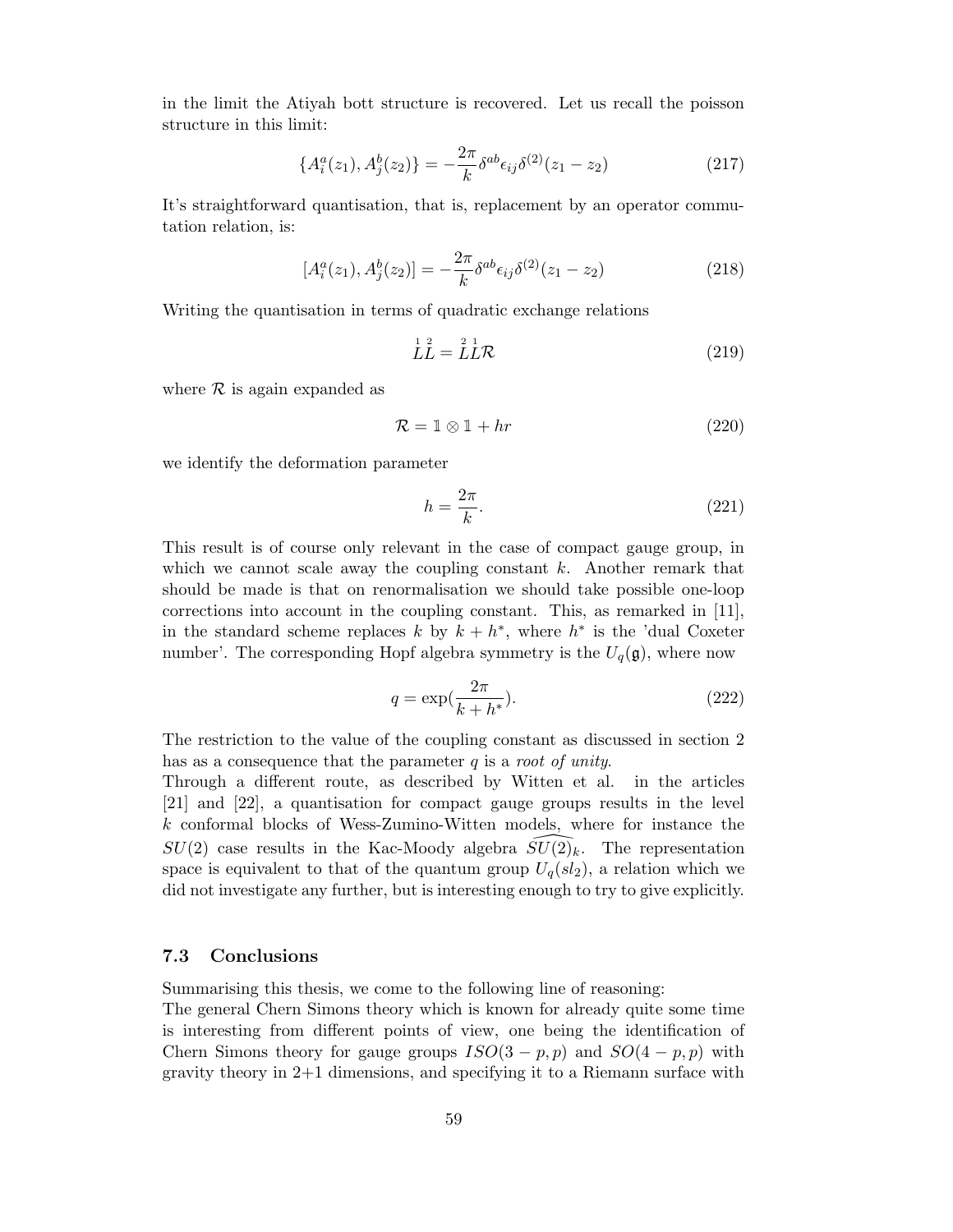time gives the theory a topological nature.

That is, the curvature form constructed from the gauge connection is zero everywhere, which turns our theory into a trivial one, unless the topology of the Riemann surface is non-trivial.

The observables of the theory are identified with Wilson loop observables, associated to generators of the fundamental group of the surface, which are in fact functions of gauge group elements, which have to obey group multiplication and should be overall conjugation invariant.

The Poisson structure on this phase space is however rather difficult to identify. Though we had a canonical Poisson bracket on our unreduced phase space, identifying two spatial components of the gauge field to be each others canonically conjugate variables, it is not clear how this structure reduces to the space of functions on the gauge group or multiple copies of gauge group arguments, where the reduction of the bracket should be compatible with the group multiplication.

With help of the formalism of Hopf algebra's, identifying the algebra of functions on a group manifold with a Hopf algebra and regarding the dual picture, the Universal enveloping algebra corresponding to the algebra of functions of the group, we find a framework in which a Lie bialgebra defining element called the classical r-matrix determines a Poisson bracket.

This result is first given for functions on a single group element, and later generalised for functions of multiple group-valued arguments, the latter also being connected to the application of Chern Simons theory.

Where a geometrical quantisation procedure seemed to be possible for a single particle sector of this theory, the Poisson bracket, constructed through a coadjoint orbit procedure, is not compatible with group multiplication, making it incapable of describing a multi-particle phase space. The Hopf algebra formalism, which gave us the group-compatible Poisson structure, is in particular suitable for deformation quantisation, which could be applied to Chern Simons theory.

We can conclude that, although we did not come to giving relations between different cases of Chern Simons gravity very explicitly, the mathematical framework one can use to investigate the different gauge groups and deformation schemes has been clarified to a certain extent. From this point, one can formulate a number of interesting questions concerning deformations of the different gravity-gauge groups and possible quantum double symmetries, or (contraction?) links between the  $SO(4-p,p)$  groups and the  $ISO(3-p,p)$ groups. The objects one should investigate are the Lie bialgebra structures, their r-matrices and the possible deformations. In literature a lot of these mathematical structures are described, but little of them have, as far as we know, explicitly been used in the physical applications, of which Chern Simons theory is an example. These physical applications often turn out to be a source of inspiration for new relations between mathematical structures. An example of this is the quantum double symmetry which was proposed as the correct quantisation from a different point of view as that of deformation quantisation. From the point of view of the framework described in this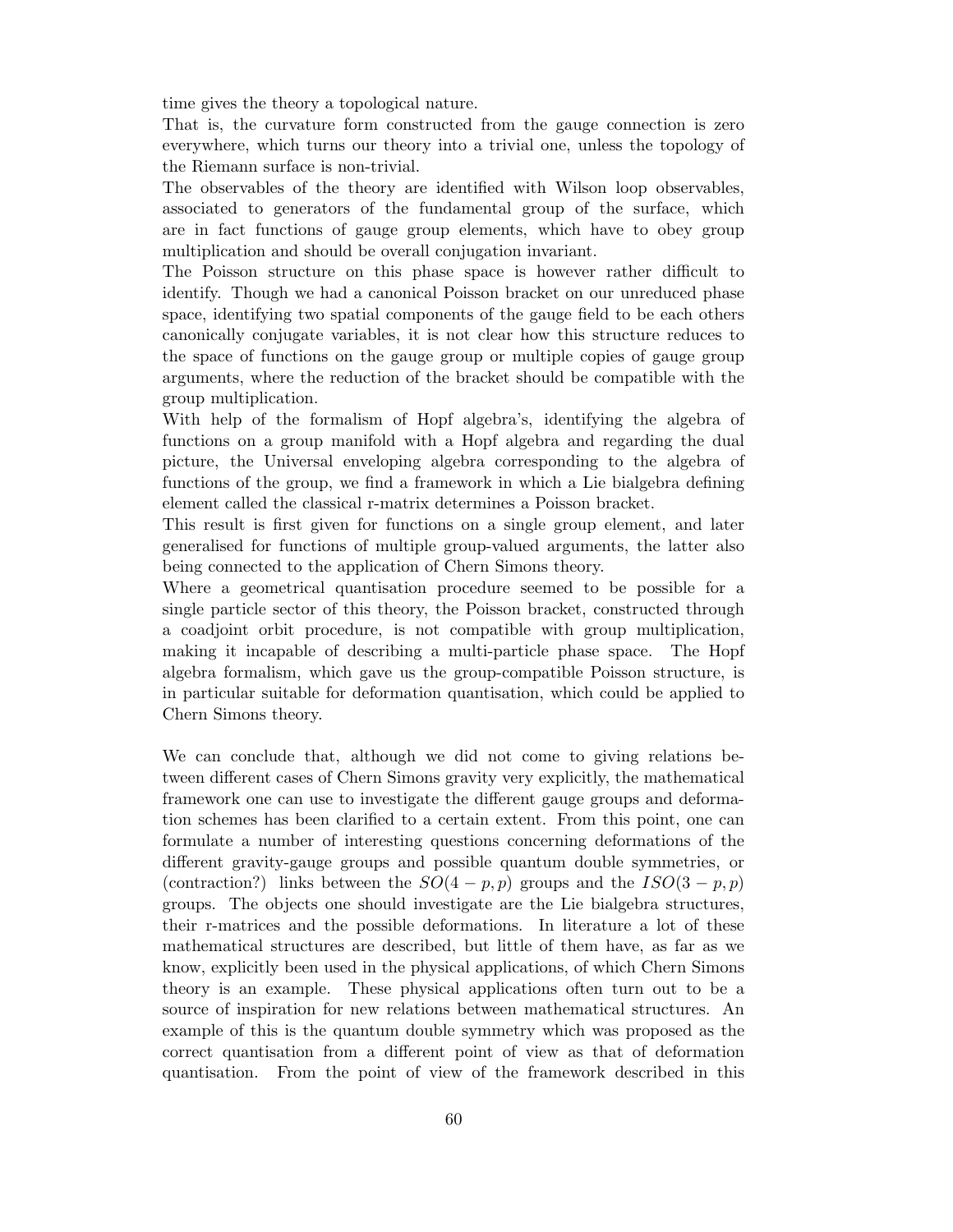thesis, the correctness of the  $D(SU(2))$  result has been confirmed, though the deformation is not as straightforward as the diagram on the next page, describing a general mathematical procedure for deformation quantisation, suggests.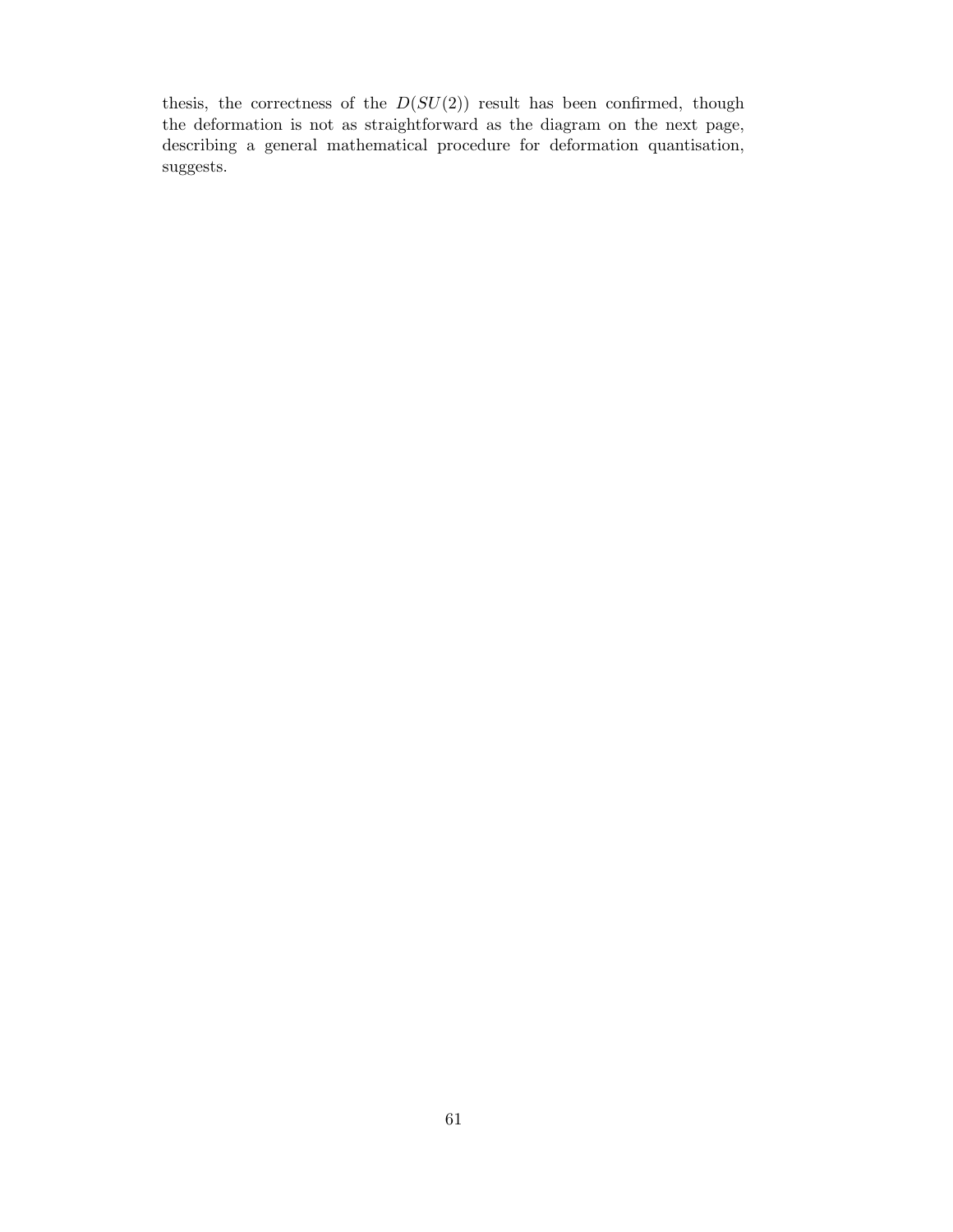7.4 Diagram of mathematical framework for quantising phase spaces of functions on a group

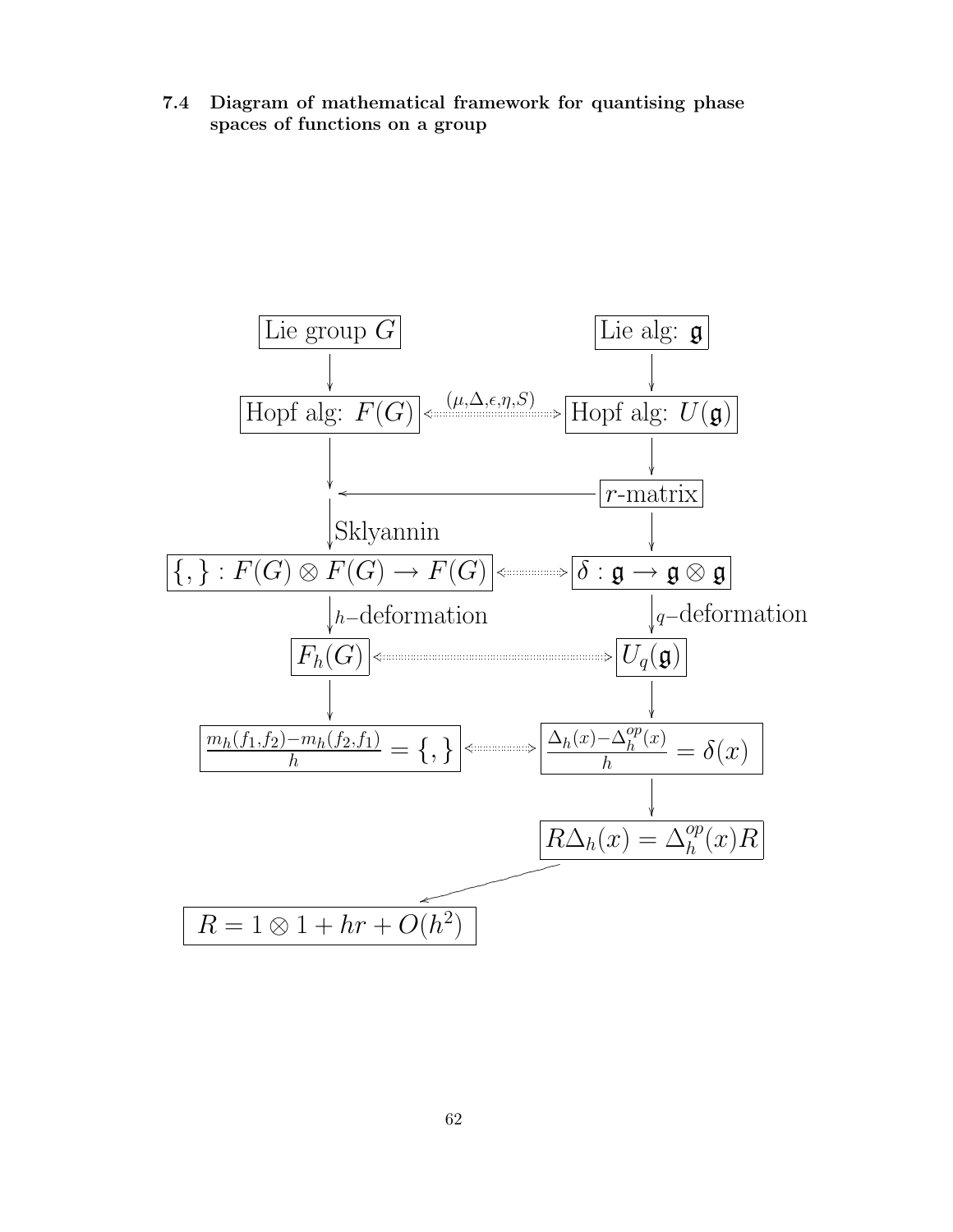# 8 Appendix

# 8.1 Generators for  $SO(4-p,p)$

The group  $SO(4-p,p)$  is the isometric group in a manifold with 4 real dimensions and a metric with  $4-p$  plusses and p minusses. From this we derive:

$$
\tilde{Y}^i \tilde{Y}_i = \eta_{ij} \Lambda^j_{\ k} Y^k \Lambda^i_{\ l} Y^l = Y^i Y_i \tag{223}
$$

This simply yields the relations:

$$
\eta_{ij}\Lambda^j_{\ k}\Lambda^i_{\ l} = \eta_{kl} \tag{224}
$$

or

$$
\Lambda^T \eta \Lambda = \eta. \tag{225}
$$

Expanding  $\Lambda$  around the identity 1 yields

$$
(1 + XT)\eta(1 + X) = \eta
$$
\n(226)

which up to first order in the generators  $X$  gives us

$$
X^T \eta = -\eta X \tag{227}
$$

And thus

$$
X_{ij} = -X_{ji}.\tag{228}
$$

A basis for the vector space of these matrices in n dimensions is obviously  $n(n-1)/2$ -dimensional. For starting off with 4 dimensions this gives a 6dimensional algebra. A basis can be chosen by:

$$
(J_1)_{ij} = \delta_{i,1}\delta_{j,2} - \delta_{i,2}\delta_{j,1}
$$
  
\n
$$
(J_2)_{ij} = \delta_{i,2}\delta_{j,3} - \delta_{i,3}\delta_{j,2}
$$
  
\n
$$
(J_3)_{ij} = \delta_{i,3}\delta_{j,1} - \delta_{i,1}\delta_{j,3}
$$
  
\n
$$
(P_1)_{ij} = \delta_{i,3}\delta_{j,4} - \delta_{i,4}\delta_{j,3}
$$
  
\n
$$
(P_2)_{ij} = \delta_{i,2}\delta_{j,4} - \delta_{i,4}\delta_{j,2}
$$
  
\n
$$
(P_3)_{ij} = \delta_{i,1}\delta_{j,4} - \delta_{i,4}\delta_{j,1}
$$
  
\n(229)

The commutation relations can be calculated to give:

$$
[J_a, J_b] = \epsilon_{ab}^{\ \ c} J_c
$$
  
\n
$$
[J_a, P_b] = \epsilon_{ab}^{\ \ c} P_c
$$
  
\n
$$
[P_a, P_b] = \epsilon_{ab}^{\ \ c} J_c.
$$
\n(230)

To discriminate between the different metrics we should keep in mind that before calculating the commutation relations, we raise an index of the generators in  $(229)$ . This leads to the raised index c in the commutation relations.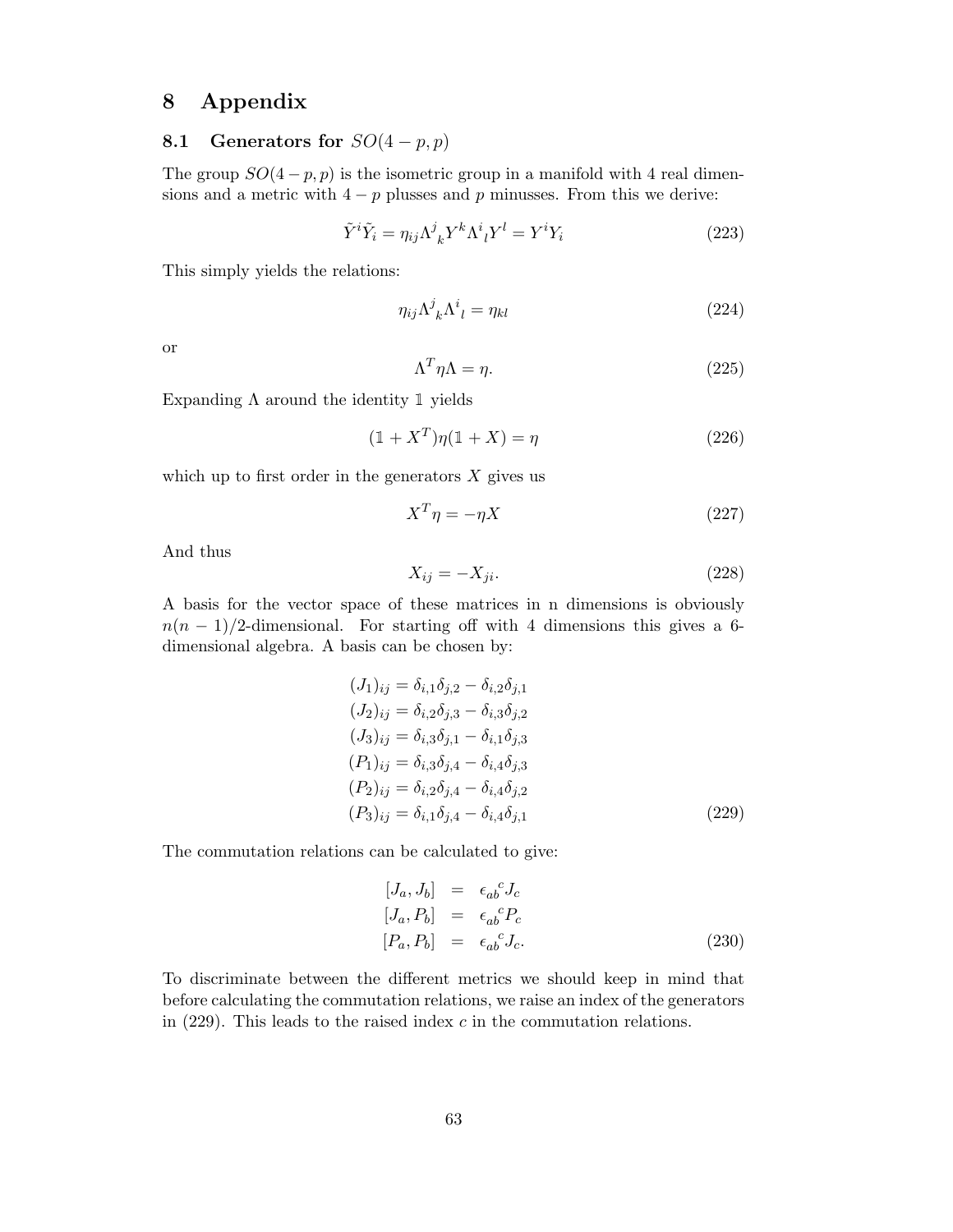## 8.2 Coadjoint orbits of  $iso(3)$

A group element of  $ISO(3)$  is denoted by  $(u, \mathbf{a})$ , where  $u \in SO(3)$  and  $\mathbf{a}$  is a translation 3-vector. The group multiplication of two elements  $(u, \mathbf{a}), (v, \mathbf{b}) \in$  $ISO(3)$  is given by:

$$
(u, \mathbf{a}).(v, \mathbf{b}) = (uv, \mathbf{a} + u\mathbf{b})
$$
\n(231)

This determines the inverse:

$$
(u, \mathbf{a})^{-1} = (u^{-1}, -u^{-1}\mathbf{a})
$$
\n(232)

We will make use of a  $4 \times 4$  matrix representation in which the element  $(u, a)$ is represented as:

$$
(u, \mathbf{a}) = \left(\begin{array}{cc} u & \mathbf{a} \\ 0 & 1 \end{array}\right) \tag{233}
$$

Basis elements  $(J_a, P_a)$  in the iso(3) algebra vector space can now be written:

$$
(J_a, P_a) = \begin{pmatrix} J_a & P_a \\ 0 & 0 \end{pmatrix}
$$
 (234)

We now want to give the coadjoint orbit of a vector  $\xi^* \in iso(3)$  under the action of the group  $ISO(3)$ . For this purpose we write  $\xi^* \in iso(3)^*$  relative to its basis:

$$
\xi^* = j^a J_a^* + p^a P_a^* \tag{235}
$$

We find the corresponding algebra element  $\xi$  by demanding

$$
\langle \xi, (J_a^*, P_a^*) \rangle = \langle (J_a, P_a), \xi^* \rangle \tag{236}
$$

where we use the inner product on the algebra to identify coalgebra elements. Thus we find

$$
\xi = j^a P_a + p^a J_a. \tag{237}
$$

The coadjoint action is determined by the definition:

$$
\langle x, Co_g Y \rangle = \langle Ad_g x, Y \rangle = \langle gxg^{-1}, Y \rangle \tag{238}
$$

for  $x \in \mathfrak{g}, Y \in \mathfrak{g}^*, g \in G$ . The adjoint action of Lie-groups on the algebra vector space has a unitary representation, which means we can write

$$
\langle x, Co_g Y \rangle = \langle x, Ad_{g^{-1}} Y \rangle = \langle x, g^{-1} Y g \rangle \tag{239}
$$

The hamiltonian vector fields on the coalgebra generate the coadjoint action of  $g^{-1}$ , using the conventions of section 4. It can be confusing when one tries to keep using just one convention, where different conventions are used in literature. It is important to keep in mind that for calculating the *orbit* of an element in  $\mathfrak{g}^*$  one can use both the coadjoint actions of g and  $g^{-1}$ . To find the coadjoint orbit we derive the transformation of the elements  $j^a$  and  $p^a$  under the action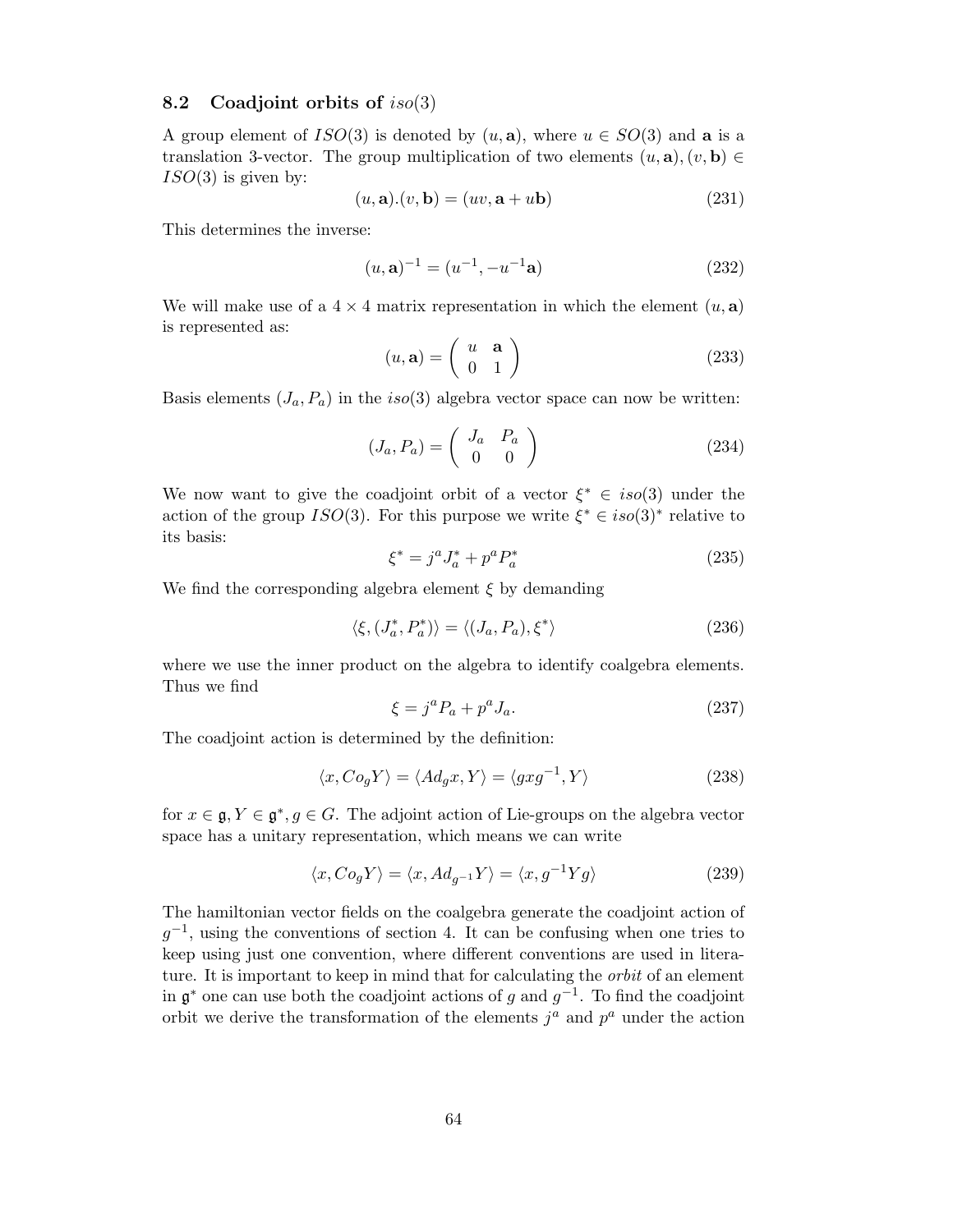of  $(u, \mathbf{a})^{-1}$ . The adjoint action of  $(u, \mathbf{a})^{-1}$  on this element is calculated in the matrix representation:

$$
\begin{pmatrix}\nu^{-1} & -u^{-1}\mathbf{a} \\
0 & 1\n\end{pmatrix}\n\begin{pmatrix}\np^a J_a & j^a P_a \\
0 & 0\n\end{pmatrix}\n\begin{pmatrix}\nu & \mathbf{a} \\
0 & 1\n\end{pmatrix}
$$
\n
$$
=\n\begin{pmatrix}\np^a u^{-1} J_a u & p^a u^{-1} J_a \mathbf{a} + j^a u^{-1} P_a \\
0 & 0\n\end{pmatrix}
$$
\n(240)

In components relative to the co-algebra basis this is:

$$
p^{a} \rightarrow p^{b} (u^{-1})_{b}^{a}
$$
  
\n
$$
j^{a} \rightarrow j^{b} (u^{-1})_{b}^{a} + \epsilon_{a}^{bc} a^{b} (u^{-1})_{d}^{c} p^{d}
$$
\n(241)

Invariants of this action can be shown to be:

$$
p^a p_a = \mu^2
$$
  
\n
$$
p^a j_a = \mu s
$$
\n(242)

Therefore,  $\mu$  and  $s$  will label different orbits. If we choose to start with the element  $(j_0 = (s, 0, 0), p_0 = (\mu, 0, 0)$ , we can calculate the action for an explicit orbit, where we use the canonical one-form on the orbit:

$$
\theta_{\mu,s}((u,\mathbf{a}),(j_0,p_0)) = \langle rJ_0 + sP_0, (u^{-1}, -u^{-1}\mathbf{a})d(u,\mathbf{a})\rangle \tag{243}
$$

The element  $(u^{-1}, -u^{-1}\mathbf{a})d(u, \mathbf{a})$  takes values in the Lie algebra, which we make explicit in the matrix representation:

$$
\begin{pmatrix}\n(u^{-1}) & -u^{-1}\mathbf{a} \\
0 & 1\n\end{pmatrix}\n\begin{pmatrix}\ndu & d\mathbf{a} \\
0 & 0\n\end{pmatrix}
$$
\n
$$
=\n\begin{pmatrix}\n(u^{-1}du)_{ab}J^{ab} & (u^{-1}da)_aP^a \\
0 & 0\n\end{pmatrix}
$$
\n(244)

The inner product on the algebra between an element  $X_{ab}J^{ab}$  and an element  $Y_c P^c$  can be calculated by changing to the vector representation of  $J^{ab}$ , but we can make use of the inner product on the algebra  $so(3)$  (which is a trace in 3-dimensional representation) for calculating explicit results. We thus get:

$$
\langle sP_0, (u^{-1}du)_{ab}J^{ab}\rangle = -\frac{s}{2}tr(u^{-1}duJ_0). \tag{245}
$$

For the other part of the expression (243) we get:

$$
\langle rJ_0, (u^{-1}da)_a P^a \rangle = r(u^{-1})_a^b da_b \delta^a_0. \tag{246}
$$

Using the orthogonality of  $SO(3)$ -elements we deduce:

$$
r(u^{-1})_a^b = r(u^T)_a^b = ru^b{}_a \tag{247}
$$

And thus

$$
\theta_{\mu,s}((u,\mathbf{a}),(j_0,p_0)) = ru_0^a da_a - \frac{s}{2} tr(u^{-1} du J_0).
$$
 (248)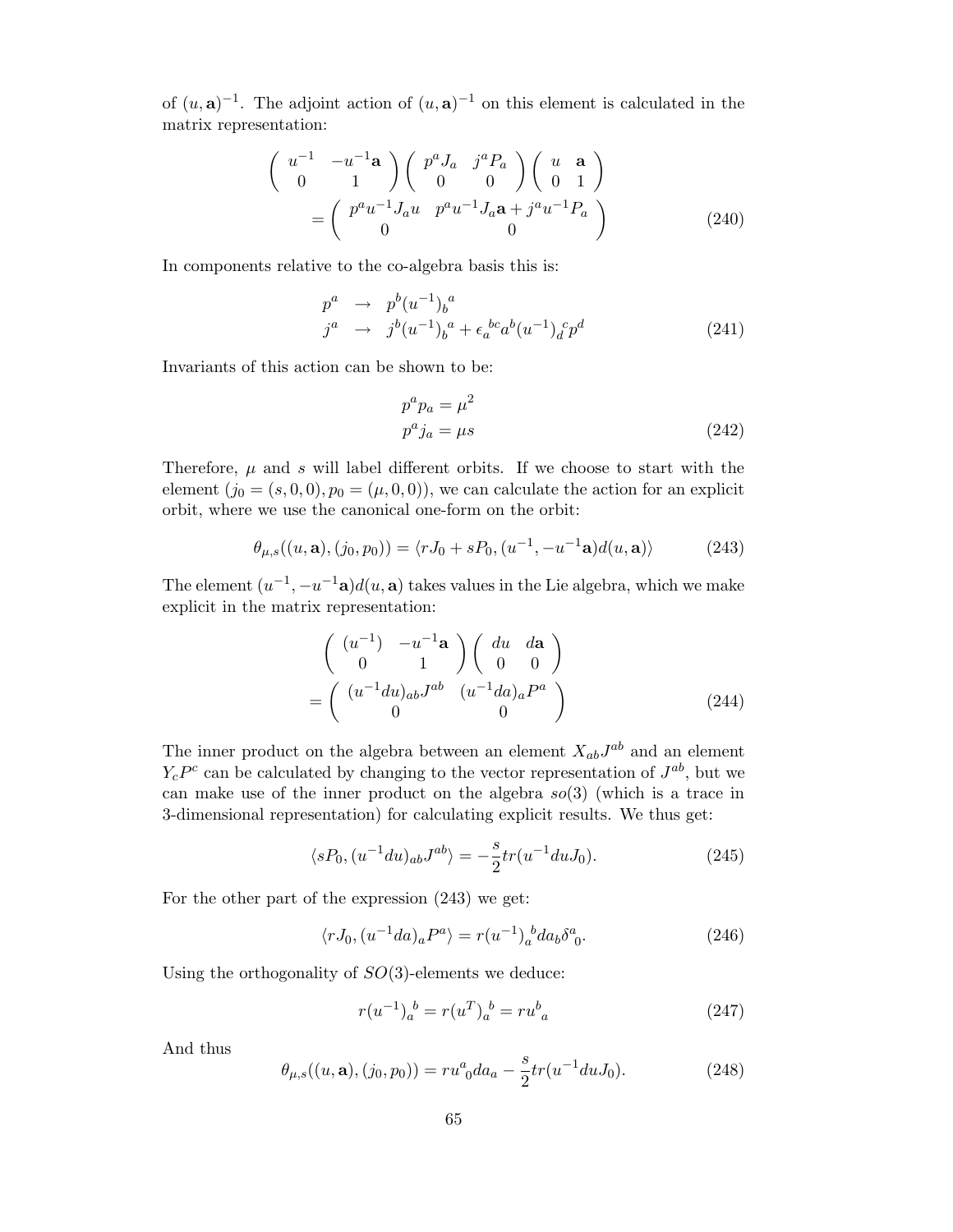From the first term we can deduce Poisson brackets, identifying coordinates  $a^a$ and momenta  $ru_0^a$ . Renaming momenta :

$$
p^a = ru^a_{\ 0} \tag{249}
$$

and introducing

$$
j^a = \epsilon^{abc} a_b p_c + \frac{s}{r} p^a \tag{250}
$$

which gives us an explicit version of  $(241)$  for the orbit of  $(j_0, p_0)$ , we calculate the poisson brackets for these parameters:

$$
\begin{aligned}\n\{j_a, j_b\} &= \epsilon_{ab}^c j_c \\
\{j_a, p_b\} &= \epsilon_{ab}^c p_c \\
\{p_a, p_b\} &= 0\n\end{aligned}
$$
\n(251)

# 8.3 Lie bialgebra structure of  $iso(3)$

The r-element

$$
r = P_a \otimes J_a \tag{252}
$$

defines a Lie bialgebra structure on  $iso(3)$ , which has commutation relations

$$
[J_a, J_b] = \epsilon_{abc} J_c, \quad [J_a, P_b] = \epsilon_{abc} P_c, \quad [P_a, P_b] = 0 \tag{253}
$$

where the dual of  $iso(3)$  is defined by the inner product

$$
\langle J_a, P_b \rangle = \delta_{ab}, \quad \langle J_a, J_b \rangle = \langle P_a, P_b \rangle = 0. \tag{254}
$$

Proof:  $r$  satisfies the classical Yang Baxter equation:

$$
[[r,r]] = ([P_a, P_b] \otimes J_a \otimes J_b + P_a \otimes [J_a, P_b] \otimes J_b + P_a \otimes P_b \otimes [J_a, J_b])
$$
  
=  $\epsilon_{abc} (P_a \otimes P_c \otimes J_b + P_a \otimes P_b \otimes J_c) = 0.$  (255)

Secondly, the symmetrised part is an invariant of the algebra:

$$
X.\frac{1}{2}(r+\sigma r) = (1 \otimes \text{ad}_X + \text{ad}_X \otimes 1)\frac{1}{2}(P_b \otimes J_b + J_b \otimes P_b)
$$
  
\n
$$
= \frac{1}{2}(P_b \otimes [X, J_b] + [X, P_b] \otimes J_b + J_b \otimes [X, P_b] + [X, J_b] \otimes P_b)
$$
  
\n
$$
= \frac{1}{2} \Big[ \delta_{X, J_a} \epsilon_{abc} \Big( P_b \otimes J_c + P_c \otimes J_b + J_b \otimes P_c + J_c \otimes P_b \Big)
$$
  
\n
$$
+ \delta_{X, P_a} \epsilon_{abc} \Big( P_b \otimes P_c + P_c \otimes P_b \Big) \Big]
$$
  
\n
$$
= 0
$$
 (256)

The cocommutator now becomes:

$$
\delta(J_a) = (1 \otimes \mathrm{ad}_{J_a} + \mathrm{ad}_{J_a} \otimes 1)(P_b \otimes J_b)
$$
  
=  $P_b \otimes [J_a, J_b] + [J_a, P_b] \otimes J_b$   
=  $\epsilon_{abc}(P_b \otimes J_c + P_c \otimes J_b) = 0$  (257)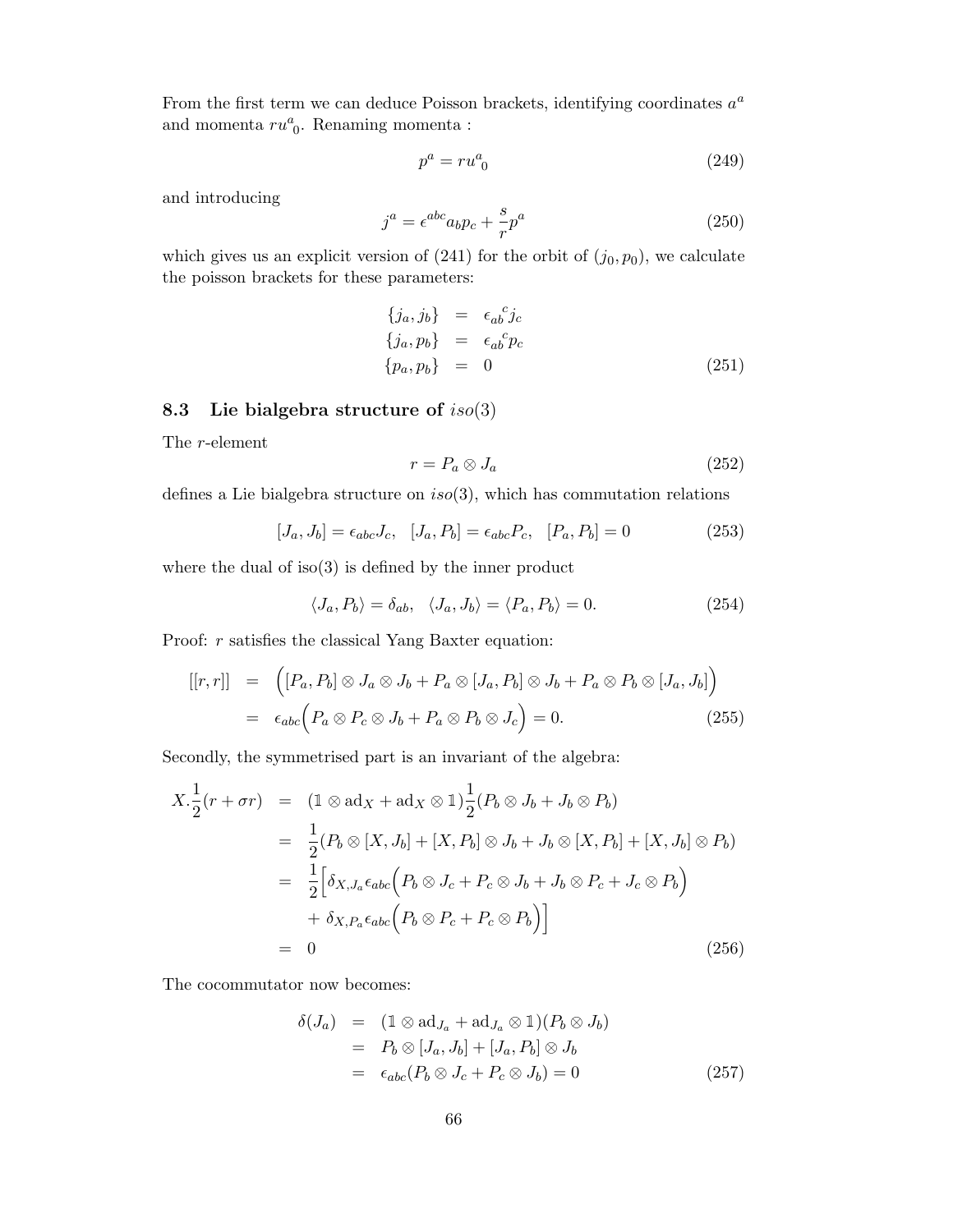and

$$
\delta(P_a) = (1 \otimes \text{ad}_{P_a} + \text{ad}_{P_a} \otimes 1)(P_b \otimes J_b)
$$
  
=  $P_b \otimes [P_a, J_b] + [P_a, P_b] \otimes J_b$   
=  $\epsilon_{abc} P_b \otimes P_c$  (258)

With this cocommutator and the relation:

$$
\langle \delta(X), Y \otimes Z \rangle = \langle X, \delta^*(Y \otimes Z) \rangle \tag{259}
$$

where  $X \in \mathfrak{g}$  and  $Y, Z \in \mathfrak{g}^* \otimes \mathfrak{g}^*$ , we find the commutator  $\delta^*$  for the dual algebra g ∗ :

$$
\langle \delta(X), Y \otimes Z \rangle = \delta_{X, P_a} \langle P_a, \delta^*(X, Y) \rangle
$$
  
=  $\delta_{X, P_a} \epsilon_{abc} \langle P_b \otimes P_c, Y \otimes Z \rangle$   
=  $\epsilon_{abc} \delta_{Y, J_b} \delta_{Z, J_c} \delta_{J_a, \delta^*(X, Y)}$  (260)

Thus

$$
\delta^*(J_a \otimes J_b) = \epsilon_{abc} J_c, \quad \delta^*(P_a \otimes P_b) = 0, \quad \delta^*(P_a \otimes J_b) = 0 \tag{261}
$$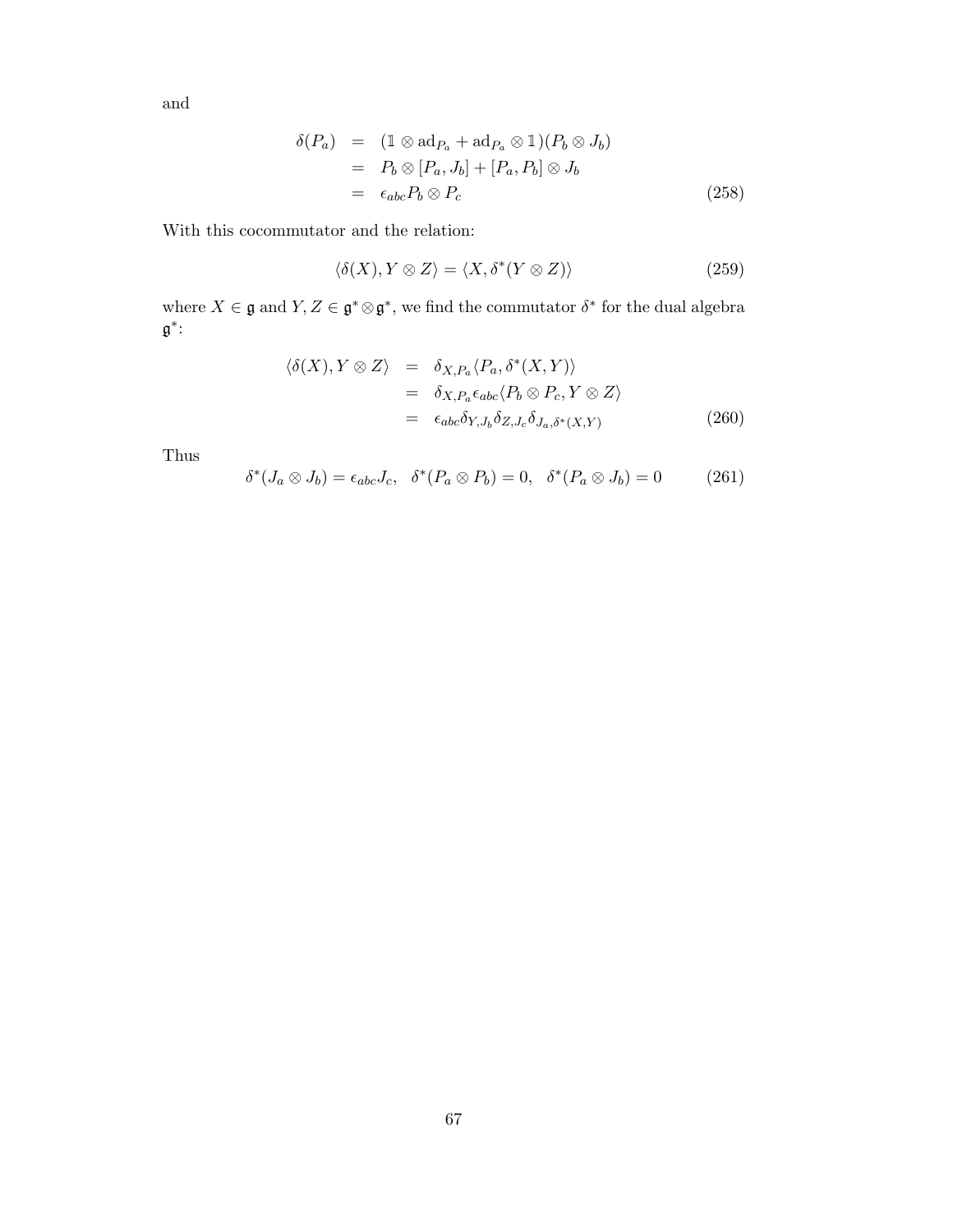# References

- $|1|$  Edward Witten.  $(2+1)$ -dimensional gravity as an exactly soluble system. Nucl. Phys., B311:46, 1988.
- [2] F. A. Bais and N. M. Muller. Topological field theory and the quantum double of su(2). Nucl. Phys., B530:349, 1998.
- [3] B. J. Schroers. Combinatorial quantisation of euclidean gravity in three dimensions. 2000.
- [4] Danny Birmingham, Matthias Blau, Mark Rakowski, and George Thompson. Topological field theory. Phys. Rept., 209:129–340, 1991.
- [5] Robert Gilmore. Lie Groups, Lie Algebras, and Some of Their Applications. John Wiley and Sons, Inc., 1974.
- [6] N. Woodhouse. Geometric quantization. Oxford, Uk: Clarendon ( 1980) 316 P. ( Oxford Mathematical Monographs).
- [7] J.H. Rawnsley. Representations of a semi-direct product by quantization. Math. Proc. Camb. Phil. Soc., 78:345–350, 1975.
- [8] T. Ratiu J.E. Marsden and A. Weinstein. Semidirect products and reduction in mechanics. Trans. Amer. Math. Soc., 281(1):147–177, 1984.
- [9] V. Chari and A. Pressley. A guide to quantum groups. Cambridge, UK: Univ. Pr. (1994) 651 p.
- [10] V. V. Fock and A. A. Rosly. Poisson structure on moduli of flat connections on riemann surfaces and r-matrix. 1998.
- [11] Anton Yu. Alekseev, Harald Grosse, and Volker Schomerus. Combinatorial quantization of the hamiltonian chern-simons theory. Commun. Math. Phys., 172:317–358, 1995.
- [12] Anton Yu. Alekseev, Harald Grosse, and Volker Schomerus. Combinatorial quantization of the hamiltonian chern-simons theory. 2. Commun. Math. Phys., 174:561–604, 1995.
- [13] Anton Yu. Alekseev and Volker Schomerus. Representation theory of chernsimons observables. 1995.
- [14] S. Majid. Foundations of quantum group theory. Cambridge, UK: Univ. Pr. (1995) 607 p.
- [15] N.P. Landsman. Mathematical Topics between Classical and Quantum Mechanics. Springer Mathematical Monographs, 1998.
- [16] M. De Wild Propitius and F. A. Bais. Discrete gauge theories. In G.W. Semenoff and L. Vinet, editors, Particles and fields, CRM series in Mathematical Physics, pages 353–439. Springer-Verlag, 1998.